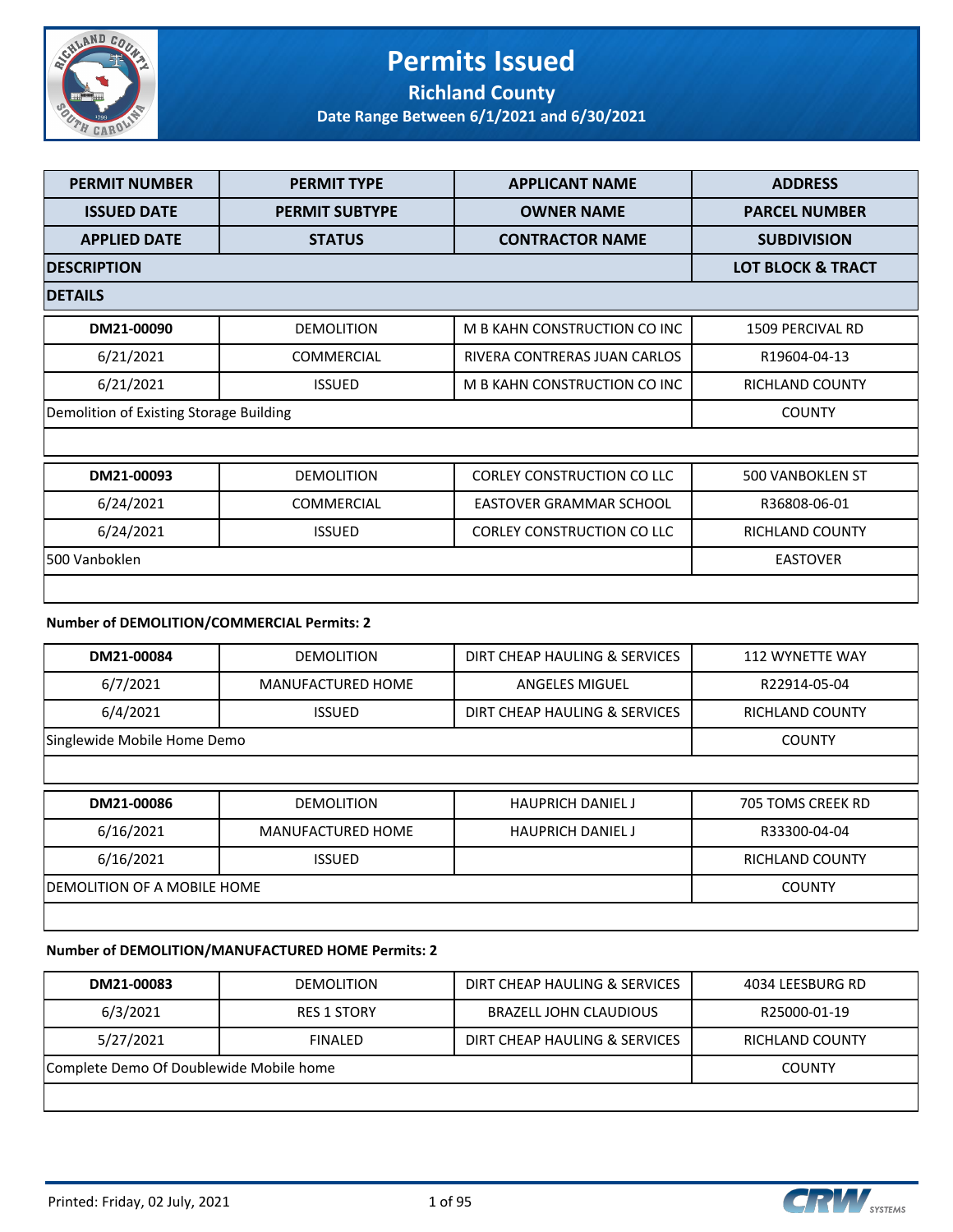

**Richland County**

**Date Range Between 6/1/2021 and 6/30/2021**

| DM21-00089        | <b>DEMOLITION</b>  | <b>WILLIAMS HAROLD D</b>   | 141 OWENS LOWMAN RD    |  |  |
|-------------------|--------------------|----------------------------|------------------------|--|--|
| 6/23/2021         | <b>RES 1 STORY</b> |                            | R04000-05-09           |  |  |
| 6/21/2021         | <b>ISSUED</b>      | <b>WILLIAMS HAROLD D</b>   | <b>RICHLAND COUNTY</b> |  |  |
| IDEMO OF HOME     |                    |                            |                        |  |  |
|                   |                    |                            |                        |  |  |
|                   |                    |                            |                        |  |  |
| DM21-00091        | <b>DEMOLITION</b>  | <b>HMH Contractors LLC</b> | <b>3701 RIVER DR</b>   |  |  |
| 6/22/2021         | <b>RES 1 STORY</b> | POPE WILLIAM H             | R09103-07-12           |  |  |
| 6/21/2021         | <b>ISSUED</b>      | <b>HMH Contractors LLC</b> | <b>RICHLAND COUNTY</b> |  |  |
| Demo burned house |                    |                            | <b>COUNTY</b>          |  |  |

#### **Number of DEMOLITION/RES 1 STORY Permits: 3**

| DM21-00092   | <b>DEMOLITION</b>  | <b>HMH Contractors LLC</b> | 219 PINE LOOP DR       |
|--------------|--------------------|----------------------------|------------------------|
| 6/23/2021    | <b>RES 2 STORY</b> | MORGAN RUSSELL G           | R17706-08-01           |
| 6/23/2021    | <b>ISSUED</b>      | <b>HMH Contractors LLC</b> | <b>RICHLAND COUNTY</b> |
| Burned House | <b>COUNTY</b>      |                            |                        |
|              |                    |                            |                        |

#### **Number of DEMOLITION/RES 2 STORY Permits: 1**

| MH21-00065          | <b>MANUFACTURED HOME</b> | JOSE DE JESUS VELAZQUEZ | 9401 WILSON BLVD 100   |
|---------------------|--------------------------|-------------------------|------------------------|
| 6/29/2021           | Unassigned               |                         | R14700-03-18           |
| 5/4/2021            | <b>ISSUED</b>            |                         | RICHLAND COUNTY        |
| IMOBILE HOME SET UP |                          |                         | 100 COUNTY             |
|                     |                          |                         |                        |
| MH21-00067          | <b>MANUFACTURED HOME</b> | Lisa Jenkins            | 9401 WILSON BLVD 101   |
| 6/2/2021            | Unassigned               | YES COMPANIES KEY LLC   | R14700-03-18           |
| 5/5/2021            | <b>ISSUED</b>            |                         | <b>RICHLAND COUNTY</b> |
| MOBILE HOME SET UP  |                          |                         | 101 COUNTY             |
|                     |                          |                         |                        |
| MH21-00068          | <b>MANUFACTURED HOME</b> | Lisa Jenkins            | 9401 WILSON BLVD 227   |
| 6/2/2021            | Unassigned               | YES COMPANIES KEY LLC   | R14700-03-14           |
| 5/5/2021            | <b>FINALED</b>           |                         | <b>RICHLAND COUNTY</b> |
| MOBILE HOME SET UP  |                          |                         | 227 COUNTY             |
|                     |                          |                         |                        |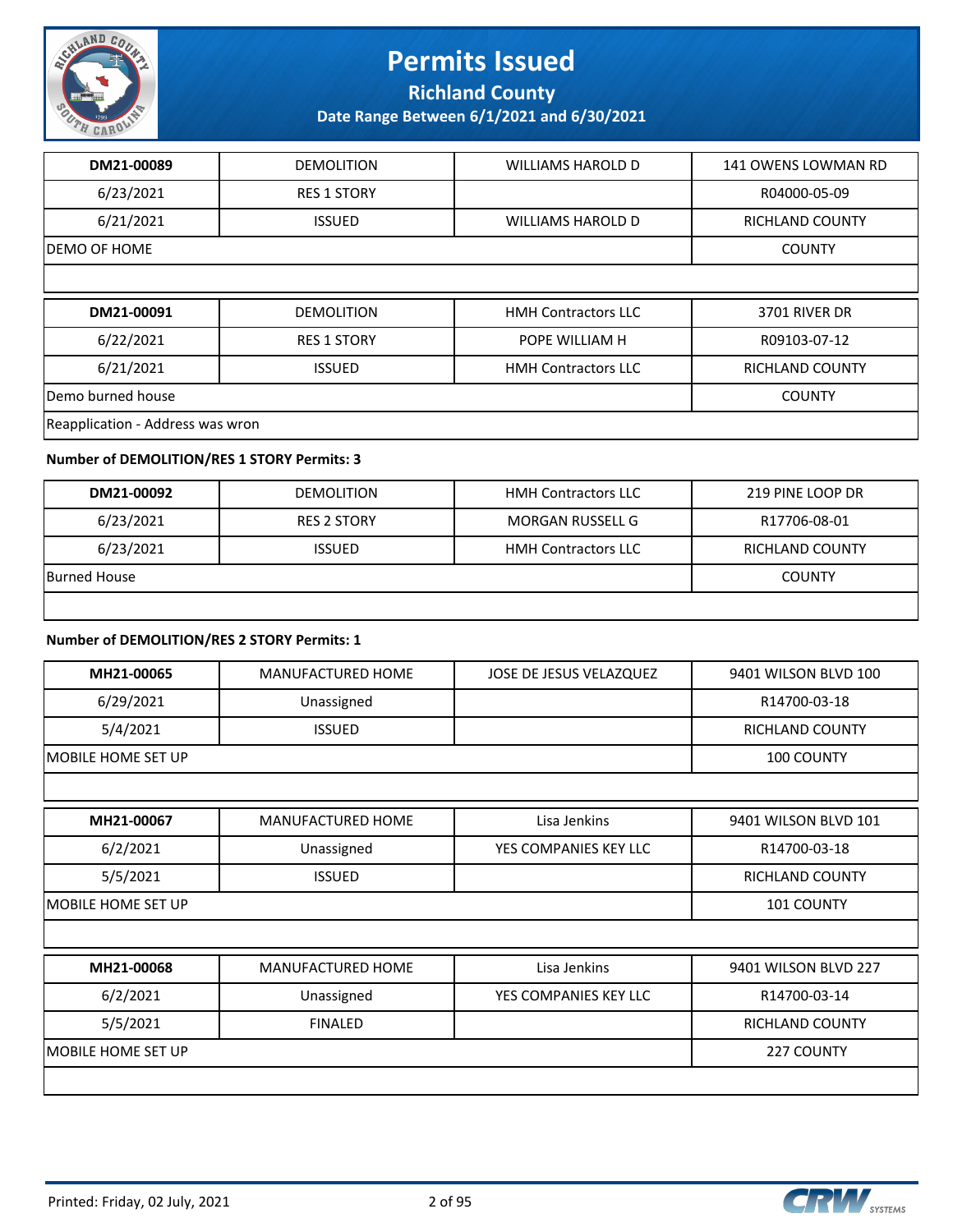

**Richland County**

| MH21-00069                   | MANUFACTURED HOME                                           | Lisa Jenkins              | 9401 WILSON BLVD 368   |
|------------------------------|-------------------------------------------------------------|---------------------------|------------------------|
| 6/2/2021                     | Unassigned                                                  | YES COMPANIES KEY LLC     | R14700-03-14           |
| 5/5/2021                     | <b>FINALED</b>                                              |                           | <b>RICHLAND COUNTY</b> |
| MOBILE HOME SET UP           |                                                             | 368 COUNTY                |                        |
|                              |                                                             |                           |                        |
| MH21-00072                   | MANUFACTURED HOME                                           | <b>Terry Tanghe</b>       | 2928 ALPINE RD 14      |
| 6/2/2021                     | Unassigned                                                  | <b>REGENCY ALPINE INC</b> | R19807-02-07           |
| 5/11/2021                    | <b>ISSUED</b>                                               |                           | <b>RICHLAND COUNTY</b> |
| 14 x 68 Conner Single Wide   |                                                             |                           | <b>14 COUNTY</b>       |
| 1982                         |                                                             |                           |                        |
| MH21-00074                   | MANUFACTURED HOME                                           | <b>Outlandis Corp</b>     | 620 PERCIVAL RD 107    |
| 6/24/2021                    | Unassigned                                                  | Oliver Landis             | R16813-04-04           |
| 5/17/2021                    | <b>ISSUED</b>                                               | Oliver Landis III         | <b>RICHLAND COUNTY</b> |
|                              | Set-Up Permit for used home that is new to mobile home park |                           | 107 COUNTY             |
|                              |                                                             |                           |                        |
| MH21-00076                   | MANUFACTURED HOME                                           | <b>AMBER YONKERS</b>      | 1400 CONGAREE RD       |
| 6/16/2021                    | Unassigned                                                  |                           | R27700-04-15           |
| 5/19/2021                    | <b>ISSUED</b>                                               |                           | RICHLAND COUNTY        |
| <b>MOBILE HOME SET</b>       | <b>COUNTY</b>                                               |                           |                        |
|                              |                                                             |                           |                        |
| MH21-00080                   | MANUFACTURED HOME                                           | JENNIFER & TERRY WILLIAMS | 612 KERRI RD           |
| 6/3/2021                     | Unassigned                                                  |                           | R30902-01-16           |
| 5/28/2021                    | <b>ISSUED</b>                                               |                           | RICHLAND COUNTY        |
| <b>NEW MOBILE HOME SETUP</b> |                                                             |                           | <b>COUNTY</b>          |
|                              |                                                             |                           |                        |
| MH21-00084                   | MANUFACTURED HOME                                           | <b>BARBARA CANZATER</b>   | 106 PINE CREST CT      |
| 6/16/2021                    | Unassigned                                                  |                           | R23615-01-04           |
| 6/10/2021                    | <b>FINALED</b>                                              |                           | RICHLAND COUNTY        |
| MOBILE HOME SET UP           |                                                             |                           | <b>COUNTY</b>          |
|                              |                                                             |                           |                        |
|                              |                                                             |                           |                        |

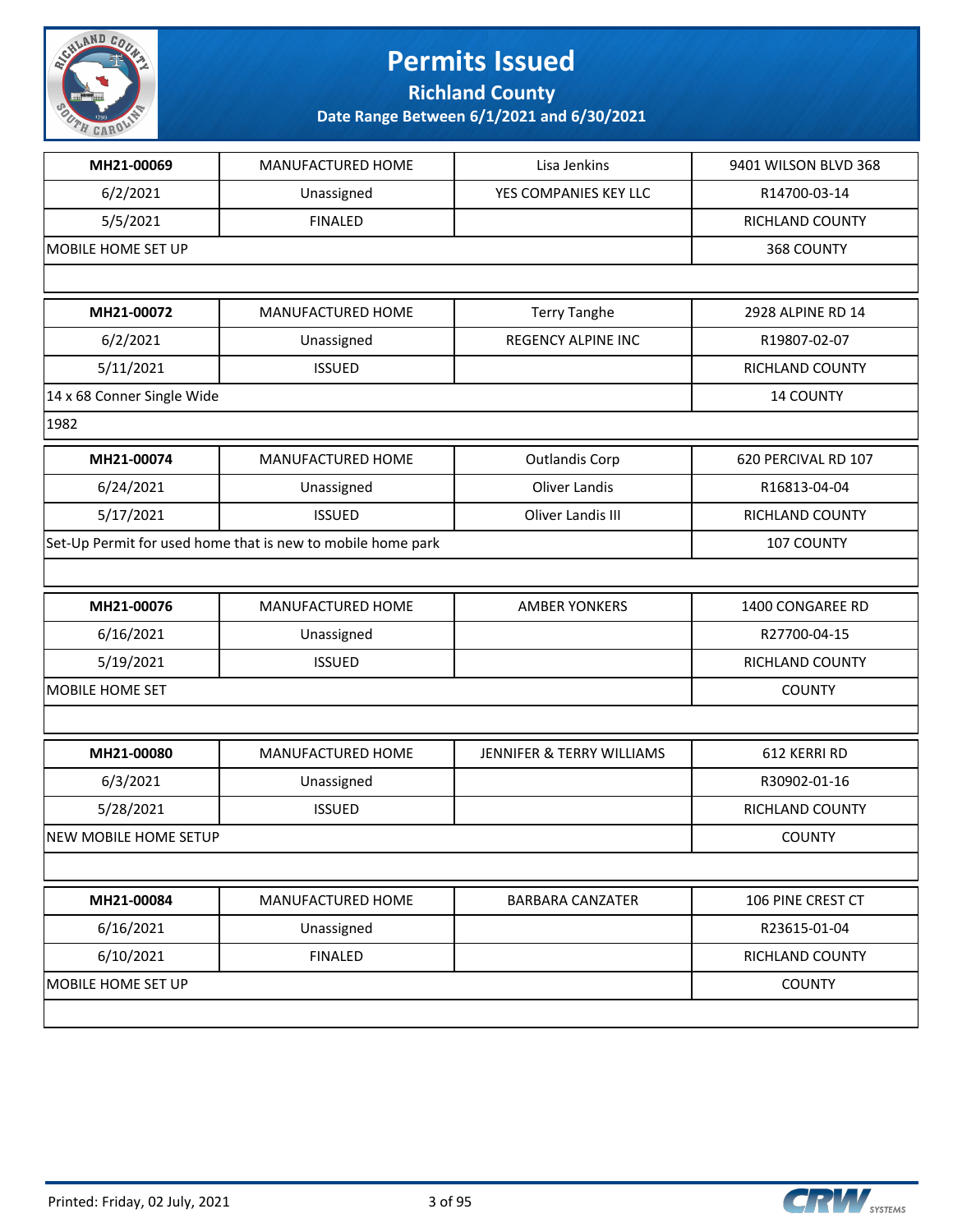

**Richland County**

**Date Range Between 6/1/2021 and 6/30/2021**

| MH21-00085                   | MANUFACTURED HOME                                    | alex bahr               | 523 TOMS CREEK RD   |
|------------------------------|------------------------------------------------------|-------------------------|---------------------|
| 6/16/2021                    | Unassigned                                           | alex bahr               | R30900-06-97        |
| 6/11/2021                    | <b>ISSUED</b>                                        | jacob randall           | RICHLAND COUNTY     |
| mobile home set up           |                                                      |                         | <b>COUNTY</b>       |
|                              |                                                      |                         |                     |
| MH21-00086                   | MANUFACTURED HOME                                    | William Brady           | 5480 BLUFF RD 8     |
| 6/22/2021                    | Unassigned                                           | William Brady           | R18800-02-29        |
| 6/15/2021                    | <b>ISSUED</b>                                        |                         | RICHLAND COUNTY     |
| 5480 Bluff Rd Lot8           |                                                      |                         | 8 COUNTY            |
|                              |                                                      |                         |                     |
| MH21-00087                   | MANUFACTURED HOME                                    | <b>RAYMAND FLOYD</b>    | 3615 PERCIVAL RD 51 |
| 6/22/2021                    | Unassigned                                           |                         | R22709-02-01        |
| 6/18/2021                    | <b>FINALED</b>                                       |                         | RICHLAND COUNTY     |
| <b>NEW MOBILE HOME SETUP</b> |                                                      |                         | 51 COUNTY           |
|                              |                                                      |                         |                     |
| MH21-00091                   | MANUFACTURED HOME                                    |                         | 7288 CABIN CREEK RD |
| 6/24/2021                    | Unassigned                                           |                         | R27511-02-03        |
| 6/23/2021                    | <b>ISSUED</b>                                        |                         | RICHLAND COUNTY     |
| MOBILE HOME SET UP           |                                                      |                         | <b>COUNTY</b>       |
|                              |                                                      |                         |                     |
| MH21-00093                   | MANUFACTURED HOME                                    | <b>ELIZABETH D RUFF</b> | 1514 CONGAREE RD    |
| 6/28/2021                    | Unassigned                                           |                         | R27700-04-41        |
| 6/23/2021                    | <b>ISSUED</b>                                        |                         | RICHLAND COUNTY     |
| MOBILE HOME SET UP           |                                                      |                         | <b>COUNTY</b>       |
|                              |                                                      |                         |                     |
|                              | Number of MANUIFACTURED HOME (Unassigned Permits: 14 |                         |                     |

#### **Number of MANUFACTURED HOME/Unassigned Permits: 14**

| REL21-00174                                      | <b>RES ELECTRICAL</b> | RENU ENERGY SOLUTIONS LLC(MC) | 111 OLD MARKET LN |
|--------------------------------------------------|-----------------------|-------------------------------|-------------------|
| 6/1/2021                                         | RESIDENTIAL           | SUCHKO DANIEL JOSEPH          | R03203-05-08      |
| 5/21/2021                                        | <b>FINALED</b>        | RENU ENERGY SOLUTIONS LLC(MC) | RICHLAND COUNTY   |
| installation of a Tesla Powerwall battery backup |                       |                               | <b>COUNTY</b>     |
| existing solar panel system                      |                       |                               |                   |

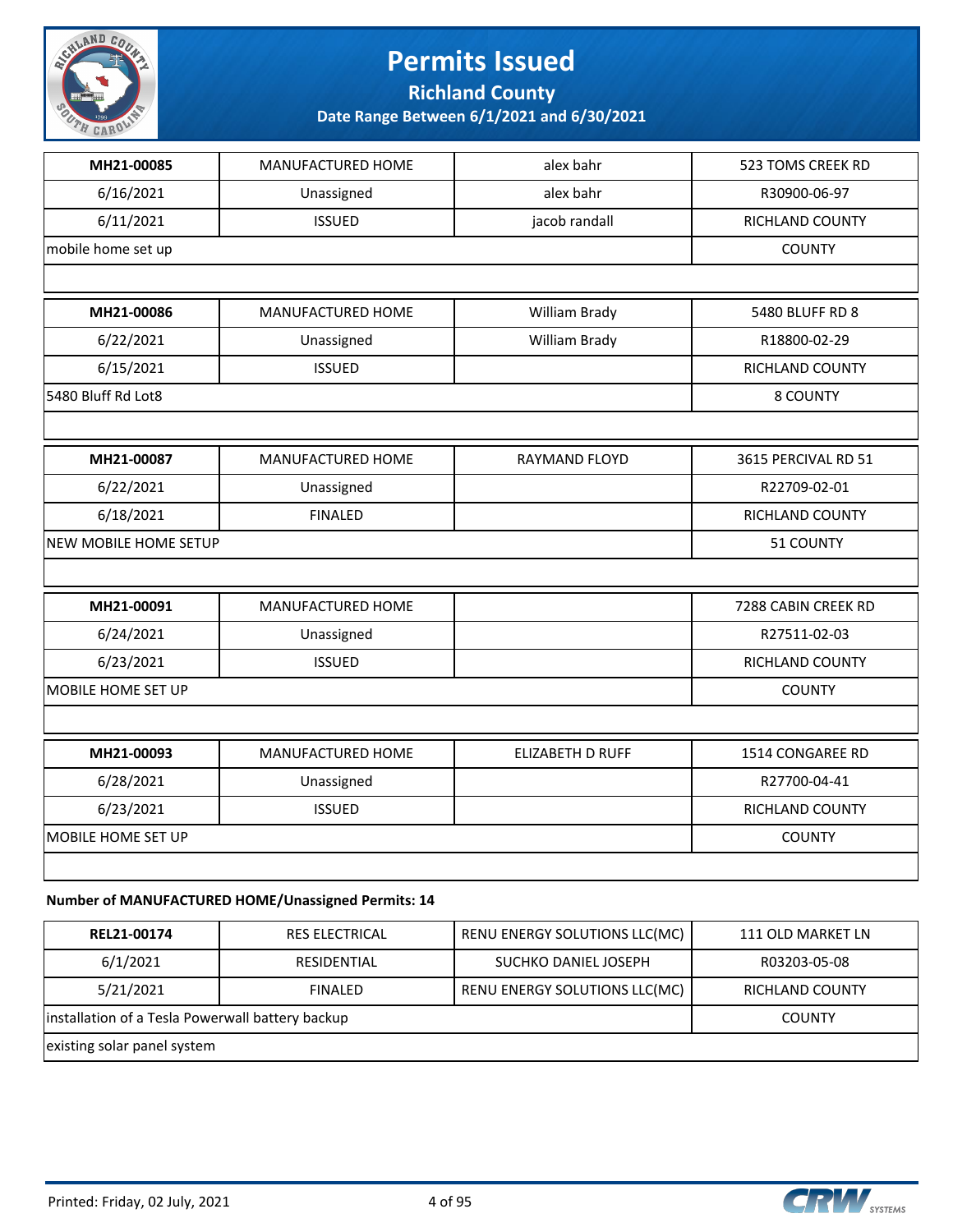

**Richland County**

| REL21-00178                                              | RES ELECTRICAL        | ELECTRIC SERVICES INC OF<br><b>COLUMBIA</b>                   | 2 DOE DR              |
|----------------------------------------------------------|-----------------------|---------------------------------------------------------------|-----------------------|
| 6/24/2021                                                | RESIDENTIAL           | <b>HOWELL R TODD &amp; ELIZABETH W</b>                        | R01800-05-23          |
| 5/26/2021                                                | <b>FINALED</b>        | ELECTRIC SERVICES INC OF<br>COLUMBIA                          | RICHLAND COUNTY       |
| Add service and wire barn                                |                       |                                                               | <b>COUNTY</b>         |
|                                                          |                       |                                                               |                       |
| REL21-00179                                              | RES ELECTRICAL        | Apex Electric INC                                             | 1913 MARINA RD        |
| 6/2/2021                                                 | RESIDENTIAL           | <b>BEST JUNE G</b>                                            | R02303-01-32          |
| 5/26/2021                                                | <b>ISSUED</b>         | APEX ELECTRIC INC                                             | RICHLAND COUNTY       |
| Supply and install a overhead pole                       |                       |                                                               | <b>COUNTY</b>         |
|                                                          |                       |                                                               |                       |
| REL21-00180                                              | RES ELECTRICAL        | <b>WIGGINS ELECTRIC</b>                                       | 521 ANDERSON ST       |
| 6/2/2021                                                 | RESIDENTIAL           | <b>MACON ROBERT LEE</b>                                       | R36806-04-24          |
| 5/26/2021                                                | <b>ISSUED</b>         | <b>WIGGINS ELECTRIC</b>                                       | RICHLAND COUNTY       |
| Wiring a new garage                                      |                       |                                                               | <b>EASTOVER</b>       |
|                                                          |                       |                                                               |                       |
|                                                          |                       |                                                               |                       |
| REL21-00183                                              | RES ELECTRICAL        | ECLECTIC ELECTRIC SERVICE LLC DBA<br>MR ELECTRIC OF COLUMBIA  | 205 BUDDY EARGLE RD A |
| 6/2/2021                                                 | RESIDENTIAL           | <b>CARLISLE STEPHEN L &amp;</b>                               | R01408-01-29          |
| 5/27/2021                                                | <b>FINALED</b>        | ECLECTIC ELECTRIC SERVICE LLC DBA<br>MR. ELECTRIC OF COLUMBIA | RICHLAND COUNTY       |
| Complete Service/Panel Change                            |                       |                                                               | A COUNTY              |
|                                                          |                       |                                                               |                       |
| REL21-00186                                              | <b>RES ELECTRICAL</b> | <b>GEORGE MOORE</b>                                           | 7920 SPRINGPOND RD    |
| 6/3/2021                                                 | RESIDENTIAL           | PEAY WILBERT M                                                | R17008-07-05          |
| 5/27/2021                                                | <b>FINALED</b>        | <b>GEORGE MOORE</b>                                           | RICHLAND COUNTY       |
| Generator Install-connecting the electrical to the panel |                       |                                                               | <b>COUNTY</b>         |
|                                                          |                       |                                                               |                       |
| REL21-00187                                              | RES ELECTRICAL        | WILLINGHAM MICHAEL L &                                        | 1909 HAVILAND CIR     |
| 6/1/2021                                                 | RESIDENTIAL           |                                                               | R06112-05-14          |
| 6/1/2021                                                 | <b>ISSUED</b>         | WILLINGHAM MICHAEL L &                                        | RICHLAND COUNTY       |
| ELECTRICAL UPGRADE AT GARAGE                             |                       |                                                               | <b>COUNTY</b>         |

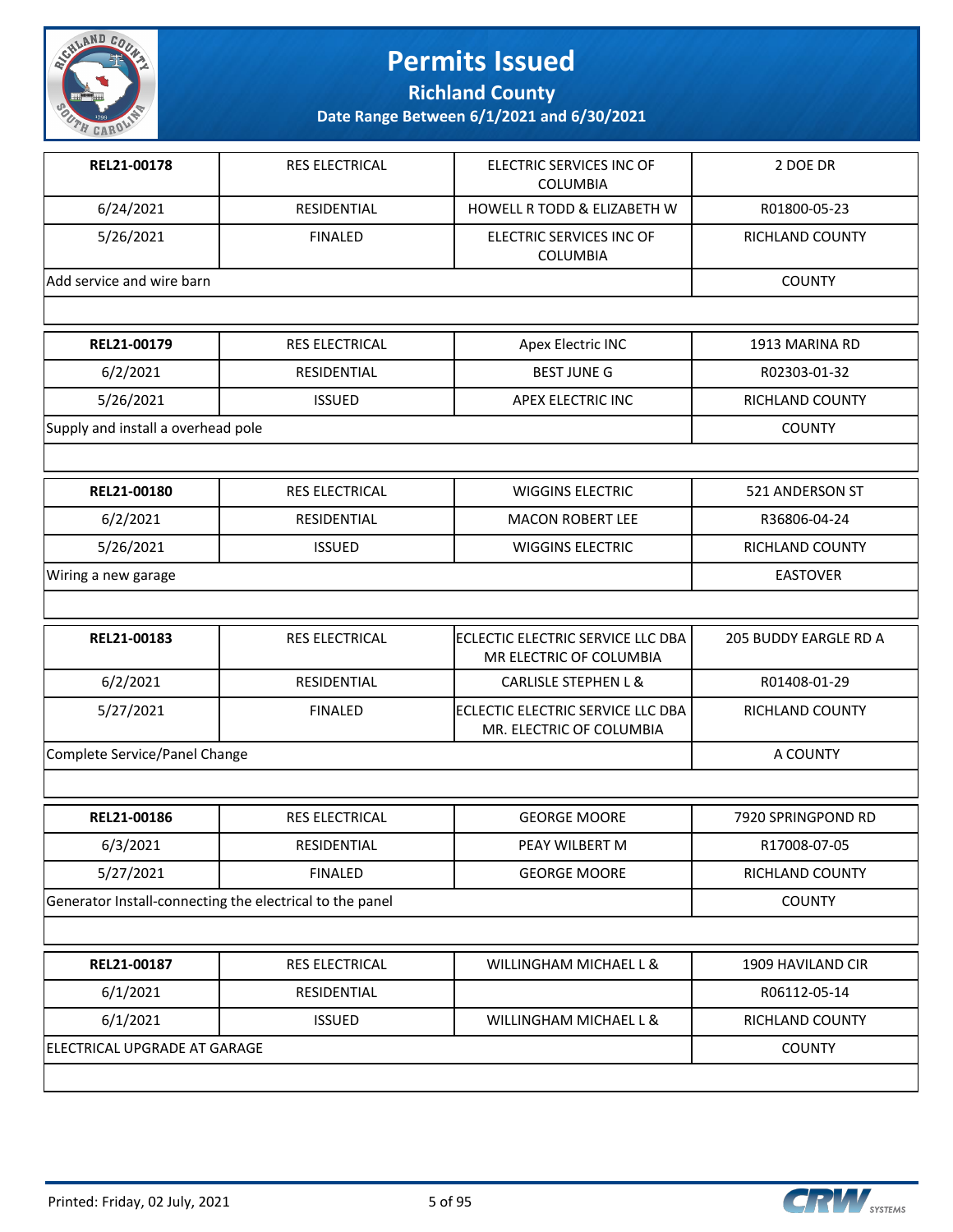

**Richland County**

| REL21-00188                               | RES ELECTRICAL                                               | <b>BOWMAN ELECTRICAL LLC</b>                    | 1004 WAGES RD           |
|-------------------------------------------|--------------------------------------------------------------|-------------------------------------------------|-------------------------|
| 6/2/2021                                  | RESIDENTIAL                                                  | NEW DIMENSIONS OF HOPE                          | R14800-02-11            |
| 6/2/2021                                  | <b>ISSUED</b>                                                | <b>BOWMAN ELECTRICAL LLC</b>                    | RICHLAND COUNTY         |
| <b>Upgrade Electrical Service</b>         |                                                              |                                                 | <b>COUNTY</b>           |
|                                           |                                                              |                                                 |                         |
| REL21-00189                               | RES ELECTRICAL                                               | <b>GEORGE MOORE</b>                             | 544 ANSON DR            |
| 6/3/2021                                  | RESIDENTIAL                                                  | <b>HAGON ENA &amp; CHRISTOPHER R</b>            | R23305-10-04            |
| 6/2/2021                                  | <b>FINALED</b>                                               | <b>GEORGE MOORE</b>                             | RICHLAND COUNTY         |
|                                           | Generator Installation-connecting the electrica to the panel |                                                 | <b>COUNTY</b>           |
|                                           |                                                              |                                                 |                         |
| REL21-00190                               | RES ELECTRICAL                                               | <b>GEORGE MOORE</b>                             | 617 ANSON DR            |
| 6/3/2021                                  | RESIDENTIAL                                                  | RIVERA EDUARDO & DAISY R                        | R23305-07-83            |
| 6/2/2021                                  | <b>FINALED</b>                                               | <b>GEORGE MOORE</b>                             | RICHLAND COUNTY         |
|                                           | Generator Installation-connecting the electrica to the panel |                                                 | <b>COUNTY</b>           |
|                                           |                                                              |                                                 |                         |
| REL21-00193                               | <b>RES ELECTRICAL</b>                                        | <b>GRANT ELECTRICAL CONTRACTING</b><br>LLC (MC) | 4590 LEESBURG RD        |
| 6/7/2021                                  | RESIDENTIAL                                                  |                                                 | R28116-01-16            |
| 6/7/2021                                  | <b>FINALED</b>                                               | <b>GRANT ELECTRICAL CONTRACTING</b><br>LLC (MC) | RICHLAND COUNTY         |
| A SERVICE POLE FOR A WELL                 | <b>COUNTY</b>                                                |                                                 |                         |
|                                           |                                                              |                                                 |                         |
| REL21-00195                               | <b>RES ELECTRICAL</b>                                        | JENKINS ELECTRIC SERVICE                        | 490 KOON STORE RD       |
| 6/8/2021                                  | RESIDENTIAL                                                  | TIMES SQUARE REO LLC                            | R12110-01-09            |
| 6/7/2021                                  | <b>ISSUED</b>                                                | <b>JENKINS ELECTRIC SERVICE</b>                 | RICHLAND COUNTY         |
| Inspection for electrical to be turned on |                                                              |                                                 | <b>COUNTY</b>           |
|                                           |                                                              |                                                 |                         |
| REL21-00196                               | RES ELECTRICAL                                               | JENKINS ELECTRIC SERVICE                        | 229 ROOSEVELT JACOBS RD |
| 6/8/2021                                  | RESIDENTIAL                                                  | <b>SCOTT LILLIE MAE</b>                         | R30707-01-07            |
| 6/7/2021                                  | <b>FINALED</b>                                               | JENKINS ELECTRIC SERVICE                        | RICHLAND COUNTY         |
| Inspection for power to be turn on        |                                                              |                                                 | <b>COUNTY</b>           |
|                                           |                                                              |                                                 |                         |

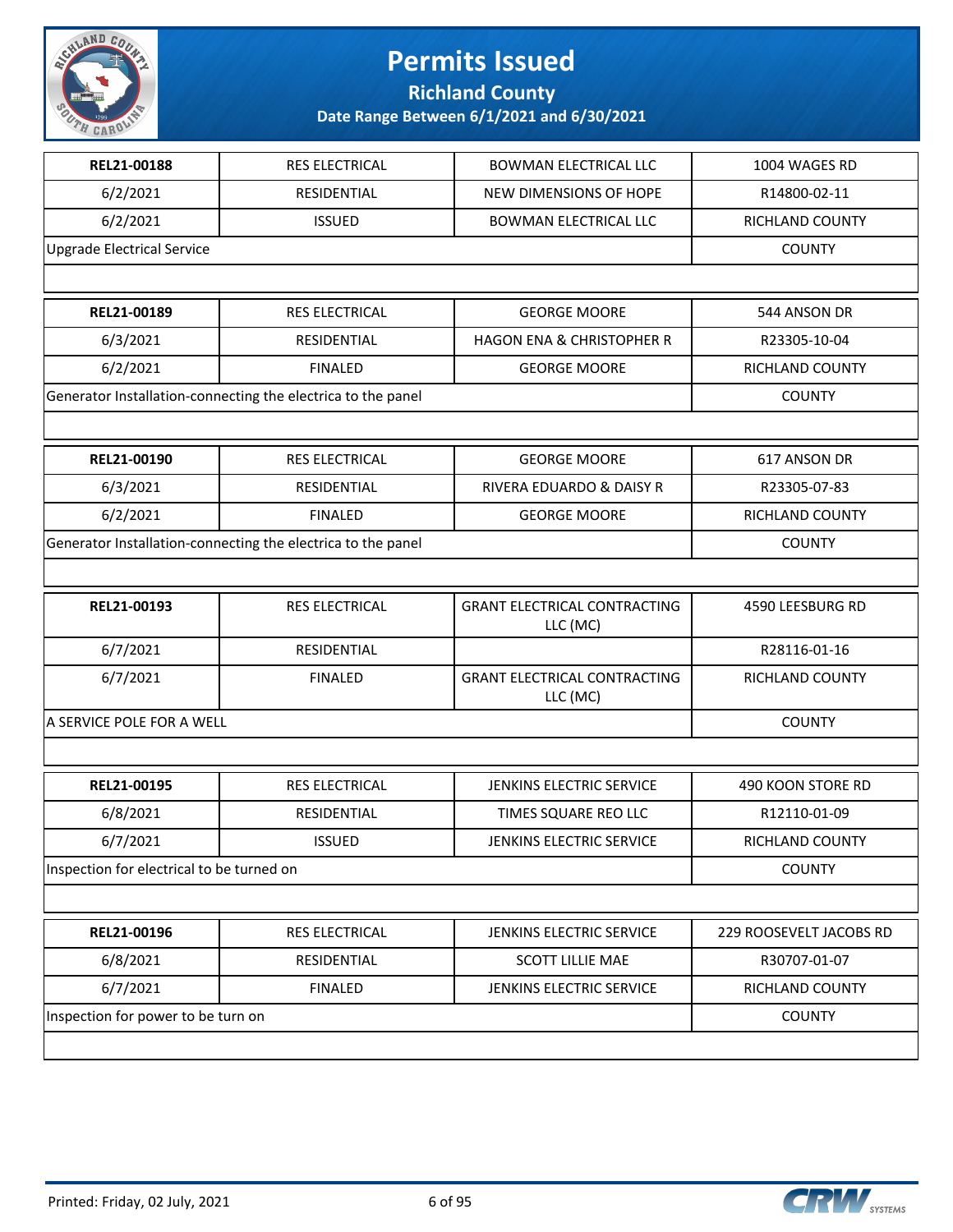

**Richland County**

| REL21-00197                                   | RES ELECTRICAL                                   | <b>BOWMAN ELECTRICAL LLC</b>          | 408 WYNETTE WAY        |
|-----------------------------------------------|--------------------------------------------------|---------------------------------------|------------------------|
| 6/8/2021                                      | RESIDENTIAL                                      | RODRIGUEZ GERMAN B ROMAN &            | R25801-05-03           |
| 6/7/2021                                      | <b>ISSUED</b>                                    | <b>BOWMAN ELECTRICAL LLC</b>          | RICHLAND COUNTY        |
| <b>Wire Dwelling</b>                          |                                                  |                                       | <b>COUNTY</b>          |
|                                               |                                                  |                                       |                        |
| REL21-00198                                   | RES ELECTRICAL                                   | LAUDMON LONNIE F &                    | 245 DOLLY ST           |
| 6/11/2021                                     | RESIDENTIAL                                      | LAUDMON LONNIE F &                    | R17309-04-25           |
| 6/7/2021                                      | <b>FINALED</b>                                   | Andrel Blackman                       | RICHLAND COUNTY        |
| <b>Establish Power</b>                        |                                                  |                                       | <b>COUNTY</b>          |
|                                               |                                                  |                                       |                        |
| REL21-00199                                   | RES ELECTRICAL                                   | <b>SZWEC ROBERT &amp;</b>             | 304 COLUMBIA CLUB DR E |
| 6/10/2021                                     | RESIDENTIAL                                      | <b>SZWEC ROBERT &amp;</b>             | R20408-07-13           |
| 6/10/2021                                     | <b>ISSUED</b>                                    | <b>SZWEC ROBERT &amp;</b>             | <b>RICHLAND COUNTY</b> |
|                                               | ADD A CIRCUIT PANEL & WIRING TO NEW STORAGE BLDG |                                       | <b>COUNTY</b>          |
|                                               |                                                  |                                       |                        |
| REL21-00200                                   | RES ELECTRICAL                                   | <b>FUZION FRENZY CONSTRUCTION</b>     | 337 BOWHUNTER DR       |
| 6/10/2021                                     | RESIDENTIAL                                      |                                       | R23410-01-13           |
| 6/10/2021                                     | <b>HOLD</b>                                      |                                       | RICHLAND COUNTY        |
| WHOLE HOUSE GENERATOR                         |                                                  |                                       | <b>COUNTY</b>          |
| waiting on signed contract                    |                                                  |                                       |                        |
| REL21-00201                                   | RES ELECTRICAL                                   | <b>CAROLINA CONDITIONS LLC</b>        | 3525 NORTHSHORE RD     |
| 6/11/2021                                     | RESIDENTIAL                                      | JANVRIN JEFFREY K & REGINA O          | R16810-02-05           |
| 6/10/2021                                     | <b>FINALED</b>                                   | <b>CAROLINA CONDITIONS LLC</b>        | RICHLAND COUNTY        |
| Replace meter can, rerun service entry cable. |                                                  |                                       | <b>COUNTY</b>          |
|                                               |                                                  |                                       |                        |
| REL21-00202                                   | RES ELECTRICAL                                   | BUCK THOMAS ELECTRICAL SERVICE        | 176 ALBERT ALLEN RD    |
| 6/16/2021                                     | RESIDENTIAL                                      | WILSON ELIZABETH & JOHNNY L           | R14782-01-07           |
| 6/10/2021                                     | <b>ISSUED</b>                                    | <b>BUCK THOMAS ELECTRICAL SERVICE</b> | RICHLAND COUNTY        |
| Rewire house, install 200amp service.         |                                                  | <b>COUNTY</b>                         |                        |
| Rewire house, install 200amp service.         |                                                  |                                       |                        |
|                                               |                                                  |                                       |                        |

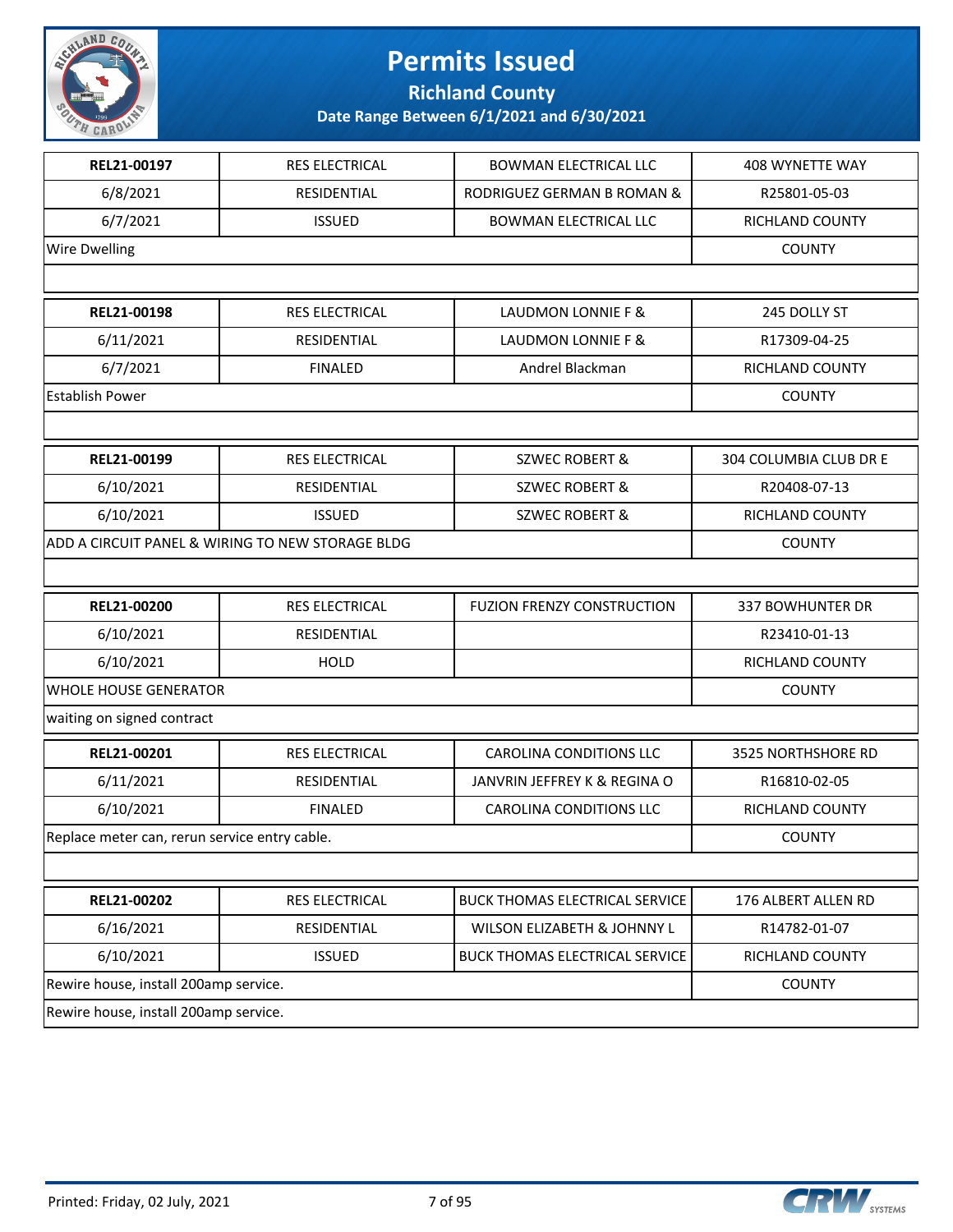

**Richland County**

| REL21-00204                    | <b>RES ELECTRICAL</b>                                       | LOVE PLUMBING AIR ELECTRIC INC  | 9917 WILSON BLVD       |
|--------------------------------|-------------------------------------------------------------|---------------------------------|------------------------|
| 6/11/2021                      | RESIDENTIAL                                                 |                                 | R14800-05-21           |
| 6/11/2021                      | <b>FINALED</b>                                              | LOVE PLUMBING AIR ELECTRIC INC  | RICHLAND COUNTY        |
|                                | REPLACE 200 AMP METER PANEL COMBO GFCI OUTLETS GROUND ROD   |                                 | <b>COUNTY</b>          |
|                                |                                                             |                                 |                        |
| REL21-00205                    | <b>RES ELECTRICAL</b>                                       | NICHOLAS PAUL PARKER            | 1017 STEEPLE RIDGE RD  |
| 6/14/2021                      | RESIDENTIAL                                                 | <b>BRADFUTE JEFFREY L &amp;</b> | R05301-02-03           |
| 6/11/2021                      | <b>ISSUED</b>                                               | NICHOLAS PAUL PARKER            | <b>RICHLAND COUNTY</b> |
|                                | Run (2) dedicated 20 amp circuits to power receptacles, (4) |                                 | <b>COUNTY</b>          |
|                                |                                                             |                                 |                        |
| REL21-00207                    | RES ELECTRICAL                                              | <b>ASHFORD ADOLPHUS</b>         | 120 CLIFF ANDERSON RD  |
| 6/15/2021                      | RESIDENTIAL                                                 |                                 | R05600-01-09           |
| 6/15/2021                      | <b>FINALED</b>                                              |                                 | RICHLAND COUNTY        |
| <b>RESTORE POWER</b>           |                                                             |                                 | <b>COUNTY</b>          |
|                                |                                                             |                                 |                        |
| REL21-00208                    | RES ELECTRICAL                                              | ROBERT DONALD                   | 9 EASTFERN CT          |
| 6/16/2021                      | RESIDENTIAL                                                 |                                 | R05009-02-09           |
| 6/16/2021                      | <b>ISSUED</b>                                               | ROBERT DONALD                   | RICHLAND COUNTY        |
| ELECTRICAL SERVICE INCREASE    |                                                             |                                 | <b>COUNTY</b>          |
|                                |                                                             |                                 |                        |
| REL21-00210                    | <b>RES ELECTRICAL</b>                                       | NICHOLAS PAUL PARKER            | 2029 HUNTER HILL RD    |
| 6/22/2021                      | RESIDENTIAL                                                 | <b>BROWN MELANIE T</b>          | R08300-02-24           |
| 6/18/2021                      | <b>ISSUED</b>                                               | NICHOLAS PAUL PARKER            | RICHLAND COUNTY        |
|                                |                                                             |                                 | <b>COUNTY</b>          |
|                                |                                                             |                                 |                        |
| REL21-00212                    | RES ELECTRICAL                                              | <b>CORBETT ELECTRIC LLC</b>     | 174 LOCKLEIGH LN       |
| 6/22/2021                      | RESIDENTIAL                                                 | MUNGO HOMES PROPERTIES LLC      | R01711-05-01           |
| 6/18/2021                      | <b>ISSUED</b>                                               | <b>CORBETT ELECTRIC LLC</b>     | RICHLAND COUNTY        |
| <b>INSTALL 22 KW GENERATOR</b> |                                                             |                                 | <b>COUNTY</b>          |
| 174 LOCKLEIGH RD               |                                                             |                                 |                        |

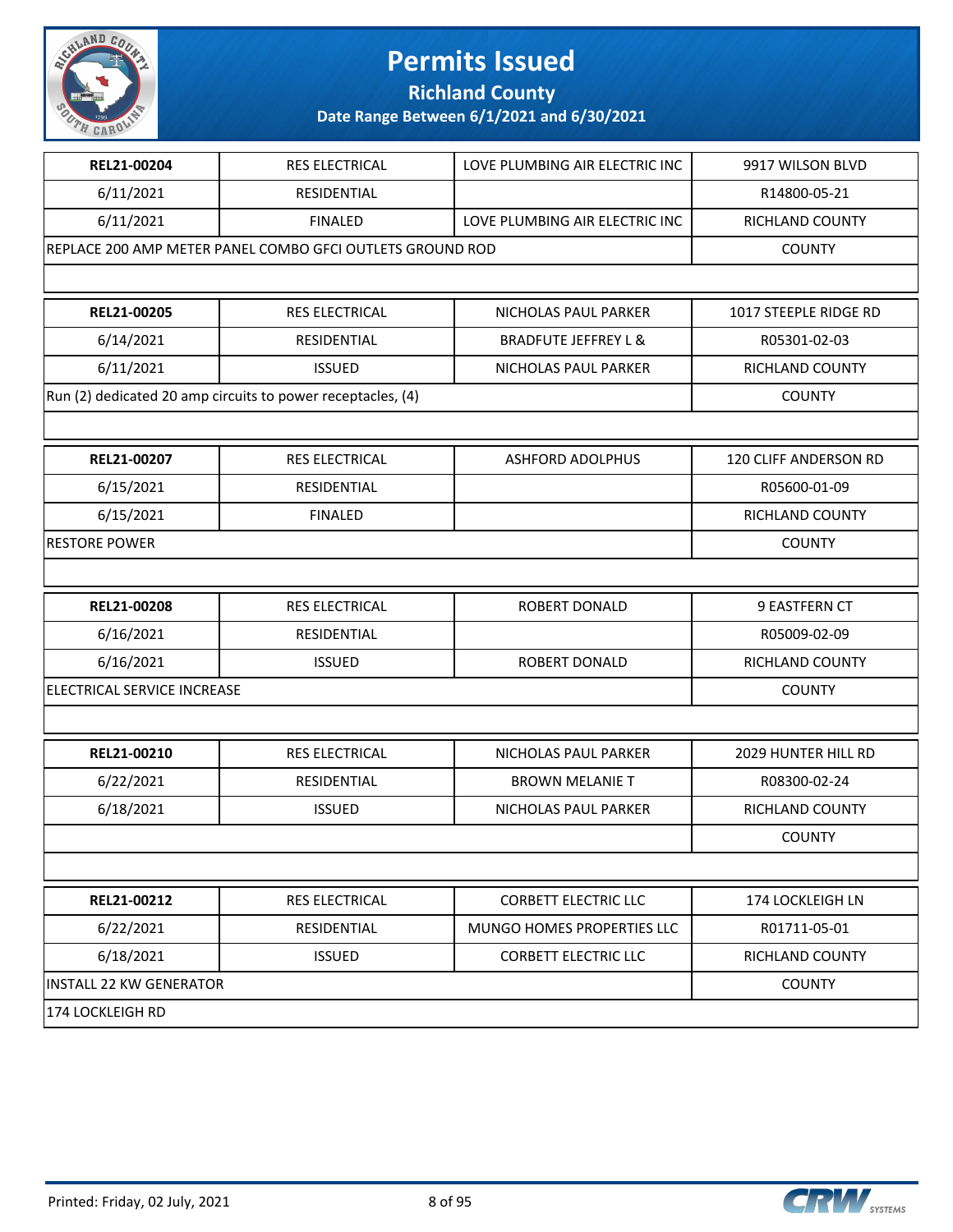

**Richland County**

| REL21-00213                                | RES ELECTRICAL        | LOVE PLUMBING AIR ELECTRIC INC      | 7901 TURNBRIDGE LN     |
|--------------------------------------------|-----------------------|-------------------------------------|------------------------|
| 6/24/2021                                  | RESIDENTIAL           | FLING MIRIAM E & SARAH NICOLE       | R19703-03-17           |
| 6/22/2021                                  | <b>FINALED</b>        | LOVE PLUMBING AIR ELECTRIC INC      | RICHLAND COUNTY        |
| Install/replace service cable & meter can  |                       |                                     | <b>COUNTY</b>          |
|                                            |                       |                                     |                        |
| REL21-00214                                | <b>RES ELECTRICAL</b> | <b>INFINITY ELECTRICAL SERVICES</b> | 148 NET DEAN CIR       |
| 6/23/2021                                  | RESIDENTIAL           | MCCASKILL DORA DEAN                 | R26500-03-29           |
| 6/23/2021                                  | <b>FINALED</b>        | <b>INFINITY ELECTRICAL SERVICES</b> | RICHLAND COUNTY        |
| inspection                                 |                       |                                     | <b>COUNTY</b>          |
|                                            |                       |                                     |                        |
| REL21-00215                                | <b>RES ELECTRICAL</b> | INFINITY ELECTRICAL SERVICES        | 7608 SUNVIEW DR        |
| 6/23/2021                                  | <b>RESIDENTIAL</b>    | <b>WHITE APRIL</b>                  | R19201-10-11           |
| 6/23/2021                                  | <b>FINALED</b>        | INFINITY ELECTRICAL SERVICES        | <b>RICHLAND COUNTY</b> |
| service upgrade                            |                       |                                     | <b>COUNTY</b>          |
|                                            |                       |                                     |                        |
| REL21-00217                                | RES ELECTRICAL        | <b>BO-TY ELECTRICAL</b>             | 116 CONNIE WRIGHT RD   |
| 6/29/2021                                  | RESIDENTIAL           | <b>BRUTON SALLY ANN &amp;</b>       | R04200-05-27           |
| 6/23/2021                                  | <b>FINALED</b>        | <b>BO-TY ELECTRICAL</b>             | RICHLAND COUNTY        |
| New 200 amp service                        |                       |                                     | <b>COUNTY</b>          |
|                                            |                       |                                     |                        |
| REL21-00219                                | RES ELECTRICAL        | HEINS ELECTRIC SERVICES LLC         | 213 LEANING TREE RD    |
| 6/29/2021                                  | RESIDENTIAL           | NALL JAMES A & LINDA                | R22809-01-08           |
| 6/23/2021                                  | <b>FINALED</b>        | HEINS ELECTRIC SERVICES LLC         | RICHLAND COUNTY        |
| REPLACE DAMAGED WIRE FROM METER TO PANEL   |                       |                                     | <b>COUNTY</b>          |
|                                            |                       |                                     |                        |
| REL21-00226                                | RES ELECTRICAL        | ROBERT E MORGAN                     | 104 RAMBLEWOOD DR      |
| 6/29/2021                                  | RESIDENTIAL           |                                     | R22011-08-02           |
| 6/29/2021                                  | <b>ISSUED</b>         | ROBERT E MORGAN                     | RICHLAND COUNTY        |
| INSTALL METER BASE WITH 150 AMP DISCONNECT |                       |                                     | <b>COUNTY</b>          |
|                                            |                       |                                     |                        |

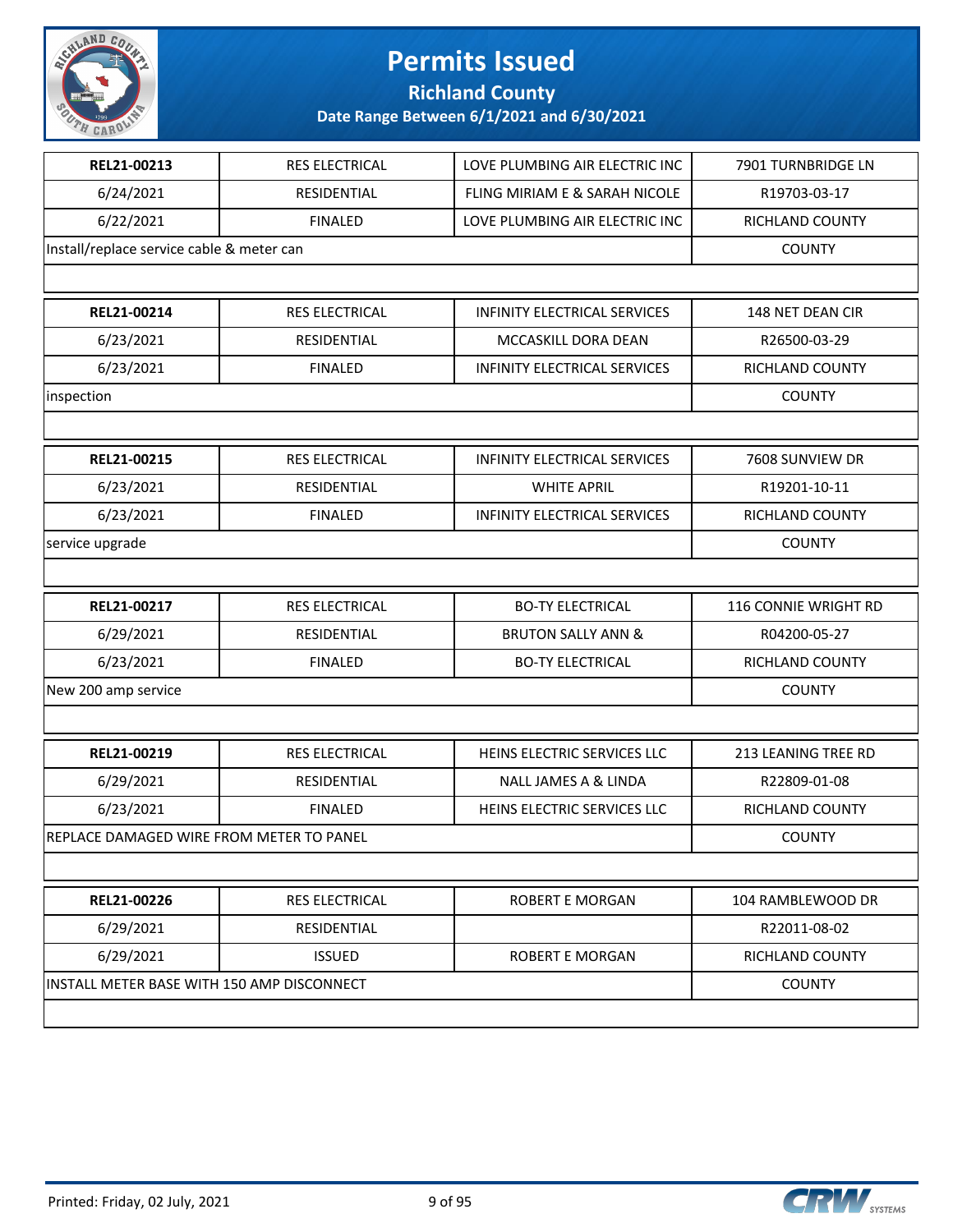

**Richland County**

**Date Range Between 6/1/2021 and 6/30/2021**

| REL21-00228                                | <b>RES ELECTRICAL</b> | PETERSON LANCE ALAN & | 1103 LAKE DOGWOOD CIR N |
|--------------------------------------------|-----------------------|-----------------------|-------------------------|
| 6/29/2021                                  | RESIDENTIAL           | PETERSON LANCE ALAN & | R35681-01-02            |
| 6/29/2021                                  | <b>ISSUED</b>         |                       | <b>RICHLAND COUNTY</b>  |
| <b>OUTLETS FOR CHARGING BOAT BATTERIES</b> |                       |                       | <b>COUNTY</b>           |
|                                            |                       |                       |                         |

#### **Number of RES ELECTRICAL/RESIDENTIAL Permits: 32**

| RMG21-00388                              | <b>RES MECHANICAL/GAS</b> | <b>HOSPITALITY HEATING &amp; AIR</b><br><b>CONDITIONING</b> | 356 CANE BRAKE CIR     |
|------------------------------------------|---------------------------|-------------------------------------------------------------|------------------------|
| 6/17/2021                                | Unassigned                | <b>MARSHALL STANLEY B</b>                                   | R20213-02-29           |
| 4/5/2021                                 | <b>ISSUED</b>             | <b>HOSPITALITY HEATING &amp; AIR</b><br><b>CONDITIONING</b> | <b>RICHLAND COUNTY</b> |
| Installing new 3 Ton Split HP System 8KW |                           |                                                             | <b>COUNTY</b>          |

#### NO SIGNED CONTRACT

| RMG21-00392             | <b>RES MECHANICAL/GAS</b> | <b>HOSPITALITY HEATING &amp; AIR</b><br><b>CONDITIONING</b> | 310 NAUTIQUE CIR       |
|-------------------------|---------------------------|-------------------------------------------------------------|------------------------|
| 6/17/2021               | Unassigned                | <b>TURNER ASHTON &amp; BRITTANY</b>                         | R23203-02-40           |
| 4/5/2021                | <b>ISSUED</b>             | <b>HOSPITALITY HEATING &amp; AIR</b><br><b>CONDITIONING</b> | <b>RICHLAND COUNTY</b> |
| lInstall 4 Ton Gas Pack |                           |                                                             | <b>COUNTY</b>          |

NO SIGNED CONTRACT

| RMG21-00483                                                  | RES MECHANICAL/GAS | WANNAMAKER-KAMINER HEATING<br>& COOLING LLC | 1005 STEEPLE RIDGE RD  |
|--------------------------------------------------------------|--------------------|---------------------------------------------|------------------------|
| 6/8/2021                                                     | Unassigned         | WARE STEVE & KATHERINE                      | R05302-03-03           |
| 4/23/2021                                                    | <b>ISSUED</b>      | WANNAMAKER-KAMINER HEATING<br>& COOLING LLC | <b>RICHLAND COUNTY</b> |
| Replace Unit                                                 |                    |                                             | <b>COUNTY</b>          |
|                                                              |                    |                                             |                        |
| RMG21-00557                                                  | RES MECHANICAL/GAS | <b>VOUCH PROFESSIONAL SERVICES</b><br>LLC.  | 1235 ELLETT RD         |
| 6/3/2021                                                     | Unassigned         | W & G INVESTMENTS LLC                       | R01406-02-09           |
| 5/12/2021                                                    | <b>FINALED</b>     | VOUCH PROFESSIONAL SERVICES<br>LLC          | <b>RICHLAND COUNTY</b> |
| Install flange on gas line and shut off at range and test th |                    |                                             | <b>COUNTY</b>          |
|                                                              |                    |                                             |                        |

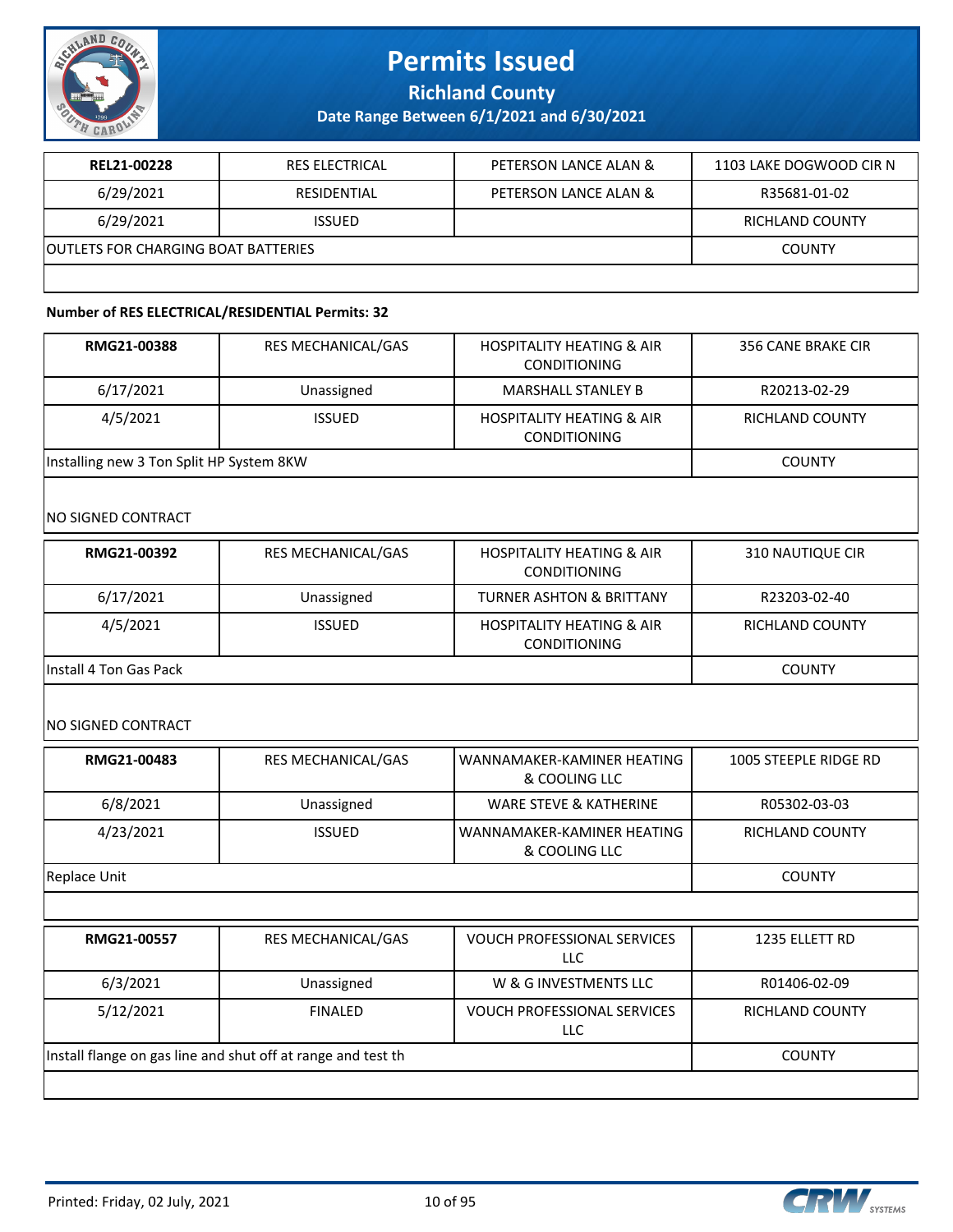

**Richland County**

| RMG21-00558                                        | RES MECHANICAL/GAS | <b>VOUCH PROFESSIONAL SERVICES</b><br><b>LLC</b>            | 1231 ELLETT RD          |
|----------------------------------------------------|--------------------|-------------------------------------------------------------|-------------------------|
| 6/3/2021                                           | Unassigned         | W & G INVESTMENTS LLC                                       | R01406-02-21            |
| 5/12/2021                                          | <b>FINALED</b>     | VOUCH PROFESSIONAL SERVICES<br>LLC                          | RICHLAND COUNTY         |
| Put test on the house                              |                    |                                                             | <b>COUNTY</b>           |
|                                                    |                    |                                                             |                         |
| RMG21-00573                                        | RES MECHANICAL/GAS | 2ND WIND HEATING AND AIR<br><b>CONDITIONING INC</b>         | 1903 ELISE DR           |
| 6/3/2021                                           | Unassigned         | MCKIE HERBERT LEO & KARON B                                 | R07412-03-09            |
| 5/17/2021                                          | <b>FINALED</b>     | 2ND WIND HEATING AND AIR<br><b>CONDITIONING INC</b>         | <b>RICHLAND COUNTY</b>  |
| To install all Class A ductwork.                   |                    |                                                             | <b>COUNTY</b>           |
|                                                    |                    |                                                             |                         |
| RMG21-00606                                        | RES MECHANICAL/GAS | AMERICAN RESIDENTIAL SERVICES<br><b>LLC</b>                 | <b>604 SOUTHLAKE RD</b> |
| 6/3/2021                                           | Unassigned         | WIGGS JERRY W & SHENINE L                                   | R20014-01-08            |
| 5/25/2021                                          | <b>ISSUED</b>      | AMERICAN RESIDENTIAL SERVICES<br>LLC                        | RICHLAND COUNTY         |
| <b>HVAC Change out</b>                             |                    |                                                             | <b>COUNTY</b>           |
|                                                    |                    |                                                             |                         |
| RMG21-00608                                        | RES MECHANICAL/GAS | <b>COTTRELL &amp; CO INC</b>                                | 102 MILLSTONE CT        |
| 6/3/2021                                           | Unassigned         | RICHARDSON BRANDON                                          | R20103-04-43            |
| 5/25/2021                                          | <b>ISSUED</b>      | <b>COTTRELL &amp; CO INC</b>                                | <b>RICHLAND COUNTY</b>  |
| run gas line for new tankless water heater install |                    |                                                             | <b>COUNTY</b>           |
|                                                    |                    |                                                             |                         |
| RMG21-00609                                        | RES MECHANICAL/GAS | <b>CASSELL BROTHERS HEATING &amp;</b><br><b>COOLING LLC</b> | 100 OVERBRANCH DR       |
| 6/2/2021                                           | Unassigned         | <b>CURRY THOMAS &amp; ANNIE</b>                             | R22805-05-16            |
| 5/26/2021                                          | <b>ISSUED</b>      | <b>CASSELL BROTHERS HEATING &amp;</b><br><b>COOLING LLC</b> | RICHLAND COUNTY         |
| INSTALL 3 TON SPLIT HEAT PUMP & 3 TON GAS PACK     |                    |                                                             | <b>COUNTY</b>           |
| 100 OVERBRANCH DR                                  |                    |                                                             |                         |
| RMG21-00610                                        | RES MECHANICAL/GAS | CAROLINA COMFORT INC                                        | 214 MILFORD PARK DR     |
| 6/2/2021                                           | Unassigned         | <b>OSWALD GREGORY T</b>                                     | R02416-02-09            |
| 5/26/2021                                          | <b>ISSUED</b>      | CAROLINA COMFORT INC                                        | RICHLAND COUNTY         |
| Remove and replace unit                            |                    |                                                             | <b>COUNTY</b>           |

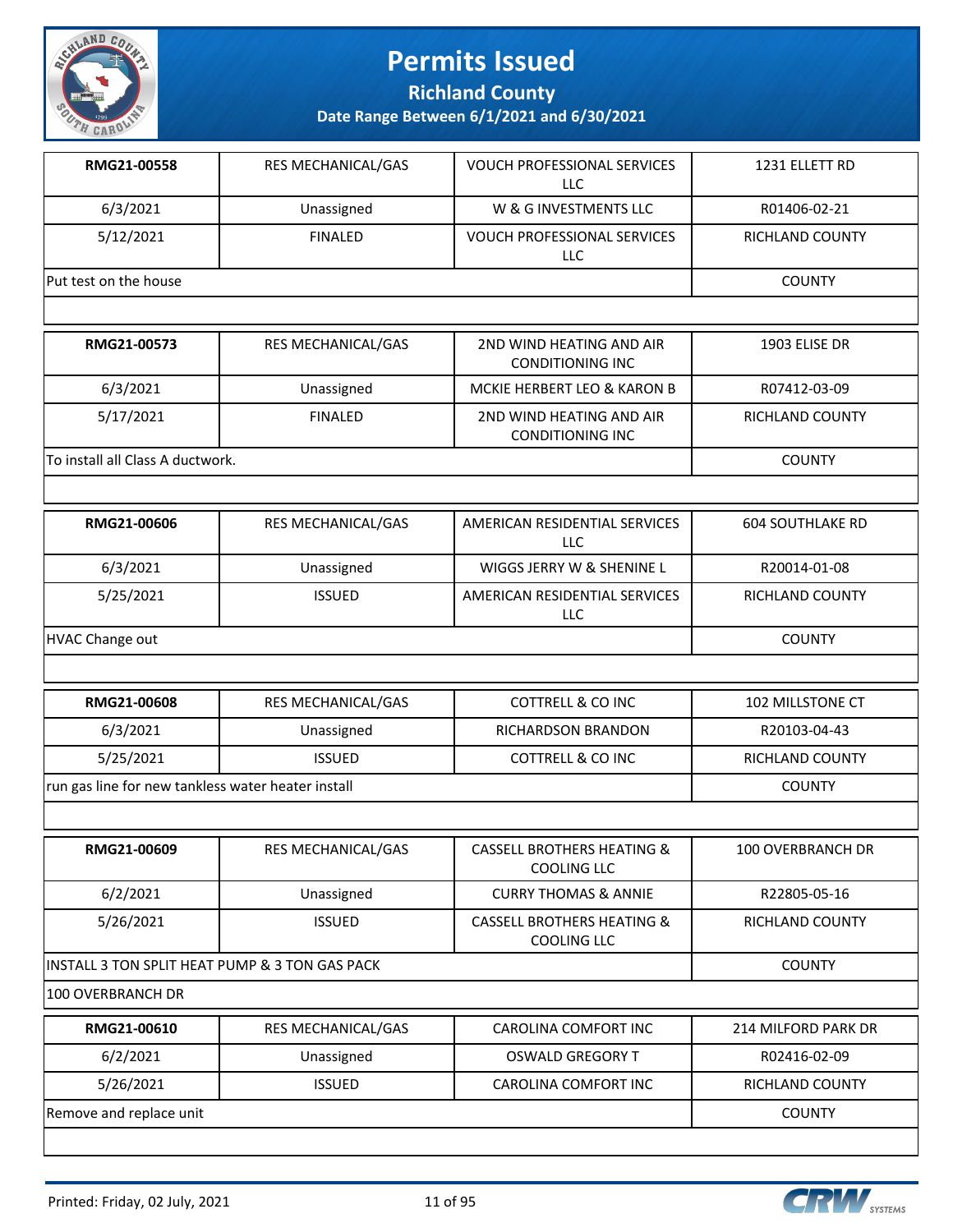

**Richland County**

| RMG21-00611            | RES MECHANICAL/GAS | AMERICAN RESIDENTIAL SERVICES<br><b>LLC</b> | 3 REIDY CT             |  |  |
|------------------------|--------------------|---------------------------------------------|------------------------|--|--|
| 6/3/2021               | Unassigned         | DANTZLER SONJA M                            | R20210-01-41           |  |  |
| 5/27/2021              | <b>ISSUED</b>      | AMERICAN RESIDENTIAL SERVICES<br>LLC        | <b>RICHLAND COUNTY</b> |  |  |
| <b>HVAC Change out</b> |                    |                                             | <b>COUNTY</b>          |  |  |
|                        |                    |                                             |                        |  |  |
| RMG21-00612            | RES MECHANICAL/GAS | AMERICAN RESIDENTIAL SERVICES<br>LLC        | 120 CARL HARRIS CT     |  |  |
| 6/3/2021               | Unassigned         | <b>CLOWNEY GEORGE</b>                       | R15110-01-09           |  |  |
| 5/27/2021              | <b>ISSUED</b>      | AMERICAN RESIDENTIAL SERVICES<br>LLC        | RICHLAND COUNTY        |  |  |
| <b>HVAC Change out</b> |                    |                                             | <b>COUNTY</b>          |  |  |
|                        |                    |                                             |                        |  |  |
| RMG21-00614            | RES MECHANICAL/GAS | AMERICAN RESIDENTIAL SERVICES<br><b>LLC</b> | 209 SOUTH SPRINGS RD   |  |  |
| 6/3/2021               | Unassigned         | <b>UEHLING SUSAN R</b>                      | R22901-08-11           |  |  |
| 5/27/2021              | <b>ISSUED</b>      | AMERICAN RESIDENTIAL SERVICES<br>LLC        | RICHLAND COUNTY        |  |  |
| <b>HVAC Change out</b> | <b>COUNTY</b>      |                                             |                        |  |  |
|                        |                    |                                             |                        |  |  |
| RMG21-00615            | RES MECHANICAL/GAS | AMERICAN RESIDENTIAL SERVICES<br><b>LLC</b> | 113 RAMBLEWOOD DR      |  |  |
| 6/3/2021               | Unassigned         | WITHERSPOON KAREN D                         | R22011-07-39           |  |  |
| 5/27/2021              | <b>ISSUED</b>      | AMERICAN RESIDENTIAL SERVICES<br>LLC        | RICHLAND COUNTY        |  |  |
| <b>HVAC Change out</b> |                    |                                             | <b>COUNTY</b>          |  |  |
|                        |                    |                                             |                        |  |  |
| RMG21-00616            | RES MECHANICAL/GAS | AMERICAN RESIDENTIAL SERVICES<br><b>LLC</b> | 130 CEDAR GLEN LN      |  |  |
| 6/3/2021               | Unassigned         | <b>TAPE SHARON DENISE</b>                   | R19712-03-48           |  |  |
| 5/27/2021              | <b>ISSUED</b>      | AMERICAN RESIDENTIAL SERVICES<br><b>LLC</b> | <b>RICHLAND COUNTY</b> |  |  |
| <b>HVAC Change out</b> |                    |                                             |                        |  |  |

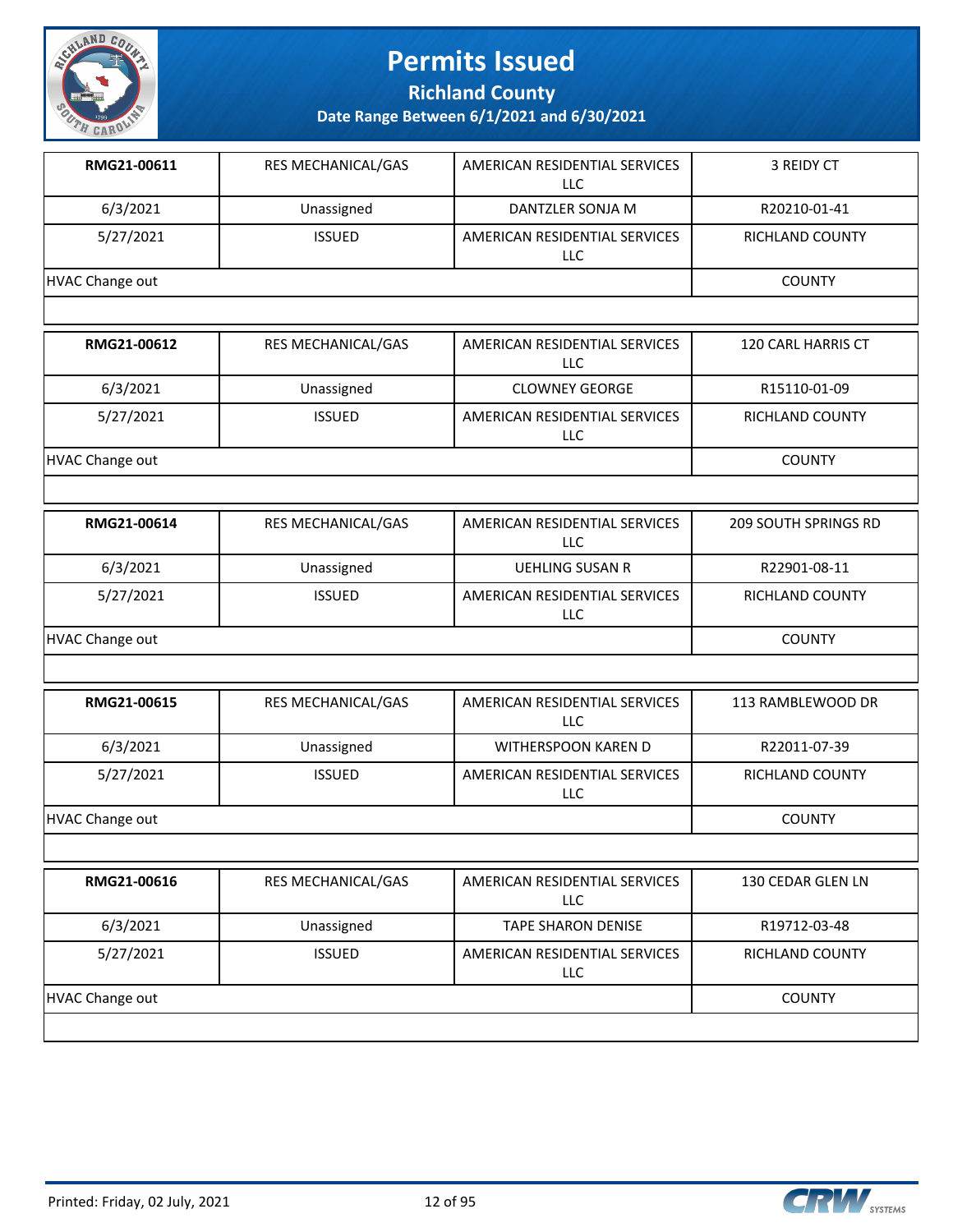

**Richland County**

**Date Range Between 6/1/2021 and 6/30/2021**

| RMG21-00619                           | <b>RES MECHANICAL/GAS</b> | CASSELL BROTHERS HEATING &<br>COOLING LLC            | 417 HOPESTONE CRSG     |
|---------------------------------------|---------------------------|------------------------------------------------------|------------------------|
| 6/2/2021                              | Unassigned                | <b>MULLEN PAUL J &amp; MARIA</b>                     | R03311-05-20           |
| 5/27/2021                             | <b>ISSUED</b>             | <b>CASSELL BROTHERS HEATING &amp;</b><br>COOLING LLC | <b>RICHLAND COUNTY</b> |
| <b>IINSTALL 2 TON SPLIT HEAT PUMP</b> | <b>COUNTY</b>             |                                                      |                        |
| 417 HOPESTONE CROSSING                |                           |                                                      |                        |

| RMG21-00620                                 | <b>RES MECHANICAL/GAS</b> | CASSELL BROTHERS HEATING &<br>COOLING LLC            | 108 LEANING TREE RD    |
|---------------------------------------------|---------------------------|------------------------------------------------------|------------------------|
| 6/2/2021                                    | Unassigned                | <b>LALL RITU</b>                                     | R22809-07-18           |
| 5/27/2021                                   | <b>ISSUED</b>             | <b>CASSELL BROTHERS HEATING &amp;</b><br>COOLING LLC | <b>RICHLAND COUNTY</b> |
| INSTALL 5 TON AC CONDENSER, COIL, & FURNACE |                           |                                                      | <b>COUNTY</b>          |

108 LEANING TREE RD

| RMG21-00621                    | RES MECHANICAL/GAS | <b>CASSELL BROTHERS HEATING &amp;</b><br>COOLING LLC | <b>372 FOX SQUIRREL CIR</b> |
|--------------------------------|--------------------|------------------------------------------------------|-----------------------------|
| 6/2/2021                       | Unassigned         | SHIVER ERNEST AARON & RACHEAL                        | R22009-10-08                |
| 5/27/2021                      | <b>ISSUED</b>      | <b>CASSELL BROTHERS HEATING &amp;</b><br>COOLING LLC | <b>RICHLAND COUNTY</b>      |
| IINSTALL 3 TON SPLIT HEAT PUMP |                    |                                                      | <b>COUNTY</b>               |

372 FOX SQUIRRELL CIRCLE

| RMG21-00622                                         | <b>RES MECHANICAL/GAS</b> | <b>GEORGE MOORE</b>                   | 7920 SPRINGPOND RD     |
|-----------------------------------------------------|---------------------------|---------------------------------------|------------------------|
| 6/3/2021                                            | Unassigned                | PEAY WILBERT M                        | R17008-07-05           |
| 5/27/2021                                           | <b>FINALED</b>            | <b>GEORGE MOORE</b>                   | <b>RICHLAND COUNTY</b> |
| Generator Installation hooking the gas to the meter |                           |                                       | <b>COUNTY</b>          |
|                                                     |                           |                                       |                        |
| RMG21-00623                                         | <b>RES MECHANICAL/GAS</b> | AMERICAN RESIDENTIAL SERVICES<br>LLC. | 600 OLD BRASS DR       |
| 6/3/2021                                            | Unassigned                | <b>RAYNER RAYMOND E &amp; TAEKO</b>   | R25608-06-04           |
| 5/28/2021                                           | <b>ISSUED</b>             | AMERICAN RESIDENTIAL SERVICES<br>LLC  | <b>RICHLAND COUNTY</b> |
| <b>HVAC Change out</b>                              | <b>COUNTY</b>             |                                       |                        |

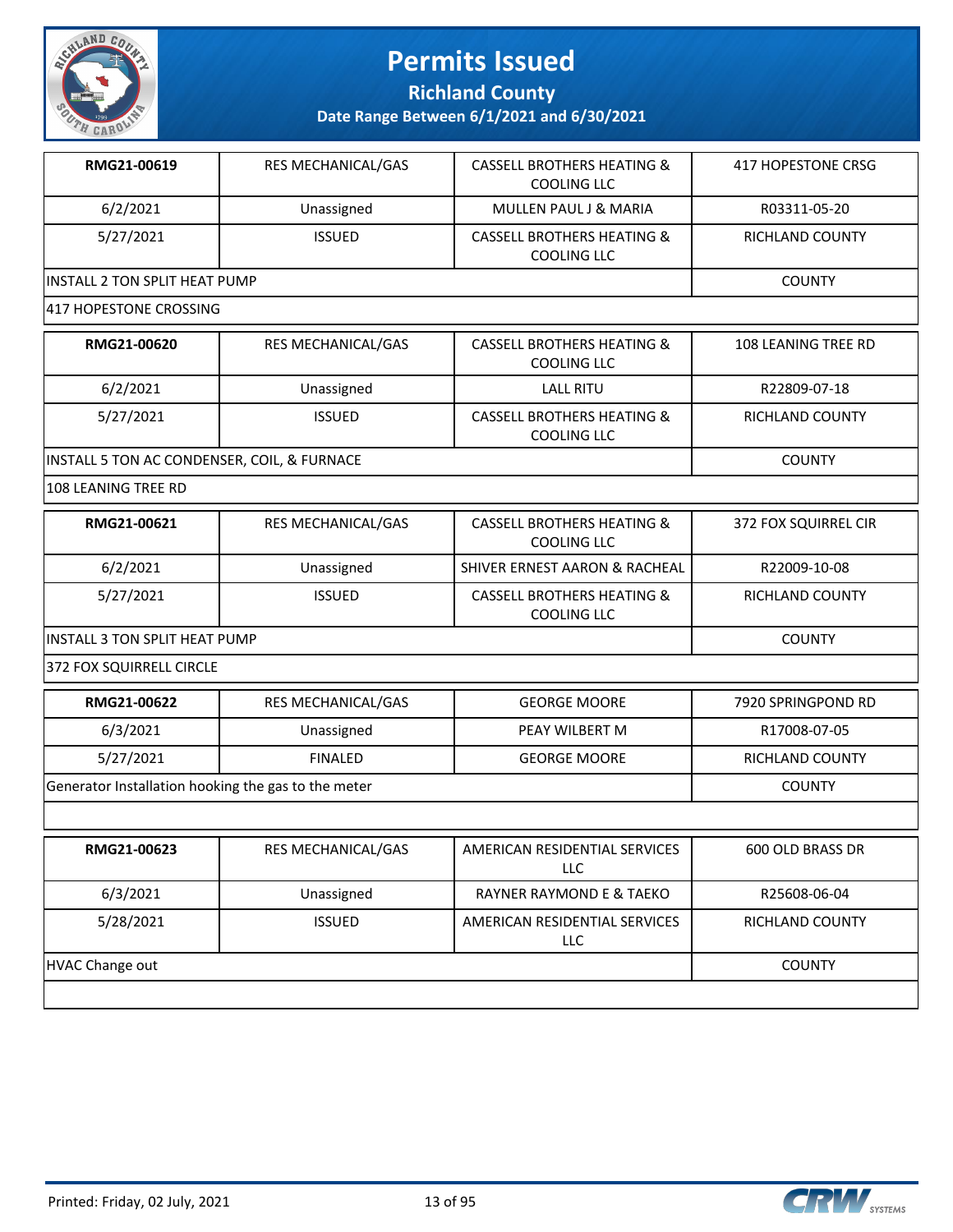

**Richland County**

| RMG21-00625                            | RES MECHANICAL/GAS | AMERICAN RESIDENTIAL SERVICES<br><b>LLC</b>                 | 6541 WINYAH DR        |
|----------------------------------------|--------------------|-------------------------------------------------------------|-----------------------|
| 6/3/2021                               | Unassigned         | REGE RAM V & ANUPAMA RAM                                    | R07613-05-08          |
| 5/28/2021                              | <b>ISSUED</b>      | AMERICAN RESIDENTIAL SERVICES<br><b>LLC</b>                 | RICHLAND COUNTY       |
| <b>HVAC Change out</b>                 |                    |                                                             | <b>COUNTY</b>         |
|                                        |                    |                                                             |                       |
| RMG21-00626                            | RES MECHANICAL/GAS | AMERICAN RESIDENTIAL SERVICES<br><b>LLC</b>                 | 9401 WILSON BLVD 418  |
| 6/3/2021                               | Unassigned         | YES COMPANIES KEY LLC                                       | R14700-03-18          |
| 5/28/2021                              | <b>ISSUED</b>      | AMERICAN RESIDENTIAL SERVICES<br>LLC                        | RICHLAND COUNTY       |
| <b>HVAC Change out</b>                 |                    |                                                             | 418 COUNTY            |
|                                        |                    |                                                             |                       |
| RMG21-00627                            | RES MECHANICAL/GAS | <b>CASSELL BROTHERS HEATING &amp;</b><br><b>COOLING LLC</b> | 132 FLORA SPRINGS CIR |
| 6/2/2021                               | Unassigned         | <b>KELKAR SHANEER</b>                                       | R20004-09-19          |
| 5/28/2021                              | <b>ISSUED</b>      | <b>CASSELL BROTHERS HEATING &amp;</b><br><b>COOLING LLC</b> | RICHLAND COUNTY       |
| <b>INSTALL 2.5 TON SPLIT HEAT PUMP</b> |                    |                                                             | <b>COUNTY</b>         |
| 132 FLORA SPRINGS CIRCLE               |                    |                                                             |                       |
| RMG21-00628                            | RES MECHANICAL/GAS | AMERICAN RESIDENTIAL SERVICES<br><b>LLC</b>                 | 108 FISHERS SHORE RD  |
| 6/3/2021                               | Unassigned         | <b>SUPOWIT SCOTT C &amp; BRENDA S</b>                       | R22907-02-11          |
| 5/28/2021                              | <b>ISSUED</b>      | AMERICAN RESIDENTIAL SERVICES<br>LLC                        | RICHLAND COUNTY       |
| <b>HVAC Change out</b>                 |                    |                                                             | <b>COUNTY</b>         |
|                                        |                    |                                                             |                       |
| RMG21-00629                            | RES MECHANICAL/GAS | AMERICAN RESIDENTIAL SERVICES<br><b>LLC</b>                 | 1536 RABON FARMS LN   |
| 6/3/2021                               | Unassigned         | <b>SCOTT LAQUINTA</b>                                       | R19904-03-36          |
| 5/28/2021                              | <b>ISSUED</b>      | AMERICAN RESIDENTIAL SERVICES<br>LLC                        | RICHLAND COUNTY       |
| <b>HVAC Change out</b>                 |                    |                                                             | <b>COUNTY</b>         |

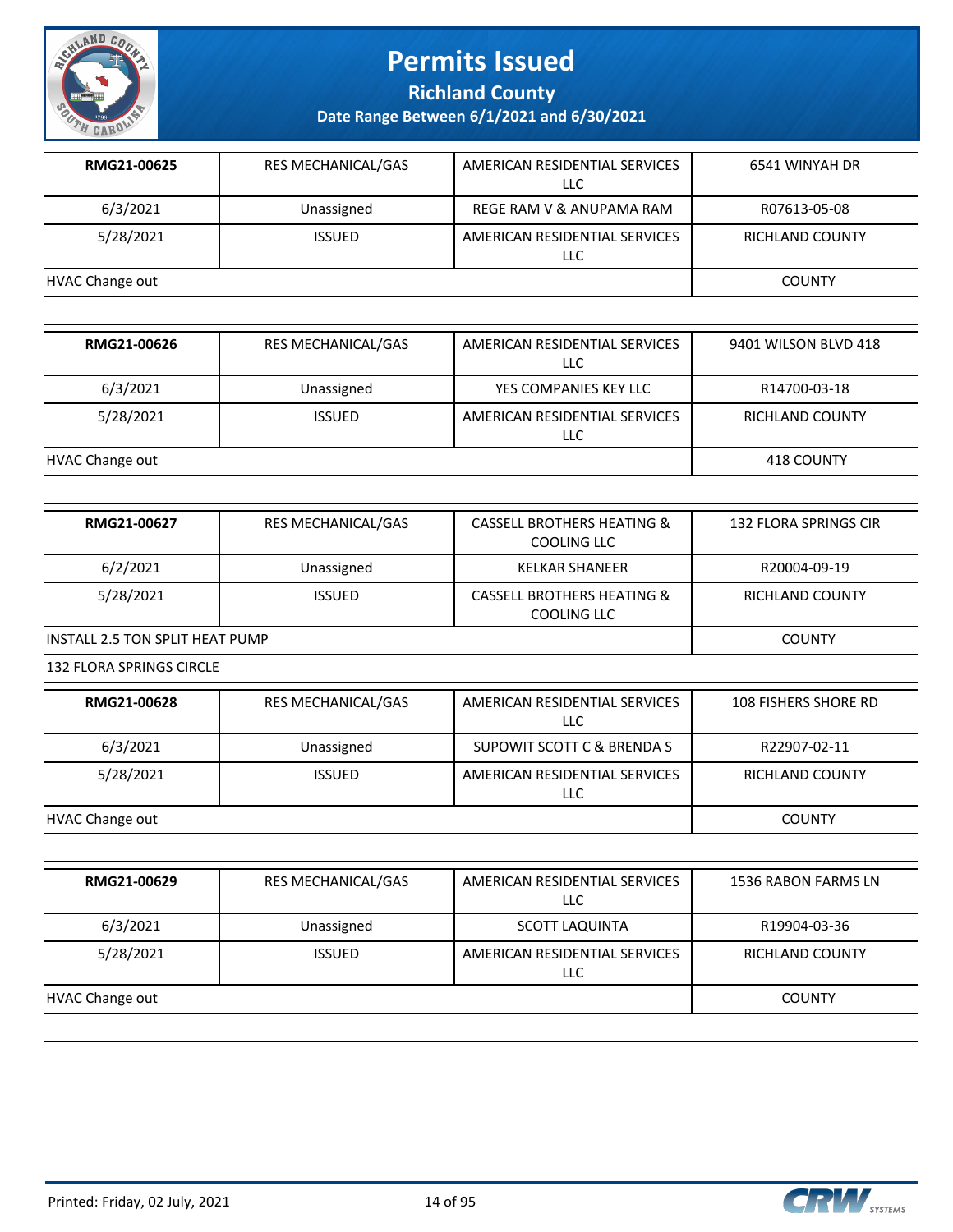

**Richland County**

| RMG21-00631                          | <b>RES MECHANICAL/GAS</b> | <b>CASSELL BROTHERS HEATING &amp;</b><br>COOLING LLC | 111 HOPE TRACE WAY |  |
|--------------------------------------|---------------------------|------------------------------------------------------|--------------------|--|
| 6/2/2021                             | Unassigned                | CONNELL RONALD D &                                   | R04204-07-14       |  |
| 5/28/2021                            | <b>ISSUED</b>             | <b>CASSELL BROTHERS HEATING &amp;</b><br>COOLING LLC | RICHLAND COUNTY    |  |
| <b>INSTALL 2 TON SPLIT HEAT PUMP</b> |                           |                                                      | <b>COUNTY</b>      |  |
| 1111 HOPE TRACE WAY                  |                           |                                                      |                    |  |

| RMG21-00632                                        | <b>RES MECHANICAL/GAS</b> | 2ND WIND HEATING AND AIR<br>CONDITIONING INC | 422 MAPLESIDE DR |
|----------------------------------------------------|---------------------------|----------------------------------------------|------------------|
| 6/3/2021                                           | Unassigned                | YOO PAUL H & CRYSTAL A                       | R23303-03-15     |
| 5/31/2021                                          | <b>ISSUED</b>             | 2ND WIND HEATING AND AIR<br>CONDITIONING INC | RICHLAND COUNTY  |
| To install Armstrong 3 Ton 15 Seer Split Heat Pump |                           |                                              | <b>COUNTY</b>    |

| RMG21-00635     | <b>RES MECHANICAL/GAS</b> | AMERICAN RESIDENTIAL SERVICES<br><b>LLC</b> | 313 S ROYAL FERN LN    |
|-----------------|---------------------------|---------------------------------------------|------------------------|
| 6/3/2021        | Unassigned                | <b>DRAKE KAREN T</b>                        | R14613-01-33           |
| 6/1/2021        | <b>ISSUED</b>             | AMERICAN RESIDENTIAL SERVICES<br>LLC        | <b>RICHLAND COUNTY</b> |
| HVAC Change out |                           |                                             | <b>COUNTY</b>          |

| RMG21-00636     | <b>RES MECHANICAL/GAS</b> | AMERICAN RESIDENTIAL SERVICES<br>LLC | 8239 WINNSBORO RD |
|-----------------|---------------------------|--------------------------------------|-------------------|
| 6/3/2021        | Unassigned                | MARSH ALBERT THOMAS SR LIFE &        | R10000-01-45      |
| 6/1/2021        | <b>ISSUED</b>             | AMERICAN RESIDENTIAL SERVICES<br>LLC | RICHLAND COUNTY   |
| HVAC Change out |                           |                                      | <b>COUNTY</b>     |

| RMG21-00638                  | <b>RES MECHANICAL/GAS</b> | <b>CASSELL BROTHERS HEATING &amp;</b><br>COOLING LLC        | 1321 LONER RD   |
|------------------------------|---------------------------|-------------------------------------------------------------|-----------------|
| 6/7/2021                     | Unassigned                | WATTS ANGELA M                                              | R12600-05-27    |
| 6/1/2021                     | <b>ISSUED</b>             | <b>CASSELL BROTHERS HEATING &amp;</b><br><b>COOLING LLC</b> | RICHLAND COUNTY |
| INSTALL 9,000 BUT MINI SPLIT |                           |                                                             | <b>COUNTY</b>   |
| 1321 LONER RD                |                           |                                                             |                 |

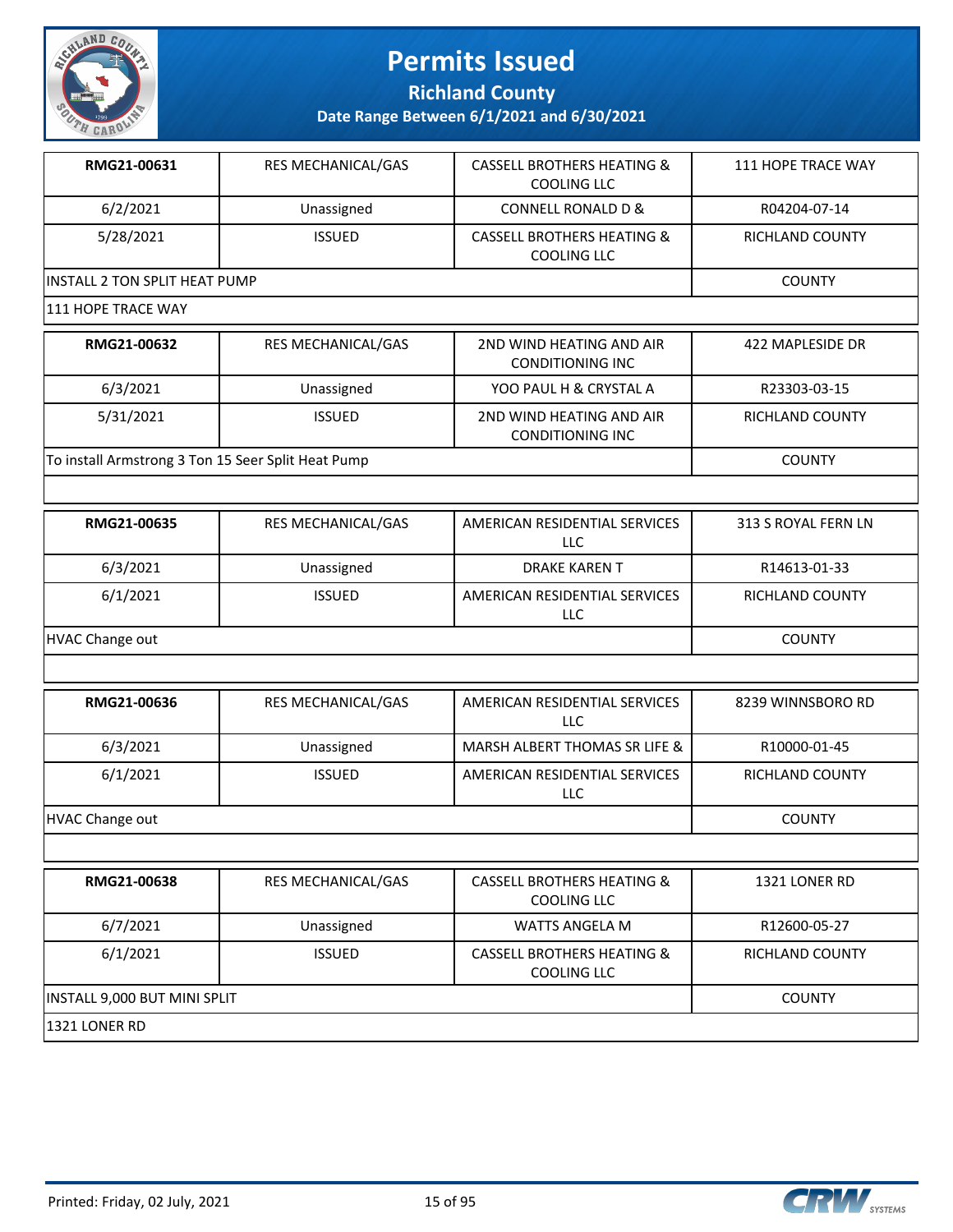

**Richland County**

| RMG21-00639                            | RES MECHANICAL/GAS | <b>CASSELL BROTHERS HEATING &amp;</b><br><b>COOLING LLC</b> | 829 APACHE DR           |
|----------------------------------------|--------------------|-------------------------------------------------------------|-------------------------|
| 6/7/2021                               | Unassigned         | POOLE MELVIN C & SHELBY L                                   | R07515-01-05            |
| 6/1/2021                               | <b>ISSUED</b>      | <b>CASSELL BROTHERS HEATING &amp;</b><br>COOLING LLC        | <b>RICHLAND COUNTY</b>  |
| <b>INSTALL 2 TON PACKAGE HEAT PUMP</b> | <b>COUNTY</b>      |                                                             |                         |
| 829 APACHE DR                          |                    |                                                             |                         |
| RMG21-00640                            | RES MECHANICAL/GAS | <b>CASSELL BROTHERS HEATING &amp;</b><br>COOLING LLC        | 1240 CATE RD            |
| 6/7/2021                               | Unassigned         | PRESSLEY NAPOLIAN LEE                                       | R37300-01-76            |
| 6/1/2021                               | <b>ISSUED</b>      | <b>CASSELL BROTHERS HEATING &amp;</b><br>COOLING LLC        | <b>RICHLAND COUNTY</b>  |
| INSTALL 4 TON SPLIT HEAT PUMP          |                    |                                                             | <b>COUNTY</b>           |
| <b>1240 CATE RD</b>                    |                    |                                                             |                         |
| RMG21-00641                            | RES MECHANICAL/GAS | <b>CAROLINA CONDITIONS LLC</b>                              | <b>205 CHARTWELL RD</b> |
| 6/3/2021                               | Unassigned         | <b>BLAIR MARY ANN</b>                                       | R06012-04-15            |
| 6/1/2021                               | <b>ISSUED</b>      | <b>CAROLINA CONDITIONS LLC</b>                              | <b>RICHLAND COUNTY</b>  |
| Duct replacement Vapor barier          | <b>COUNTY</b>      |                                                             |                         |

| RMG21-00642     | <b>RES MECHANICAL/GAS</b> | AMERICAN RESIDENTIAL SERVICES<br><b>LLC</b> | 507 TIMBER CREST DR |
|-----------------|---------------------------|---------------------------------------------|---------------------|
| 6/3/2021        | Unassigned                | <b>FUSTER LUCILA C</b>                      | R23103-02-01        |
| 6/2/2021        | <b>ISSUED</b>             | AMERICAN RESIDENTIAL SERVICES<br>LLC        | RICHLAND COUNTY     |
| HVAC Change out |                           |                                             | <b>COUNTY</b>       |

| RES MECHANICAL/GAS | JOE BURNS HEATING AND AIR LLC        | 912 ROCKWOOD RD        |
|--------------------|--------------------------------------|------------------------|
| Unassigned         | <b>RAINS SANDRA</b>                  | R16307-03-08           |
| <b>FINALED</b>     | JOE BURNS HEATING AND AIR LLC        | <b>RICHLAND COUNTY</b> |
|                    |                                      | <b>COUNTY</b>          |
|                    |                                      |                        |
| RES MECHANICAL/GAS | <b>GEORGE MOORE</b>                  | 544 ANSON DR           |
|                    | <b>HAGON ENA &amp; CHRISTOPHER R</b> |                        |
|                    |                                      | R23305-10-04           |
| <b>FINALED</b>     | <b>GEORGE MOORE</b>                  | <b>RICHLAND COUNTY</b> |
|                    | Unassigned                           |                        |

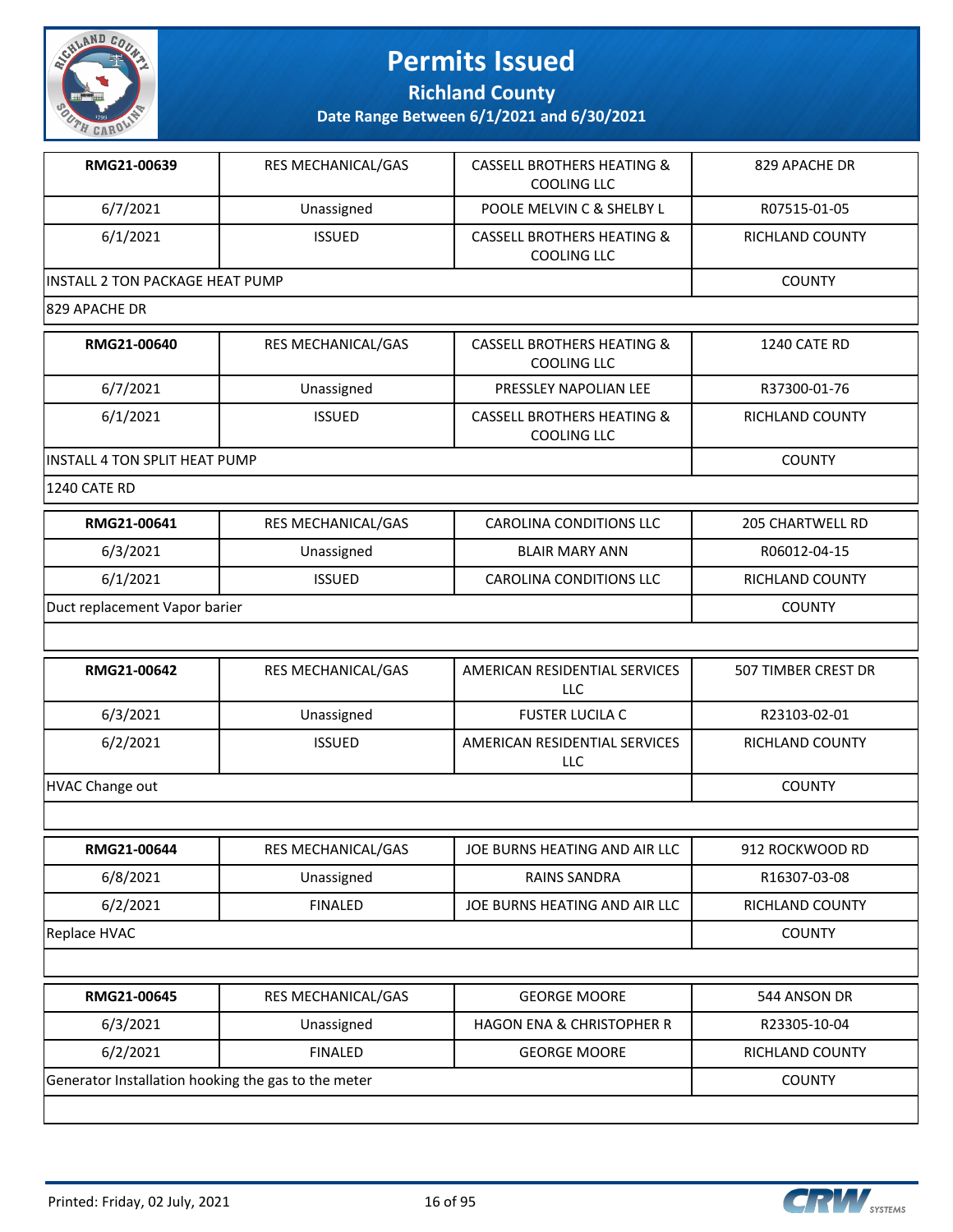

**Richland County**

| RMG21-00646                                         | RES MECHANICAL/GAS        | <b>GEORGE MOORE</b>                         | 617 ANSON DR       |  |
|-----------------------------------------------------|---------------------------|---------------------------------------------|--------------------|--|
| 6/3/2021                                            | Unassigned                | RIVERA EDUARDO & DAISY R                    | R23305-07-83       |  |
| 6/2/2021                                            | <b>FINALED</b>            | <b>GEORGE MOORE</b>                         | RICHLAND COUNTY    |  |
| Generator Installation hooking the gas to the meter | <b>COUNTY</b>             |                                             |                    |  |
|                                                     |                           |                                             |                    |  |
| RMG21-00647                                         | RES MECHANICAL/GAS        | WANNAMAKER-KAMINER HEATING<br>& COOLING LLC | 6107 GILL CREEK RD |  |
| 6/3/2021                                            | Unassigned                | Hugh Wilson                                 | R16809-04-11       |  |
| 6/2/2021                                            | <b>FINALED</b>            | WANNAMAKER-KAMINER HEATING<br>& COOLING LLC | RICHLAND COUNTY    |  |
| gas line to generator                               |                           |                                             | <b>COUNTY</b>      |  |
|                                                     |                           |                                             |                    |  |
| RMG21-00649                                         | <b>RES MECHANICAL/GAS</b> | SEAN SMITH PLUMBING SERVICE<br><b>LLC</b>   | 10124 FARROW RD    |  |
| 6/2/2021                                            | Unassigned                | SOLANO NOHEMI TORRECILLA                    | R17500-03-16       |  |
| 6/2/2021                                            | <b>ISSUED</b>             | SEAN SMITH PLUMBING SERVICE<br>LLC          | RICHLAND COUNTY    |  |
| <b>INSTALL NEW GAS LINE</b>                         | <b>COUNTY</b>             |                                             |                    |  |
|                                                     |                           |                                             |                    |  |
| RMG21-00651                                         | RES MECHANICAL/GAS        | AMERICAN RESIDENTIAL SERVICES<br>LLC        | 416 VALHALLA DR    |  |
| 6/3/2021                                            | Unassigned                | <b>CLARKE JENNIFER A</b>                    | R25708-08-17       |  |
| 6/3/2021                                            | <b>ISSUED</b>             | AMERICAN RESIDENTIAL SERVICES<br>LLC        | RICHLAND COUNTY    |  |
| <b>HVAC Change out</b>                              |                           |                                             | <b>COUNTY</b>      |  |
|                                                     |                           |                                             |                    |  |
| RMG21-00652                                         | RES MECHANICAL/GAS        | AMERICAN RESIDENTIAL SERVICES  <br>LLC      | 130 DELLA MAE CT   |  |
| 6/3/2021                                            | Unassigned                | <b>GOODWIN SANDRA M</b>                     | R08000-03-19       |  |
| 6/3/2021                                            | <b>ISSUED</b>             | AMERICAN RESIDENTIAL SERVICES<br><b>LLC</b> | RICHLAND COUNTY    |  |
| HVAC Change out                                     |                           |                                             |                    |  |
|                                                     |                           |                                             |                    |  |

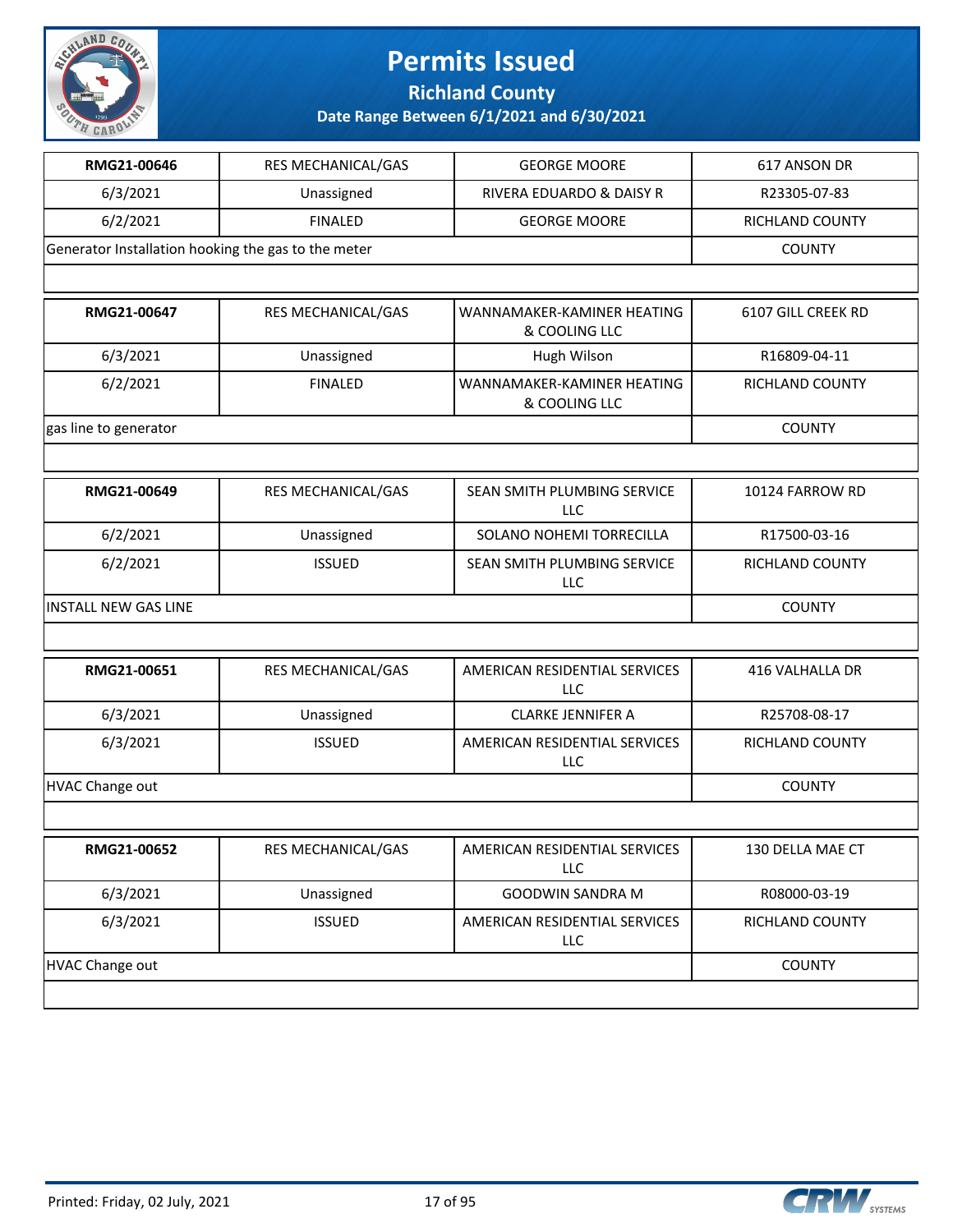

**Richland County**

| RMG21-00653            | RES MECHANICAL/GAS | AMERICAN RESIDENTIAL SERVICES<br><b>LLC</b> | 404 OAK COVE DR          |
|------------------------|--------------------|---------------------------------------------|--------------------------|
| 6/3/2021               | Unassigned         | <b>LARKINS CRYSTAL NICOLE</b>               | R23301-07-09             |
| 6/3/2021               | <b>ISSUED</b>      | AMERICAN RESIDENTIAL SERVICES<br><b>LLC</b> | <b>RICHLAND COUNTY</b>   |
| <b>HVAC Change out</b> |                    |                                             | <b>COUNTY</b>            |
|                        |                    |                                             |                          |
| RMG21-00657            | RES MECHANICAL/GAS | AMERICAN RESIDENTIAL SERVICES<br><b>LLC</b> | 429 ROBINS EGG DR        |
| 6/11/2021              | Unassigned         | <b>BUCKLEY-KINLOCH MELINDA</b>              | R17512-02-09             |
| 6/4/2021               | <b>ISSUED</b>      | AMERICAN RESIDENTIAL SERVICES<br><b>LLC</b> | RICHLAND COUNTY          |
| <b>HVAC Change out</b> |                    |                                             | <b>COUNTY</b>            |
|                        |                    |                                             |                          |
| RMG21-00658            | RES MECHANICAL/GAS | AMERICAN RESIDENTIAL SERVICES<br><b>LLC</b> | 2534 PALMLAND DR         |
| 6/11/2021              | Unassigned         | <b>HENRY SAMMIE L &amp; YVONNE</b>          | R13513-01-28             |
| 6/4/2021               | <b>ISSUED</b>      | AMERICAN RESIDENTIAL SERVICES<br>LLC        | <b>RICHLAND COUNTY</b>   |
| <b>HVAC Change out</b> |                    |                                             | <b>COUNTY</b>            |
|                        |                    |                                             |                          |
| RMG21-00659            | RES MECHANICAL/GAS | AMERICAN RESIDENTIAL SERVICES<br><b>LLC</b> | 118 TODD BRANCH DR       |
| 6/11/2021              | Unassigned         | <b>SHIELDS IEKO &amp;</b>                   | R19902-06-05             |
| 6/4/2021               | <b>ISSUED</b>      | AMERICAN RESIDENTIAL SERVICES<br>LLC        | RICHLAND COUNTY          |
| <b>HVAC Change out</b> |                    |                                             | <b>COUNTY</b>            |
|                        |                    |                                             |                          |
| RMG21-00660            | RES MECHANICAL/GAS | AMERICAN RESIDENTIAL SERVICES<br><b>LLC</b> | <b>10 FRASIER BAY CT</b> |
| 6/11/2021              | Unassigned         | <b>FEWELL GREGORY &amp;</b>                 | R20305-09-21             |
| 6/4/2021               | <b>ISSUED</b>      | AMERICAN RESIDENTIAL SERVICES<br><b>LLC</b> | RICHLAND COUNTY          |
| HVAC Change out        |                    |                                             | <b>COUNTY</b>            |

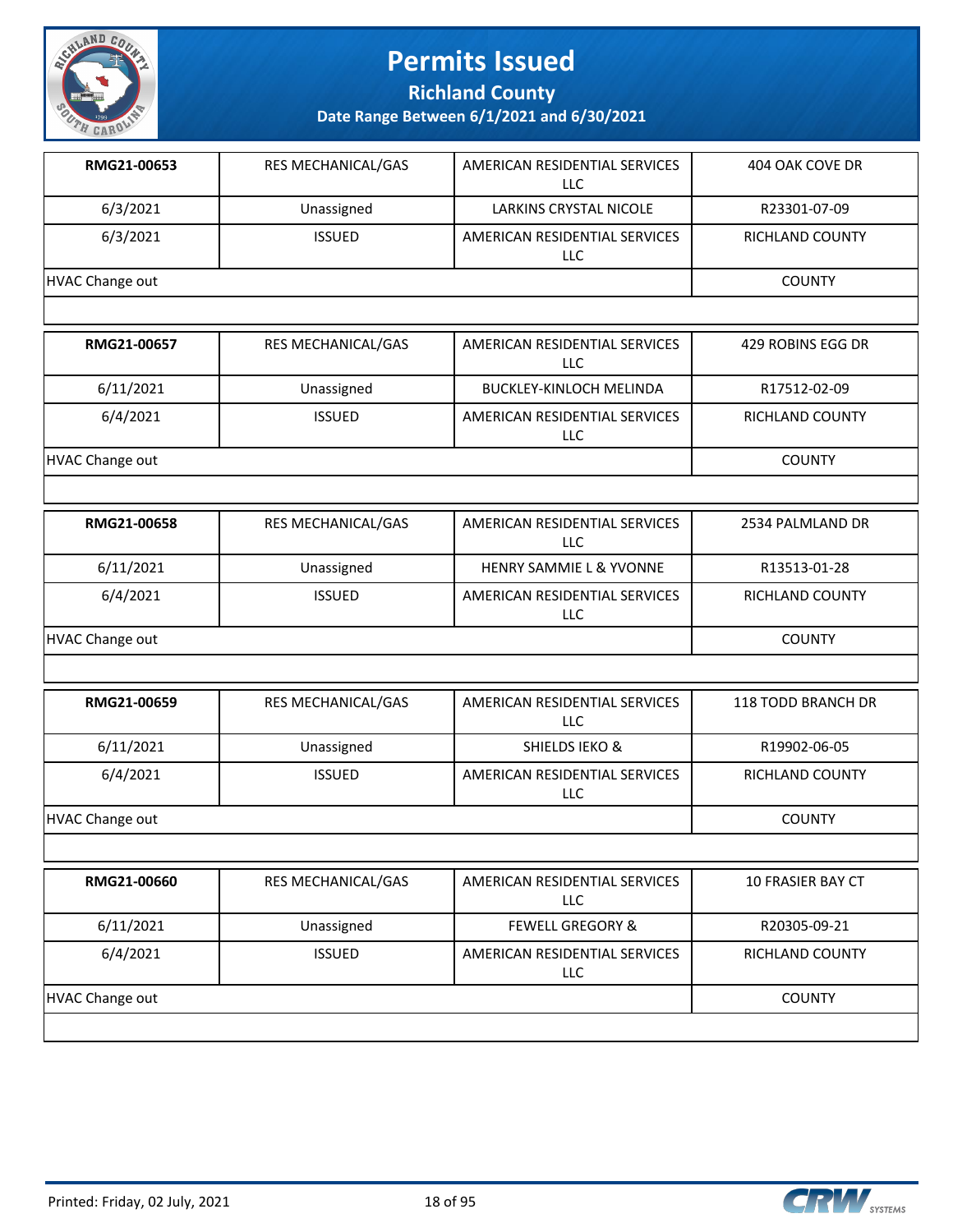

**Richland County**

| RMG21-00661                                 | RES MECHANICAL/GAS | ANDRE WILSON SR                                             | 7843 DARTMORE LN       |  |
|---------------------------------------------|--------------------|-------------------------------------------------------------|------------------------|--|
| 6/4/2021                                    | Unassigned         |                                                             | R16916-08-10           |  |
| 6/4/2021                                    | <b>ISSUED</b>      |                                                             | <b>RICHLAND COUNTY</b> |  |
| INSTALL GAS LINE FOR STOVE                  | <b>COUNTY</b>      |                                                             |                        |  |
|                                             |                    |                                                             |                        |  |
| RMG21-00662                                 | RES MECHANICAL/GAS | JACOBS STACY & LESLIE D                                     | 5111 OLD LEESBURG RD   |  |
| 6/4/2021                                    | Unassigned         |                                                             | R25000-01-39           |  |
| 6/4/2021                                    | <b>ISSUED</b>      | JACOBS STACY & LESLIE D                                     | RICHLAND COUNTY        |  |
| NEW MINI - SPLIT UNIT FOR ADDITION          |                    |                                                             | <b>COUNTY</b>          |  |
|                                             |                    |                                                             |                        |  |
| RMG21-00665                                 | RES MECHANICAL/GAS | 2ND WIND HEATING AND AIR<br><b>CONDITIONING INC</b>         | 2941 WOODWAY LN        |  |
| 6/8/2021                                    | Unassigned         | JOHNSON KENNETH L & LINDA                                   | R19901-07-18           |  |
| 6/7/2021                                    | <b>FINALED</b>     | 2ND WIND HEATING AND AIR<br><b>CONDITIONING INC</b>         | <b>RICHLAND COUNTY</b> |  |
| To install Tempstar 2.5 Ton 14 Seer Gas Pac |                    |                                                             | <b>COUNTY</b>          |  |
|                                             |                    |                                                             |                        |  |
| RMG21-00669                                 | RES MECHANICAL/GAS | <b>CASSELL BROTHERS HEATING &amp;</b><br><b>COOLING LLC</b> | 17 HEATHER CT          |  |
| 6/8/2021                                    | Unassigned         | <b>GOODWIN COZETTE L</b>                                    | R05010-04-64           |  |
| 6/7/2021                                    | <b>ISSUED</b>      | <b>CASSELL BROTHERS HEATING &amp;</b><br><b>COOLING LLC</b> | RICHLAND COUNTY        |  |
| <b>INSTALL 2 TON SPLIT HEAT PUMP</b>        |                    |                                                             | <b>COUNTY</b>          |  |
| 17 HEATHER CT                               |                    |                                                             |                        |  |
| RMG21-00671                                 | RES MECHANICAL/GAS | <b>CASSELL BROTHERS HEATING &amp;</b><br><b>COOLING LLC</b> | 2200 JOHNSON MARINA RD |  |
| 6/8/2021                                    | Unassigned         | SHULER KIMBERLY                                             | R01312-05-02           |  |
| 6/7/2021                                    | <b>ISSUED</b>      | <b>CASSELL BROTHERS HEATING &amp;</b><br><b>COOLING LLC</b> | RICHLAND COUNTY        |  |
| <b>INSTALL 4 PACKAGE HEAT PUMP</b>          |                    |                                                             | <b>COUNTY</b>          |  |
| 2200 JOHNSON MARINA RD                      |                    |                                                             |                        |  |
| RMG21-00672                                 | RES MECHANICAL/GAS | <b>CASSELL BROTHERS HEATING &amp;</b><br><b>COOLING LLC</b> | 2006 MORNINGLO LN      |  |
| 6/8/2021                                    | Unassigned         | MASSEY KENNETH LYNN                                         | R19702-11-10           |  |
| 6/7/2021                                    | <b>ISSUED</b>      | <b>CASSELL BROTHERS HEATING &amp;</b><br><b>COOLING LLC</b> | RICHLAND COUNTY        |  |
| <b>INSTALL 4 TON GAS PACK</b>               |                    |                                                             |                        |  |
| 2006 MORNINGLO LANE                         |                    |                                                             |                        |  |

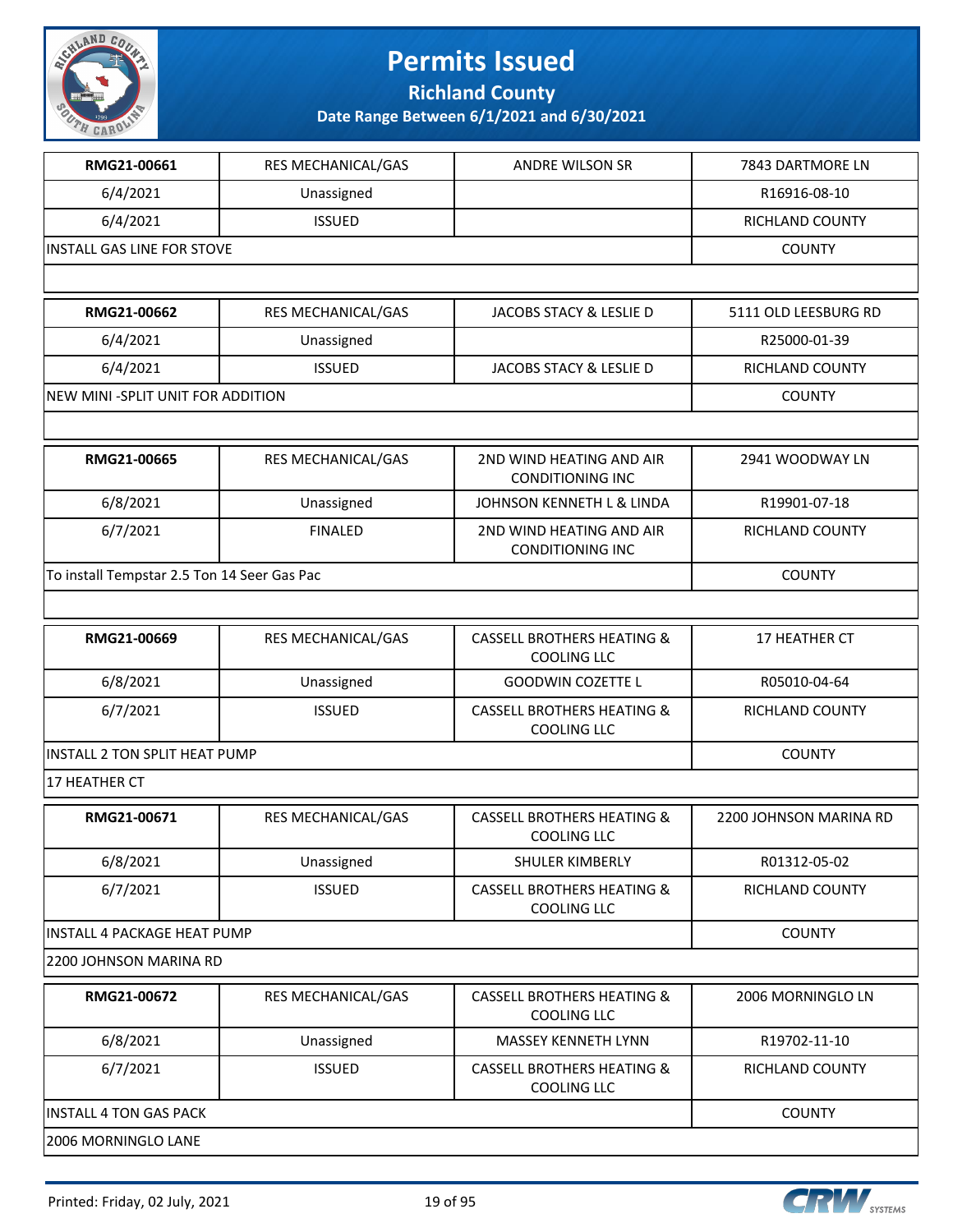

**Richland County**

| RMG21-00673                                  | <b>RES MECHANICAL/GAS</b>                               | <b>CASSELL BROTHERS HEATING &amp;</b><br><b>COOLING LLC</b> | <b>341 HERITAGE FOREST DR</b> |  |  |
|----------------------------------------------|---------------------------------------------------------|-------------------------------------------------------------|-------------------------------|--|--|
| 6/8/2021                                     | Unassigned                                              | PORTER MILTON A JR & ANNA M                                 | R17612-02-29                  |  |  |
| 6/7/2021                                     | <b>ISSUED</b>                                           | <b>CASSELL BROTHERS HEATING &amp;</b><br><b>COOLING LLC</b> | RICHLAND COUNTY               |  |  |
| <b>INSTALL 3 TON GAS PACK</b>                | <b>COUNTY</b>                                           |                                                             |                               |  |  |
| 341 HERITAGE FOREST DR                       |                                                         |                                                             |                               |  |  |
| RMG21-00676                                  | RES MECHANICAL/GAS                                      | MEETZE PLUMBING CO INC                                      | 415 ARROWWOOD RD              |  |  |
| 6/11/2021                                    | Unassigned                                              | <b>SCOTT ROBERT L JR &amp; ANGELA</b>                       | R07302-02-04                  |  |  |
| 6/7/2021                                     | <b>ISSUED</b>                                           | MEETZE PLUMBING CO INC                                      | RICHLAND COUNTY               |  |  |
|                                              | REPAIRING A GAS LINE AND PERFORMING A GAS PRESSURE TEST |                                                             | <b>COUNTY</b>                 |  |  |
|                                              |                                                         |                                                             |                               |  |  |
| RMG21-00677                                  | <b>RES MECHANICAL/GAS</b>                               | MEETZE PLUMBING CO INC                                      | 6313 BRIARWOOD RD             |  |  |
| 6/11/2021                                    | Unassigned                                              | SIMMONS WHITNEY & ASHBY C                                   | R14114-04-03                  |  |  |
| 6/7/2021                                     | <b>FINALED</b>                                          | MEETZE PLUMBING CO INC                                      | RICHLAND COUNTY               |  |  |
|                                              | REPLACING A GAS LINE TO STOVE/WITH ALL GAS VALVES       |                                                             | <b>COUNTY</b>                 |  |  |
|                                              |                                                         |                                                             |                               |  |  |
| RMG21-00681                                  | RES MECHANICAL/GAS                                      | 2ND WIND HEATING AND AIR<br><b>CONDITIONING INC</b>         | 3504 OVERCREEK RD             |  |  |
| 6/8/2021                                     | Unassigned                                              | <b>BLISS MICHAEL J &amp; JANICE R</b>                       | R16810-07-09                  |  |  |
| 6/8/2021                                     | <b>FINALED</b>                                          | 2ND WIND HEATING AND AIR<br><b>CONDITIONING INC</b>         | <b>RICHLAND COUNTY</b>        |  |  |
| Install Armstron 5T, 16S GP                  | <b>COUNTY</b>                                           |                                                             |                               |  |  |
|                                              |                                                         |                                                             |                               |  |  |
| RMG21-00682                                  | RES MECHANICAL/GAS                                      | <b>CASSELL BROTHERS HEATING &amp;</b><br><b>COOLING LLC</b> | <b>36 RIVER BOTTOM RD</b>     |  |  |
| 6/9/2021                                     | Unassigned                                              | PARSONS TIMOTHY D & LOI R                                   | R05300-01-24                  |  |  |
| 6/8/2021                                     | <b>ISSUED</b>                                           | <b>CASSELL BROTHERS HEATING &amp;</b><br><b>COOLING LLC</b> | RICHLAND COUNTY               |  |  |
| INSTALL 4 TON PACKAGE HEAT PUMP & MINI SPLIT |                                                         |                                                             | <b>COUNTY</b>                 |  |  |
| <b>36 RIVER BOTTOM RD</b>                    |                                                         |                                                             |                               |  |  |
| RMG21-00683                                  | RES MECHANICAL/GAS                                      | <b>CASSELL BROTHERS HEATING &amp;</b><br><b>COOLING LLC</b> | 732 KIMSEY DR                 |  |  |
| 6/9/2021                                     | Unassigned                                              | TRIVEDI MALAV H & CARRIE R                                  | R02603-03-04                  |  |  |
| 6/8/2021                                     | <b>ISSUED</b>                                           | <b>CASSELL BROTHERS HEATING &amp;</b><br><b>COOLING LLC</b> | RICHLAND COUNTY               |  |  |
|                                              | INSTALL 4 TON AC CONDENSER, COIL & FURNACE              |                                                             |                               |  |  |
| 732 KIMSEY DR                                |                                                         |                                                             |                               |  |  |

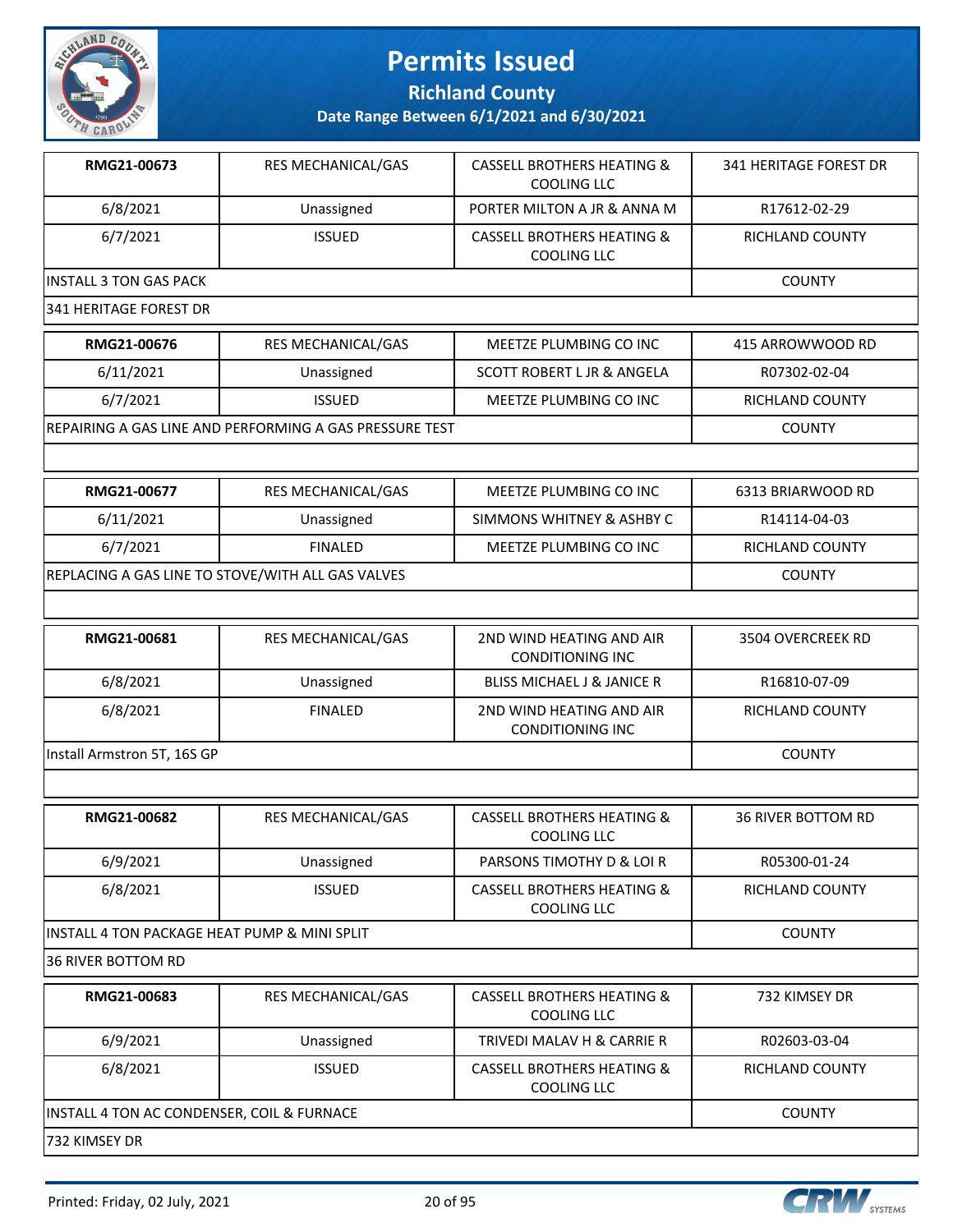

**Richland County**

**Date Range Between 6/1/2021 and 6/30/2021**

| RMG21-00684             | <b>RES MECHANICAL/GAS</b> | CASSELL BROTHERS HEATING &<br>COOLING LLC            | 5626 PINEBRANCH RD |
|-------------------------|---------------------------|------------------------------------------------------|--------------------|
| 6/9/2021                | Unassigned                | THOMPSON JENNIFER E & ERIC R                         | R14015-04-12       |
| 6/8/2021                | <b>ISSUED</b>             | <b>CASSELL BROTHERS HEATING &amp;</b><br>COOLING LLC | RICHLAND COUNTY    |
| IINSTALL 4 TON GAS PACK |                           |                                                      | <b>COUNTY</b>      |
| 5626 PINEBRANCH RD      |                           |                                                      |                    |

| RMG21-00685                    | <b>RES MECHANICAL/GAS</b> | <b>CASSELL BROTHERS HEATING &amp;</b><br>COOLING LLC | 342 ARBOR OAKS LN |
|--------------------------------|---------------------------|------------------------------------------------------|-------------------|
| 6/9/2021                       | Unassigned                | BEHROOZMAND ROOZBEH                                  | R05105-03-39      |
| 6/8/2021                       | <b>ISSUED</b>             | <b>CASSELL BROTHERS HEATING &amp;</b><br>COOLING LLC | RICHLAND COUNTY   |
| IINSTALL 3 TON SPLIT HEAT PUMP |                           |                                                      | <b>COUNTY</b>     |

342 ARBOR OAKS LANE

| RMG21-00687     | <b>RES MECHANICAL/GAS</b> | AMERICAN RESIDENTIAL SERVICES<br>LLC | 201 BROOKSDALE DR      |
|-----------------|---------------------------|--------------------------------------|------------------------|
| 6/11/2021       | Unassigned                | <b>BELLINGER JEROME V</b>            | R23303-05-08           |
| 6/8/2021        | <b>ISSUED</b>             | AMERICAN RESIDENTIAL SERVICES<br>LLC | <b>RICHLAND COUNTY</b> |
| HVAC Change out |                           |                                      | <b>COUNTY</b>          |

| RMG21-00689                    | <b>RES MECHANICAL/GAS</b> | <b>CASSELL BROTHERS HEATING &amp;</b><br>COOLING LLC | 7 BILSTON CT    |
|--------------------------------|---------------------------|------------------------------------------------------|-----------------|
| 6/10/2021                      | Unassigned                | <b>BURDETT JAMES CLINTON &amp;</b>                   | R04209-03-60    |
| 6/8/2021                       | <b>ISSUED</b>             | CASSELL BROTHERS HEATING &<br>COOLING LLC            | RICHLAND COUNTY |
| IINSTALL 2 TON SPLIT HEAT PUMP |                           |                                                      | <b>COUNTY</b>   |

**7 BILSTON CT** 

| RMG21-00690             | <b>RES MECHANICAL/GAS</b> | <b>CASSELL BROTHERS HEATING &amp;</b><br>COOLING LLC | 121 CHALFONT LN |
|-------------------------|---------------------------|------------------------------------------------------|-----------------|
| 6/11/2021               | Unassigned                | <b>WESTON DONNIE &amp; WHITNEY</b>                   | R20413-09-11    |
| 6/9/2021                | <b>ISSUED</b>             | CASSELL BROTHERS HEATING &<br>COOLING LLC            | RICHLAND COUNTY |
| IINSTALL 3 TON GAS PACK |                           |                                                      | <b>COUNTY</b>   |
| 121 CHALFONT LANE       |                           |                                                      |                 |

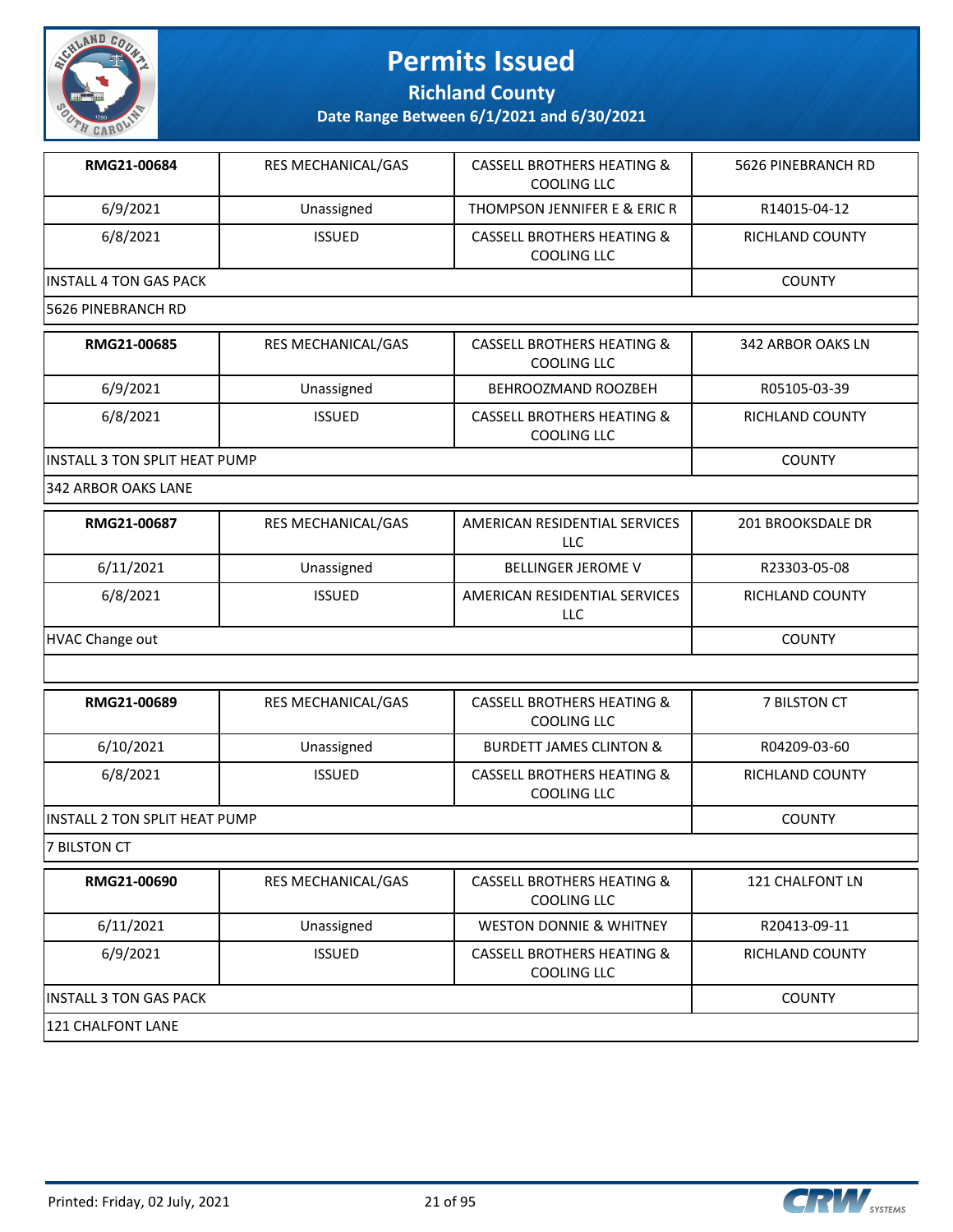

**Richland County**

**Date Range Between 6/1/2021 and 6/30/2021**

| RMG21-00691     | <b>RES MECHANICAL/GAS</b> | AMERICAN RESIDENTIAL SERVICES<br>LLC. | 2135 CUNNINGHAM RD     |
|-----------------|---------------------------|---------------------------------------|------------------------|
| 6/11/2021       | Unassigned                | EZELL DAVID N & ELIZABETH A           | R07506-01-07           |
| 6/10/2021       | <b>ISSUED</b>             | AMERICAN RESIDENTIAL SERVICES<br>LLC. | <b>RICHLAND COUNTY</b> |
| HVAC Change out |                           |                                       | <b>COUNTY</b>          |
|                 |                           |                                       |                        |
| RMG21-00693     | <b>RES MECHANICAL/GAS</b> | CAROLINA CONDITIONS LLC               | <b>8 NICKLAUS LN</b>   |
| 6/11/2021       | Unassigned                | <b>CASSATT RICHARD DAMON &amp;</b>    | R22913-03-06           |

6/10/2021 ISSUED CAROLINA CONDITIONS LLC RICHLAND COUNTY

HVAC Replacement COUNTY

| RMG21-00694                                | <b>RES MECHANICAL/GAS</b> | <b>CASSELL BROTHERS HEATING &amp;</b><br>COOLING LLC | 7142 SPROTT ST         |
|--------------------------------------------|---------------------------|------------------------------------------------------|------------------------|
| 6/11/2021                                  | Unassigned                | KNOTTS LUCY E                                        | R14216-15-05           |
| 6/11/2021                                  | <b>ISSUED</b>             | <b>CASSELL BROTHERS HEATING &amp;</b><br>COOLING LLC | <b>RICHLAND COUNTY</b> |
| INSTALL 2 TON AC CONDENSER, COIL & FURNACE |                           |                                                      | <b>COUNTY</b>          |

7142 SPROTT ST

| RMG21-00695     | <b>RES MECHANICAL/GAS</b> | AMERICAN RESIDENTIAL SERVICES<br>LLC. | <b>609 BEECH BRANCH DR</b> |  |  |
|-----------------|---------------------------|---------------------------------------|----------------------------|--|--|
| 6/24/2021       | Unassigned                | SPIGNER JESSICA DAYSHAWN              | R05306-03-27               |  |  |
| 6/14/2021       | <b>ISSUED</b>             | AMERICAN RESIDENTIAL SERVICES<br>LLC. | <b>RICHLAND COUNTY</b>     |  |  |
| HVAC Change out |                           |                                       | <b>COUNTY</b>              |  |  |
|                 |                           |                                       |                            |  |  |
| ------ -----    |                           |                                       | .                          |  |  |

| RMG21-00696     | <b>RES MECHANICAL/GAS</b> | AMERICAN RESIDENTIAL SERVICES<br>LLC. | <b>216 ALDERSTON WAY</b> |
|-----------------|---------------------------|---------------------------------------|--------------------------|
| 6/24/2021       | Unassigned                | ROBINS BELINDA C                      | R23004-05-11             |
| 6/14/2021       | <b>ISSUED</b>             | AMERICAN RESIDENTIAL SERVICES<br>LLC. | <b>RICHLAND COUNTY</b>   |
| HVAC Change out | <b>COUNTY</b>             |                                       |                          |
|                 |                           |                                       |                          |

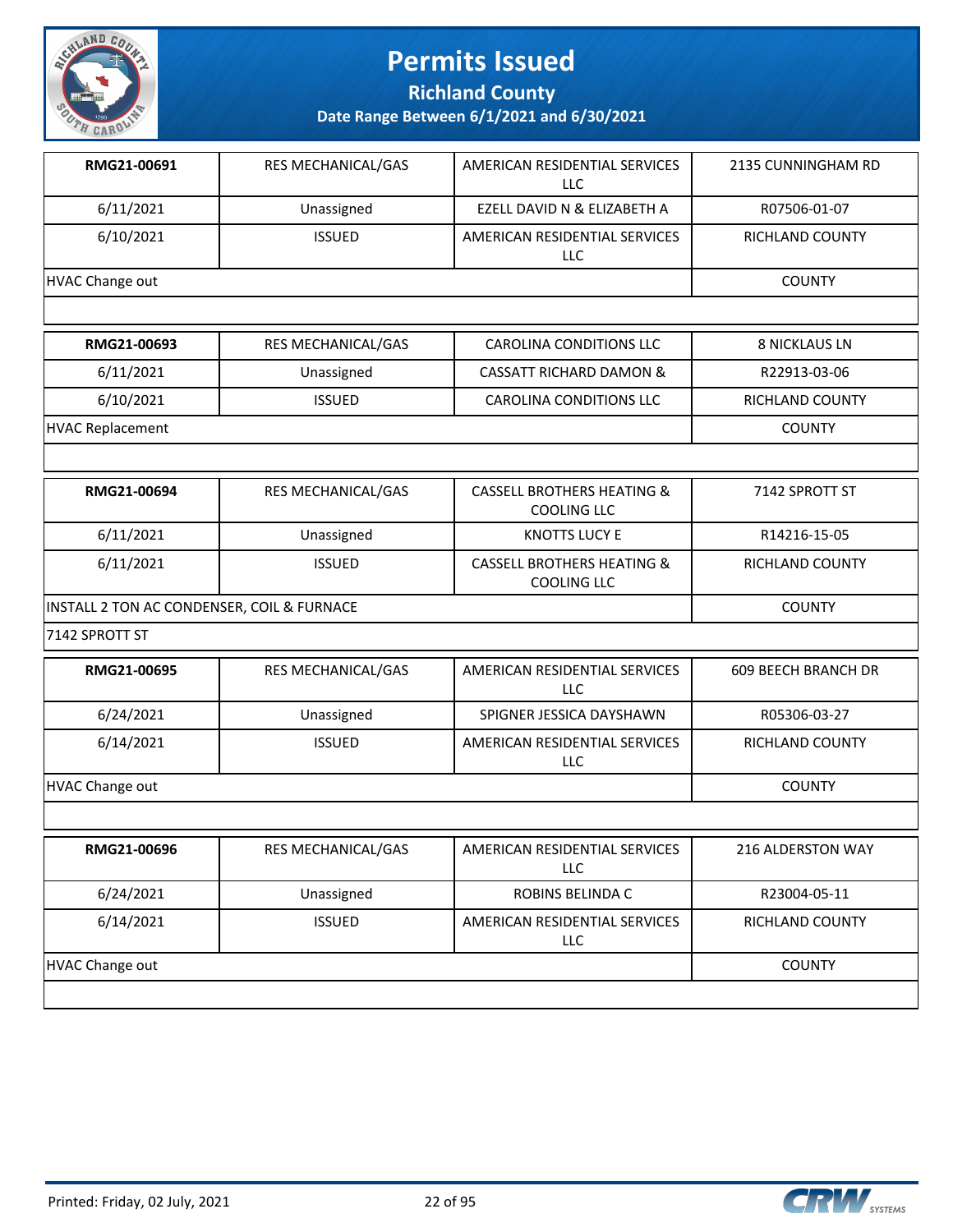

**Richland County**

| RMG21-00697                                       | RES MECHANICAL/GAS        | AMERICAN RESIDENTIAL SERVICES<br>LLC                | 1205 GOFFMAN RD           |
|---------------------------------------------------|---------------------------|-----------------------------------------------------|---------------------------|
| 6/24/2021                                         | Unassigned                | GOFFMAN RD WOBBLY BOXES LLC                         | R37700-01-83              |
| 6/14/2021                                         | <b>ISSUED</b>             | AMERICAN RESIDENTIAL SERVICES<br><b>LLC</b>         | <b>RICHLAND COUNTY</b>    |
| HVAC Change out                                   |                           |                                                     | <b>COUNTY</b>             |
|                                                   |                           |                                                     |                           |
| RMG21-00698                                       | RES MECHANICAL/GAS        | <b>CAROLINA CONDITIONS LLC</b>                      | 252 BROOKSPRINGS RD       |
| 6/16/2021                                         | Unassigned                | <b>BOYLE BRUCE W &amp; JOAN X</b>                   | R20003-11-02              |
| 6/14/2021                                         | <b>ISSUED</b>             | CAROLINA CONDITIONS LLC                             | RICHLAND COUNTY           |
| Mini split installation                           |                           |                                                     | <b>COUNTY</b>             |
|                                                   |                           |                                                     |                           |
| RMG21-00699                                       | <b>RES MECHANICAL/GAS</b> | <b>CAROLINA CONDITIONS LLC</b>                      | 1856 DREXEL LAKE DR       |
| 6/16/2021                                         | Unassigned                | TORRES-GOZMAN JUAN & MARITZA                        | R19711-06-01              |
| 6/14/2021                                         | <b>ISSUED</b>             | <b>CAROLINA CONDITIONS LLC</b>                      | RICHLAND COUNTY           |
| <b>HVAC</b> rpelacement                           |                           | <b>COUNTY</b>                                       |                           |
|                                                   |                           |                                                     |                           |
| RMG21-00701                                       | RES MECHANICAL/GAS        | AMERICAN RESIDENTIAL SERVICES<br><b>LLC</b>         | <b>6 SWEET JASMINE CT</b> |
| 6/24/2021                                         | Unassigned                | <b>COKLEY CHARLES V</b>                             | R26002-08-10              |
| 6/15/2021                                         | <b>ISSUED</b>             | AMERICAN RESIDENTIAL SERVICES<br>LLC                | RICHLAND COUNTY           |
| <b>HVAC Change out</b>                            |                           |                                                     | <b>COUNTY</b>             |
|                                                   |                           |                                                     |                           |
| RMG21-00702                                       | RES MECHANICAL/GAS        | AMERICAN RESIDENTIAL SERVICES<br>LLC                | 113 PINECLAVE CIR         |
| 6/24/2021                                         | Unassigned                | <b>GREENWOOD LAMAR &amp; DEONNA</b>                 | R23111-04-40              |
| 6/15/2021                                         | <b>ISSUED</b>             | AMERICAN RESIDENTIAL SERVICES<br>LLC                | RICHLAND COUNTY           |
| HVAC Change out                                   |                           |                                                     | <b>COUNTY</b>             |
|                                                   |                           |                                                     |                           |
| RMG21-00703                                       | RES MECHANICAL/GAS        | 2ND WIND HEATING AND AIR<br><b>CONDITIONING INC</b> | 465 LEGEND OAKS DR        |
| 6/17/2021                                         | Unassigned                | <b>BROWN LAUREAN B</b>                              | R23116-04-30              |
| 6/15/2021                                         | <b>ISSUED</b>             | 2ND WIND HEATING AND AIR<br><b>CONDITIONING INC</b> | RICHLAND COUNTY           |
| To install Tempstar 2 Ton 16 Seer Split Heat Pump |                           |                                                     | <b>COUNTY</b>             |

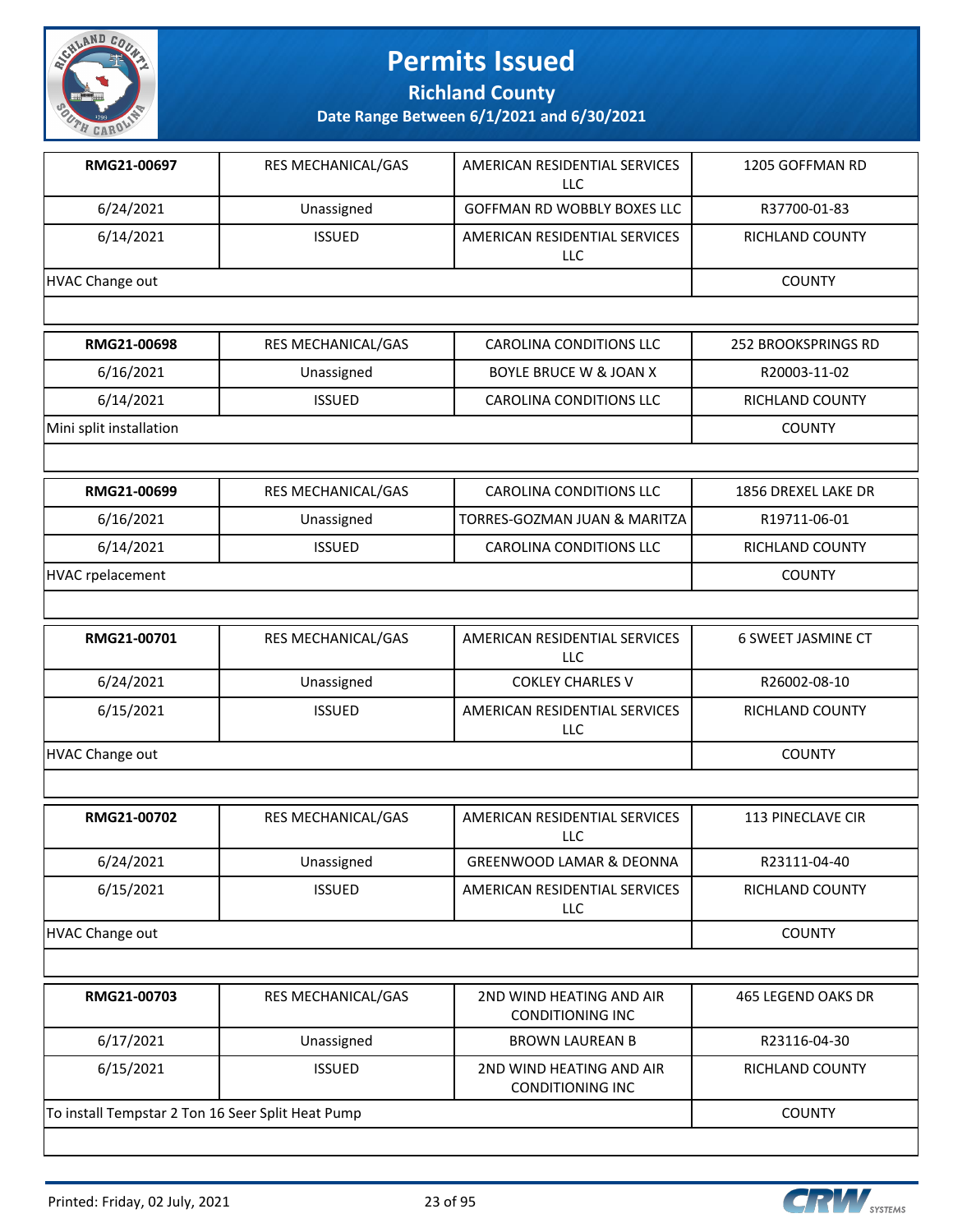

**Richland County**

**Date Range Between 6/1/2021 and 6/30/2021**

| RMG21-00704                               | <b>RES MECHANICAL/GAS</b> | 2ND WIND HEATING AND AIR<br>CONDITIONING INC        | 204 WINDWOOD DR |
|-------------------------------------------|---------------------------|-----------------------------------------------------|-----------------|
| 6/17/2021                                 | Unassigned                | <b>HARRELSON LARRY M &amp; JULIA A</b>              | R25903-02-07    |
| 6/15/2021                                 | <b>ISSUED</b>             | 2ND WIND HEATING AND AIR<br><b>CONDITIONING INC</b> | RICHLAND COUNTY |
| To install Tempstar 3 Ton 16 Seer Gas Pac |                           |                                                     | <b>COUNTY</b>   |
|                                           |                           |                                                     |                 |

| <b>RMG21-00705</b>                                          | <b>RES MECHANICAL/GAS</b> | MEETZE PLUMBING CO INC      | 220 SOFT STONE DR      |
|-------------------------------------------------------------|---------------------------|-----------------------------|------------------------|
| 6/15/2021                                                   | Unassigned                | WILLIAMS JAMES O & SHARON B | R20606-03-02           |
| 6/15/2021                                                   | <b>FINALED</b>            | MEETZE PLUMBING CO INC      | <b>RICHLAND COUNTY</b> |
| Running a gas line from the meter to the rest of the system |                           |                             | <b>COUNTY</b>          |

| <b>RMG21-00706</b>                | RES MECHANICAL/GAS | MEETZE PLUMBING CO INC    | 517 PARK PLACE DR |
|-----------------------------------|--------------------|---------------------------|-------------------|
| 6/16/2021                         | Unassigned         | AYALA CHARLES H & AUREA E | R25901-02-19      |
| 6/15/2021                         | <b>ISSUED</b>      | MEETZE PLUMBING CO INC    | RICHLAND COUNTY   |
| IPERFORM A GAS LEAK PRESSURE TEST |                    |                           | <b>COUNTY</b>     |

| <b>RMG21-00708</b> | <b>RES MECHANICAL/GAS</b> | AMERICAN RESIDENTIAL SERVICES<br>LLC | 1246 CORALBEAN WAY     |
|--------------------|---------------------------|--------------------------------------|------------------------|
| 6/24/2021          | Unassigned                | SHAREEF KALIMAH                      | R17610-04-23           |
| 6/16/2021          | <b>ISSUED</b>             | AMERICAN RESIDENTIAL SERVICES<br>LLC | <b>RICHLAND COUNTY</b> |
| HVAC Change out    |                           |                                      | COUNTY                 |

| RMG21-00709          | <b>RES MECHANICAL/GAS</b> | CAROLINA COMFORT INC | 172 FOX MEADOW LN      |
|----------------------|---------------------------|----------------------|------------------------|
| 6/17/2021            | Unassigned                | Sam Holland          | R24700-10-67           |
| 6/16/2021            | <b>ISSUED</b>             | CAROLINA COMFORT INC | <b>RICHLAND COUNTY</b> |
| Change out HVAC unit |                           |                      | <b>COUNTY</b>          |

172 Fox Meadow Lane, 29061, Holland

| 6/29/2021<br>PHILLIPY JEFFREY A & AMY A<br>R25810-05-22<br>Unassigned<br>6/17/2021<br>CAROLINA CONDITIONS LLC<br><b>ISSUED</b><br><b>RICHLAND COUNTY</b> | RMG21-00712       | <b>RES MECHANICAL/GAS</b> | CAROLINA CONDITIONS LLC | 772 DIAL CREEK RD |
|----------------------------------------------------------------------------------------------------------------------------------------------------------|-------------------|---------------------------|-------------------------|-------------------|
|                                                                                                                                                          |                   |                           |                         |                   |
|                                                                                                                                                          |                   |                           |                         |                   |
|                                                                                                                                                          | Gas line for pool |                           |                         | COUNTY            |

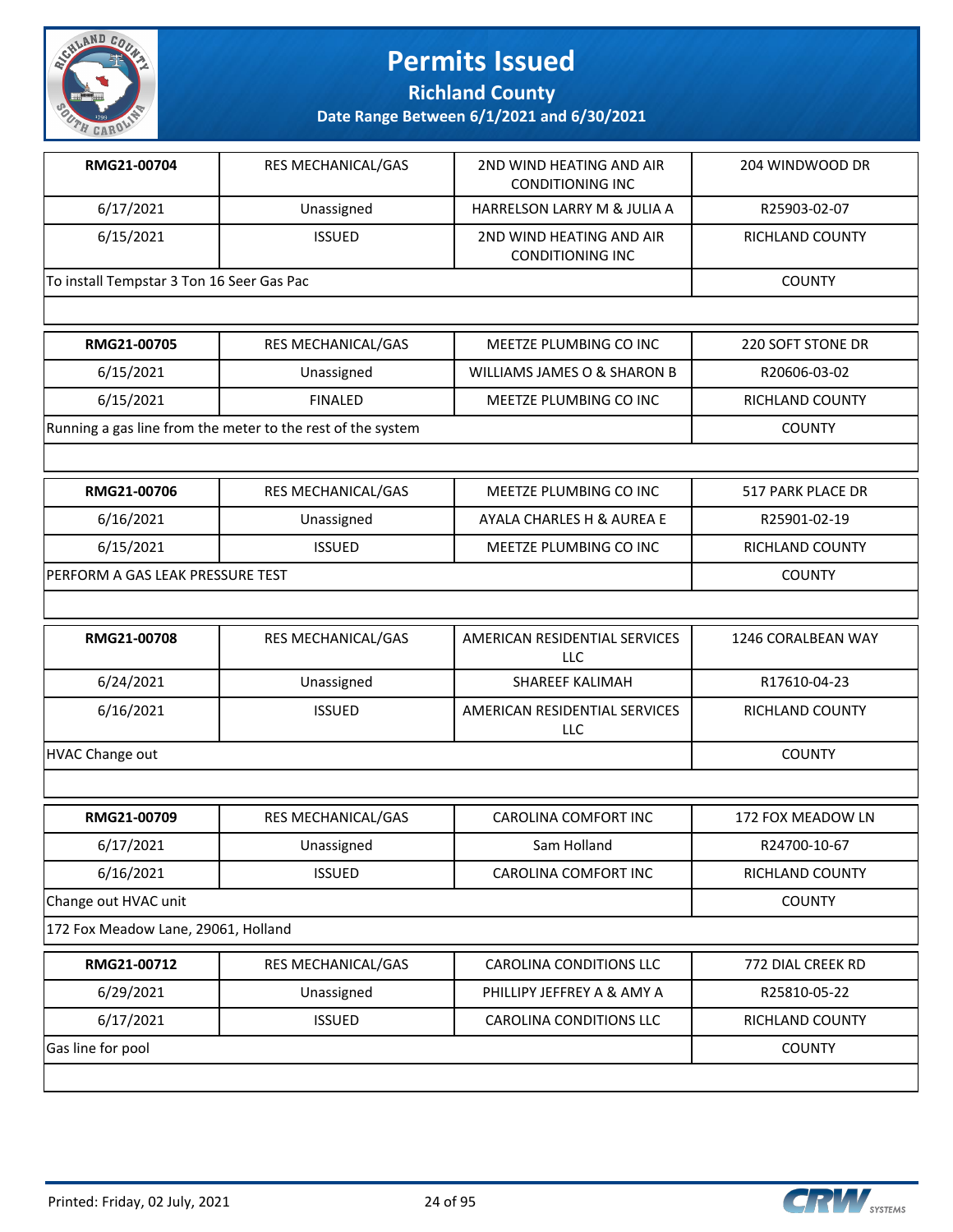

**Richland County**

**Date Range Between 6/1/2021 and 6/30/2021**

| RMG21-00714     | <b>RES MECHANICAL/GAS</b> | AMERICAN RESIDENTIAL SERVICES<br>LLC | 208 LONG RIDGE DR      |
|-----------------|---------------------------|--------------------------------------|------------------------|
| 6/24/2021       | Unassigned                | <b>NELSON GEORGE</b>                 | R23103-05-17           |
| 6/17/2021       | <b>ISSUED</b>             | AMERICAN RESIDENTIAL SERVICES<br>LLC | <b>RICHLAND COUNTY</b> |
| HVAC Change out |                           |                                      | <b>COUNTY</b>          |
|                 |                           |                                      |                        |

| <b>RMG21-00715</b>       | <b>RES MECHANICAL/GAS</b> | <b>CASSELL BROTHERS HEATING &amp;</b><br>COOLING LLC | 174 LOCKLEIGH LN |
|--------------------------|---------------------------|------------------------------------------------------|------------------|
| 6/17/2021                | Unassigned                | MUNGO HOMES PROPERTIES LLC                           | R01711-05-01     |
| 6/17/2021                | <b>ISSUED</b>             | <b>CASSELL BROTHERS HEATING &amp;</b><br>COOLING LLC | RICHLAND COUNTY  |
| IINSTALL 22 KW GENERATOR |                           |                                                      | <b>COUNTY</b>    |

174 LOCKLEIGH LANE

| RMG21-00716                               | <b>RES MECHANICAL/GAS</b> | ION CALL PLUMBING HEATING & AIR<br>LLC | 321 CARTGATE CIR |
|-------------------------------------------|---------------------------|----------------------------------------|------------------|
| 6/18/2021                                 | Unassigned                | <b>CHAPPELL DELL P</b>                 | R20510-03-20     |
| 6/17/2021                                 | <b>ISSUED</b>             | ION CALL PLUMBING HEATING & AIR<br>LLC | RICHLAND COUNTY  |
| Remove and replace failed 2 ton Heat Pump |                           |                                        | <b>COUNTY</b>    |

| RMG21-00717     | <b>RES MECHANICAL/GAS</b> | AMERICAN RESIDENTIAL SERVICES<br>LLC. | 139 WELDWOOD CT |
|-----------------|---------------------------|---------------------------------------|-----------------|
| 6/24/2021       | Unassigned                | JONES JOHN CALHOUN &                  | R14208-06-20    |
| 6/18/2021       | <b>ISSUED</b>             | AMERICAN RESIDENTIAL SERVICES<br>LLC  | RICHLAND COUNTY |
| HVAC Change out |                           |                                       | <b>COUNTY</b>   |

| RMG21-00719     | <b>RES MECHANICAL/GAS</b> | AMERICAN RESIDENTIAL SERVICES<br><b>LLC</b> | 7 COLDWATER CT         |
|-----------------|---------------------------|---------------------------------------------|------------------------|
| 6/24/2021       | Unassigned                | WILKINS DANAIL & CARA MIA                   | R03210-01-49           |
| 6/18/2021       | <b>ISSUED</b>             | AMERICAN RESIDENTIAL SERVICES<br>LLC        | <b>RICHLAND COUNTY</b> |
| HVAC Change out |                           |                                             | <b>COUNTY</b>          |
|                 |                           |                                             |                        |

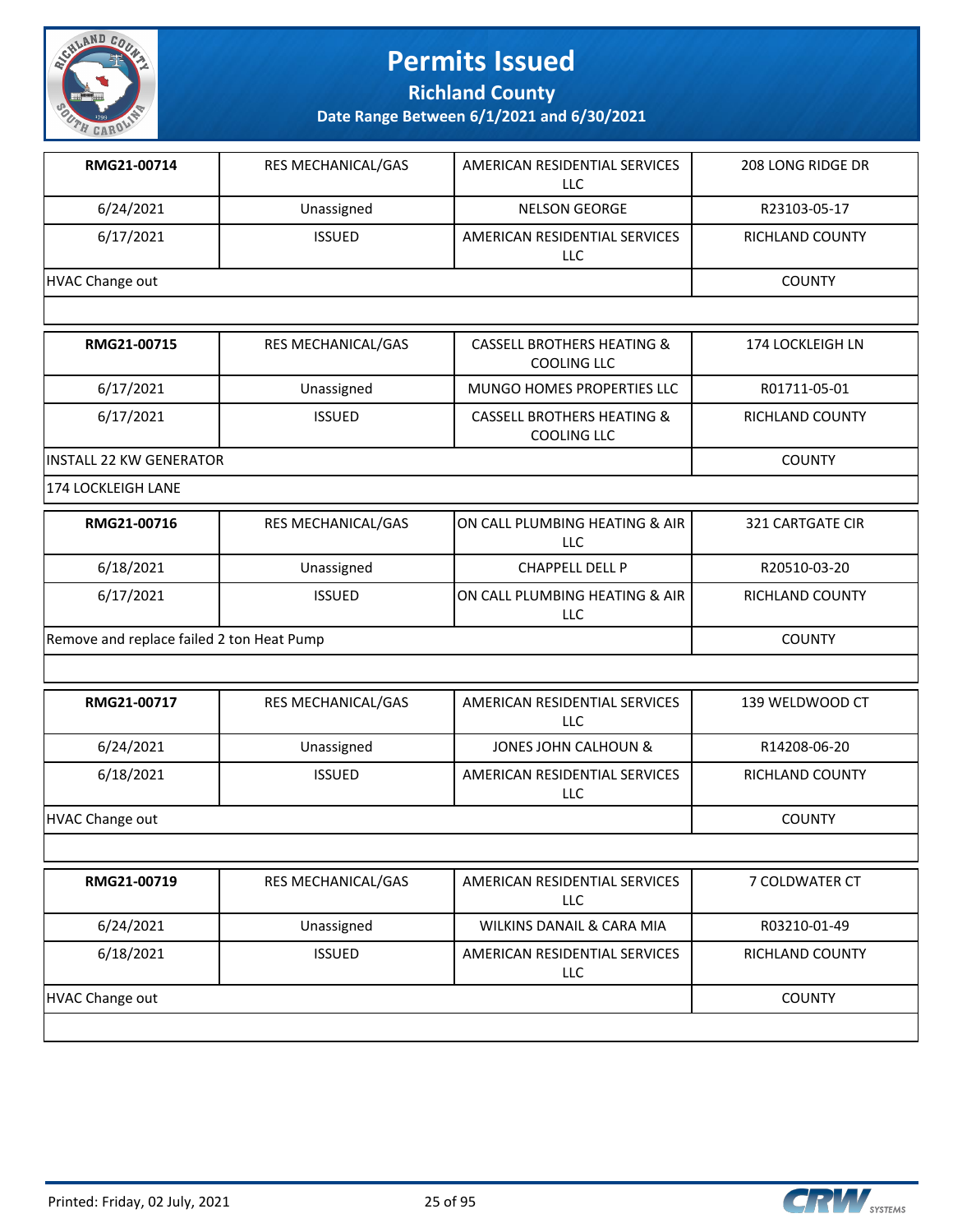

**Richland County**

**Date Range Between 6/1/2021 and 6/30/2021**

| RMG21-00720     | <b>RES MECHANICAL/GAS</b> | AMERICAN RESIDENTIAL SERVICES<br>LLC | 13 COPPERWOOD CT |
|-----------------|---------------------------|--------------------------------------|------------------|
| 6/24/2021       | Unassigned                | <b>SMITH PAUL ANTHONY &amp;</b>      | R20214-01-37     |
| 6/18/2021       | <b>ISSUED</b>             | AMERICAN RESIDENTIAL SERVICES<br>LLC | RICHLAND COUNTY  |
| HVAC Change out |                           |                                      | <b>COUNTY</b>    |

| RMG21-00721                    | RES MECHANICAL/GAS | CASSELL BROTHERS HEATING &<br>COOLING LLC            | <b>140 TIMBER KNOLL DR</b> |
|--------------------------------|--------------------|------------------------------------------------------|----------------------------|
| 6/21/2021                      | Unassigned         | SUMMER STEPHEN E & MARTHA T                          | R05200-02-04               |
| 6/18/2021                      | <b>ISSUED</b>      | <b>CASSELL BROTHERS HEATING &amp;</b><br>COOLING LLC | RICHLAND COUNTY            |
| IINSTALL 3 TON SPLIT HEAT PUMP |                    |                                                      | <b>COUNTY</b>              |

140 TIMBER KNOLL DR

| RMG21-00722                      | <b>RES MECHANICAL/GAS</b> | <b>CASSELL BROTHERS HEATING &amp;</b><br>COOLING LLC | 207 CHALFONT LN        |
|----------------------------------|---------------------------|------------------------------------------------------|------------------------|
| 6/21/2021                        | Unassigned                | <b>GIMBER JANICE KAY</b>                             | R20413-09-36           |
| 6/18/2021                        | <b>ISSUED</b>             | CASSELL BROTHERS HEATING &<br>COOLING LLC            | <b>RICHLAND COUNTY</b> |
| <b>IINSTALL 3.5 TON GAS PACK</b> |                           |                                                      | <b>COUNTY</b>          |

207 CHALFONT LANE

| RMG21-00724                      | <b>RES MECHANICAL/GAS</b> | 2ND WIND HEATING AND AIR<br>CONDITIONING INC        | 9 LONG MEADOW LN |
|----------------------------------|---------------------------|-----------------------------------------------------|------------------|
| 6/25/2021                        | Unassigned                | MITCHINER MARVIN E JR & GAYLE                       | R20012-01-10     |
| 6/21/2021                        | <b>ISSUED</b>             | 2ND WIND HEATING AND AIR<br><b>CONDITIONING INC</b> | RICHLAND COUNTY  |
| To install Down Class A Ductwork |                           |                                                     | <b>COUNTY</b>    |

| RMG21-00725 | RES MECHANICAL/GAS | AMERICAN RESIDENTIAL SERVICES<br>LLC  | 508 ANGUS DR           |
|-------------|--------------------|---------------------------------------|------------------------|
| 6/24/2021   | Unassigned         | <b>BARBEE MELVIN E</b>                | R17314-05-30           |
| 6/21/2021   | <b>ISSUED</b>      | AMERICAN RESIDENTIAL SERVICES<br>LLC. | <b>RICHLAND COUNTY</b> |
| Duct work   |                    |                                       | <b>COUNTY</b>          |
|             |                    |                                       |                        |

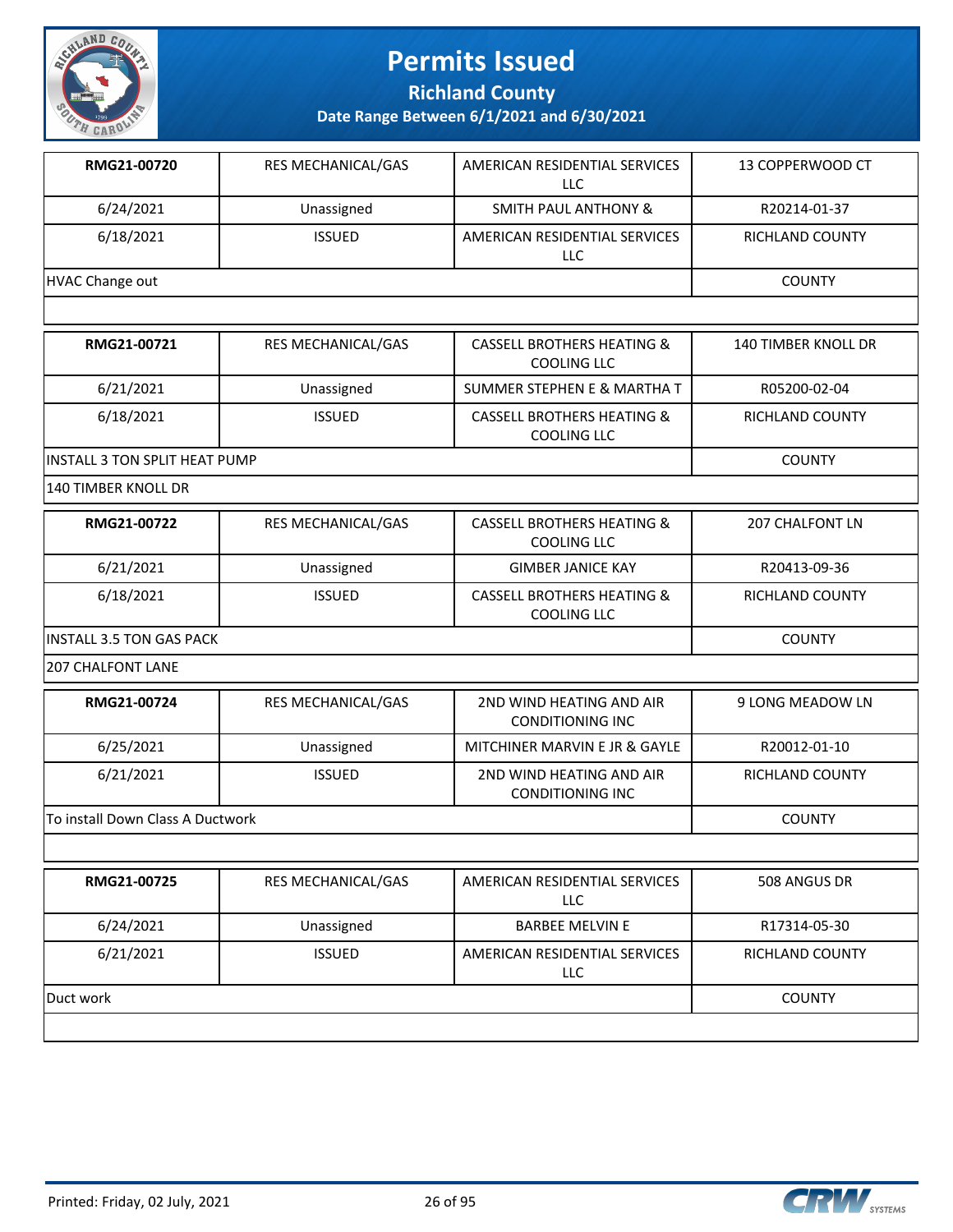

**Richland County**

**Date Range Between 6/1/2021 and 6/30/2021**

| RMG21-00726     | <b>RES MECHANICAL/GAS</b> | AMERICAN RESIDENTIAL SERVICES<br>LLC | <b>102 SOUTHPORT DR</b> |
|-----------------|---------------------------|--------------------------------------|-------------------------|
| 6/24/2021       | Unassigned                | CHAPPELLE JASPER E JR                | R23008-03-31            |
| 6/21/2021       | <b>ISSUED</b>             | AMERICAN RESIDENTIAL SERVICES<br>LLC | <b>RICHLAND COUNTY</b>  |
| HVAC Change out |                           |                                      | <b>COUNTY</b>           |
|                 |                           |                                      |                         |

| RMG21-00727                                                | <b>RES MECHANICAL/GAS</b> | 2ND WIND HEATING AND AIR<br>CONDITIONING INC | 132 ABBEYWALK LN |
|------------------------------------------------------------|---------------------------|----------------------------------------------|------------------|
| 6/25/2021                                                  | Unassigned                | NORRELL JEFFERY L &                          | R23302-11-19     |
| 6/21/2021                                                  | <b>FINALED</b>            | 2ND WIND HEATING AND AIR<br>CONDITIONING INC | RICHLAND COUNTY  |
| Install 2) Armstrong 3T, 16S AC Condensers, Coils & 95% GF |                           |                                              | <b>COUNTY</b>    |

| RMG21-00729     | RES MECHANICAL/GAS | CAROLINA COMFORT INC        | 423 BRADINGTON WAY     |
|-----------------|--------------------|-----------------------------|------------------------|
| 6/22/2021       | Unassigned         | <b>MORMON CHERYL</b>        | R23306-10-04           |
| 6/21/2021       | <b>ISSUED</b>      | <b>CAROLINA COMFORT INC</b> | <b>RICHLAND COUNTY</b> |
| HVAC change out |                    |                             | <b>COUNTY</b>          |

Cheryl Mormon

| RMG21-00730       | <b>RES MECHANICAL/GAS</b> | <b>FRANKLIN PLUMBING &amp; DRAIN</b><br><b>CLEANING</b> | 4045 TAVINEER DR       |
|-------------------|---------------------------|---------------------------------------------------------|------------------------|
| 6/23/2021         | Unassigned                | <b>HUNTER DEBRA &amp; RONNIE LEE</b>                    | R13514-05-17           |
| 6/22/2021         | <b>ISSUED</b>             | <b>FRANKLIN PLUMBING &amp; DRAIN</b><br><b>CLEANING</b> | <b>RICHLAND COUNTY</b> |
| Air test gas line |                           |                                                         | <b>COUNTY</b>          |
|                   |                           |                                                         |                        |

| RMG21-00731     | <b>RES MECHANICAL/GAS</b> | AMERICAN RESIDENTIAL SERVICES<br>LLC | 2 WINDBREAK CT         |
|-----------------|---------------------------|--------------------------------------|------------------------|
| 6/24/2021       | Unassigned                | <b>FINGERS GWENDOLYN</b>             | R05305-02-39           |
| 6/22/2021       | <b>ISSUED</b>             | AMERICAN RESIDENTIAL SERVICES<br>LLC | <b>RICHLAND COUNTY</b> |
| HVAC Change out |                           |                                      | <b>COUNTY</b>          |
|                 |                           |                                      |                        |

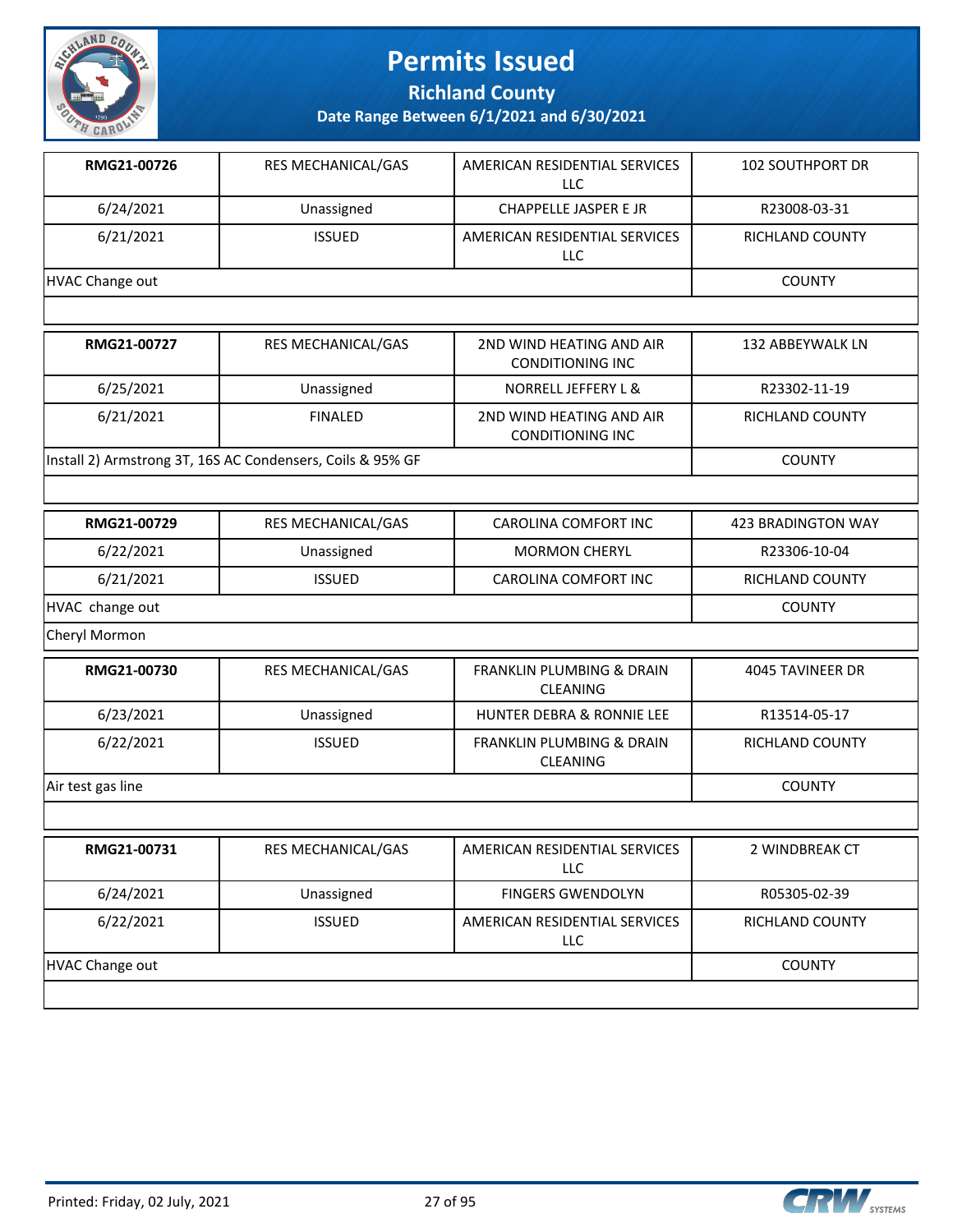

**Richland County**

**Date Range Between 6/1/2021 and 6/30/2021**

| RMG21-00732     | <b>RES MECHANICAL/GAS</b> | AMERICAN RESIDENTIAL SERVICES<br><b>LLC</b> | 738 PENNYWELL CT       |
|-----------------|---------------------------|---------------------------------------------|------------------------|
| 6/24/2021       | Unassigned                | SIMMONS GEORGE                              | R20516-01-13           |
| 6/22/2021       | <b>ISSUED</b>             | AMERICAN RESIDENTIAL SERVICES<br>LLC        | <b>RICHLAND COUNTY</b> |
| HVAC Change out |                           |                                             | <b>COUNTY</b>          |
|                 |                           |                                             |                        |

| RMG21-00733                        | RES MECHANICAL/GAS | CAROLINA CONDITIONS LLC        | <b>140 TRADITIONS CIR</b> |
|------------------------------------|--------------------|--------------------------------|---------------------------|
| 6/22/2021                          | Unassigned         | KELLOGG JAMES E & JACQUELINE L | R17515-07-06              |
| 6/22/2021                          | <b>FINALED</b>     | CAROLINA CONDITIONS LLC        | RICHLAND COUNTY           |
| Natural gas line for W/H extending |                    |                                | <b>COUNTY</b>             |

| RMG21-00734 | <b>RES MECHANICAL/GAS</b> | AMERICAN RESIDENTIAL SERVICES<br>LLC | 9509 FARROW RD         |
|-------------|---------------------------|--------------------------------------|------------------------|
| 6/24/2021   | Unassigned                | JOHNSON JASON PIETRO JR              | R17300-02-19           |
| 6/22/2021   | <b>ISSUED</b>             | AMERICAN RESIDENTIAL SERVICES<br>LLC | <b>RICHLAND COUNTY</b> |
| Duct work   |                           |                                      | <b>COUNTY</b>          |

| RES MECHANICAL/GAS            | CASSELL BROTHERS HEATING &<br>COOLING LLC            | <b>512 HATTERAS DR</b> |
|-------------------------------|------------------------------------------------------|------------------------|
| Unassigned                    | SIMMONS BRYAN W & MARIAN                             | R14813-13-03           |
| <b>ISSUED</b>                 | <b>CASSELL BROTHERS HEATING &amp;</b><br>COOLING LLC | <b>RICHLAND COUNTY</b> |
| INSTALL 12,000 BTU MINI SPLIT |                                                      |                        |
|                               |                                                      |                        |
| <b>RES MECHANICAL/GAS</b>     | <b>CASSELL BROTHERS HEATING &amp;</b><br>COOLING LLC | 2665 MCCORDS FERRY RD  |
| Unassigned                    | JONES AMANDA R & RAY A                               | R37200-02-13           |
| <b>ISSUED</b>                 | <b>CASSELL BROTHERS HEATING &amp;</b><br>COOLING LLC | <b>RICHLAND COUNTY</b> |
|                               |                                                      |                        |

#### INSTALL DUCT SYSTEM COUNTY

2665 MCCORDS FERRY RD



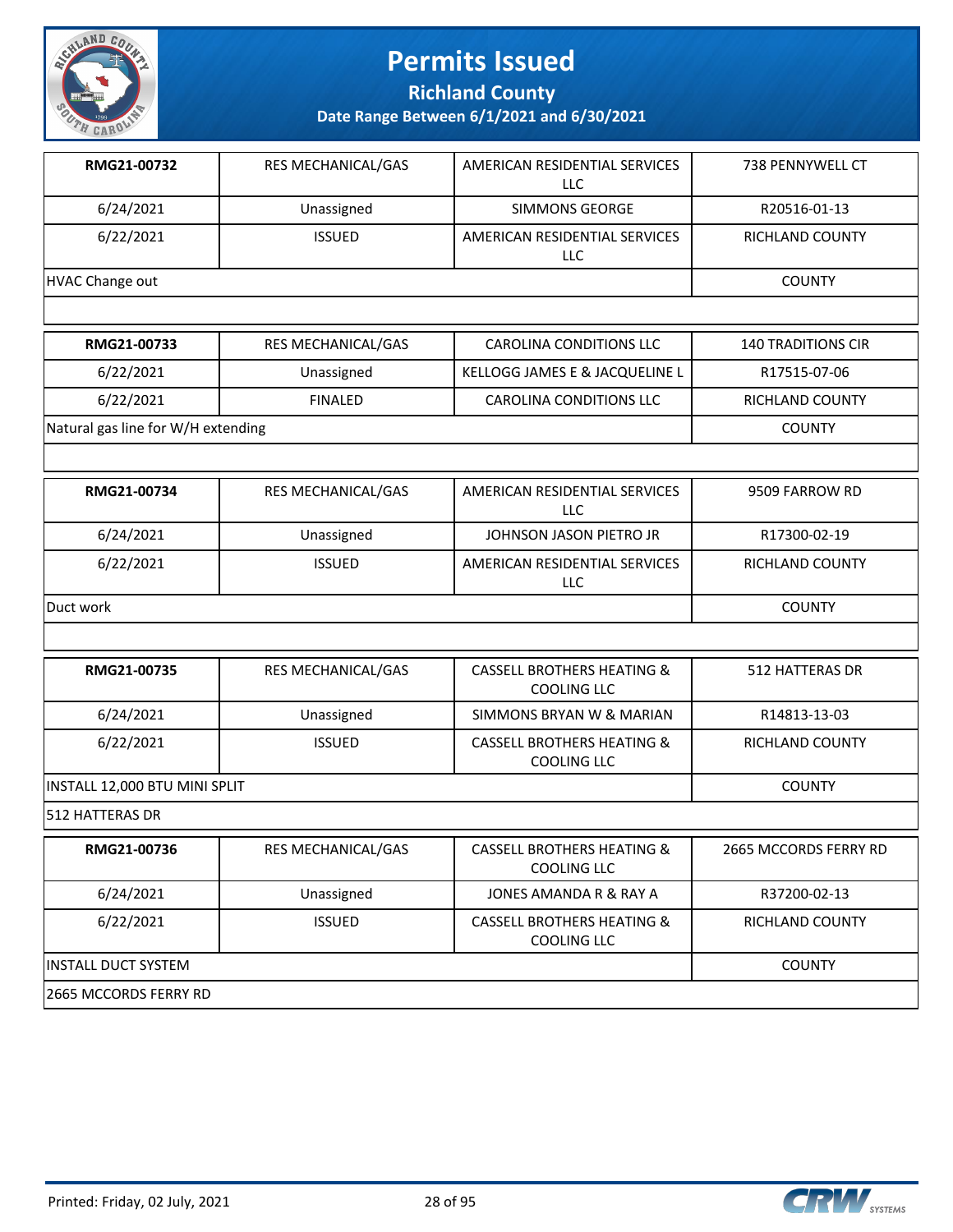

**Richland County**

**Date Range Between 6/1/2021 and 6/30/2021**

| RMG21-00737                          | <b>RES MECHANICAL/GAS</b> | 1ST DEGREE HEATING & COOLING<br>LLC | 409 GREEN ROSE RD |
|--------------------------------------|---------------------------|-------------------------------------|-------------------|
| 6/25/2021                            | Unassigned                | TOWNSEND RAY A                      | R20305-06-09      |
| 6/22/2021                            | <b>ISSUED</b>             | 1ST DEGREE HEATING & COOLING<br>LLC | RICHLAND COUNTY   |
| Replacement of 2 ton split heat pump |                           |                                     | <b>COUNTY</b>     |
|                                      |                           |                                     |                   |

| RMG21-00739     | <b>RES MECHANICAL/GAS</b> | AMERICAN RESIDENTIAL SERVICES<br>LLC | 6015 WOODVINE RD       |
|-----------------|---------------------------|--------------------------------------|------------------------|
| 6/24/2021       | Unassigned                | <b>BISHOP KAREN &amp;</b>            | R16805-06-07           |
| 6/23/2021       | <b>ISSUED</b>             | AMERICAN RESIDENTIAL SERVICES<br>LLC | <b>RICHLAND COUNTY</b> |
| HVAC Change out |                           |                                      | COUNTY                 |

| RMG21-00740     | <b>RES MECHANICAL/GAS</b> | AMERICAN RESIDENTIAL SERVICES<br>LLC | <b>163 FRASIER FIR LN</b> |
|-----------------|---------------------------|--------------------------------------|---------------------------|
| 6/24/2021       | Unassigned                | WILLIAMS BRENDA L                    | R23101-04-15              |
| 6/23/2021       | <b>ISSUED</b>             | AMERICAN RESIDENTIAL SERVICES<br>LLC | RICHLAND COUNTY           |
| HVAC Change out |                           |                                      | <b>COUNTY</b>             |

| RMG21-00743                               | RES MECHANICAL/GAS | CASSELL BROTHERS HEATING &<br>COOLING LLC            | 305 POETS WALK         |
|-------------------------------------------|--------------------|------------------------------------------------------|------------------------|
| 6/24/2021                                 | Unassigned         | PHAM SIWILAY & TERESA                                | R03311-02-02           |
| 6/23/2021                                 | <b>ISSUED</b>      | <b>CASSELL BROTHERS HEATING &amp;</b><br>COOLING LLC | <b>RICHLAND COUNTY</b> |
| IINSTALL 3 TON GAS PACK & DUCT CHANGE OUT |                    |                                                      | <b>COUNTY</b>          |

305 POETS WALK

| RMG21-00744 | RES MECHANICAL/GAS | <b>GADSONS HEATING &amp; AC</b> | 104 SADDLETRAIL RD     |
|-------------|--------------------|---------------------------------|------------------------|
| 6/23/2021   | Unassigned         | <b>GRANT CURTIS</b>             | R09516-02-02           |
| 6/23/2021   | <b>ISSUED</b>      | <b>GADSONS HEATING &amp; AC</b> | <b>RICHLAND COUNTY</b> |
|             |                    |                                 | <b>COUNTY</b>          |
|             |                    |                                 |                        |

**Number of RES MECHANICAL/GAS/Unassigned Permits: 105**



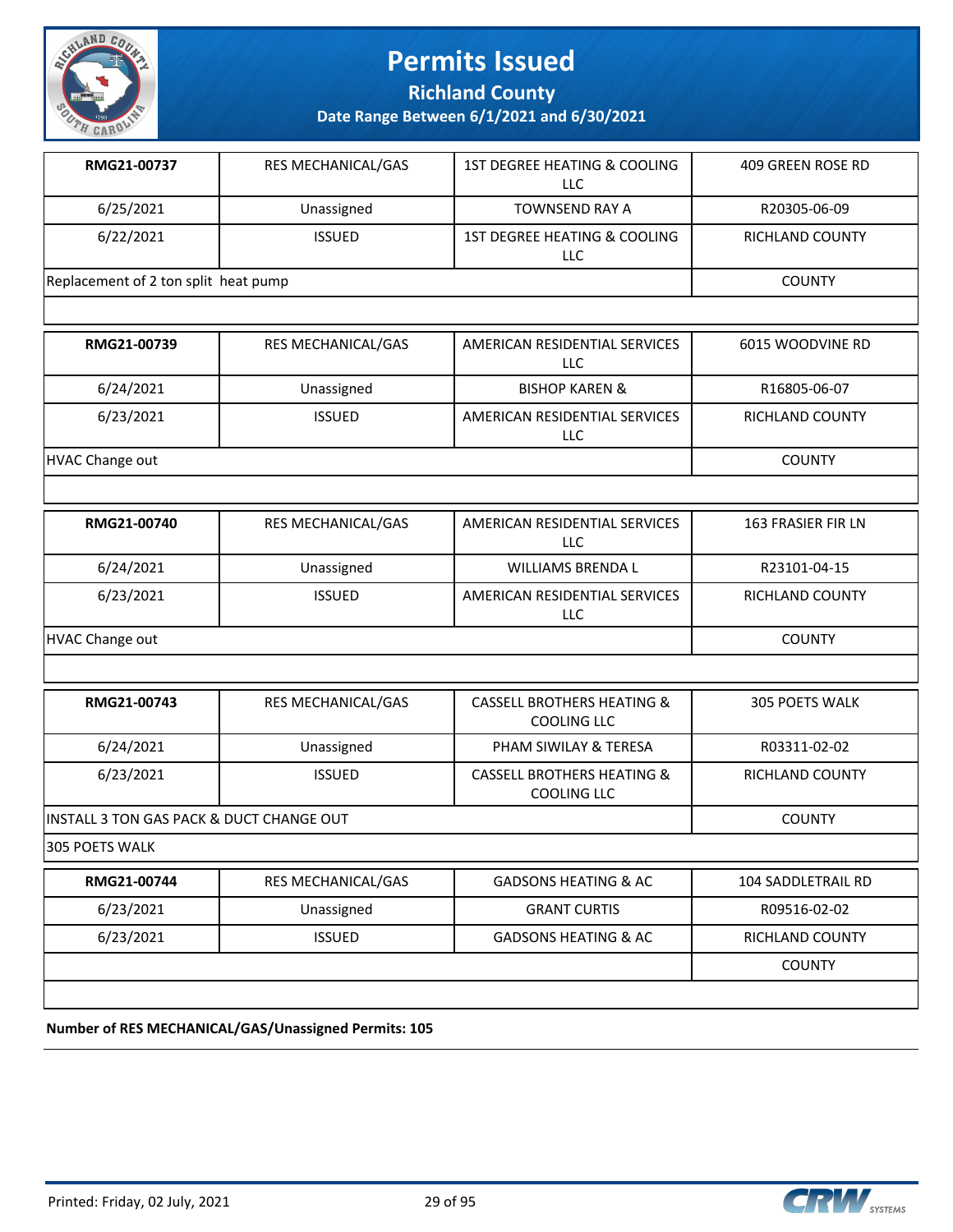

**Richland County**

| RPV21-00094                                          | <b>RES PHOTOVOLTAIC SYSTEM</b>                                | <b>BLUE RAVEN SOLAR</b>                                                                                                                                                                                                             | 118 SUMMER PINES DR        |
|------------------------------------------------------|---------------------------------------------------------------|-------------------------------------------------------------------------------------------------------------------------------------------------------------------------------------------------------------------------------------|----------------------------|
| 6/8/2021                                             | <b>ROOFTOP</b>                                                | <b>DAVIS-ETHEREDGE ANNETTE</b>                                                                                                                                                                                                      | R14813-05-05               |
| 3/8/2021                                             | <b>ISSUED</b>                                                 | <b>BLUE RAVEN SOLAR</b>                                                                                                                                                                                                             | <b>RICHLAND COUNTY</b>     |
| Etheredge 7.48 PV solar array                        |                                                               |                                                                                                                                                                                                                                     | <b>COUNTY</b>              |
|                                                      |                                                               | INSTALLATION OF UTILITY INTERACTIVE PHOTOVOLTAIC SOLAR SYSTEM 7.475 kW DC PHOTOVOLTAIC SOLAR ARRAY ROOF TYPE: Comp<br>Shingle MODULES: (23) REC Solar REC325TP3M INVERTER(S): Enphase IQ7-60-2-US,---- RACKING: Unirac SFM Infinity |                            |
| RPV21-00133                                          | RES PHOTOVOLTAIC SYSTEM                                       | BELLO SOLAR ENERGY LLC (COA)                                                                                                                                                                                                        | 416 NEWTON RD              |
| 6/2/2021                                             | <b>ROOFTOP</b>                                                | PHILLIPS SPENCER P & WENDY W                                                                                                                                                                                                        | R03502-06-07               |
| 3/30/2021                                            | <b>FINALED</b>                                                | <b>Bello Solar</b>                                                                                                                                                                                                                  | <b>RICHLAND COUNTY</b>     |
| Installing 26 solar panels                           |                                                               |                                                                                                                                                                                                                                     | <b>COUNTY</b>              |
| roof mounted                                         |                                                               |                                                                                                                                                                                                                                     |                            |
| RPV21-00167                                          | RES PHOTOVOLTAIC SYSTEM                                       | POWER HOME SOLAR LLC (GC)                                                                                                                                                                                                           | 3123 BERKELEY FOREST DR    |
| 6/28/2021                                            | <b>ROOFTOP</b>                                                | <b>FITCHETT ROSE</b>                                                                                                                                                                                                                | R19213-03-05               |
| 4/28/2021                                            | <b>ISSUED</b>                                                 | POWER HOME SOLAR LLC (GC)                                                                                                                                                                                                           | <b>RICHLAND COUNTY</b>     |
|                                                      | 18 roof mounted modules, grid tied 5.76KW solar install       |                                                                                                                                                                                                                                     | <b>COUNTY</b>              |
|                                                      |                                                               |                                                                                                                                                                                                                                     |                            |
| RPV21-00170                                          | RES PHOTOVOLTAIC SYSTEM                                       | RENU ENERGY SOLUTIONS LLC(GC)                                                                                                                                                                                                       | 1150 ELM SAVANNAH RD       |
| 6/2/2021                                             | <b>ROOFTOP</b>                                                | <b>BITLER GORDON C ETAL</b>                                                                                                                                                                                                         | R30300-02-32               |
| 4/29/2021                                            | <b>FINALED</b>                                                | RENU ENERGY SOLUTIONS LLC(GC)                                                                                                                                                                                                       | <b>RICHLAND COUNTY</b>     |
| installation of 48 roof mounted solar panels         |                                                               |                                                                                                                                                                                                                                     | <b>COUNTY</b>              |
|                                                      | these solar panels will be mounted onto a detached structure. |                                                                                                                                                                                                                                     |                            |
| RPV21-00174                                          | RES PHOTOVOLTAIC SYSTEM                                       | SUNPRO SOLAR (GC)                                                                                                                                                                                                                   | <b>106 BEAVER CREEK DR</b> |
| 6/4/2021                                             | <b>ROOFTOP</b>                                                | <b>MEJIA MARTIN &amp; MARTINA</b>                                                                                                                                                                                                   | R17315-04-03               |
| 4/30/2021                                            | <b>ISSUED</b>                                                 | <b>SUNPRO SOLAR (GC)</b>                                                                                                                                                                                                            | RICHLAND COUNTY            |
| Installation of Roof Mounted Solar, 8 Panels         |                                                               |                                                                                                                                                                                                                                     | <b>COUNTY</b>              |
|                                                      |                                                               |                                                                                                                                                                                                                                     |                            |
| RPV21-00175                                          | RES PHOTOVOLTAIC SYSTEM                                       | SUNPRO SOLAR (GC)                                                                                                                                                                                                                   | 112 KILLIAN RD             |
| 6/2/2021                                             | <b>ROOFTOP</b>                                                | FORKNER WILLIAM L & REBECCA E                                                                                                                                                                                                       | R14600-03-04               |
| 4/30/2021                                            | <b>FINALED</b>                                                | SUNPRO SOLAR (GC)                                                                                                                                                                                                                   | RICHLAND COUNTY            |
| Installation of Roof Mounted Solar, 20 LG 355 Panels |                                                               |                                                                                                                                                                                                                                     | <b>COUNTY</b>              |
|                                                      |                                                               |                                                                                                                                                                                                                                     |                            |

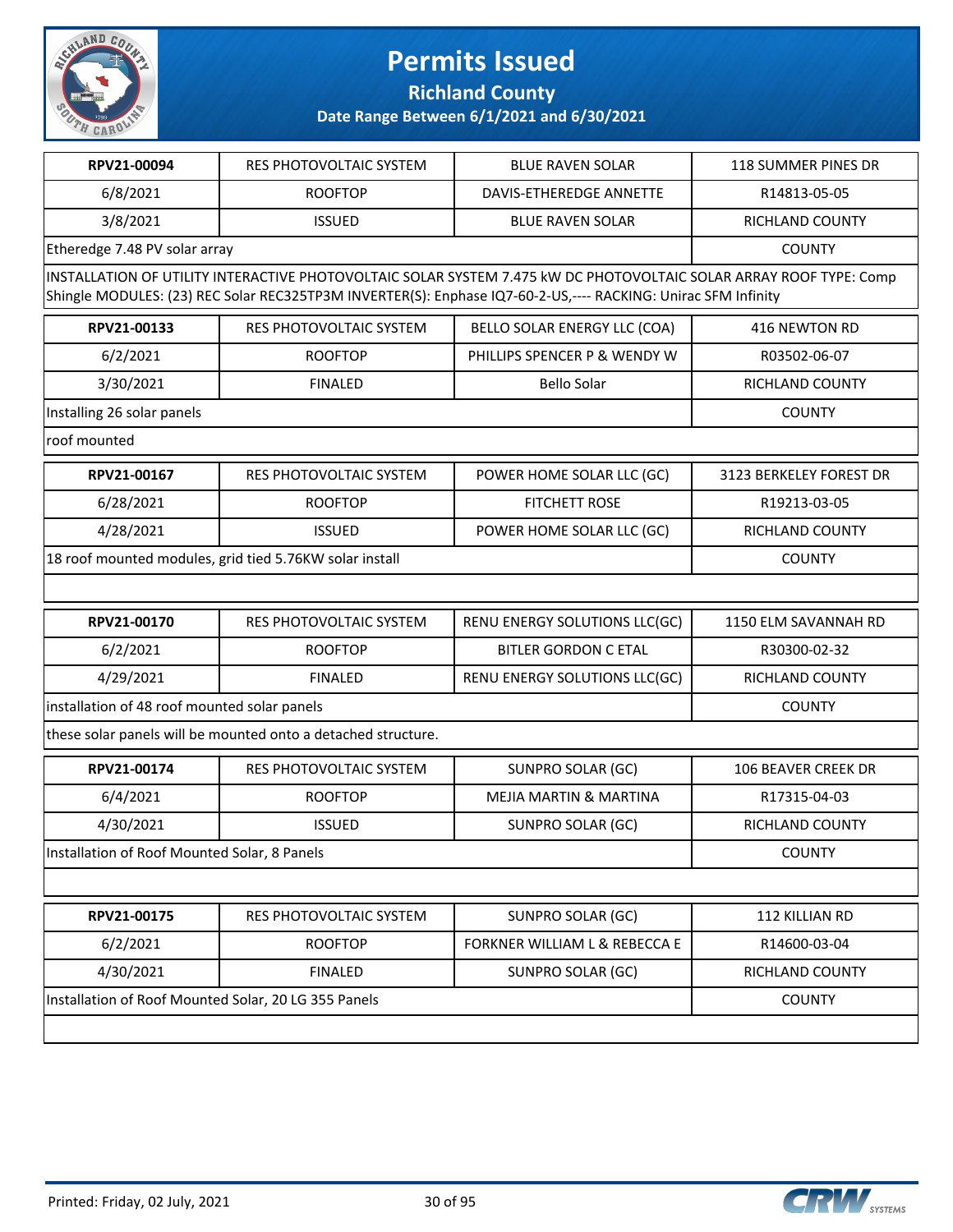

**Richland County**

| RPV21-00176                                         | RES PHOTOVOLTAIC SYSTEM                                   | BELLO SOLAR ENERGY LLC (COA)  | <b>409 WHITEHURST WAY</b> |
|-----------------------------------------------------|-----------------------------------------------------------|-------------------------------|---------------------------|
| 6/4/2021                                            | <b>ROOFTOP</b>                                            | KING JOSEPH & HEATHER D       | R20203-01-49              |
| 5/3/2021                                            | <b>ISSUED</b>                                             | BELLO SOLAR ENERGY LLC (COA)  | RICHLAND COUNTY           |
| Installing 38 solar panels                          |                                                           |                               | <b>COUNTY</b>             |
| roof mounted                                        |                                                           |                               |                           |
| RPV21-00180                                         | RES PHOTOVOLTAIC SYSTEM                                   | SUNPRO SOLAR (GC)             | 713 ROCKHAVEN DR          |
| 6/4/2021                                            | <b>ROOFTOP</b>                                            | <b>BELL JOANN</b>             | R17215-07-23              |
| 5/4/2021                                            | <b>ISSUED</b>                                             | SUNPRO SOLAR (GC)             | RICHLAND COUNTY           |
| Install solar panels onto existing residential roof |                                                           |                               | <b>COUNTY</b>             |
| *** ELECTRIC PROVIDER IS DOMINION                   |                                                           |                               |                           |
| RPV21-00181                                         | RES PHOTOVOLTAIC SYSTEM                                   | BELLO SOLAR ENERGY LLC (COA)  | 735 COLLETT DR            |
| 6/4/2021                                            | <b>ROOFTOP</b>                                            | VU TYLER TIEN & JESSICA LEANN | R20507-11-03              |
| 5/4/2021                                            | <b>ISSUED</b>                                             | BELLO SOLAR ENERGY LLC (COA)  | RICHLAND COUNTY           |
| Installing 10 solar panels                          |                                                           |                               | <b>COUNTY</b>             |
| roof mounted                                        |                                                           |                               |                           |
| RPV21-00182                                         | RES PHOTOVOLTAIC SYSTEM                                   | BELLO SOLAR ENERGY LLC (COA)  | 111 LONG COVE DR          |
| 6/4/2021                                            | <b>ROOFTOP</b>                                            | <b>GARRETT PATANYA</b>        | R20506-06-02              |
| 5/4/2021                                            | <b>ISSUED</b>                                             | BELLO SOLAR ENERGY LLC (COA)  | RICHLAND COUNTY           |
| Installing 17 solar panels -                        |                                                           |                               | <b>COUNTY</b>             |
| roof mounted                                        |                                                           |                               |                           |
| RPV21-00183                                         | RES PHOTOVOLTAIC SYSTEM                                   | Titan Solar Power SC Inc (GC) | 244 DOVE PARK RD          |
| 6/3/2021                                            | <b>ROOFTOP</b>                                            | LEE ROBERT CHRISTOPHER &      | R22903-10-01              |
| 5/5/2021                                            | <b>ISSUED</b>                                             | Titan Solar Power SC Inc (GC) | RICHLAND COUNTY           |
| 32 roof-mounted solar panel installation, 11.84kW   |                                                           |                               | <b>COUNTY</b>             |
|                                                     |                                                           |                               |                           |
| RPV21-00184                                         | RES PHOTOVOLTAIC SYSTEM                                   | G3 SOLAR (COA)                | 2084 BANKWELL RD          |
| 6/4/2021                                            | <b>ROOFTOP</b>                                            | SMITH-MCLEAN, TIARA           | R14815-06-17              |
| 5/6/2021                                            | <b>ISSUED</b>                                             | G3 SOLAR (COA)                | RICHLAND COUNTY           |
|                                                     | Professional installation of black on black rooftop solar |                               |                           |
| Property Plat: R14815-06-17                         |                                                           |                               |                           |

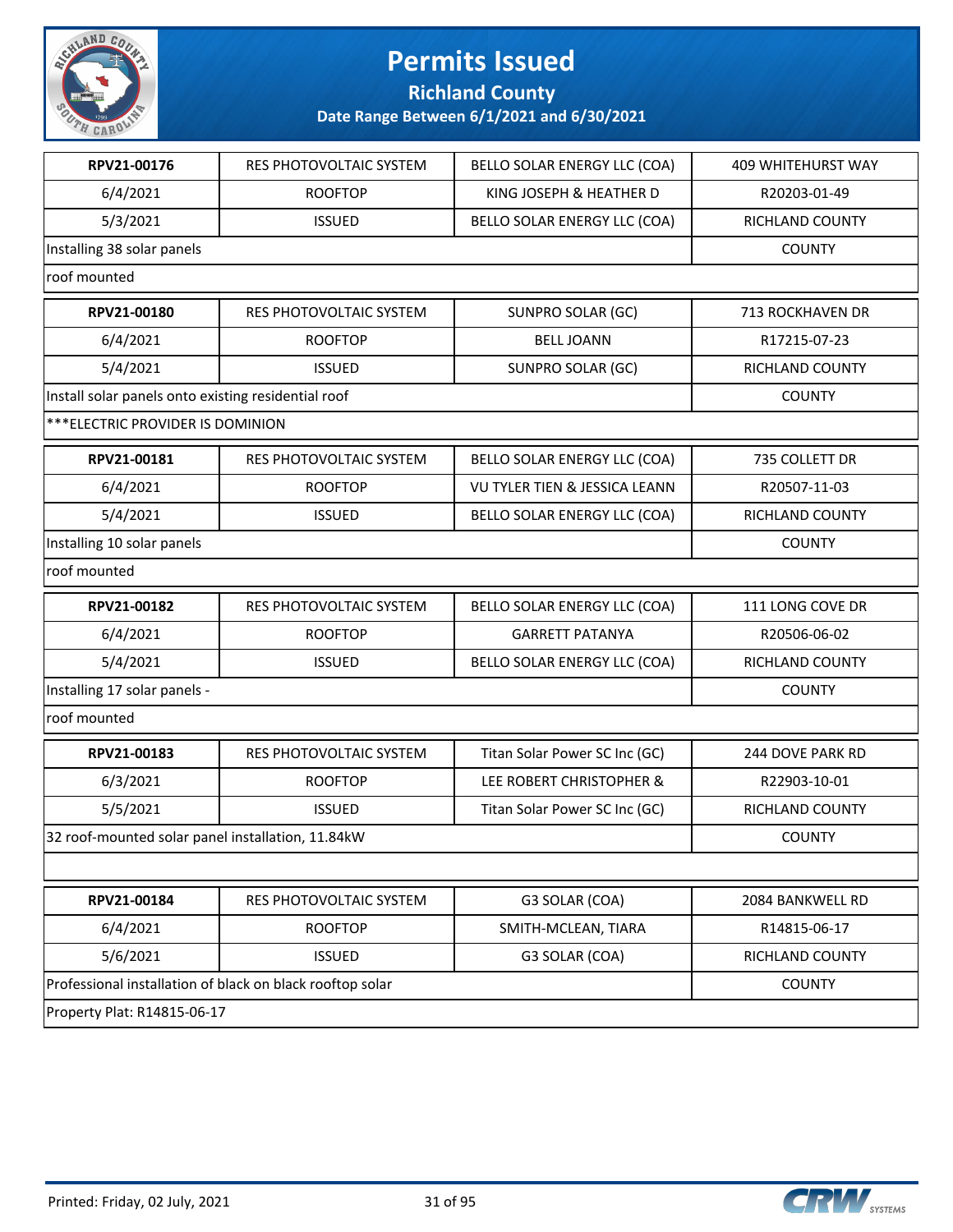

**Richland County**

| RPV21-00185                                      | RES PHOTOVOLTAIC SYSTEM                                   | G3 SOLAR (COA)                          | <b>434 KINGSTON TRACE RD</b> |
|--------------------------------------------------|-----------------------------------------------------------|-----------------------------------------|------------------------------|
| 6/4/2021                                         | <b>ROOFTOP</b>                                            | WALKER, JACQUEVA                        | R23108-01-34                 |
| 5/6/2021                                         | <b>ISSUED</b>                                             | G3 SOLAR (COA)                          | <b>RICHLAND COUNTY</b>       |
|                                                  | Professional installation of black on black rooftop solar |                                         | <b>COUNTY</b>                |
| Property Plat: R23108-01-34                      |                                                           |                                         |                              |
| RPV21-00186                                      | RES PHOTOVOLTAIC SYSTEM                                   | G3 SOLAR (COA)                          | <b>377 FAIRFORD RD</b>       |
| 6/24/2021                                        | <b>ROOFTOP</b>                                            | <b>BROOME JORDAN</b>                    | R14815-05-21                 |
| 5/6/2021                                         | <b>ISSUED</b>                                             | G3 SOLAR (COA)                          | RICHLAND COUNTY              |
|                                                  | Professional installation of black on black rooftop solar |                                         | <b>COUNTY</b>                |
| Property Plat: R14815-05-21                      |                                                           |                                         |                              |
| RPV21-00187                                      | RES PHOTOVOLTAIC SYSTEM                                   | G3 SOLAR (COA)                          | <b>15 TORRINGTON CT</b>      |
| 6/4/2021                                         | <b>ROOFTOP</b>                                            | HANNA VERNETHA GOODMAN &                | R23004-07-19                 |
| 5/6/2021                                         | <b>ISSUED</b>                                             | G3 SOLAR (COA)                          | RICHLAND COUNTY              |
|                                                  | Professional installation of black on black rooftop solar |                                         | <b>COUNTY</b>                |
| Property Plat: R23004-07-19                      |                                                           |                                         |                              |
| RPV21-00188                                      | RES PHOTOVOLTAIC SYSTEM                                   | Cristina Carter                         | 5 TACOMA CT                  |
| 6/24/2021                                        | <b>ROOFTOP</b>                                            | <b>KNOTT JESSICA</b>                    | R04209-01-24                 |
| 5/6/2021                                         | <b>ISSUED</b>                                             | BELLO SOLAR ENERGY LLC (COA)            | RICHLAND COUNTY              |
| Installing 28 solar panels -                     |                                                           |                                         | <b>COUNTY</b>                |
| roof mounted                                     |                                                           |                                         |                              |
| RPV21-00189                                      | RES PHOTOVOLTAIC SYSTEM                                   | Titan Solar Power SC Inc (GC)           | 221 LONGTOWN PLACE DR        |
| 6/1/2021                                         | <b>ROOFTOP</b>                                            | <b>BOYD DONALD W II &amp; KATRINA D</b> | R17514-06-12                 |
| 5/7/2021                                         | <b>ISSUED</b>                                             | Titan Solar Power SC Inc (GC)           | RICHLAND COUNTY              |
| 35 roof-mounted solar panel installation, 11.9kW |                                                           |                                         | <b>COUNTY</b>                |
|                                                  |                                                           |                                         |                              |
| RPV21-00190                                      | RES PHOTOVOLTAIC SYSTEM                                   | Titan Solar Power SC Inc (GC)           | 510 DOVE PARK RD             |
| 6/1/2021                                         | <b>ROOFTOP</b>                                            | PEACOCK ABBY L                          | R22903-04-29                 |
| 5/7/2021                                         | <b>ISSUED</b>                                             | Titan Solar Power SC Inc (GC)           | RICHLAND COUNTY              |
|                                                  | 9 roof-mounted solar panel installation, 3.33kW           |                                         |                              |
|                                                  |                                                           |                                         |                              |

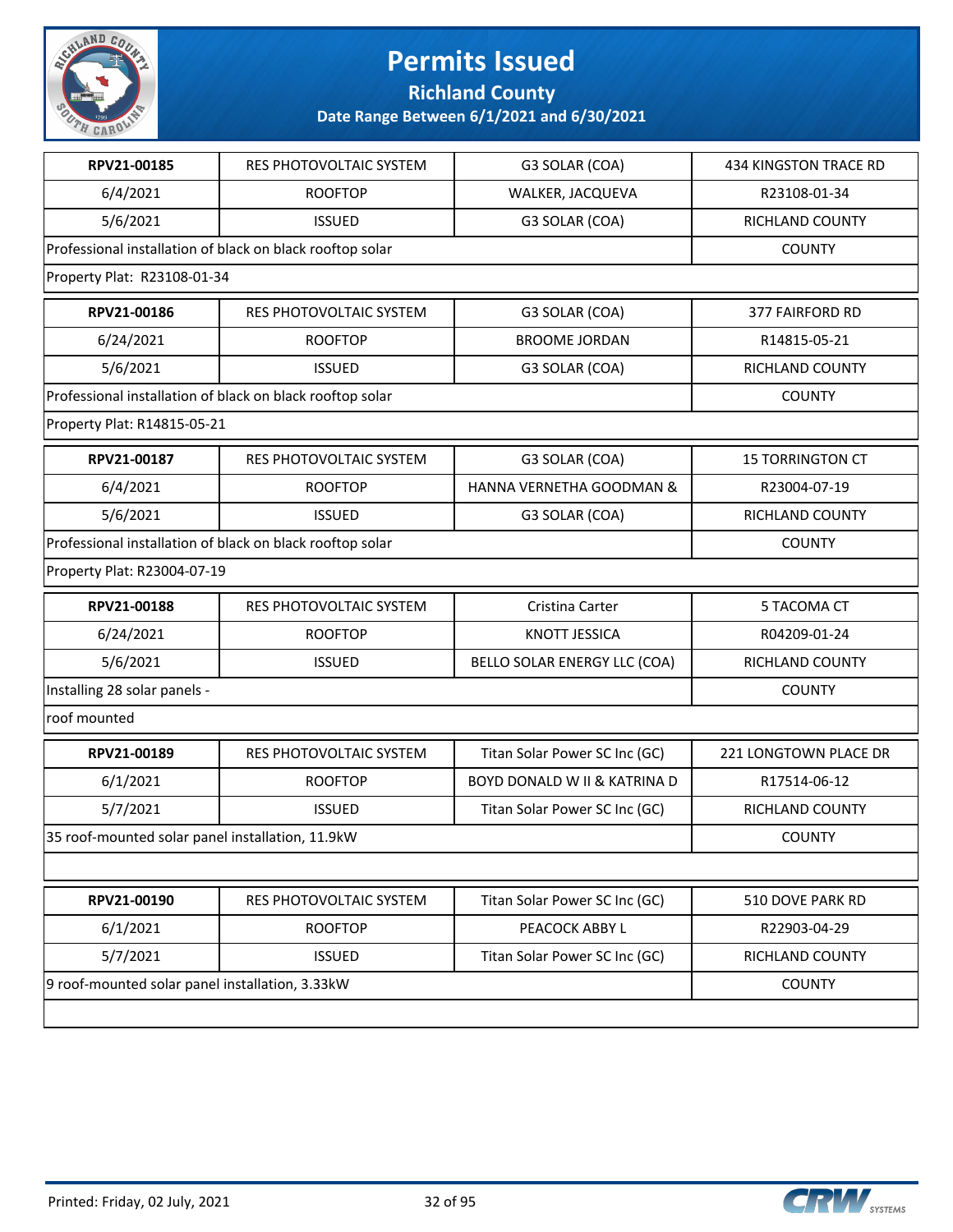

**Richland County**

| RPV21-00191                                               | RES PHOTOVOLTAIC SYSTEM                                   | G3 SOLAR (COA)                        | 123 GREEN ROSE RD         |
|-----------------------------------------------------------|-----------------------------------------------------------|---------------------------------------|---------------------------|
| 6/4/2021                                                  | <b>ROOFTOP</b>                                            | MERCADO REBECCA DAWN                  | R20301-01-05              |
| 5/10/2021                                                 | <b>FINALED</b>                                            | G3 SOLAR (COA)                        | RICHLAND COUNTY           |
|                                                           | Professional installation of black on black rooftop solar |                                       | <b>COUNTY</b>             |
|                                                           |                                                           |                                       |                           |
| RPV21-00192                                               | RES PHOTOVOLTAIC SYSTEM                                   | Titan Solar Power SC Inc (GC)         | 302 ANGUS DR              |
| 6/8/2021                                                  | <b>ROOFTOP</b>                                            | NIEMEYER JEREMY S &                   | R17314-05-09              |
| 5/11/2021                                                 | <b>ISSUED</b>                                             | Titan Solar Power SC Inc (GC)         | RICHLAND COUNTY           |
| 21 roof-mounted solar panel installation, 7.77kW          |                                                           |                                       | <b>COUNTY</b>             |
|                                                           |                                                           |                                       |                           |
| RPV21-00193                                               | RES PHOTOVOLTAIC SYSTEM                                   | Titan Solar Power SC Inc (GC)         | 151 MEADOWLAKE DR         |
| 6/4/2021                                                  | <b>ROOFTOP</b>                                            | <b>ATKINS KENNETH</b>                 | R14304-04-10              |
| 5/11/2021                                                 | <b>ISSUED</b>                                             | Titan Solar Power SC Inc (GC)         | RICHLAND COUNTY           |
| 29 roof-mounted solar panel installation, 10.73kW         |                                                           |                                       | <b>COUNTY</b>             |
|                                                           |                                                           |                                       |                           |
| RPV21-00194                                               | RES PHOTOVOLTAIC SYSTEM                                   | G3 SOLAR (COA)                        | 172 SPRINGWAY DR          |
| 6/24/2021                                                 | <b>ROOFTOP</b>                                            | <b>MCMURDY BETHANY</b>                | R16310-05-34              |
| 5/11/2021                                                 | <b>ISSUED</b>                                             | G3 SOLAR (COA)                        | RICHLAND COUNTY           |
| Professional installation of black on black rooftop solar | COLUMBIA                                                  |                                       |                           |
|                                                           |                                                           |                                       |                           |
| RPV21-00195                                               | RES PHOTOVOLTAIC SYSTEM                                   | RENU ENERGY SOLUTIONS LLC(GC)         | <b>14 TINDAL RIDGE PT</b> |
| 6/4/2021                                                  | <b>ROOFTOP</b>                                            | <b>BERGERON DENIS R &amp; KELLY C</b> | R03503-04-13              |
| 5/11/2021                                                 | <b>FINALED</b>                                            | RENU ENERGY SOLUTIONS LLC(GC)         | RICHLAND COUNTY           |
| installation of roof mounted solar panels (24 panels)     |                                                           |                                       | <b>COUNTY</b>             |
|                                                           |                                                           |                                       |                           |
| RPV21-00197                                               | RES PHOTOVOLTAIC SYSTEM                                   | INTELLIGENT HOME SERVICES LLC<br>(GC) | 1 SOLIDAGO CT             |
| 6/14/2021                                                 | <b>ROOFTOP</b>                                            | <b>BROWN LINDA M</b>                  | R20316-03-07              |
| 5/12/2021                                                 | <b>FINALED</b>                                            | INTELLIGENT HOME SERVICES LLC<br>(GC) | RICHLAND COUNTY           |
| Installing 16 Solar Panels to Roof of residence           | <b>COUNTY</b>                                             |                                       |                           |
|                                                           |                                                           |                                       |                           |

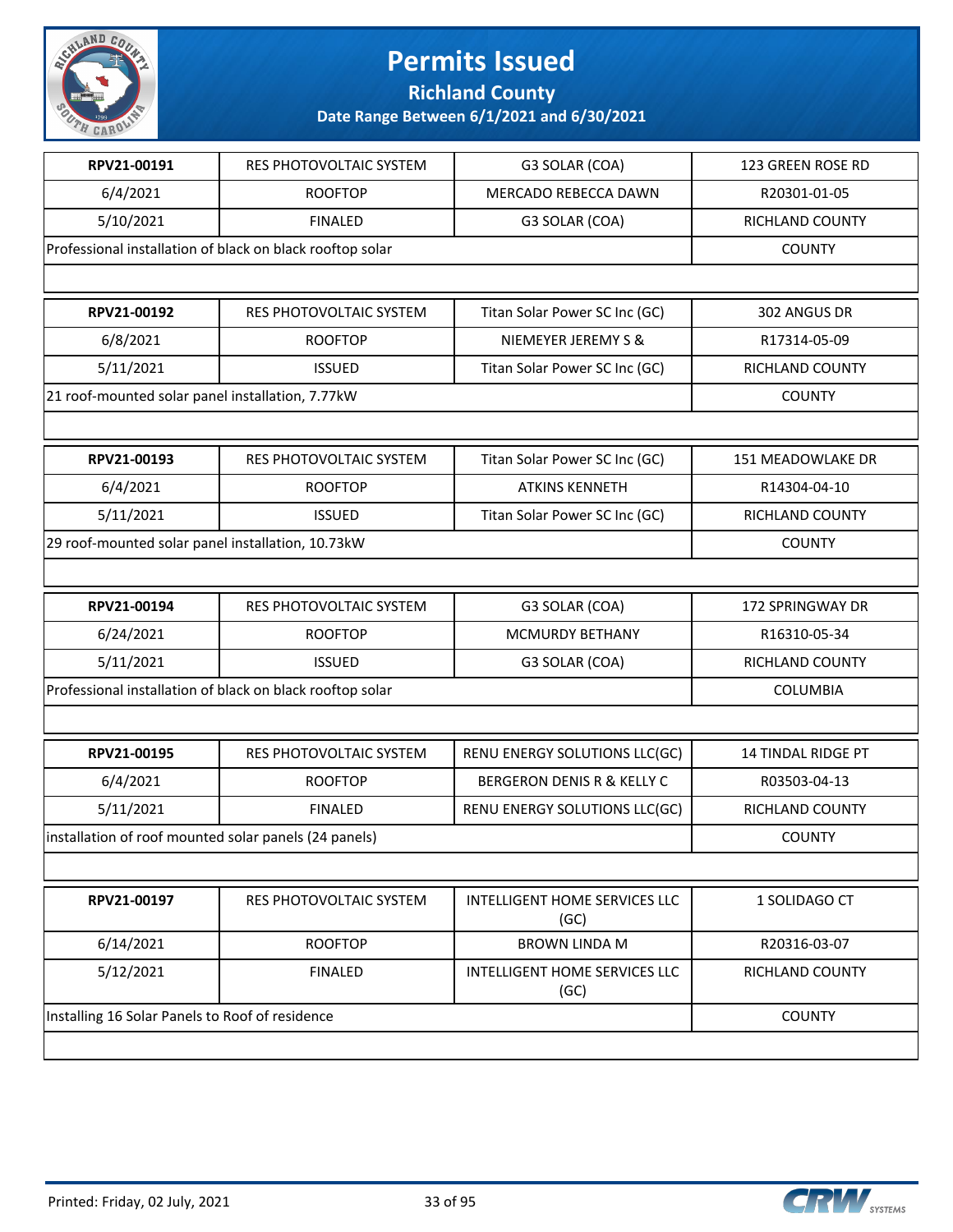

**Richland County**

| RPV21-00199                                        | RES PHOTOVOLTAIC SYSTEM | Powerhome Solar LLC                                                                                                                                                                                                                          | 218 WOODGATE DR      |
|----------------------------------------------------|-------------------------|----------------------------------------------------------------------------------------------------------------------------------------------------------------------------------------------------------------------------------------------|----------------------|
| 6/8/2021                                           | <b>ROOFTOP</b>          | <b>KATES ALBERT A</b>                                                                                                                                                                                                                        | R19904-04-04         |
| 5/14/2021                                          | <b>ISSUED</b>           | POWER HOME SOLAR LLC (GC)                                                                                                                                                                                                                    | RICHLAND COUNTY      |
| 30 panels roof mounted modules                     |                         |                                                                                                                                                                                                                                              | <b>COUNTY</b>        |
|                                                    |                         | 30 panels roof mounted modules, grid tied 10.20 kw solar &battery installation on existing residence                                                                                                                                         |                      |
| RPV21-00200                                        | RES PHOTOVOLTAIC SYSTEM | SOUTH CAROLINA RENEWABLE<br><b>ENERGY LLC</b>                                                                                                                                                                                                | 10 GRACEWOOD DR      |
| 6/3/2021                                           | <b>ROOFTOP</b>          | HILL JACQUELINE F                                                                                                                                                                                                                            | R23110-02-31         |
| 5/16/2021                                          | <b>FINALED</b>          | SOUTH CAROLINA RENEWABLE<br><b>ENERGY LLC</b>                                                                                                                                                                                                | RICHLAND COUNTY      |
| Install Solar Panels Roof Mount for Hill Residence |                         |                                                                                                                                                                                                                                              | <b>COUNTY</b>        |
|                                                    |                         |                                                                                                                                                                                                                                              |                      |
| RPV21-00201                                        | RES PHOTOVOLTAIC SYSTEM | <b>3A ROOFING LLC</b>                                                                                                                                                                                                                        | 3486 NORTHSHORE RD   |
| 6/4/2021                                           | <b>ROOFTOP</b>          | <b>KARMAUS WILFRIED &amp;</b>                                                                                                                                                                                                                | R16810-04-20         |
| 5/18/2021                                          | <b>FINALED</b>          | <b>3A ROOFING LLC</b>                                                                                                                                                                                                                        | RICHLAND COUNTY      |
| solar install of 27 Modules380 watts               |                         |                                                                                                                                                                                                                                              | <b>COUNTY</b>        |
|                                                    |                         |                                                                                                                                                                                                                                              |                      |
| RPV21-00202                                        | RES PHOTOVOLTAIC SYSTEM | ECO RENOS LLC (RBS)                                                                                                                                                                                                                          | 218 CASTLE RIDGE DR  |
| 6/11/2021                                          | <b>ROOFTOP</b>          | <b>ELLICK ROMESHA</b>                                                                                                                                                                                                                        | R23008-02-33         |
| 5/19/2021                                          | <b>FINALED</b>          | ECO RENOS LLC (RBS)                                                                                                                                                                                                                          | RICHLAND COUNTY      |
| rooftop solar                                      | <b>COUNTY</b>           |                                                                                                                                                                                                                                              |                      |
|                                                    |                         |                                                                                                                                                                                                                                              |                      |
| RPV21-00203                                        | RES PHOTOVOLTAIC SYSTEM | SUSTAINABLE LIGHTING SOLUTIONS<br>LLC(GC)                                                                                                                                                                                                    | 403 CONCORD PLACE RD |
| 6/16/2021                                          | <b>ROOFTOP</b>          | <b>BUNNELL TONI M</b>                                                                                                                                                                                                                        | R05202-01-08         |
| 5/19/2021                                          | FINALED                 | SUSTAINABLE LIGHTING SOLUTIONS<br>LLC(GC)                                                                                                                                                                                                    | RICHLAND COUNTY      |
| solar panel install                                |                         |                                                                                                                                                                                                                                              | <b>COUNTY</b>        |
| 20 solar panels installed on the roof              |                         |                                                                                                                                                                                                                                              |                      |
| RPV21-00204                                        | RES PHOTOVOLTAIC SYSTEM | <b>BLUE RAVEN SOLAR</b>                                                                                                                                                                                                                      | 12 PARK SHORE DR N   |
| 6/29/2021                                          | <b>ROOFTOP</b>          | <b>ANDERSON JORDAN &amp;</b>                                                                                                                                                                                                                 | R20105-02-12         |
| 5/19/2021                                          | <b>ISSUED</b>           | <b>BLUE RAVEN SOLAR</b>                                                                                                                                                                                                                      | RICHLAND COUNTY      |
| Anderson PV Solar Array 6.6kW                      |                         |                                                                                                                                                                                                                                              | <b>COUNTY</b>        |
|                                                    |                         | INSTALLATION OF UTILITY INTERACTIVE PHOTOVOLTAIC SOLAR SYSTEM 6.6 kW DC PHOTOVOLTAIC SOLAR ARRAY ROOF TYPE: Comp<br>Shingle MODULES: (20) Trinasolar 330 TSM-DD06M.05(II) INVERTER(S): Enphase IQ7-60-2-US,---- RACKING: Unirac SFM Infinity |                      |

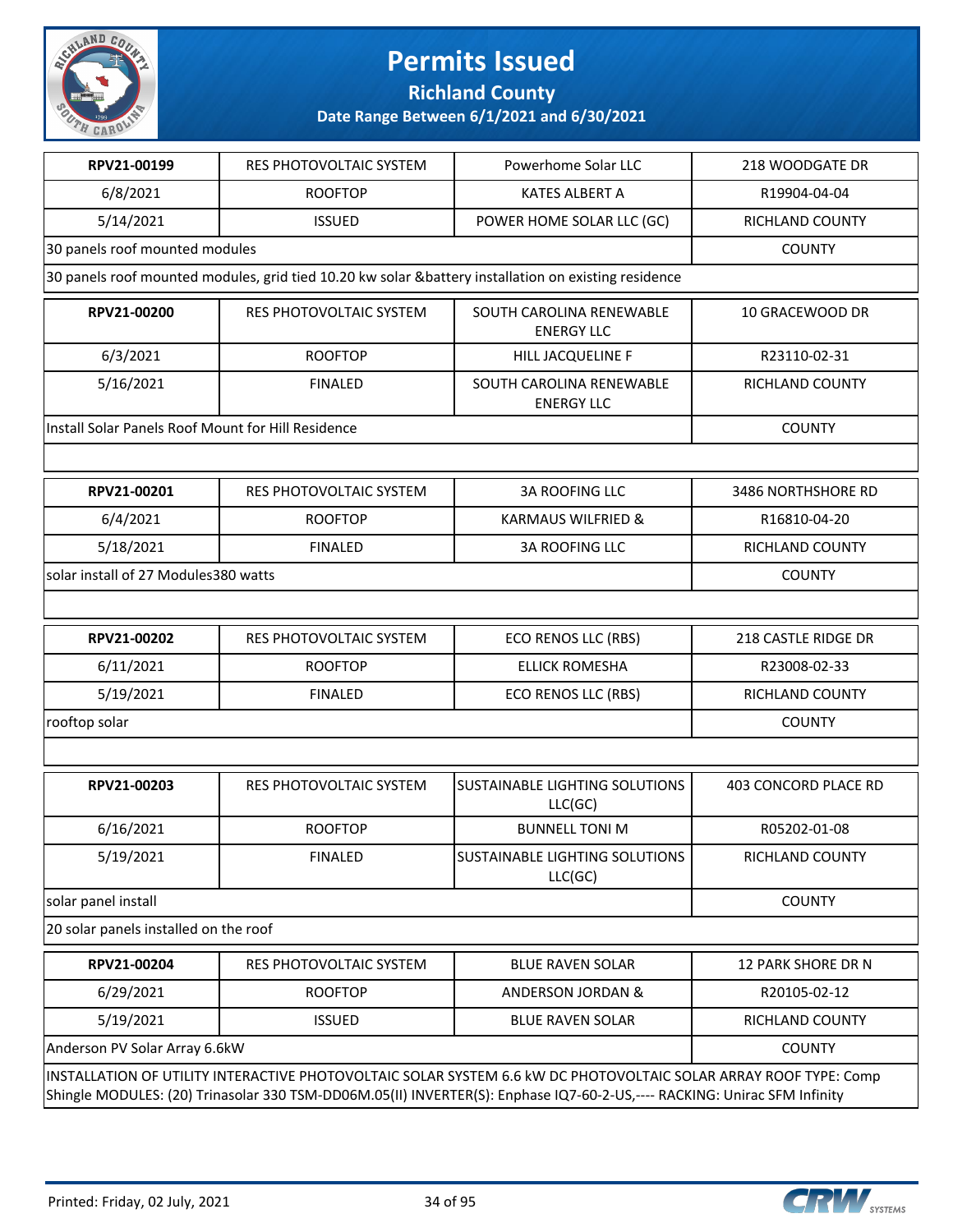

**Richland County**

| RPV21-00205                                           | RES PHOTOVOLTAIC SYSTEM                          | RENU ENERGY SOLUTIONS LLC(GC)                 | 736 MILLPLACE LOOP      |  |
|-------------------------------------------------------|--------------------------------------------------|-----------------------------------------------|-------------------------|--|
| 6/24/2021                                             | <b>ROOFTOP</b>                                   | <b>BALABOKHIN ANDREY &amp;</b>                | R03304-04-04            |  |
| 5/20/2021                                             | <b>ISSUED</b>                                    | RENU ENERGY SOLUTIONS LLC(GC)                 | <b>RICHLAND COUNTY</b>  |  |
| installation of roof mounted solar panels (20 panels) |                                                  |                                               | <b>COUNTY</b>           |  |
|                                                       |                                                  |                                               |                         |  |
| RPV21-00206                                           | RES PHOTOVOLTAIC SYSTEM                          | Titan Solar Power SC Inc (GC)                 | 38 ALEXANDRIA GRAND CT  |  |
| 6/11/2021                                             | <b>ROOFTOP</b>                                   | <b>SMITH KYLE GERARD &amp;</b>                | R21914-04-01            |  |
| 5/20/2021                                             | <b>ISSUED</b>                                    | Titan Solar Power SC Inc (GC)                 | RICHLAND COUNTY         |  |
| 38 roof-mounted solar panel installation, 14.06kW     |                                                  |                                               | <b>COUNTY</b>           |  |
|                                                       |                                                  |                                               |                         |  |
| RPV21-00207                                           | RES PHOTOVOLTAIC SYSTEM                          | SOUTH CAROLINA RENEWABLE<br><b>ENERGY LLC</b> | 104 GREENEEDLE RD       |  |
| 6/3/2021                                              | <b>ROOFTOP</b>                                   | JOHNSON LAMONTE & CARROLL T                   | R23112-07-06            |  |
| 5/21/2021                                             | <b>ISSUED</b>                                    | SOUTH CAROLINA RENEWABLE<br><b>ENERGY LLC</b> | RICHLAND COUNTY         |  |
| Install Solar Panels Roof Mount                       |                                                  |                                               | <b>COUNTY</b>           |  |
|                                                       |                                                  |                                               |                         |  |
| RPV21-00208                                           | RES PHOTOVOLTAIC SYSTEM                          | BELLO SOLAR ENERGY LLC (COA)                  | 2740 WILDFLOWER RD      |  |
| 6/24/2021                                             | <b>ROOFTOP</b>                                   | JACOBS LARRY A ETAL                           | R08500-04-06            |  |
| 5/21/2021                                             | <b>ISSUED</b>                                    | BELLO SOLAR ENERGY LLC (COA)                  | RICHLAND COUNTY         |  |
| Installing 22 solar panels                            |                                                  |                                               | <b>COUNTY</b>           |  |
| roof mounted                                          |                                                  |                                               |                         |  |
| RPV21-00209                                           | RES PHOTOVOLTAIC SYSTEM                          | Titan Solar Power SC Inc (GC)                 | <b>648 THORNHILL DR</b> |  |
| 6/18/2021                                             | <b>ROOFTOP</b>                                   | <b>ROBERTS CARMEN N &amp;</b>                 | R23111-01-55            |  |
| 5/24/2021                                             | <b>ISSUED</b>                                    | Titan Solar Power SC Inc (GC)                 | RICHLAND COUNTY         |  |
| 27 roof-mounted solar panel installation, 9.99kW      |                                                  |                                               | <b>COUNTY</b>           |  |
|                                                       |                                                  |                                               |                         |  |
| RPV21-00210                                           | RES PHOTOVOLTAIC SYSTEM                          | Titan Solar Power SC Inc (GC)                 | 207 ALEXANDER POINTE DR |  |
| 6/14/2021                                             | <b>ROOFTOP</b>                                   | <b>BURGESS KENTRESEA SIERRA</b>               | R21913-01-02            |  |
| 5/24/2021                                             | <b>ISSUED</b>                                    | Titan Solar Power SC Inc (GC)                 | RICHLAND COUNTY         |  |
|                                                       | 18 roof-mounted solar panel installation, 6.66kW |                                               |                         |  |
|                                                       |                                                  |                                               |                         |  |

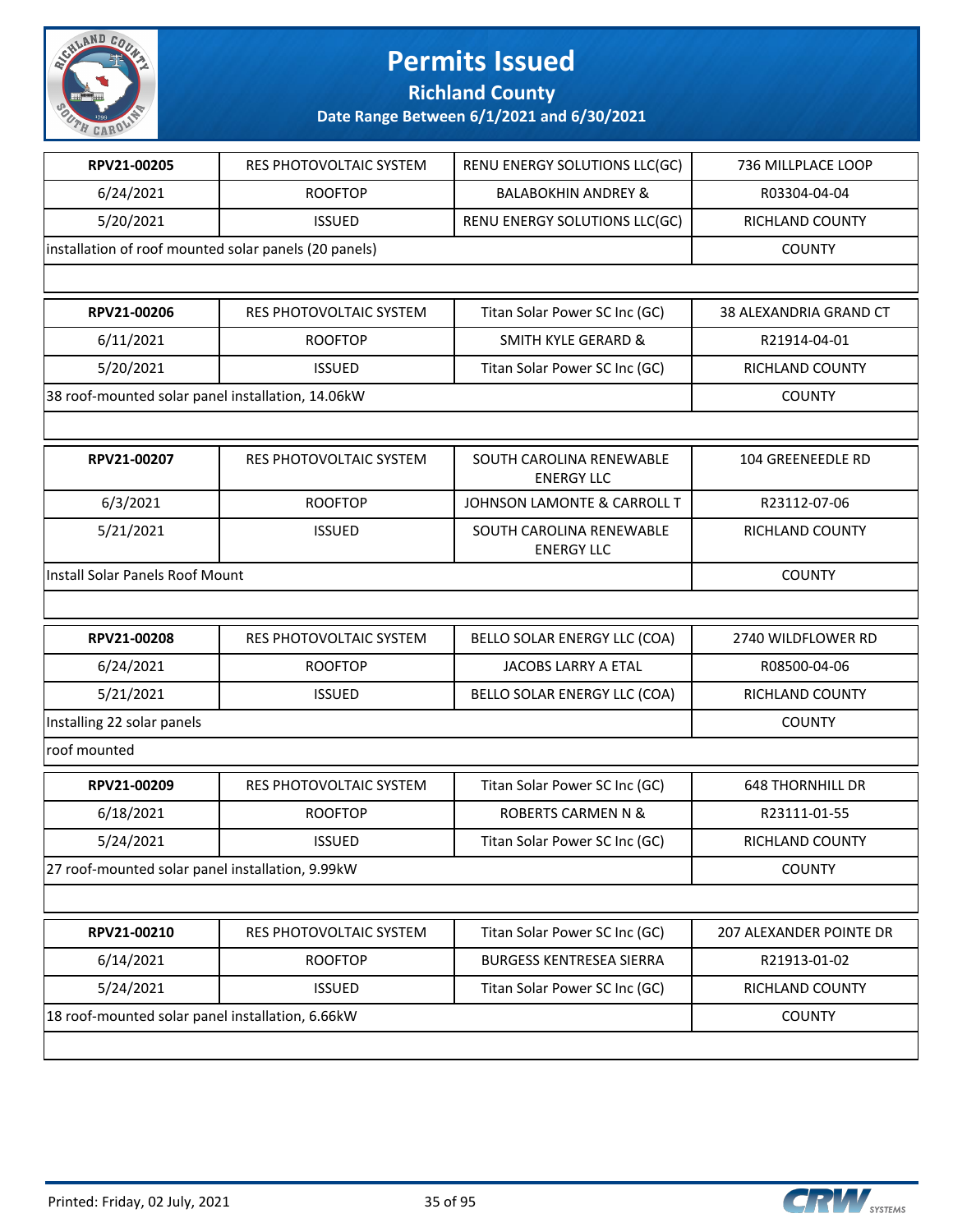

**Richland County**

| RPV21-00211                                       | RES PHOTOVOLTAIC SYSTEM                                   | GO SOLAR POWER LLC (COA)                      | 219 BARNETBY WAY          |
|---------------------------------------------------|-----------------------------------------------------------|-----------------------------------------------|---------------------------|
| 6/4/2021                                          | <b>ROOFTOP</b>                                            | HUSSAIN PREETHI S & SARMATH                   | R17513-12-06              |
| 5/24/2021                                         | <b>ISSUED</b>                                             | GO SOLAR POWER LLC (COA)                      | RICHLAND COUNTY           |
| Roof Mounted Solar System                         |                                                           |                                               | <b>COUNTY</b>             |
|                                                   |                                                           |                                               |                           |
| RPV21-00213                                       | RES PHOTOVOLTAIC SYSTEM                                   | G3 SOLAR (COA)                                | 1074 LAKE VILLAGE DR      |
| 6/24/2021                                         | <b>ROOFTOP</b>                                            | <b>WRIGHT DAVON</b>                           | R17413-06-32              |
| 5/24/2021                                         | <b>ISSUED</b>                                             | G3 SOLAR (COA)                                | RICHLAND COUNTY           |
|                                                   | Professional installation of black on black rooftop solar |                                               | <b>COUNTY</b>             |
|                                                   |                                                           |                                               |                           |
| RPV21-00214                                       | RES PHOTOVOLTAIC SYSTEM                                   | Titan Solar Power SC Inc (GC)                 | 200 EAST HAMPTON WAY      |
| 6/18/2021                                         | <b>ROOFTOP</b>                                            | <b>ADEPEGBA RONKE &amp; OLAWALE</b>           | R23003-06-45              |
| 5/25/2021                                         | <b>ISSUED</b>                                             | Titan Solar Power SC Inc (GC)                 | RICHLAND COUNTY           |
| 28 roof-mounted solar panel installation, 10.36kW |                                                           |                                               | <b>COUNTY</b>             |
|                                                   |                                                           |                                               |                           |
| RPV21-00215                                       | RES PHOTOVOLTAIC SYSTEM                                   | SOUTH CAROLINA RENEWABLE<br><b>ENERGY LLC</b> | <b>54 STACY POINTE CT</b> |
| 6/4/2021                                          | <b>ROOFTOP</b>                                            | <b>GOODWIN EDWARD JR</b>                      | R21914-03-15              |
| 5/26/2021                                         | <b>FINALED</b>                                            | SOUTH CAROLINA RENEWABLE<br><b>ENERGY LLC</b> | RICHLAND COUNTY           |
| Install Solar Panels Roof Mount                   |                                                           |                                               | <b>COUNTY</b>             |
|                                                   |                                                           |                                               |                           |
| RPV21-00216                                       | RES PHOTOVOLTAIC SYSTEM                                   | Titan Solar Power SC Inc (GC)                 | 1925 BECKLEY DR           |
| 6/18/2021                                         | <b>ROOFTOP</b>                                            | <b>ROZMUS BRANDON &amp;</b>                   | R19203-05-09              |
| 5/26/2021                                         | <b>ISSUED</b>                                             | Titan Solar Power SC Inc (GC)                 | RICHLAND COUNTY           |
| 17 roof-mounted solar panel installation, 6.29kW  |                                                           |                                               | <b>COUNTY</b>             |
|                                                   |                                                           |                                               |                           |
| RPV21-00217                                       | <b>RES PHOTOVOLTAIC SYSTEM</b>                            | SOUTH CAROLINA RENEWABLE<br><b>ENERGY LLC</b> | 566 EAGLES REST DR        |
| 6/4/2021                                          | <b>ROOFTOP</b>                                            | TRACY JAMES MICHAEL JR &                      | R01416-07-27              |
| 5/26/2021                                         | <b>FINALED</b>                                            | SOUTH CAROLINA RENEWABLE<br><b>ENERGY LLC</b> | RICHLAND COUNTY           |
| Install Solar Panels Roof Mount                   |                                                           |                                               | <b>COUNTY</b>             |
|                                                   |                                                           |                                               |                           |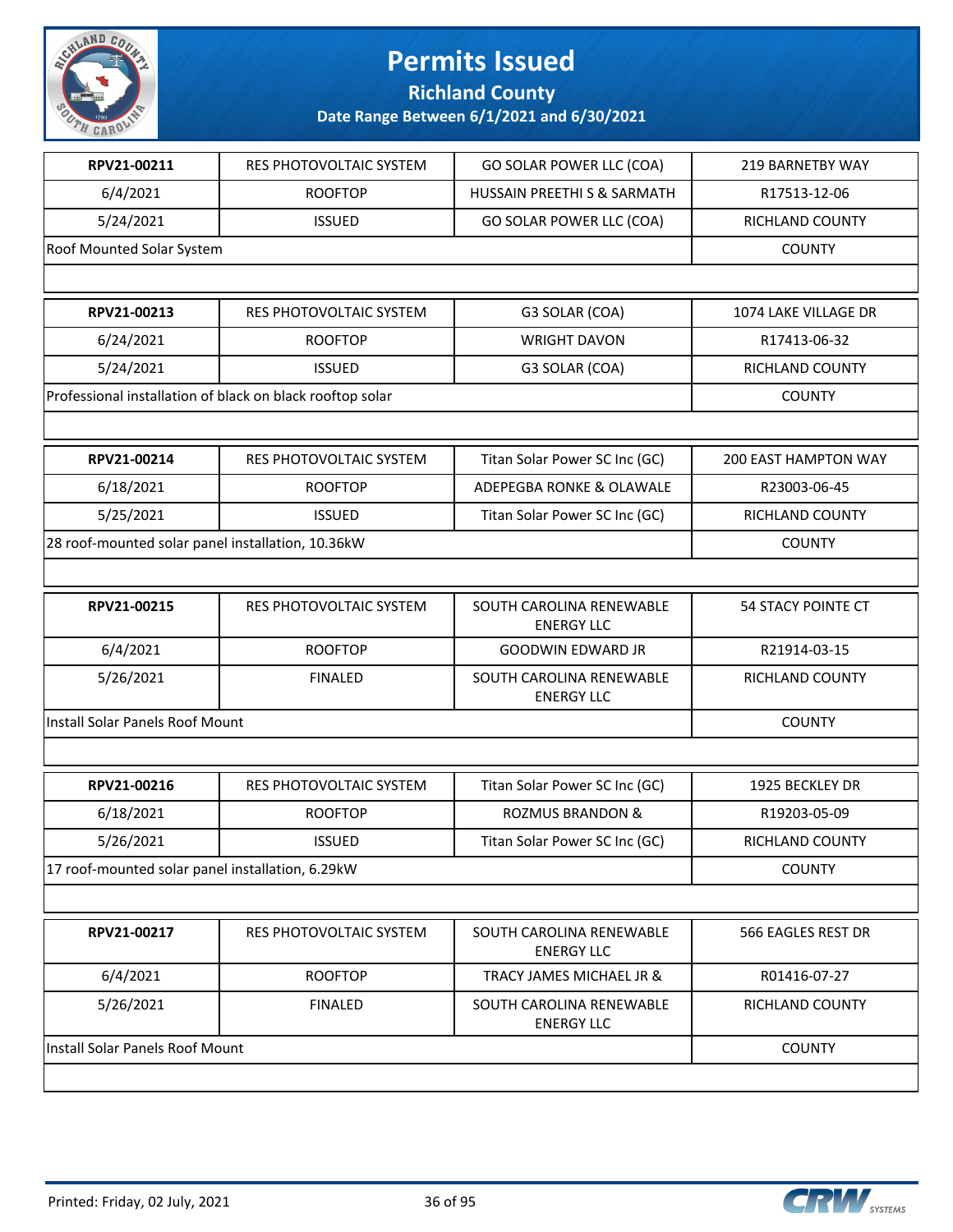

**Richland County**

| RPV21-00219                                             | RES PHOTOVOLTAIC SYSTEM | FREEDOM FOREVER LLC                   | 639 COLLETT DR         |
|---------------------------------------------------------|-------------------------|---------------------------------------|------------------------|
| 6/18/2021                                               | <b>ROOFTOP</b>          | FLUDD-BENNETT ADREINA                 | R20507-15-04           |
| 5/27/2021                                               | <b>ISSUED</b>           | FREEDOM FOREVER LLC                   | <b>RICHLAND COUNTY</b> |
| Installation of solar PV system                         |                         |                                       | <b>COUNTY</b>          |
|                                                         |                         |                                       |                        |
| RPV21-00220                                             | RES PHOTOVOLTAIC SYSTEM | ECO RENOS LLC (RBS)                   | 3016 WOODWAY LN        |
| 6/21/2021                                               | <b>ROOFTOP</b>          | DUDZIK JOSEPH ANTHONY EDWARD          | R19901-08-05           |
| 5/28/2021                                               | <b>FINALED</b>          | ECO RENOS LLC (RBS)                   | RICHLAND COUNTY        |
| rooftop solar                                           |                         |                                       | <b>COUNTY</b>          |
|                                                         |                         |                                       |                        |
| RPV21-00221                                             | RES PHOTOVOLTAIC SYSTEM | SUNPRO SOLAR (GC)                     | 300 FALLEN TIMBER TRL  |
| 6/24/2021                                               | <b>ROOFTOP</b>          | <b>MILLER CHRISTOPHER B &amp;</b>     | R14906-01-11           |
| 5/28/2021                                               | <b>ISSUED</b>           | <b>SUNPRO SOLAR (GC)</b>              | <b>RICHLAND COUNTY</b> |
| Installing 25 Solar Panels on existing residential roof |                         |                                       | <b>COUNTY</b>          |
|                                                         |                         |                                       |                        |
| RPV21-00222                                             | RES PHOTOVOLTAIC SYSTEM | Titan Solar Power SC Inc (GC)         | 2 INDIGO LAKE CT       |
| 6/18/2021                                               | <b>ROOFTOP</b>          | <b>GRAHAM JAMES &amp; KIMBERLY G</b>  | R23108-02-26           |
| 6/1/2021                                                | <b>ISSUED</b>           | Titan Solar Power SC Inc (GC)         | RICHLAND COUNTY        |
| 24 roof-mounted solar panel installation, 8.88kW        |                         |                                       | <b>COUNTY</b>          |
|                                                         |                         |                                       |                        |
| RPV21-00223                                             | RES PHOTOVOLTAIC SYSTEM | Titan Solar Power SC Inc (GC)         | 201 BEAVER CREEK DR    |
| 6/18/2021                                               | <b>ROOFTOP</b>          | LUCKEY CEDRIC M                       | R17315-01-45           |
| 6/1/2021                                                | <b>ISSUED</b>           | Titan Solar Power SC Inc (GC)         | RICHLAND COUNTY        |
| 16 roof-mounted solar panel installation, 5.92kW        |                         |                                       | <b>COUNTY</b>          |
|                                                         |                         |                                       |                        |
| RPV21-00224                                             | RES PHOTOVOLTAIC SYSTEM | Titan Solar Power SC Inc (GC)         | 138 UPPER WING TRL     |
| 6/18/2021                                               | <b>ROOFTOP</b>          | <b>FONVILLE RONGIE O &amp; KYAN T</b> | R14905-05-08           |
| 6/1/2021                                                | <b>ISSUED</b>           | Titan Solar Power SC Inc (GC)         | RICHLAND COUNTY        |
| 30 roof-mounted solar panel installation, 10.65kW       |                         |                                       | <b>COUNTY</b>          |
|                                                         |                         |                                       |                        |

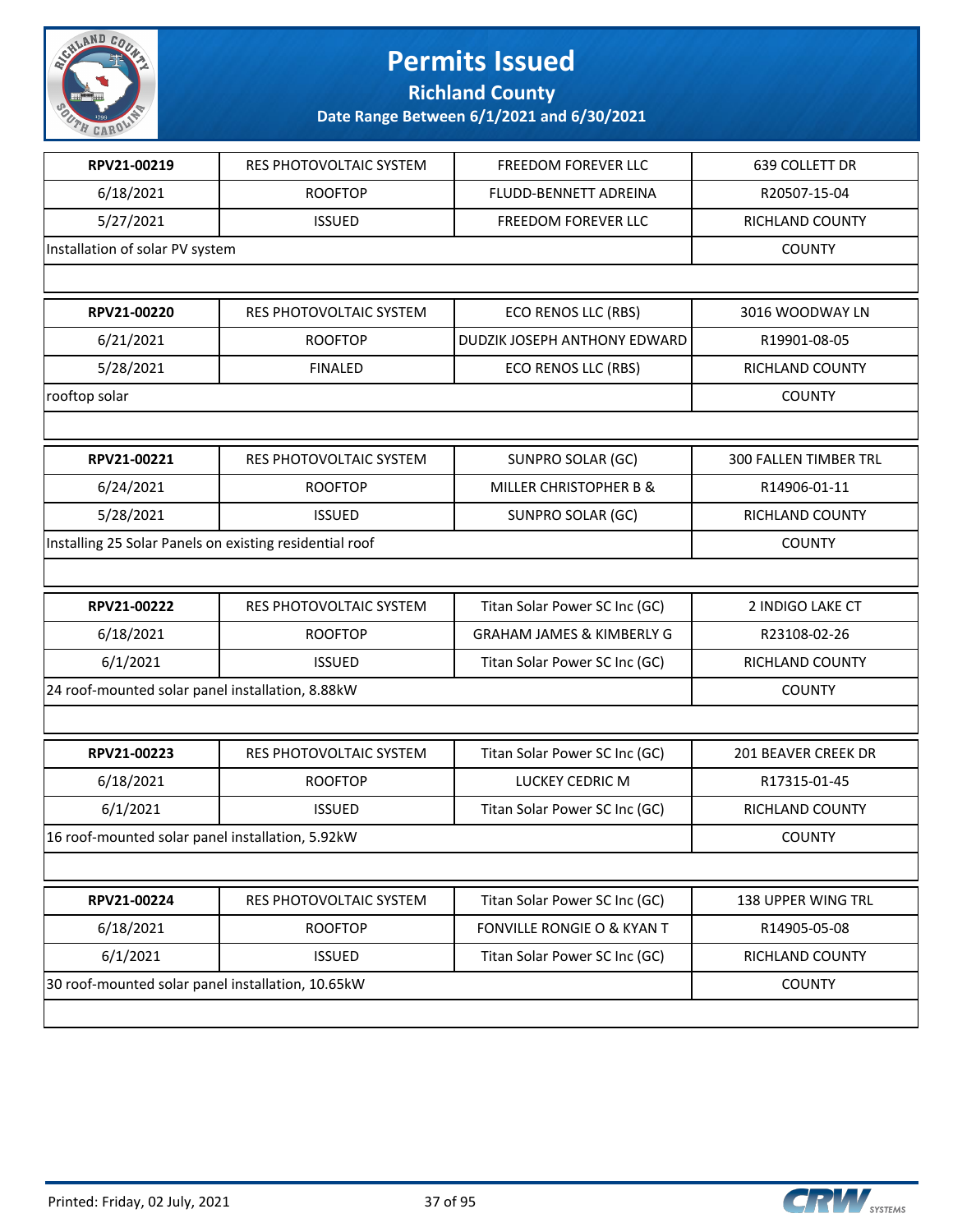

**Richland County**

| RPV21-00225                                             | RES PHOTOVOLTAIC SYSTEM        | <b>ECO RENOS LLC (RBS)</b>                    | 200 N CHATEAU DR       |
|---------------------------------------------------------|--------------------------------|-----------------------------------------------|------------------------|
| 6/21/2021                                               | <b>ROOFTOP</b>                 | T. JUDITH JOHNSON                             | R20116-07-01           |
| 6/1/2021                                                | <b>FINALED</b>                 | ECO RENOS LLC (RBS)                           | RICHLAND COUNTY        |
| rooftop solar                                           |                                |                                               | <b>COUNTY</b>          |
|                                                         |                                |                                               |                        |
| RPV21-00226                                             | RES PHOTOVOLTAIC SYSTEM        | PALMETTO SOLAR LLC (GC)                       | 718 CARTY DR           |
| 6/24/2021                                               | <b>ROOFTOP</b>                 | Clara Metze                                   | R11916-02-19           |
| 6/2/2021                                                | <b>ISSUED</b>                  | PALMETTO SOLAR LLC (GC)                       | <b>RICHLAND COUNTY</b> |
| Res install of solar panels roof 9.52 KW DC 696 Array   |                                |                                               | <b>COUNTY</b>          |
|                                                         |                                |                                               |                        |
| RPV21-00227                                             | RES PHOTOVOLTAIC SYSTEM        | Titan Solar Power SC Inc (GC)                 | 206 MOSS FIELD RD      |
| 6/22/2021                                               | <b>ROOFTOP</b>                 | HUDSON RICKEY DONNELL                         | R20208-02-15           |
| 6/2/2021                                                | <b>ISSUED</b>                  | Titan Solar Power SC Inc (GC)                 | RICHLAND COUNTY        |
| 22 roof-mounted solar panel installation, 8.14kW        |                                |                                               | <b>COUNTY</b>          |
|                                                         |                                |                                               |                        |
| RPV21-00228                                             | RES PHOTOVOLTAIC SYSTEM        | <b>SUNPRO SOLAR (GC)</b>                      | 304 INDIGO SPRINGS DR  |
| 6/24/2021                                               | <b>ROOFTOP</b>                 | MOORE III ARTHUR MELLOY                       | R23104-08-32           |
| 6/3/2021                                                | <b>ISSUED</b>                  | SUNPRO SOLAR (GC)                             | RICHLAND COUNTY        |
| Installing 20 Solar Panels on existing residential roof |                                |                                               | <b>COUNTY</b>          |
|                                                         |                                |                                               |                        |
| RPV21-00230                                             | RES PHOTOVOLTAIC SYSTEM        | SUNPRO SOLAR (GC)                             | <b>6 HABERSHAM WAY</b> |
| 6/24/2021                                               | <b>ROOFTOP</b>                 | MARSHALL WENDLE & DEVIKA T R                  | R20401-01-21           |
| 6/3/2021                                                | <b>ISSUED</b>                  | <b>SUNPRO SOLAR (GC)</b>                      | RICHLAND COUNTY        |
| Installing 26 Solar Panels on existing residential roof |                                |                                               | <b>COUNTY</b>          |
|                                                         |                                |                                               |                        |
| RPV21-00231                                             | <b>RES PHOTOVOLTAIC SYSTEM</b> | SOUTH CAROLINA RENEWABLE<br><b>ENERGY LLC</b> | 277 HAWKINS CREEK RD   |
| 6/23/2021                                               | <b>ROOFTOP</b>                 | <b>BAILIFF CARLETON JR &amp; JANICE G</b>     | R14811-05-03           |
| 6/4/2021                                                | <b>ISSUED</b>                  | SOUTH CAROLINA RENEWABLE<br><b>ENERGY LLC</b> | <b>RICHLAND COUNTY</b> |
| Install Solar Panels Roof Mount                         |                                |                                               | <b>COUNTY</b>          |
|                                                         |                                |                                               |                        |

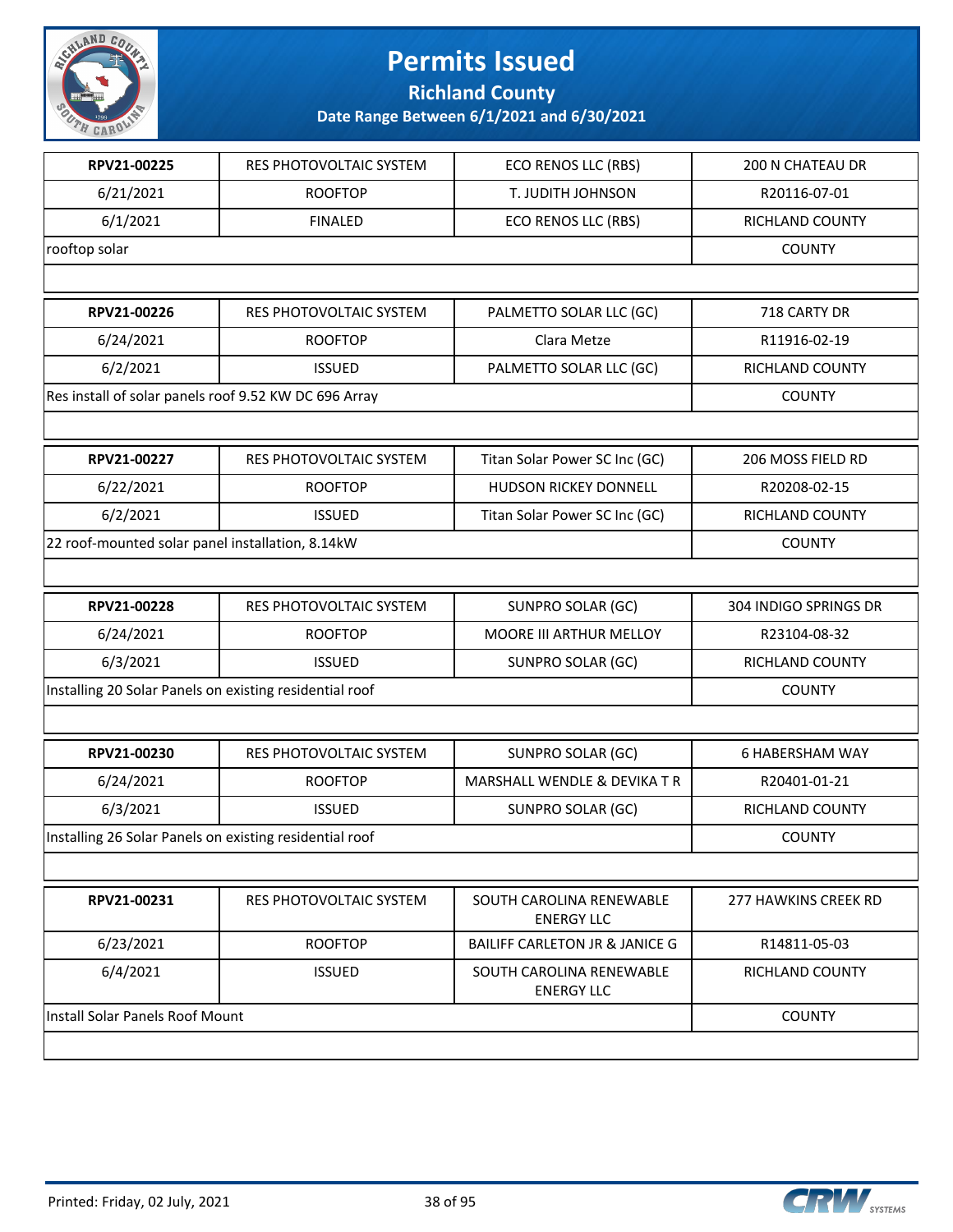

#### **Richland County**

**Date Range Between 6/1/2021 and 6/30/2021**

| RPV21-00232                                       |                                |                                                                                                                                                                                                                                                      |                            |
|---------------------------------------------------|--------------------------------|------------------------------------------------------------------------------------------------------------------------------------------------------------------------------------------------------------------------------------------------------|----------------------------|
|                                                   | RES PHOTOVOLTAIC SYSTEM        | Titan Solar Power SC Inc (GC)                                                                                                                                                                                                                        | <b>695 UPPER TRL</b>       |
| 6/24/2021                                         | <b>ROOFTOP</b>                 | <b>TAYLOR WILLIAM Y &amp; ANNIE D</b>                                                                                                                                                                                                                | R14906-02-22               |
| 6/7/2021                                          | <b>ISSUED</b>                  | Titan Solar Power SC Inc (GC)                                                                                                                                                                                                                        | <b>RICHLAND COUNTY</b>     |
| 30 roof-mounted solar panel installation, 10.65kW | <b>COUNTY</b>                  |                                                                                                                                                                                                                                                      |                            |
|                                                   |                                |                                                                                                                                                                                                                                                      |                            |
| RPV21-00235                                       | <b>RES PHOTOVOLTAIC SYSTEM</b> | G3 SOLAR (COA)                                                                                                                                                                                                                                       | 201 FOUNDERS RIDGE RD      |
| 6/29/2021                                         | <b>ROOFTOP</b>                 | KANSUPADA VIJAY K & DHATRI V                                                                                                                                                                                                                         | R23107-06-10               |
| 6/8/2021                                          | <b>ISSUED</b>                  | G3 SOLAR (COA)                                                                                                                                                                                                                                       | RICHLAND COUNTY            |
| Rooftop Solar Installation                        |                                |                                                                                                                                                                                                                                                      | <b>COUNTY</b>              |
|                                                   |                                |                                                                                                                                                                                                                                                      |                            |
| RPV21-00239                                       | RES PHOTOVOLTAIC SYSTEM        | <b>GABBIDON DESIGN BUILD (GC)</b>                                                                                                                                                                                                                    | 818 WINSLOW WAY            |
| 6/23/2021                                         | <b>ROOFTOP</b>                 | MOORE JOEL & BONNIE M                                                                                                                                                                                                                                | R20305-02-11               |
| 6/11/2021                                         | <b>FINALED</b>                 | <b>GABBIDON DESIGN BUILD (GC)</b>                                                                                                                                                                                                                    | <b>RICHLAND COUNTY</b>     |
|                                                   |                                |                                                                                                                                                                                                                                                      | <b>COUNTY</b>              |
|                                                   |                                |                                                                                                                                                                                                                                                      |                            |
| RPV21-00240                                       | RES PHOTOVOLTAIC SYSTEM        | <b>GABBIDON DESIGN BUILD (GC)</b>                                                                                                                                                                                                                    | 11 STAGBRIAR CT            |
| 6/23/2021                                         | <b>ROOFTOP</b>                 | <b>GULISH JEFFREY ALLEN &amp;</b>                                                                                                                                                                                                                    | R23008-01-46               |
| 6/11/2021                                         | <b>ISSUED</b>                  | <b>GABBIDON DESIGN BUILD (GC)</b>                                                                                                                                                                                                                    | RICHLAND COUNTY            |
|                                                   |                                |                                                                                                                                                                                                                                                      | <b>COUNTY</b>              |
|                                                   |                                |                                                                                                                                                                                                                                                      |                            |
| RPV21-00241                                       | RES PHOTOVOLTAIC SYSTEM        | <b>BLUE RAVEN SOLAR</b>                                                                                                                                                                                                                              | <b>118 MILL CREEK PKWY</b> |
| 6/28/2021                                         | <b>ROOFTOP</b>                 | <b>RICKS RUFUS &amp; PATRICIA</b>                                                                                                                                                                                                                    | R19010-01-02               |
| 6/11/2021                                         | <b>ISSUED</b>                  | <b>BLUE RAVEN SOLAR</b>                                                                                                                                                                                                                              | RICHLAND COUNTY            |
| Ricks PV Solar Array 19.13                        |                                |                                                                                                                                                                                                                                                      | <b>COUNTY</b>              |
|                                                   |                                | INSTALLATION OF UTILITY INTERACTIVE PHOTOVOLTAIC SOLAR SYSTEM 19.125 kW DC PHOTOVOLTAIC SOLAR ARRAY ROOF TYPE: Comp<br>Shingle MODULES: (51) JinKO Solar Eagle JKM375M-6RL3-B INVERTER(S): Enphase IQ7PLUS-72-2-US,---- RACKING: Unirac SFM Infinity |                            |
| RPV21-00243                                       | RES PHOTOVOLTAIC SYSTEM        | <b>3A ROOFING LLC</b>                                                                                                                                                                                                                                | 2937 WOODWAY LN            |
| 6/30/2021                                         | <b>ROOFTOP</b>                 | LIBERTY THOMAS L & PEGGY L                                                                                                                                                                                                                           | R19901-07-17               |
|                                                   |                                |                                                                                                                                                                                                                                                      |                            |
| 6/16/2021                                         | <b>ISSUED</b>                  | 3A ROOFING LLC                                                                                                                                                                                                                                       | RICHLAND COUNTY            |

#### **Number of RES PHOTOVOLTAIC SYSTEM/ROOFTOP Permits: 60**

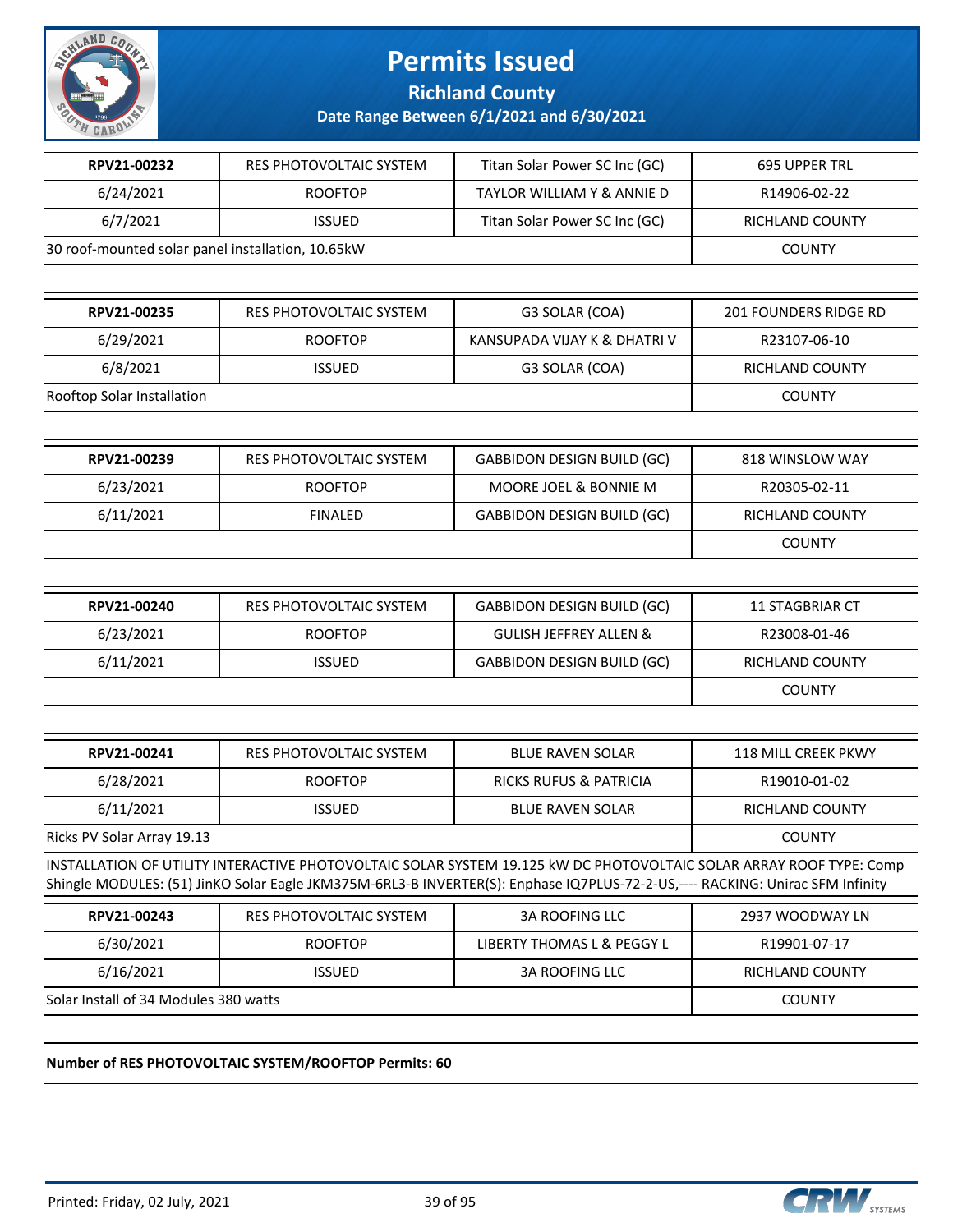

**Richland County**

**Date Range Between 6/1/2021 and 6/30/2021**

| RPL21-00043                          | <b>RES PLUMBING</b>                                 | <b>CUZ PLUMBING LLC</b>        | 5111 OLD LEESBURG RD      |
|--------------------------------------|-----------------------------------------------------|--------------------------------|---------------------------|
| 6/3/2021                             | Unassigned                                          | JACOBS STACY & LESLIE D        | R25000-01-39              |
| 6/3/2021                             | <b>ISSUED</b>                                       | <b>CUZ PLUMBING LLC</b>        | RICHLAND COUNTY           |
| <b>Bathroom Addition</b>             |                                                     |                                | <b>COUNTY</b>             |
|                                      |                                                     |                                |                           |
| RPL21-00047                          | <b>RES PLUMBING</b>                                 | <b>SZWEC ROBERT &amp;</b>      | 304 COLUMBIA CLUB DR E    |
| 6/10/2021                            | Unassigned                                          | <b>SZWEC ROBERT &amp;</b>      | R20408-07-13              |
| 6/10/2021                            | <b>ISSUED</b>                                       | <b>SZWEC ROBERT &amp;</b>      | RICHLAND COUNTY           |
|                                      | ADD A CIRCUIT PANEL & WIRING TO NEW STORAGE BLDG    |                                | <b>COUNTY</b>             |
|                                      |                                                     |                                |                           |
| RPL21-00048                          | <b>RES PLUMBING</b>                                 | <b>WPG GROUP LLC</b>           | 130 TAM O SHANTER DR      |
| 6/22/2021                            | Unassigned                                          | ALFORD MICHAEL L & CYNTHIA H   | R17700-04-32              |
| 6/15/2021                            | <b>FINALED</b>                                      | <b>WPG GROUP LLC</b>           | RICHLAND COUNTY           |
| Running new gas lines                |                                                     |                                | <b>COUNTY</b>             |
|                                      |                                                     |                                |                           |
| RPL21-00049                          | <b>RES PLUMBING</b>                                 | <b>CAROLINA CONDITIONS LLC</b> | 605 LONGWOOD RD           |
| 6/18/2021                            | Unassigned                                          | <b>BRACKETT ALBERT D &amp;</b> | R19005-01-31              |
| 6/16/2021                            | <b>ISSUED</b>                                       | CAROLINA CONDITIONS LLC        | RICHLAND COUNTY           |
| Whole home repipe                    |                                                     |                                | <b>COUNTY</b>             |
|                                      |                                                     |                                |                           |
| RPL21-00050                          | <b>RES PLUMBING</b>                                 | <b>CAROLINA CONDITIONS LLC</b> | <b>140 TRADITIONS CIR</b> |
| 6/24/2021                            | Unassigned                                          | KELLOGG JAMES E & JACQUELINE L | R17515-07-06              |
| 6/22/2021                            | <b>ISSUED</b>                                       | CAROLINA CONDITIONS LLC        | <b>RICHLAND COUNTY</b>    |
| Rinnai Tankless water heater install |                                                     |                                | <b>COUNTY</b>             |
|                                      |                                                     |                                |                           |
|                                      | $\sim$ of DEC BUILARDING (Househouse) Because the F |                                |                           |

#### **Number of RES PLUMBING/Unassigned Permits: 5**

| RRF21-00359                  | <b>RES ROOFING</b> | <b>BURGIN RESIDENTIAL &amp;</b><br><b>COMMERCIAL SVCS INC</b> | 100 AVERILL LN         |
|------------------------------|--------------------|---------------------------------------------------------------|------------------------|
| 6/9/2021                     | Unassigned         | PARADISO VALARIE M                                            | R03513-06-01           |
| 5/13/2021                    | <b>ISSUED</b>      | <b>BURGIN RESIDENTIAL &amp;</b><br><b>COMMERCIAL SVCS INC</b> | <b>RICHLAND COUNTY</b> |
| <b>Full Roof Replacement</b> |                    |                                                               | <b>COUNTY</b>          |
|                              |                    |                                                               |                        |

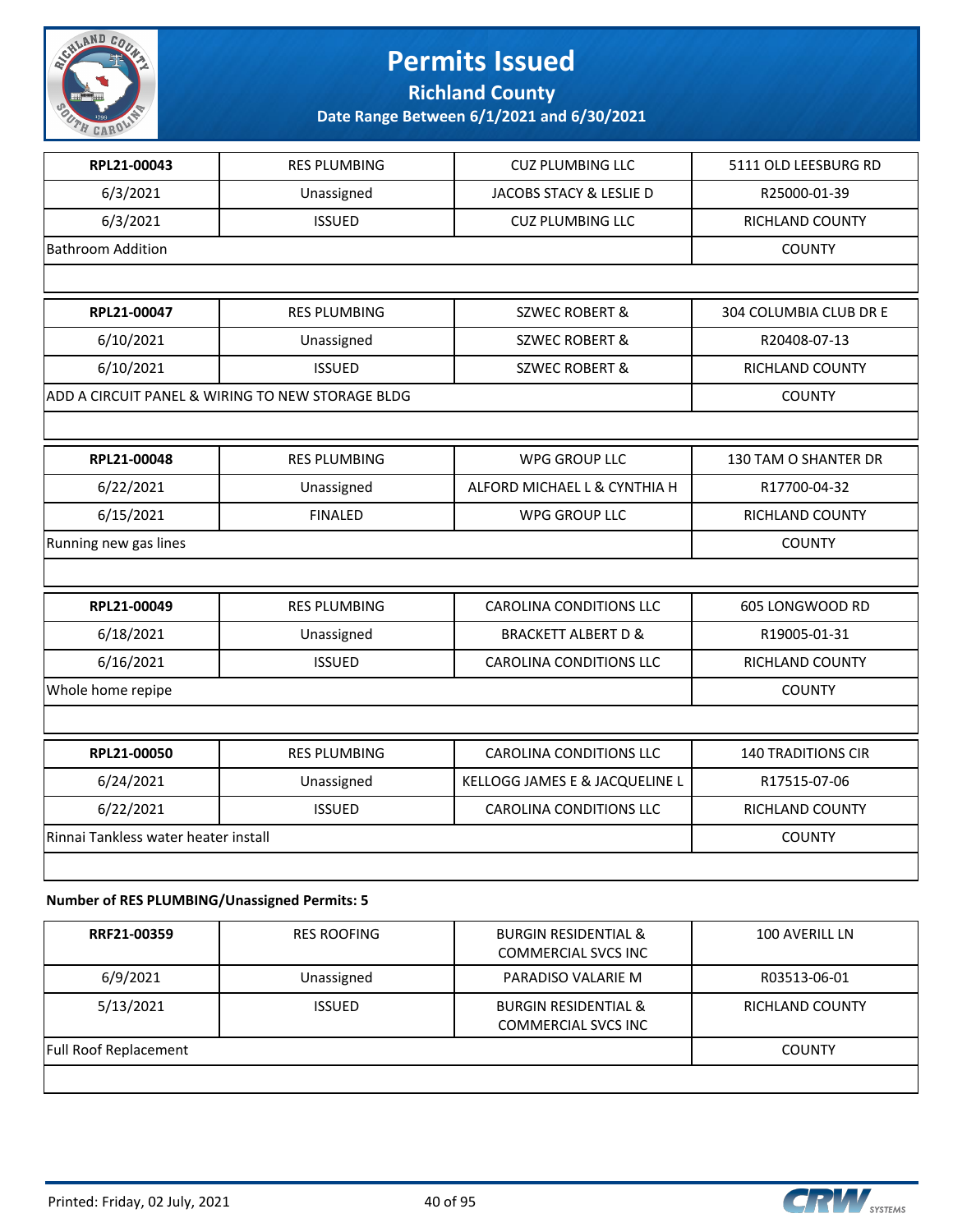

**Richland County**

| RRF21-00361                 | <b>RES ROOFING</b> | <b>MIDLANDS ROOFING &amp; EXTERIORS</b><br><b>LLC</b> | 1122 PINEY WOODS RD    |
|-----------------------------|--------------------|-------------------------------------------------------|------------------------|
| 6/28/2021                   | Unassigned         | <b>DAVIS VERNON C ETAL</b>                            | R06108-07-06           |
| 5/14/2021                   | <b>ISSUED</b>      | MIDLANDS ROOFING & EXTERIORS<br><b>LLC</b>            | <b>RICHLAND COUNTY</b> |
| <b>Roof Replacement</b>     |                    |                                                       | <b>COUNTY</b>          |
|                             |                    |                                                       |                        |
| RRF21-00390                 | <b>RES ROOFING</b> | MCCULLOUGH RESIDENTIAL &<br><b>COMMERCIAL SVCS</b>    | 101 BAYWOOD DR         |
| 6/28/2021                   | Unassigned         | Neil Richards                                         | R02404-03-13           |
| 5/25/2021                   | <b>FINALED</b>     | MCCULLOUGH RESIDENTIAL &<br><b>COMMERCIAL SVCS</b>    | RICHLAND COUNTY        |
| Reroof                      |                    |                                                       | <b>COUNTY</b>          |
|                             |                    |                                                       |                        |
| RRF21-00393                 | <b>RES ROOFING</b> | SHINGLES NOW LLC                                      | 1421 WESTCHESTER DR    |
| 6/3/2021                    | Unassigned         | <b>CASTRO CHAMELLE</b>                                | R06016-07-14           |
| 5/27/2021                   | <b>FINALED</b>     | SHINGLES NOW LLC                                      | <b>RICHLAND COUNTY</b> |
| Remove and replace shingles |                    |                                                       | <b>COUNTY</b>          |
|                             |                    |                                                       |                        |
| RRF21-00395                 | <b>RES ROOFING</b> | PREMIERE ROOFING LLC (GC)                             | 107 CEDAR VIEW DR      |
| 6/11/2021                   | Unassigned         | HARTENSTINE MATTHEW JOHN &                            | R02616-02-03           |
| 5/27/2021                   | <b>ISSUED</b>      | PREMIERE ROOFING LLC (GC)                             | <b>RICHLAND COUNTY</b> |
| <b>Roof Installation</b>    |                    |                                                       | <b>COUNTY</b>          |
|                             |                    |                                                       |                        |
| RRF21-00397                 | <b>RES ROOFING</b> | <b>JOSEPH E NETTLES</b>                               | 2937 WOODWAY LN        |
| 6/4/2021                    | Unassigned         | LIBERTY THOMAS L & PEGGY L                            | R19901-07-17           |
| 5/27/2021                   | <b>FINALED</b>     | JOSEPH E NETTLES                                      | RICHLAND COUNTY        |
| Tear off and reroof.        |                    |                                                       | <b>COUNTY</b>          |
|                             |                    |                                                       |                        |
| RRF21-00398                 | <b>RES ROOFING</b> | PREMIERE ROOFING LLC (GC)                             | 1131 CHAIN GANG RD     |
| 6/11/2021                   | Unassigned         | COPELAND W E JR & SUE A                               | R35100-03-01           |
| 5/27/2021                   | <b>ISSUED</b>      | PREMIERE ROOFING LLC (GC)                             | RICHLAND COUNTY        |
| <b>Roof Installation</b>    |                    |                                                       | <b>COUNTY</b>          |
|                             |                    |                                                       |                        |

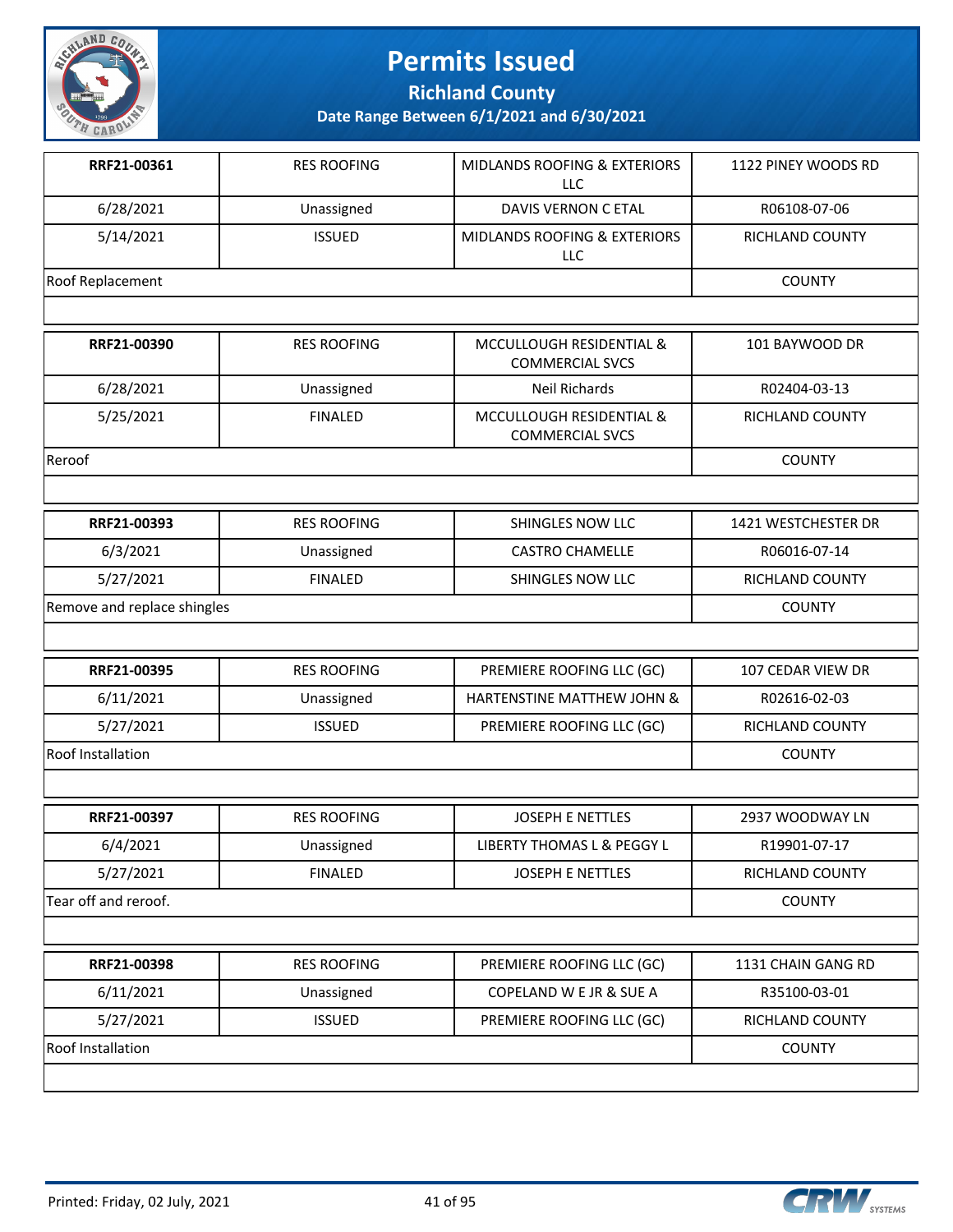

**Richland County**

| RRF21-00400                 | <b>RES ROOFING</b> | THE RED SHIRT GUYS ROOFING LLC                | 213 GREAT NORTH RD     |
|-----------------------------|--------------------|-----------------------------------------------|------------------------|
| 6/2/2021                    | Unassigned         | <b>CHO EUNAH</b>                              | R17215-06-19           |
| 6/1/2021                    | <b>ISSUED</b>      | THE RED SHIRT GUYS ROOFING LLC                | <b>RICHLAND COUNTY</b> |
| Tear off and re-shingle     |                    |                                               | <b>COUNTY</b>          |
| Roofing                     |                    |                                               |                        |
| RRF21-00404                 | <b>RES ROOFING</b> | SHINGLES NOW LLC                              | 9 OLD FIELD CT         |
| 6/3/2021                    | Unassigned         | CARRIAGE OAKS OF COLUMBIA LLC                 | R20113-01-19           |
| 6/1/2021                    | <b>FINALED</b>     | SHINGLES NOW LLC                              | RICHLAND COUNTY        |
| Remove and replace shingles |                    |                                               | <b>COUNTY</b>          |
|                             |                    |                                               |                        |
| RRF21-00405                 | <b>RES ROOFING</b> | Joye Roofing                                  | 228 CHARLES TOWNE CT   |
| 6/3/2021                    | Unassigned         | MILLER CLAIRE A                               | R19206-08-08           |
| 6/2/2021                    | <b>FINALED</b>     | Derek Joye                                    | <b>RICHLAND COUNTY</b> |
| Re-Roof                     |                    |                                               | <b>COUNTY</b>          |
|                             |                    |                                               |                        |
| RRF21-00406                 | <b>RES ROOFING</b> | MAYHEM ROOFING AND<br><b>CONSTRUCTION LLC</b> | 13 COLONY PARK CIR     |
| 6/3/2021                    | Unassigned         | SEIDERS ROY L & LISA                          | R23011-03-07           |
| 6/2/2021                    | <b>ISSUED</b>      | MAYHEM ROOFING AND<br><b>CONSTRUCTION LLC</b> | RICHLAND COUNTY        |
|                             |                    |                                               | <b>COUNTY</b>          |
|                             |                    |                                               |                        |
| RRF21-00407                 | <b>RES ROOFING</b> | PREMIERE ROOFING LLC (GC)                     | 1321 HARD SCRABBLE RD  |
| 6/11/2021                   | Unassigned         | <b>SCOTT OTIS JR &amp;</b>                    | R14507-02-03           |
| 6/3/2021                    | <b>ISSUED</b>      | PREMIERE ROOFING LLC (GC)                     | RICHLAND COUNTY        |
| Roof Installation           |                    |                                               | <b>COUNTY</b>          |
|                             |                    |                                               |                        |
| RRF21-00410                 | <b>RES ROOFING</b> | SHINGLES NOW LLC                              | 201 BALLEMIA RD        |
| 6/8/2021                    | Unassigned         | SPIRES MARY LYNN                              | R17109-03-08           |
| 6/7/2021                    | <b>ISSUED</b>      | SHINGLES NOW LLC                              | RICHLAND COUNTY        |
| Remove and replace shingles |                    |                                               | <b>COUNTY</b>          |
|                             |                    |                                               |                        |

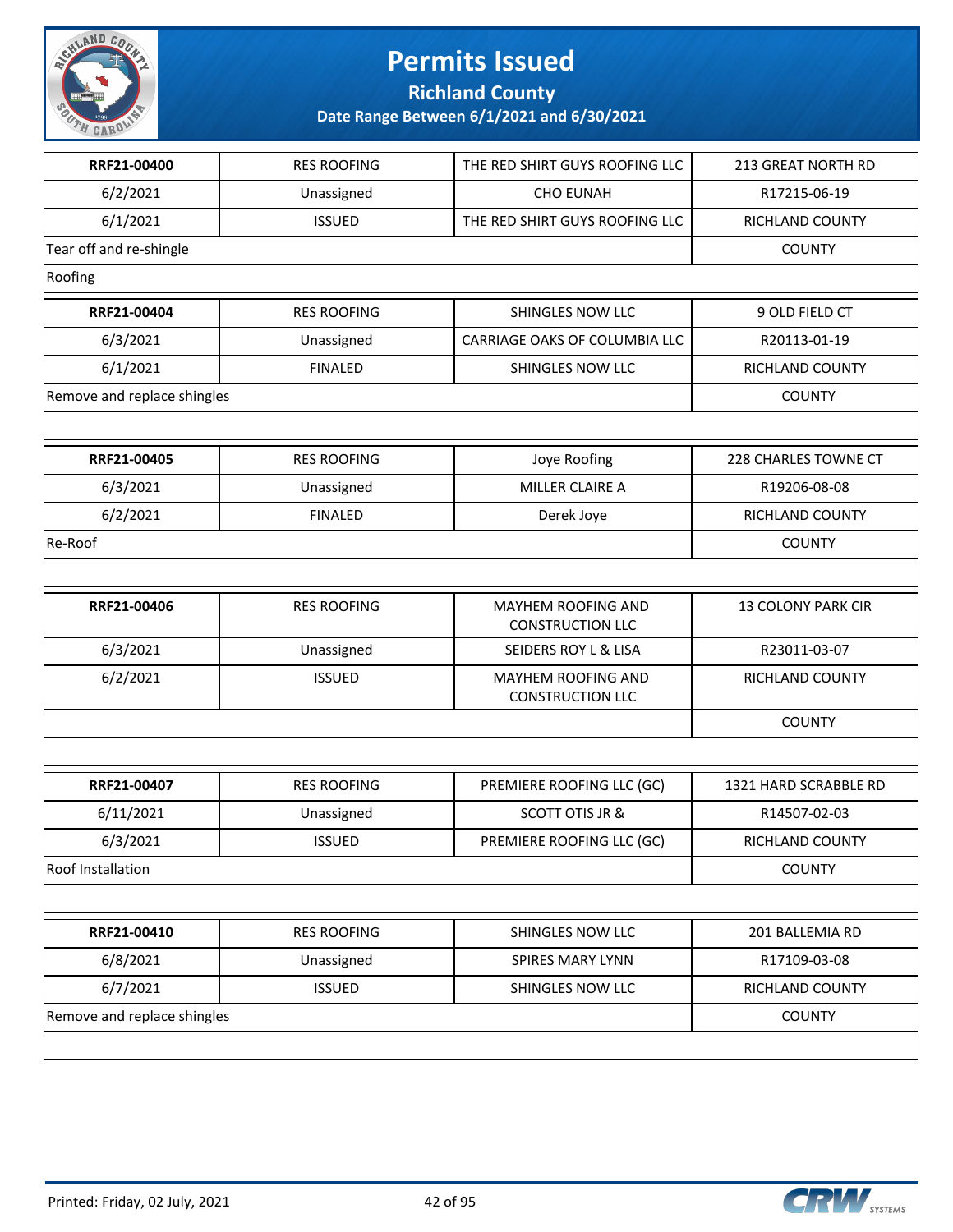

**Richland County**

| RRF21-00411                  | <b>RES ROOFING</b> | <b>BURGIN RESIDENTIAL &amp;</b><br><b>COMMERCIAL SVCS INC</b> | 3 LEGACY CT                |
|------------------------------|--------------------|---------------------------------------------------------------|----------------------------|
| 6/10/2021                    | Unassigned         | LEWIS GERALD L SR & MARY J                                    | R25902-03-19               |
| 6/7/2021                     | <b>ISSUED</b>      | <b>BURGIN RESIDENTIAL &amp;</b><br><b>COMMERCIAL SVCS INC</b> | RICHLAND COUNTY            |
| <b>Full Roof Replacement</b> |                    |                                                               | <b>COUNTY</b>              |
|                              |                    |                                                               |                            |
| RRF21-00412                  | <b>RES ROOFING</b> | PREMIERE ROOFING LLC (GC)                                     | <b>403 SWEET THORNE RD</b> |
| 6/11/2021                    | Unassigned         | WEIGLE JILL R                                                 | R04109-04-07               |
| 6/8/2021                     | <b>ISSUED</b>      | PREMIERE ROOFING LLC (GC)                                     | RICHLAND COUNTY            |
| Roof Installation            |                    |                                                               | <b>COUNTY</b>              |
|                              |                    |                                                               |                            |
| RRF21-00413                  | <b>RES ROOFING</b> | SHINGLES NOW LLC                                              | 5 COTTING CT               |
| 6/10/2021                    | Unassigned         | <b>SHAH GOPI</b>                                              | R04213-01-41               |
| 6/8/2021                     | <b>ISSUED</b>      | SHINGLES NOW LLC                                              | RICHLAND COUNTY            |
| Remove and replace shingles  |                    |                                                               | <b>COUNTY</b>              |
|                              |                    |                                                               |                            |
| RRF21-00415                  | <b>RES ROOFING</b> | <b>BURGIN RESIDENTIAL &amp;</b><br><b>COMMERCIAL SVCS INC</b> | 209 SOUTH NICHOLS CREEK PT |
| 6/16/2021                    | Unassigned         | BAILEY ROBERT A & SUSAN J                                     | R02612-03-03               |
| 6/8/2021                     | <b>ISSUED</b>      | <b>BURGIN RESIDENTIAL &amp;</b><br><b>COMMERCIAL SVCS INC</b> | RICHLAND COUNTY            |
| Roof Replacement             |                    |                                                               | <b>COUNTY</b>              |
|                              |                    |                                                               |                            |
| RRF21-00418                  | <b>RES ROOFING</b> | <b>BURGIN RESIDENTIAL &amp;</b><br><b>COMMERCIAL SVCS INC</b> | 7644 TERRY ST              |
| 6/16/2021                    | Unassigned         | RICHES EMMA S                                                 | R19107-11-06               |
| 6/8/2021                     | <b>ISSUED</b>      | <b>BURGIN RESIDENTIAL &amp;</b><br><b>COMMERCIAL SVCS INC</b> | <b>RICHLAND COUNTY</b>     |
| Roof Replacement             |                    |                                                               | COUNTY                     |
|                              |                    |                                                               |                            |
| RRF21-00419                  | <b>RES ROOFING</b> | MARCOS ENRIQUE ARANGO                                         | 10 CLAYTOR RD              |
| 6/14/2021                    | Unassigned         | <b>CLAYTOR WILLIAM THOMAS</b>                                 | R21609-07-15               |
| 6/8/2021                     | <b>ISSUED</b>      | MARCOS ENRIQUE ARANGO                                         | RICHLAND COUNTY            |
| <b>RE ROOF</b>               |                    |                                                               | <b>COUNTY</b>              |
|                              |                    |                                                               |                            |

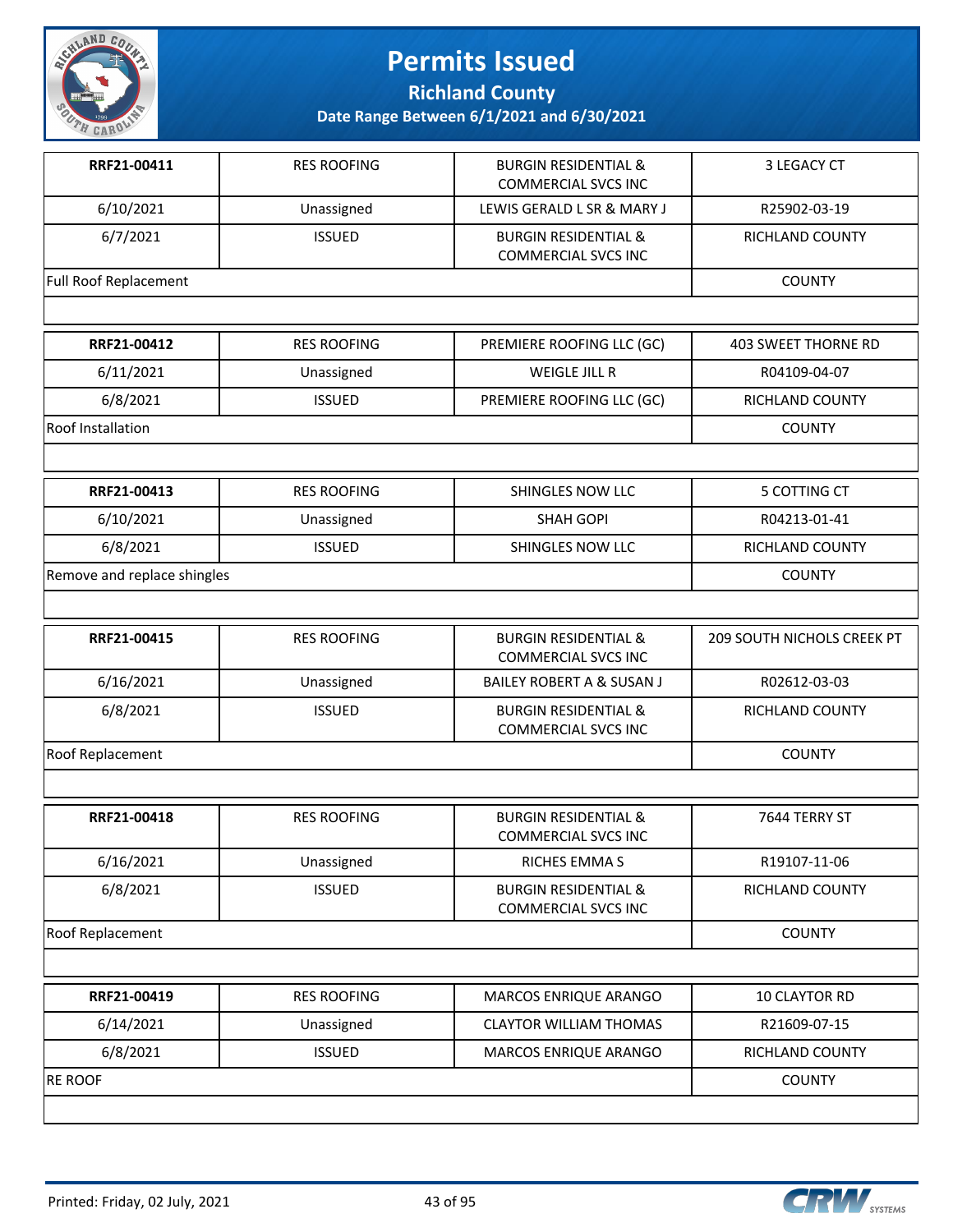

**Richland County**

| RRF21-00420                                  | <b>RES ROOFING</b> | THE RED SHIRT GUYS ROOFING LLC                            | 122 WATERVILLE DR       |
|----------------------------------------------|--------------------|-----------------------------------------------------------|-------------------------|
| 6/9/2021                                     | Unassigned         | MITCHELL MELODY H                                         | R20414-05-11            |
| 6/9/2021                                     | <b>ISSUED</b>      | THE RED SHIRT GUYS ROOFING LLC                            | <b>RICHLAND COUNTY</b>  |
| Tear off and Re-roof                         |                    |                                                           | <b>COUNTY</b>           |
| Roofing                                      |                    |                                                           |                         |
| RRF21-00422                                  | <b>RES ROOFING</b> | <b>CLYDE NETTLES ROOFING &amp;</b><br><b>PAINTING INC</b> | 1108 SALEM CHURCH RD    |
| 6/10/2021                                    | Unassigned         | <b>BOUKNIGHT STANLEY E</b>                                | R03300-09-06            |
| 6/9/2021                                     | <b>ISSUED</b>      | <b>CLYDE NETTLES ROOFING &amp;</b><br>PAINTING INC        | RICHLAND COUNTY         |
| Re Roof                                      |                    |                                                           | <b>COUNTY</b>           |
|                                              |                    |                                                           |                         |
| RRF21-00423                                  | <b>RES ROOFING</b> | <b>3A ROOFING LLC</b>                                     | 129 KINGSTON FOREST DR  |
| 6/10/2021                                    | Unassigned         | <b>FARHAN MOHAMMAD &amp;</b>                              | R05205-05-11            |
| 6/9/2021                                     | <b>ISSUED</b>      | <b>3A ROOFING LLC</b>                                     | <b>RICHLAND COUNTY</b>  |
| 20 Squares of shingles                       |                    |                                                           | <b>COUNTY</b>           |
|                                              |                    |                                                           |                         |
| RRF21-00425                                  | <b>RES ROOFING</b> | PREMIERE ROOFING LLC (GC)                                 | 329 STEEPLE CREST N     |
| 6/11/2021                                    | Unassigned         | <b>RHYNE PAUL &amp; AMY</b>                               | R05301-02-23            |
| 6/10/2021                                    | <b>ISSUED</b>      | PREMIERE ROOFING LLC (GC)                                 | RICHLAND COUNTY         |
| Roof Installation                            |                    |                                                           | <b>COUNTY</b>           |
|                                              |                    |                                                           |                         |
| RRF21-00430                                  | <b>RES ROOFING</b> | CONQUEST HOMES LLC                                        | 224 BROOKWOOD FOREST DR |
| 6/22/2021                                    | Unassigned         | KERN TIMOTHY J A/K/A TIMOTHY                              | R23308-03-06            |
| 6/14/2021                                    | <b>ISSUED</b>      | CONQUEST HOMES LLC                                        | RICHLAND COUNTY         |
| tear off and re-roof                         |                    |                                                           | <b>COUNTY</b>           |
|                                              |                    |                                                           |                         |
| RRF21-00431                                  | <b>RES ROOFING</b> | <b>SHARON A PUETZ</b>                                     | 1404 RED RIDGE TER      |
| 6/14/2021                                    | Unassigned         | <b>CULBREATH CARRIE L LIFE ESTATE</b>                     | R09504-03-10            |
| 6/14/2021                                    | <b>ISSUED</b>      | <b>SHARON A PUETZ</b>                                     | RICHLAND COUNTY         |
| Residential Re-roof with Architect. Shingles |                    |                                                           | <b>COUNTY</b>           |
| Roof replacement                             |                    |                                                           |                         |

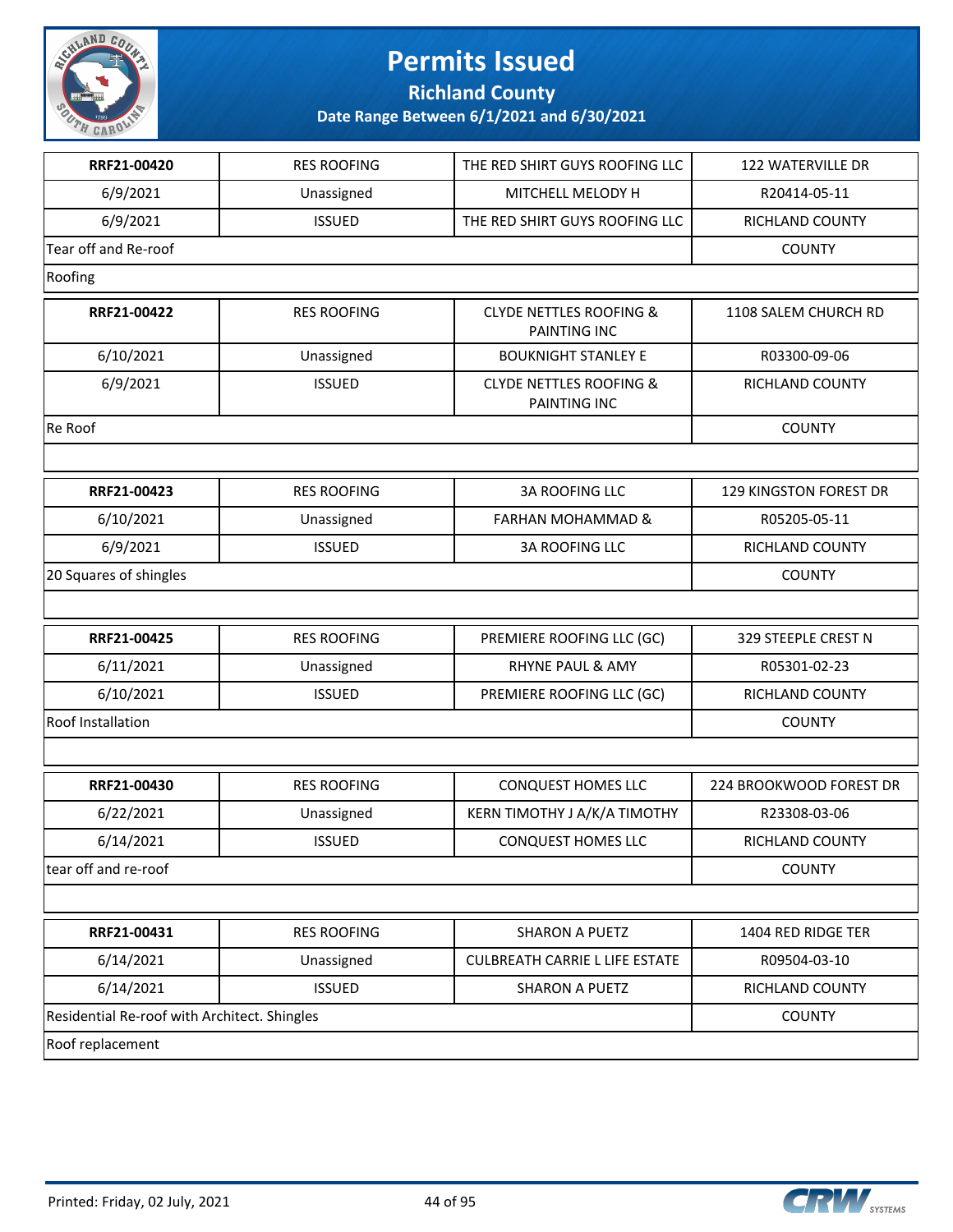

**Richland County**

| RRF21-00436                 | <b>RES ROOFING</b> | PREMIERE ROOFING LLC (GC)                                     | 213 WESTPORT DR        |
|-----------------------------|--------------------|---------------------------------------------------------------|------------------------|
| 6/22/2021                   | Unassigned         | <b>GUIDER SHONTA D</b>                                        | R22906-08-03           |
| 6/14/2021                   | <b>ISSUED</b>      | PREMIERE ROOFING LLC (GC)                                     | RICHLAND COUNTY        |
| Roof Installation           |                    |                                                               | <b>COUNTY</b>          |
|                             |                    |                                                               |                        |
| RRF21-00437                 | <b>RES ROOFING</b> | <b>BURGIN RESIDENTIAL &amp;</b><br><b>COMMERCIAL SVCS INC</b> | 1614 ATLANTIC DR       |
| 6/16/2021                   | Unassigned         | KOON JEANNE P & SHANNON                                       | R07311-02-08           |
| 6/15/2021                   | <b>ISSUED</b>      | <b>BURGIN RESIDENTIAL &amp;</b><br><b>COMMERCIAL SVCS INC</b> | RICHLAND COUNTY        |
| Full Roof Replacement       |                    |                                                               | <b>COUNTY</b>          |
|                             |                    |                                                               |                        |
| RRF21-00438                 | <b>RES ROOFING</b> | THE RED SHIRT GUYS ROOFING LLC                                | <b>1547 HATCHER DR</b> |
| 6/16/2021                   | Unassigned         | <b>ISAAC VERONICA M</b>                                       | R11804-02-06           |
| 6/15/2021                   | <b>ISSUED</b>      | THE RED SHIRT GUYS ROOFING LLC                                | RICHLAND COUNTY        |
| Tear off and Re-roof        |                    |                                                               | <b>COUNTY</b>          |
| Roofing                     |                    |                                                               |                        |
| RRF21-00439                 | <b>RES ROOFING</b> | <b>BURGIN RESIDENTIAL &amp;</b><br><b>COMMERCIAL SVCS INC</b> | <b>1508 KOULTER DR</b> |
| 6/17/2021                   | Unassigned         | SHAW ANDREA L                                                 | R07405-06-16           |
| 6/15/2021                   | <b>ISSUED</b>      | <b>BURGIN RESIDENTIAL &amp;</b><br>COMMERCIAL SVCS INC        | RICHLAND COUNTY        |
| Full Roof Replacement       |                    |                                                               | <b>COUNTY</b>          |
|                             |                    |                                                               |                        |
| RRF21-00440                 | <b>RES ROOFING</b> | <b>DEREK JOYE</b>                                             | 117 DUCK POND RD       |
| 6/16/2021                   | Unassigned         | <b>Holland Postell</b>                                        | R22712-01-18           |
| 6/15/2021                   | <b>ISSUED</b>      | <b>DEREK JOYE</b>                                             | RICHLAND COUNTY        |
| Re-Roof                     |                    |                                                               | <b>COUNTY</b>          |
|                             |                    |                                                               |                        |
| RRF21-00441                 | <b>RES ROOFING</b> | DR ROOFS INC                                                  | 109 TAM O SHANTER DR   |
| 6/16/2021                   | Unassigned         | <b>BARKER JACKIE R &amp;</b>                                  | R17700-05-06           |
| 6/15/2021                   | <b>ISSUED</b>      | DR ROOFS INC                                                  | RICHLAND COUNTY        |
| Remove and replace shingles |                    |                                                               | <b>COUNTY</b>          |
|                             |                    |                                                               |                        |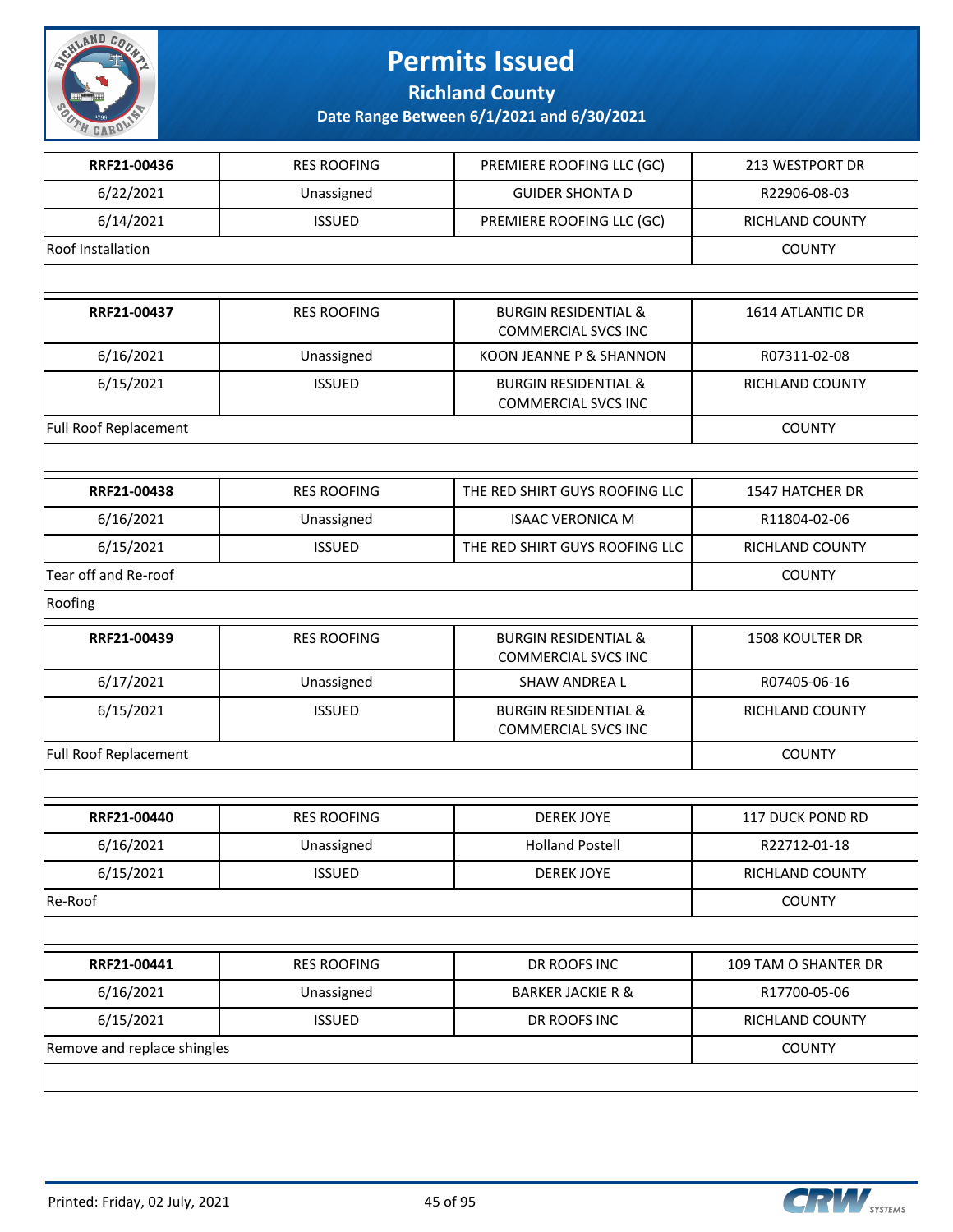

**Richland County**

| RRF21-00442                         | <b>RES ROOFING</b> | PREMIERE ROOFING LLC (GC)                          | 312 WHITE BIRCH CIR    |
|-------------------------------------|--------------------|----------------------------------------------------|------------------------|
| 6/22/2021                           | Unassigned         | NATES JOHN ALLEN & ANNE                            | R22710-08-10           |
| 6/16/2021                           | <b>ISSUED</b>      | PREMIERE ROOFING LLC (GC)                          | RICHLAND COUNTY        |
| <b>Roof Installation</b>            |                    |                                                    | <b>COUNTY</b>          |
| <b>WAITING ON A SIGNED CONTRACT</b> |                    |                                                    |                        |
| RRF21-00444                         | <b>RES ROOFING</b> | RICHARD W CROSBY                                   | 200 HOPE RD            |
| 6/17/2021                           | Unassigned         | MARAZZO JANE B                                     | R22801-01-57           |
| 6/17/2021                           | <b>ISSUED</b>      | RICHARD W CROSBY                                   | RICHLAND COUNTY        |
| Roof Replacement                    |                    |                                                    | <b>COUNTY</b>          |
| NEED SIGNED CONTRACT.               |                    |                                                    |                        |
| RRF21-00445                         | <b>RES ROOFING</b> | PREMIERE ROOFING LLC (GC)                          | 165 TIMMONS RD         |
| 6/22/2021                           | Unassigned         | ALDERMAN JOHN KENNETH &                            | R01404-02-18           |
| 6/17/2021                           | <b>ISSUED</b>      | PREMIERE ROOFING LLC (GC)                          | RICHLAND COUNTY        |
| <b>Roof Installation</b>            |                    |                                                    | <b>COUNTY</b>          |
|                                     |                    |                                                    |                        |
| RRF21-00446                         | <b>RES ROOFING</b> | PREMIERE ROOFING LLC (GC)                          | <b>46 COACHMEN CT</b>  |
| 6/22/2021                           | Unassigned         | <b>DAILEY ROBERT</b>                               | R23003-06-19           |
| 6/17/2021                           | <b>ISSUED</b>      | PREMIERE ROOFING LLC (GC)                          | RICHLAND COUNTY        |
| <b>Roof Installation</b>            |                    |                                                    | <b>COUNTY</b>          |
|                                     |                    |                                                    |                        |
| RRF21-00450                         | <b>RES ROOFING</b> | <b>CLYDE NETTLES ROOFING &amp;</b><br>PAINTING INC | 317 WILLOWOOD PKWY     |
| 6/22/2021                           | Unassigned         | ORR JACKLYN S                                      | R01506-04-07           |
| 6/22/2021                           | <b>ISSUED</b>      | <b>CLYDE NETTLES ROOFING &amp;</b><br>PAINTING INC | RICHLAND COUNTY        |
| Re Roof                             |                    |                                                    | <b>COUNTY</b>          |
|                                     |                    |                                                    |                        |
| RRF21-00454                         | <b>RES ROOFING</b> | SILVER LAKE CONSTRUCTION                           | 1801 MORNINGHILL DR    |
| 6/24/2021                           | Unassigned         | WRIGHT NATANNA S & AUDY R                          | R06013-03-06           |
| 6/23/2021                           | <b>FINALED</b>     | SILVER LAKE CONSTRUCTION                           | <b>RICHLAND COUNTY</b> |
| Reroof                              |                    |                                                    | <b>COUNTY</b>          |
|                                     |                    |                                                    |                        |

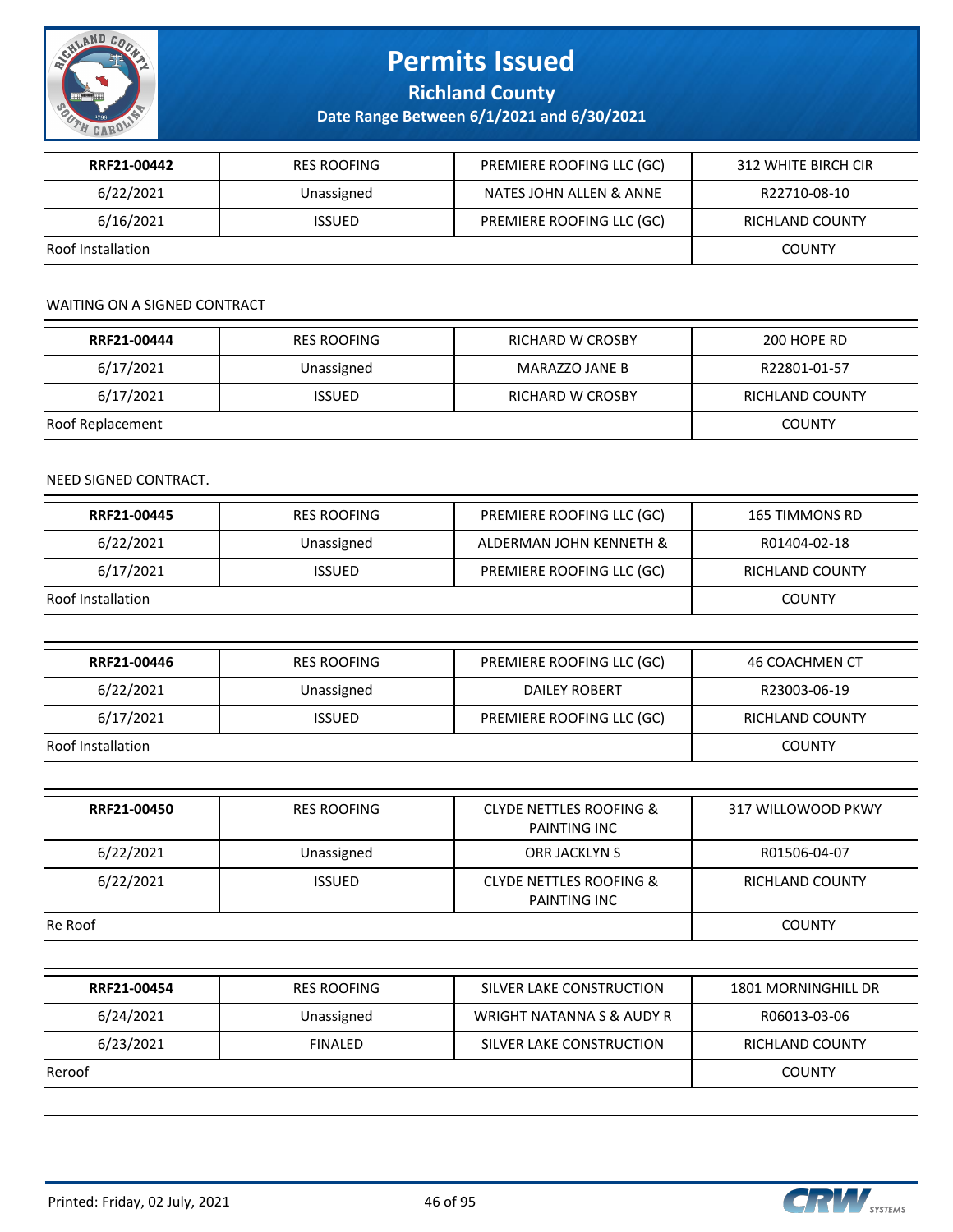

**Richland County**

**Date Range Between 6/1/2021 and 6/30/2021**

| RRF21-00462                 | <b>RES ROOFING</b>                               | <b>JIM CONSTRUCTION (GC)</b> | 265 HENRY ST           |
|-----------------------------|--------------------------------------------------|------------------------------|------------------------|
| 6/28/2021                   | Unassigned                                       |                              | R36808-05-17           |
| 6/28/2021                   | <b>ISSUED</b>                                    | <b>JIM CONSTRUCTION (GC)</b> | <b>RICHLAND COUNTY</b> |
|                             | REMOVE METAL ROOF, DEMO PORCH, INSTALL DRIFTWOOD |                              | <b>EASTOVER</b>        |
|                             |                                                  |                              |                        |
|                             |                                                  |                              |                        |
| RRF21-00463                 | <b>RES ROOFING</b>                               | DR ROOFS INC                 | 202 GATE POST LN       |
| 6/29/2021                   | Unassigned                                       | PUFFENBARGER BARBARA & KENT  | R22706-07-29           |
| 6/28/2021                   | <b>ISSUED</b>                                    | DR ROOFS INC                 | RICHLAND COUNTY        |
| Remove and replace shingles |                                                  |                              | <b>COUNTY</b>          |

#### **Number of RES ROOFING/Unassigned Permits: 39**

| RBD21-00791 | <b>IRESIDENTIAL ACCESSORY ADDITION</b><br>& ADD/ALT | <b>ANTHONY INABINET</b> | 4305 SURFWOOD DR |
|-------------|-----------------------------------------------------|-------------------------|------------------|
| 6/17/2021   | ACCESSORY ADD/ALT                                   | <b>ANTHONY INABINET</b> | R16201-01-36     |
| 4/1/2021    | <b>ISSUED</b>                                       | <b>ANTHONY INABINET</b> | RICHLAND COUNTY  |
| 32x24 shed  |                                                     |                         | <b>COUNTY</b>    |
|             |                                                     |                         |                  |

#### **Number of RESIDENTIAL ACCESSORY ADDITION & ADD/ALT/ACCESSORY ADD/ALT Permits: 1**

| RBD21-00859            | <b>RESIDENTIAL ADDITIONS &amp;</b><br>ADD/ALT                | <b>GAGE CONSTRUCTION LLC</b> | 110 JOHN DERRICK RD |
|------------------------|--------------------------------------------------------------|------------------------------|---------------------|
| 6/17/2021              | <b>ADDITION</b>                                              | <b>COOPER JACQUELYNN E</b>   | R02312-01-76        |
| 4/12/2021              | <b>ISSUED</b>                                                | <b>GAGE CONSTRUCTION LLC</b> | RICHLAND COUNTY     |
|                        | Master bedroom and kitchen addition. Create a new screen enc |                              | <b>COUNTY</b>       |
|                        |                                                              |                              |                     |
| RBD21-00864            | RESIDENTIAL ADDITIONS &<br>ADD/ALT                           | SENIOR SERVICES INC          | 228 STEEPLE DR      |
| 6/4/2021               | <b>ADDITION</b>                                              |                              | R26001-04-30        |
| 4/12/2021              | <b>ISSUED</b>                                                | SENIOR SERVICES INC          | RICHLAND COUNTY     |
| HANDICAP BDRM AND BATH |                                                              |                              | <b>COUNTY</b>       |
|                        |                                                              |                              |                     |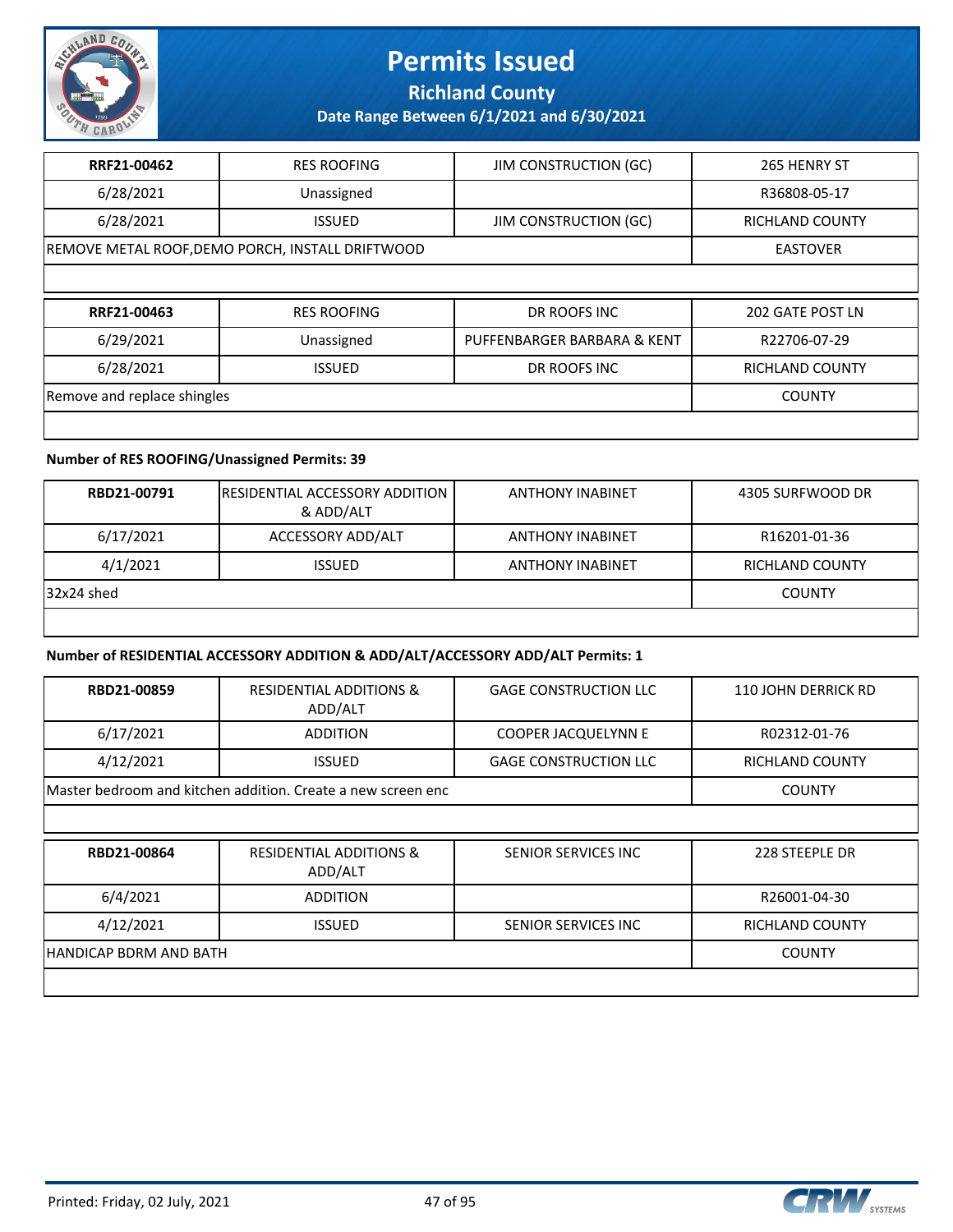

**Richland County**

| RBD21-01155                                            | <b>RESIDENTIAL ADDITIONS &amp;</b><br>ADD/ALT   | <b>CAROLINA BEDROCK</b><br><b>CONSTRUCTION LLC</b> | 258 GLENN VILLAGE CIR  |
|--------------------------------------------------------|-------------------------------------------------|----------------------------------------------------|------------------------|
| 6/3/2021                                               | <b>ADDITION</b>                                 | SWARTZ JOHNATHAN E & MELISSA<br>$\mathsf{R}$       | R20509-05-06           |
| 5/10/2021                                              | <b>ISSUED</b>                                   | <b>CAROLINA BEDROCK</b><br><b>CONSTRUCTION LLC</b> | RICHLAND COUNTY        |
| Build roof over patio                                  |                                                 |                                                    | <b>COUNTY</b>          |
| Patio done by others                                   |                                                 |                                                    |                        |
| RBD21-01170                                            | <b>RESIDENTIAL ADDITIONS &amp;</b><br>ADD/ALT   | LLE CONSTRUCTION GROUP LLC                         | 7304 MOUNTAINBROOK DR  |
| 6/23/2021                                              | <b>ADDITION</b>                                 | HANLEY MILES T & MILDRED E                         | R19215-01-11           |
| 5/11/2021                                              | <b>ISSUED</b>                                   | LLE CONSTRUCTION GROUP LLC                         | RICHLAND COUNTY        |
| Build a new 13'x18' Deck over existing concrete patio. |                                                 |                                                    | <b>COUNTY</b>          |
|                                                        |                                                 |                                                    |                        |
| RBD21-01179                                            | <b>RESIDENTIAL ADDITIONS &amp;</b><br>ADD/ALT   | <b>PURVIS DALE &amp; ABIGAIL</b>                   | 278 POLO HILL RD       |
| 6/15/2021                                              | <b>ADDITION</b>                                 |                                                    | R19916-02-66           |
| 5/12/2021                                              | <b>ISSUED</b>                                   | PURVIS DALE & ABIGAIL                              | RICHLAND COUNTY        |
| <b>ADD PERGULA TO DECK</b>                             | <b>COUNTY</b>                                   |                                                    |                        |
|                                                        |                                                 |                                                    |                        |
| RBD21-01186                                            | <b>RESIDENTIAL ADDITIONS &amp;</b><br>ADD/ALT   | <b>BRANTLEY FREDERICK</b>                          | 2751 MCCORDS FERRY RD  |
| 6/2/2021                                               | <b>ADDITION</b>                                 | <b>BRANTLEY FREDERICK</b>                          | R37200-03-10           |
| 5/13/2021                                              | <b>ISSUED</b>                                   |                                                    | <b>RICHLAND COUNTY</b> |
| KITCHEN AND GARAGE ADDITION                            |                                                 |                                                    | <b>COUNTY</b>          |
|                                                        | OWNER WILL BRING BACK PLANS FOR CLEVELYN GATES. |                                                    |                        |
| RBD21-01221                                            | <b>RESIDENTIAL ADDITIONS &amp;</b><br>ADD/ALT   | <b>CDA PERFORMANCE</b><br><b>CONSTRUCTION LLC</b>  | 704 SAXONY DR          |
| 6/7/2021                                               | <b>ADDITION</b>                                 |                                                    | R03311-06-08           |
| 5/17/2021                                              | <b>ISSUED</b>                                   | <b>CDA PERFORMANCE</b><br><b>CONSTRUCTION LLC</b>  | RICHLAND COUNTY        |
| COVERED PORCH                                          |                                                 |                                                    | <b>COUNTY</b>          |
|                                                        |                                                 |                                                    |                        |

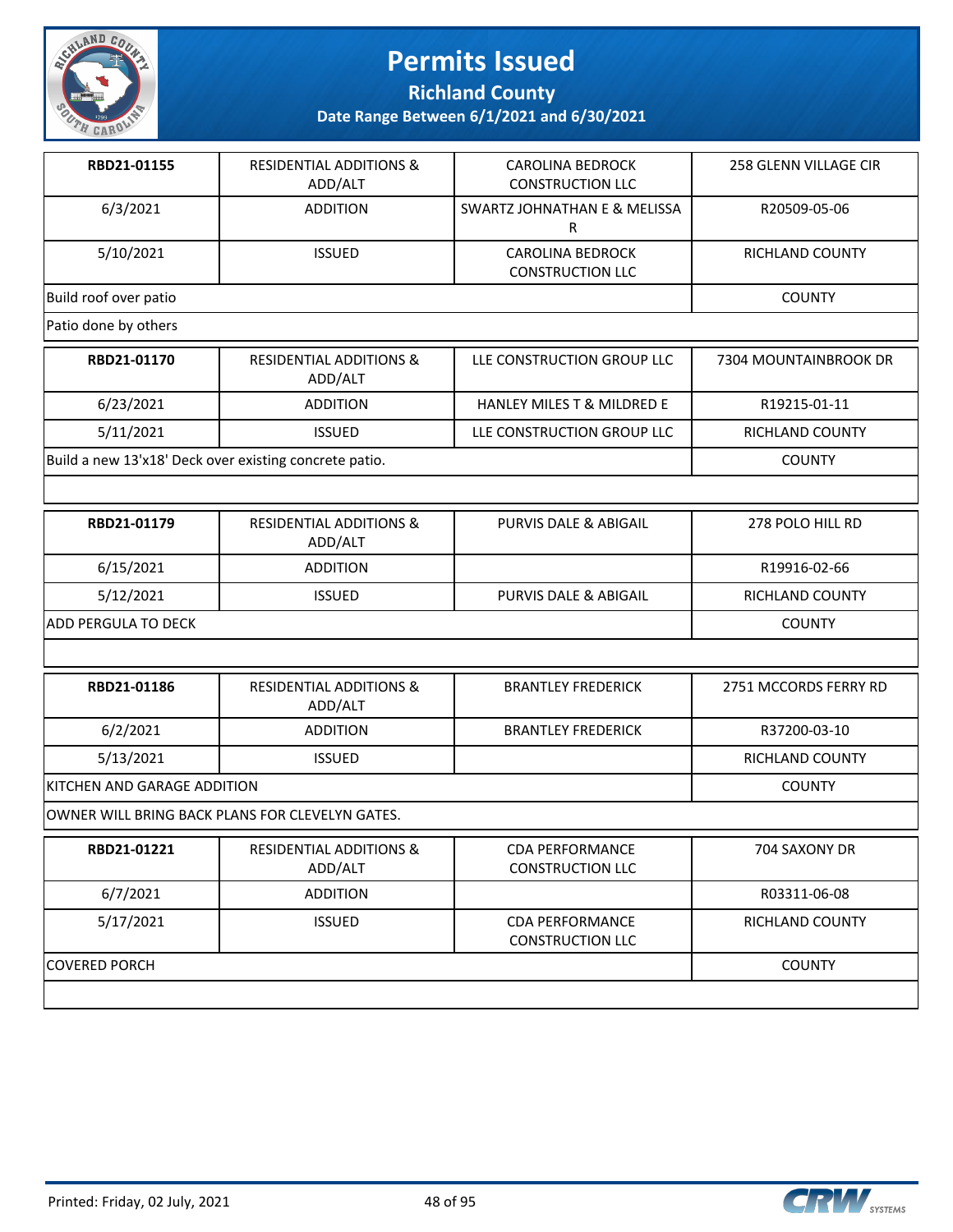

**Richland County**

**Date Range Between 6/1/2021 and 6/30/2021**

| RBD21-01314               | <b>RESIDENTIAL ADDITIONS &amp;</b><br>ADD/ALT |                             | 1235 ELLETT RD         |
|---------------------------|-----------------------------------------------|-----------------------------|------------------------|
| 6/11/2021                 | <b>ADDITION</b>                               |                             | R01406-02-09           |
| 5/25/2021                 | <b>ISSUED</b>                                 | <b>WES GRAY</b>             | <b>RICHLAND COUNTY</b> |
| <b>ADDITION OF A DECK</b> |                                               |                             | <b>COUNTY</b>          |
|                           |                                               |                             |                        |
| RBD21-01376               | <b>RESIDENTIAL ADDITIONS &amp;</b><br>ADD/ALT | <b>VELAZQUEZ FELICITA</b>   | 7916 LOCH LN           |
| 6/22/2021                 | <b>ADDITION</b>                               |                             | R17013-04-07           |
| 6/2/2021                  | <b>ISSUED</b>                                 | <b>VELAZQUEZ FELICITA</b>   | <b>RICHLAND COUNTY</b> |
| <b>RE-DO PORCH/DECK</b>   |                                               |                             | <b>COUNTY</b>          |
|                           |                                               |                             |                        |
| RBD21-01460               | <b>RESIDENTIAL ADDITIONS &amp;</b><br>ADD/ALT | <b>THOMAS BENJAMIN F</b>    | 121 PINE OAK DR        |
| 6/24/2021                 | <b>ADDITION</b>                               | THOMAS BENJAMIN F           | R23005-08-02           |
| 6/8/2021                  | <b>ISSUED</b>                                 |                             | <b>RICHLAND COUNTY</b> |
| PORCH ADDITION            |                                               |                             | <b>COUNTY</b>          |
|                           |                                               |                             |                        |
| RBD21-01490               | <b>RESIDENTIAL ADDITIONS &amp;</b><br>ADD/ALT | LEONARD WILLIAM A & DONNA M | 836 SUNSEEKER DR       |
| 6/28/2021                 | <b>ADDITION</b>                               |                             | R01513-10-36           |
| 6/11/2021                 | <b>ISSUED</b>                                 | LEONARD WILLIAM A & DONNA M | <b>RICHLAND COUNTY</b> |
| 16*12 DECK ADDITION       |                                               |                             | <b>COUNTY</b>          |
|                           |                                               |                             |                        |

#### **Number of RESIDENTIAL ADDITIONS & ADD/ALT/ADDITION Permits: 11**

| RBD21-00878                                         | <b>RESIDENTIAL ADDITIONS &amp;</b><br>ADD/ALT | <b>B3 BUILDERS LLC</b>    | 102 MAJESTIC DR |
|-----------------------------------------------------|-----------------------------------------------|---------------------------|-----------------|
| 6/10/2021                                           | ADDITION/ALTERATION                           | MARTIN DARRYL A & LINDA K | R17315-01-24    |
| 4/13/2021                                           | <b>ISSUED</b>                                 | <b>B3 BUILDERS LLC</b>    | RICHLAND COUNTY |
| Build 15 x 16 deck addition with lean-to deck cover |                                               |                           | <b>COUNTY</b>   |

Demo existing entry stairs, build 15x16 deck in rear of house with footers, 6x6 posts, and aluminum hand railing. Lean-to over deck with be attached to primary structure.

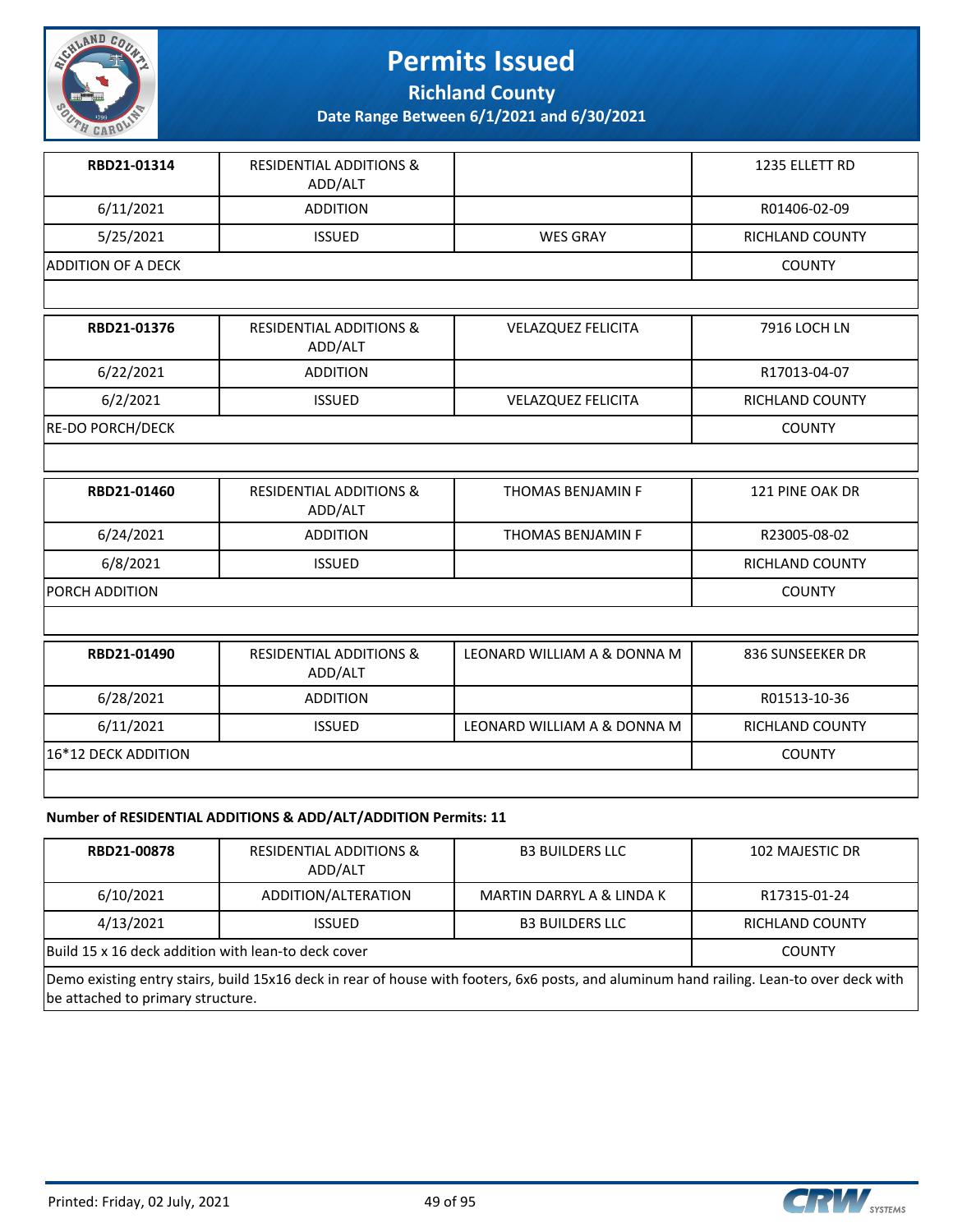

**Richland County**

**Date Range Between 6/1/2021 and 6/30/2021**

| RBD21-00964                                                 | <b>RESIDENTIAL ADDITIONS &amp;</b><br>ADD/ALT | <b>B3 BUILDERS LLC</b> | 521 GINGERBREAD CT S |
|-------------------------------------------------------------|-----------------------------------------------|------------------------|----------------------|
| 6/1/2021                                                    | ADDITION/ALTERATION                           | GOODWIN EDWARD         | R17416-01-42         |
| 4/21/2021                                                   | <b>ISSUED</b>                                 | <b>B3 BUILDERS LLC</b> | RICHLAND COUNTY      |
| Deck extension and Gable Patio cover with Eze Breeze System |                                               |                        | <b>COUNTY</b>        |

Remove existing eyebrow over back door and replace with vinyl siding. Resurface existing deck with Trex decking and extend current 10 x 10 deck by two feet for a total size of 10x12. Install 10 x 12 Gable patio cover, over deck, with Eze Breeze Window System. (1) Ceiling fan

| RBD21-01264                                              | <b>RESIDENTIAL ADDITIONS &amp;</b><br>ADD/ALT | MICHAEL C REU DBA ARCHADECK<br>OF CENTRALSC | 308 LEANING TREE RD |
|----------------------------------------------------------|-----------------------------------------------|---------------------------------------------|---------------------|
| 6/18/2021                                                | ADDITION/ALTERATION                           | <b>MANNING 11 TRUST</b>                     | R22806-03-07        |
| 5/19/2021                                                | <b>ISSUED</b>                                 | MICHAEL C REU DBA ARCHADECK<br>OF CENTRALSC | RICHLAND COUNTY     |
| Repl existing deck with a new one and a portion covered. |                                               |                                             | <b>COUNTY</b>       |

| RBD21-01311                                    | <b>RESIDENTIAL ADDITIONS &amp;</b><br>ADD/ALT | <b>S2K GROUP INC</b>    | 4133 SHOREBROOK DR |
|------------------------------------------------|-----------------------------------------------|-------------------------|--------------------|
| 6/17/2021                                      | ADDITION/ALTERATION                           | SINCLAIR WILLIAM & JILL | R16806-01-11       |
| 5/25/2021                                      | <b>ISSUED</b>                                 | <b>S2K GROUP INC</b>    | RICHLAND COUNTY    |
| <b>PORCH ADDITION AND INTERIOR RENOVATIONS</b> |                                               |                         | <b>COUNTY</b>      |

| RBD21-01502                                    | <b>RESIDENTIAL ADDITIONS &amp;</b><br>ADD/ALT | <b>PAUL RENNISON</b> | 2 ARBORVIEW CT  |
|------------------------------------------------|-----------------------------------------------|----------------------|-----------------|
| 6/28/2021                                      | ADDITION/ALTERATION                           | SWEARINGEN GLENDA R  | R05013-03-08    |
| 6/14/2021                                      | <b>ISSUED</b>                                 | <b>PAUL RENNISON</b> | RICHLAND COUNTY |
| Add 45x15 shingled carport and 3x5 front porch |                                               |                      | <b>COUNTY</b>   |

The above permit needs to be cancelled or voided. The customer cancelled the contract due to buyer not wanting the work to be done. We will not be doing any work there nor will we need a final inspection.

Also, Permit #RBD21-01502 is still pending review from Clevelyn Gates. I know those inspectors must be running like crazy, but is there any way we can get that looked at and hopefully issued so that we can move forward with this project?

Thanks so much!

Annette Rennison - Office Manager

Rennison Roofing and Exteriors, LLC 7126 Broad River Rd Irmo, SC 29063 803-728-6686

**Number of RESIDENTIAL ADDITIONS & ADD/ALT/ADDITION/ALTERATION Permits: 5**

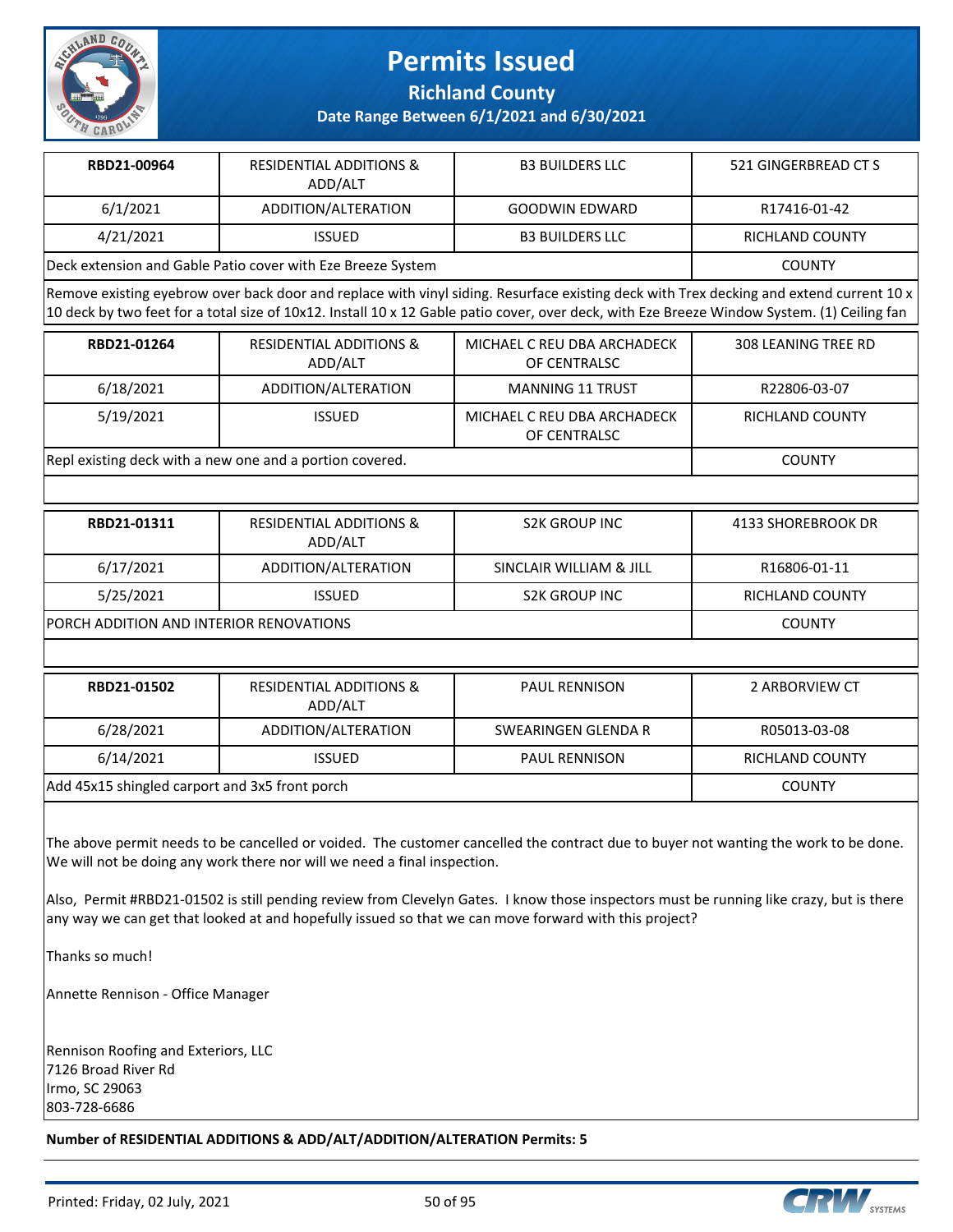

**Richland County**

**Date Range Between 6/1/2021 and 6/30/2021**

| RBD21-01400                                              | RESIDENTIAL ALTERATIONS | KITCHEN AND BATHROOM DESIGN<br><b>INC</b> | 3912 CAPERS AVE        |
|----------------------------------------------------------|-------------------------|-------------------------------------------|------------------------|
| 6/30/2021                                                | ACCESSORY ALTERATION    | <b>ZEGER CHAUDRON &amp; JED</b>           | R13805-06-16           |
| 6/3/2021                                                 | <b>ISSUED</b>           | KITCHEN AND BATHROOM DESIGN<br>INC.       | <b>RICHLAND COUNTY</b> |
| Garage conversion/Convert detached garage to home office | <b>COUNTY</b>           |                                           |                        |
| Roof/electrical/insulation/drywall/plumbing              |                         |                                           |                        |

#### **Number of RESIDENTIAL ALTERATIONS/ACCESSORY ALTERATION Permits: 1**

| RBD21-01106                              | RESIDENTIAL ALTERATIONS                         | <b>THANG CUNG L &amp;</b>                              | <b>1009 LEAMINGTON CIR</b> |
|------------------------------------------|-------------------------------------------------|--------------------------------------------------------|----------------------------|
| 6/2/2021                                 | <b>ALTERATIONS</b>                              | <b>THANG CUNG L &amp;</b>                              | R03206-03-14               |
| 5/5/2021                                 | <b>ISSUED</b>                                   |                                                        | <b>RICHLAND COUNTY</b>     |
| <b>SCREEN PORCH</b>                      |                                                 |                                                        | <b>COUNTY</b>              |
|                                          |                                                 |                                                        |                            |
| RBD21-01208                              | <b>RESIDENTIAL ALTERATIONS</b>                  | <b>MADCO CONTRACTING &amp;</b><br>CONSULTING SVCS (GC) | 524 MANSFIELD LN           |
| 6/8/2021                                 | <b>ALTERATIONS</b>                              | <b>COHEN BRENDA Y</b>                                  | R17309-10-25               |
| 5/14/2021                                | <b>ISSUED</b>                                   | <b>MADCO CONTRACTING &amp;</b><br>CONSULTING SVCS (GC) | <b>RICHLAND COUNTY</b>     |
| install new flooirng, install new shower |                                                 |                                                        | <b>COUNTY</b>              |
|                                          |                                                 |                                                        |                            |
| RBD21-01422                              | RESIDENTIAL ALTERATIONS                         | <b>MADCO CONTRACTING &amp;</b><br>CONSULTING SVCS (GC) | 1109 PATTERSON CIR         |
| 6/23/2021                                | <b>ALTERATIONS</b>                              | <b>JACOBS ANNIE LEE &amp;</b>                          | R37200-02-10               |
| 6/4/2021                                 | <b>ISSUED</b>                                   | <b>MADCO CONTRACTING &amp;</b><br>CONSULTING SVCS (GC) | <b>RICHLAND COUNTY</b>     |
|                                          | ADA bathroom Modification for private residence |                                                        |                            |
|                                          |                                                 |                                                        |                            |

#### **Number of RESIDENTIAL ALTERATIONS/ALTERATIONS Permits: 3**

| RBD21-01085     | RESIDENTIAL NEW ACCESSORY<br><b>STRUCTURE</b> | CA BUILDERS INC                      | 1128 MOUNT VERNON CHURCH<br>RD |
|-----------------|-----------------------------------------------|--------------------------------------|--------------------------------|
| 6/7/2021        | Unassigned                                    | <b>TAYLOR JOSEPH R &amp; JULIA J</b> | R01600-10-29                   |
| 5/3/2021        | <b>ISSUED</b>                                 | CA BUILDERS INC                      | <b>RICHLAND COUNTY</b>         |
| detached garage |                                               |                                      | <b>COUNTY</b>                  |
|                 |                                               |                                      |                                |

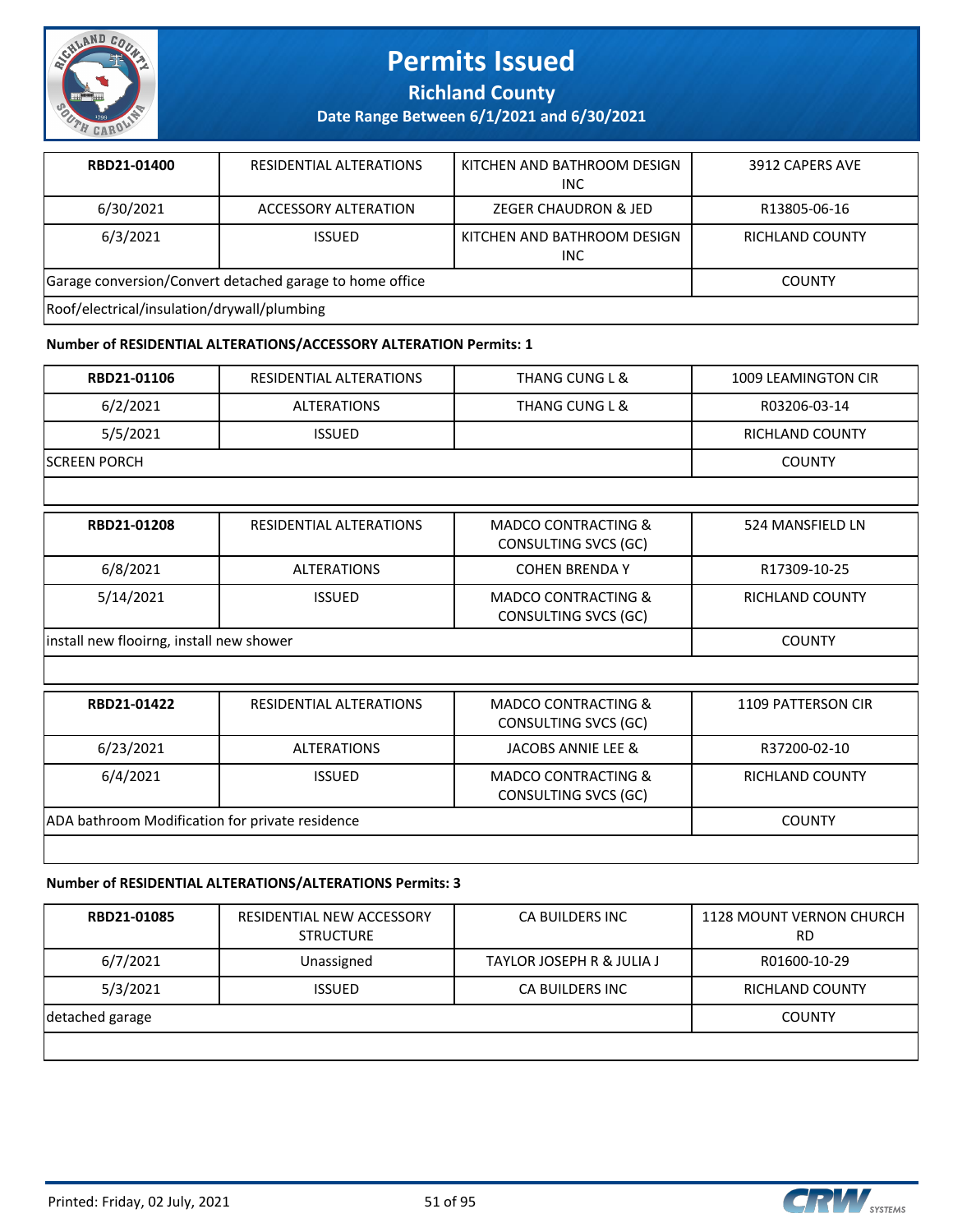

**Richland County**

**Date Range Between 6/1/2021 and 6/30/2021**

| RBD21-01128              | <b>RESIDENTIAL NEW ACCESSORY</b><br><b>STRUCTURE</b> | JACKSON JANICE P & HENRY            | 6700 LOWER RICHLAND BLVD |
|--------------------------|------------------------------------------------------|-------------------------------------|--------------------------|
| 6/29/2021                | Unassigned                                           | <b>JACKSON JANICE P &amp; HENRY</b> | R21500-01-05             |
| 5/6/2021                 | <b>ISSUED</b>                                        |                                     | <b>RICHLAND COUNTY</b>   |
| <b>ISTORAGE BUILDING</b> |                                                      |                                     | <b>COUNTY</b>            |
|                          |                                                      |                                     |                          |

| RBD21-01182                                                 | RESIDENTIAL NEW ACCESSORY<br><b>STRUCTURE</b> | CAROLINA CARPORTS INC | 304 COLUMBIA CLUB DR E |
|-------------------------------------------------------------|-----------------------------------------------|-----------------------|------------------------|
| 6/10/2021                                                   | Unassigned                                    | SZWEC ROBERT &        | R20408-07-13           |
| 5/12/2021                                                   | <b>ISSUED</b>                                 | CAROLINA CARPORTS INC | RICHLAND COUNTY        |
| detached metal garage with 2 lean tos install to a concrete |                                               |                       | <b>COUNTY</b>          |

| RBD21-01183                             | RESIDENTIAL NEW ACCESSORY<br><b>STRUCTURE</b> | CAROLINA CARPORTS INC        | 7917 BURDELL DR |
|-----------------------------------------|-----------------------------------------------|------------------------------|-----------------|
| 6/4/2021                                | Unassigned                                    | PATTERSON KEVIN RAYMOND      | R19107-13-05    |
| 5/12/2021                               | CANCELLED                                     | <b>CAROLINA CARPORTS INC</b> | RICHLAND COUNTY |
| detached open carport install to ground |                                               |                              | <b>COUNTY</b>   |

#### CUSTOMER CANCELLED ORDER

| RBD21-01242     | RESIDENTIAL NEW ACCESSORY<br><b>STRUCTURE</b> | WATTS MARIA S | 1406 RUSS BROWN RD |
|-----------------|-----------------------------------------------|---------------|--------------------|
| 6/10/2021       | Unassigned                                    |               | R17914-01-02       |
| 5/18/2021       | <b>ISSUED</b>                                 | WATTS MARIA S | RICHLAND COUNTY    |
| <b>ICARPORT</b> |                                               |               | <b>COUNTY</b>      |

**RBD21-01250** RESIDENTIAL NEW ACCESSORY **STRUCTURE** Michael disharoon 1999 429 ROCKY BARK LN 6/15/2021 Unassigned | KADUKUNTLA SANTOSH KUMAR & R14905-11-08 5/19/2021 | ISSUED | DAVID R NOSS | RICHLAND COUNTY Build 12x12 gazebo add stamped concrete paths from home COUNTY

| RBD21-01259          | <b>RESIDENTIAL NEW ACCESSORY</b><br><b>STRUCTURE</b> | <b>RUMPH LEROY</b> | <b>5 RUTHBERRY CT</b>  |
|----------------------|------------------------------------------------------|--------------------|------------------------|
| 6/18/2021            | Unassigned                                           |                    | R20305-01-74           |
| 5/19/2021            | <b>ISSUED</b>                                        | RUMPH LEROY        | <b>RICHLAND COUNTY</b> |
| 18*21*8 CARPORT/SHED |                                                      |                    | <b>COUNTY</b>          |
|                      |                                                      |                    |                        |

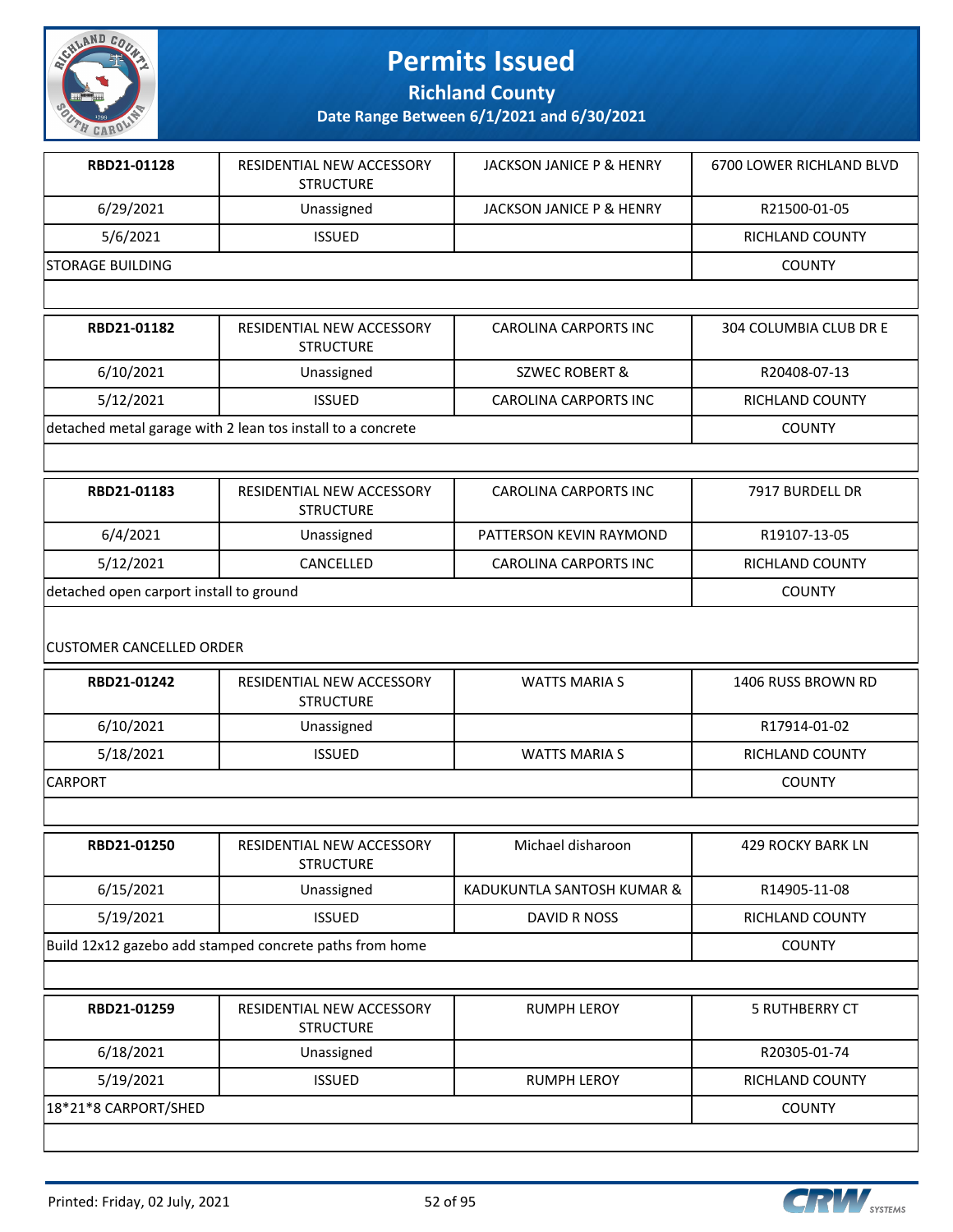

**Richland County**

| RBD21-01268                         | RESIDENTIAL NEW ACCESSORY<br><b>STRUCTURE</b> | PINNACLE BUILDING SOLUTIONS LLC                    | 113 PEAFOWL DR               |
|-------------------------------------|-----------------------------------------------|----------------------------------------------------|------------------------------|
| 6/10/2021                           | Unassigned                                    | SEATON TIFFANY L & TOD D                           | R12366-03-20                 |
| 5/20/2021                           | <b>ISSUED</b>                                 | PINNACLE BUILDING SOLUTIONS LLC                    | <b>RICHLAND COUNTY</b>       |
| Storage Building                    |                                               |                                                    | <b>COUNTY</b>                |
|                                     |                                               |                                                    |                              |
| RBD21-01287                         | RESIDENTIAL NEW ACCESSORY<br><b>STRUCTURE</b> | <b>BRUNSON NATHAN &amp; KRISTINA</b>               | 2333 KENNERLY RD             |
| 6/21/2021                           | Unassigned                                    |                                                    | R04300-05-10                 |
| 5/24/2021                           | <b>ISSUED</b>                                 |                                                    | RICHLAND COUNTY              |
| <b>BARN/WORKSHOP</b>                |                                               |                                                    | <b>COUNTY</b>                |
|                                     |                                               |                                                    |                              |
| RBD21-01288                         | RESIDENTIAL NEW ACCESSORY<br><b>STRUCTURE</b> | BRYAN W CLIFTON DBA CLIFTON<br><b>CUSTOM HOMES</b> | 1022 SAINT JOHNS RD          |
| 6/14/2021                           | Unassigned                                    |                                                    | R03600-06-30                 |
| 5/24/2021                           | <b>ISSUED</b>                                 | BRYAN W CLIFTON DBA CLIFTON<br><b>CUSTOM HOMES</b> | RICHLAND COUNTY              |
| SHED/STORAGE W/PORCH                |                                               |                                                    | <b>COUNTY</b>                |
|                                     |                                               |                                                    |                              |
| RBD21-01322                         | RESIDENTIAL NEW ACCESSORY<br><b>STRUCTURE</b> | PINNACLE BUILDING SOLUTIONS LLC                    | 813 MALIBU DR                |
| 6/17/2021                           | Unassigned                                    | <b>BURKHARD JOHN</b>                               | R16307-01-04                 |
| 5/26/2021                           | <b>ISSUED</b>                                 | PINNACLE BUILDING SOLUTIONS LLC                    | <b>RICHLAND COUNTY</b>       |
| Storage Building                    |                                               |                                                    | <b>COUNTY</b>                |
|                                     |                                               |                                                    |                              |
| RBD21-01338                         | RESIDENTIAL NEW ACCESSORY<br><b>STRUCTURE</b> | JEFFREY CAPOGROSSI DBA<br><b>CAPOGROSSI CONST</b>  | 1042 LANGFORD RD             |
| 6/18/2021                           | Unassigned                                    | <b>BRYSON HELEN M</b>                              | R23400-05-07                 |
| 5/27/2021                           | <b>ISSUED</b>                                 | JEFFREY CAPOGROSSI DBA<br><b>CAPOGROSSI CONST</b>  | RICHLAND COUNTY              |
| Pool House                          |                                               |                                                    | <b>COUNTY</b>                |
|                                     |                                               |                                                    |                              |
| RBD21-01403                         | RESIDENTIAL NEW ACCESSORY<br><b>STRUCTURE</b> | DAVID NALLEN COOPER                                | <b>104 POINT DE HAVEN RD</b> |
| 6/24/2021                           | Unassigned                                    | PATRICH CHRISTOPHER L &                            | R01312-05-06                 |
| 6/4/2021                            | <b>ISSUED</b>                                 | DAVID NALLEN COOPER                                | RICHLAND COUNTY              |
| Detached accessory structure - Barn |                                               |                                                    | <b>COUNTY</b>                |

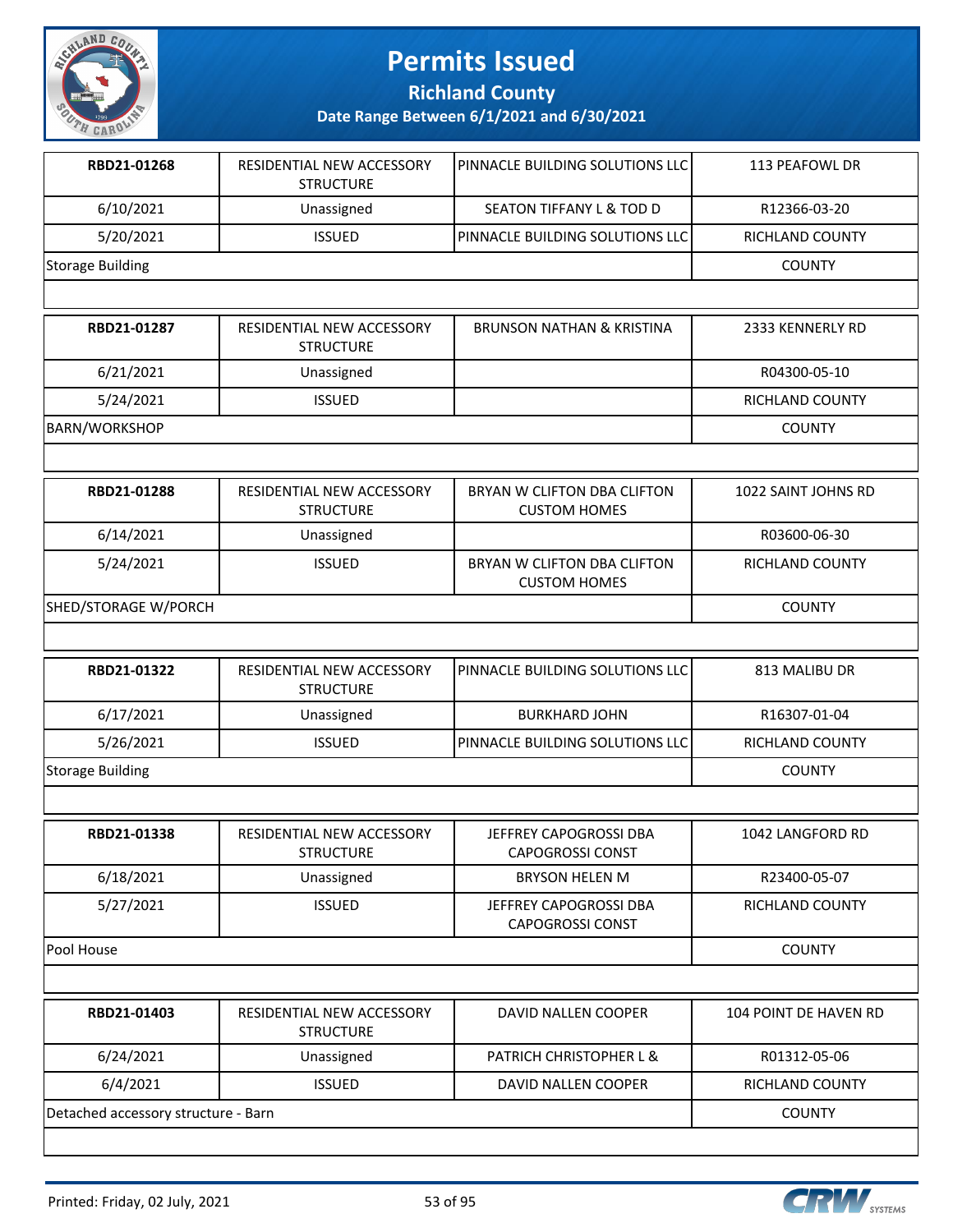

**Richland County**

**Date Range Between 6/1/2021 and 6/30/2021**

| RBD21-01461  | RESIDENTIAL NEW ACCESSORY<br><b>STRUCTURE</b> | DANIEL-ORTIZ RAYMUNDO &   | <b>201 BURMASTER DR</b> |
|--------------|-----------------------------------------------|---------------------------|-------------------------|
| 6/25/2021    | Unassigned                                    | DANIEL-ORTIZ RAYMUNDO &   | R25802-02-02            |
| 6/8/2021     | <b>ISSUED</b>                                 |                           | RICHLAND COUNTY         |
| STORAGE/SHED |                                               |                           | <b>COUNTY</b>           |
|              |                                               |                           |                         |
| RBD21-01470  | RESIDENTIAL NEW ACCESSORY<br>CTN112T11DF      | FISHER CUSTOM HOMES (RBB) | 7620 PINEDALE DR        |

|                                     | <b>STRUCTURE</b> |                                     |                        |
|-------------------------------------|------------------|-------------------------------------|------------------------|
| 6/30/2021                           | Unassigned       | <b>FISHER &amp; FISHER PROPERTY</b> | R17002-05-13           |
| 6/9/2021                            | <b>ISSUED</b>    | <b>FISHER CUSTOM HOMES (RBB)</b>    | <b>RICHLAND COUNTY</b> |
| Construction of new detached garage |                  |                                     | <b>COUNTY</b>          |
|                                     |                  |                                     |                        |

#### **Number of RESIDENTIAL NEW ACCESSORY STRUCTURE/Unassigned Permits: 15**

| <b>RBD21-00804</b>                   | RESIDENTIAL NEW CONSTRUCTION | MUNGO HOMES PROPERTIES LLC | 1432 JOHNSON MARINA RD |
|--------------------------------------|------------------------------|----------------------------|------------------------|
| 6/7/2021                             | SINGLE FAMILY RES            | BISSOONDYAL AMARNATH       | R01509-01-24           |
| 4/5/2021                             | <b>ISSUED</b>                | MUNGO HOMES PROPERTIES LLC | RICHLAND COUNTY        |
| Construct New Single Family Dwelling |                              |                            | <b>COUNTY</b>          |

| RBD21-00872                    | <b>RESIDENTIAL NEW CONSTRUCTION !</b> | DALE SPIRES DBA SPIRES<br><b>CONSTRUCTION</b> | 54 LOVE VALLEY CT      |
|--------------------------------|---------------------------------------|-----------------------------------------------|------------------------|
| 6/16/2021                      | SINGLE FAMILY RES                     | <b>COATES ROBERT D</b>                        | R01416-01-14           |
| 4/13/2021                      | <b>ISSUED</b>                         | DALE SPIRES DBA SPIRES<br><b>CONSTRUCTION</b> | <b>RICHLAND COUNTY</b> |
| Wood frame with siding on slab |                                       |                                               | <b>COUNTY</b>          |

| RBD21-01036                                              | <b>RESIDENTIAL NEW CONSTRUCTION</b> | VARATHARAJ RAJASEKARAN | 331 FOX SQUIRREL CIR   |
|----------------------------------------------------------|-------------------------------------|------------------------|------------------------|
| 6/16/2021                                                | SINGLE FAMILY RES                   | VARATHARAJ RAJASEKARAN | R21912-11-04           |
| 4/29/2021                                                | <b>ISSUED</b>                       | VARATHARAJ RAJASEKARAN | <b>RICHLAND COUNTY</b> |
| To Build a new 2 story residential home on existing Slab |                                     |                        | <b>COUNTY</b>          |

Attached letter for the existing slab foundation from structural engineer Mr Perry M Derrick PE.The Chris Floor plan was purchased from Hurricane Builders attached letter of purchase and use.The Front Elevation there will be no dormers on the roof and no front Balcony insted there will be a front porch.

| RBD21-01040   | RESIDENTIAL NEW CONSTRUCTION | <b>GREAT SOUTHERN HOMES INC</b> | 379 WILLOW WIND RD     |
|---------------|------------------------------|---------------------------------|------------------------|
| 6/17/2021     | SINGLE FAMILY RES            | <b>GS WILLOW WIND LLC</b>       | R21700-04-11           |
| 4/30/2021     | <b>ISSUED</b>                | <b>GREAT SOUTHERN HOMES INC</b> | <b>RICHLAND COUNTY</b> |
| Willow Wind B |                              |                                 | <b>COUNTY</b>          |

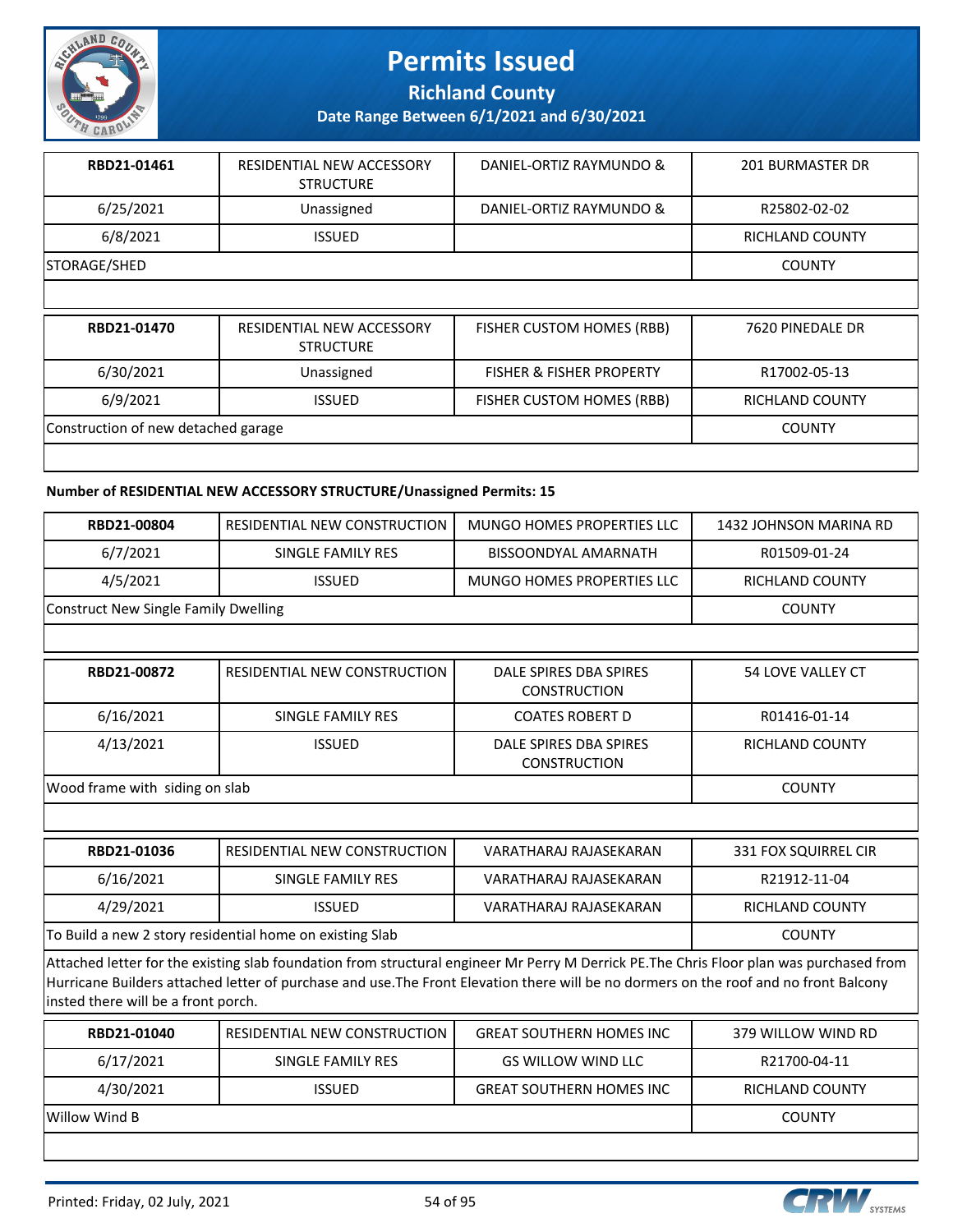

**Richland County**

| RBD21-01045                                 | RESIDENTIAL NEW CONSTRUCTION | <b>GREAT SOUTHERN HOMES INC</b>                    | 427 WILLOW WIND RD     |
|---------------------------------------------|------------------------------|----------------------------------------------------|------------------------|
| 6/22/2021                                   | SINGLE FAMILY RES            | <b>GS WILLOW WIND LLC</b>                          | R21700-04-11           |
| 4/30/2021                                   | <b>ISSUED</b>                | <b>GREAT SOUTHERN HOMES INC</b>                    | RICHLAND COUNTY        |
| Willow Wind B                               |                              |                                                    | <b>COUNTY</b>          |
|                                             |                              |                                                    |                        |
| RBD21-01080                                 | RESIDENTIAL NEW CONSTRUCTION | EDWARD YANDLE DBA EXECUTIVE<br><b>CONSTRUCTION</b> | 1625 BYWOOD DR         |
| 6/22/2021                                   | <b>SINGLE FAMILY RES</b>     | EDWARD YANDLE DBA EXECUTIVE<br><b>CONSTRUCTION</b> | R16815-04-06           |
| 5/3/2021                                    | <b>ISSUED</b>                | EDWARD YANDLE DBA EXECUTIVE<br><b>CONSTRUCTION</b> | RICHLAND COUNTY        |
| <b>Construct New Single Family Dwelling</b> |                              |                                                    | <b>COUNTY</b>          |
|                                             |                              |                                                    |                        |
| RBD21-01081                                 | RESIDENTIAL NEW CONSTRUCTION | D R HORTON INC (COA)                               | <b>142 BELGRAVE DR</b> |
| 6/1/2021                                    | <b>SINGLE FAMILY RES</b>     | WINDING PATH LLC                                   | R14800-05-22           |
| 5/3/2021                                    | <b>ISSUED</b>                | D R HORTON INC (COA)                               | RICHLAND COUNTY        |
| Single Family New Construction              |                              |                                                    | <b>COUNTY</b>          |
|                                             |                              |                                                    |                        |
| RBD21-01083                                 | RESIDENTIAL NEW CONSTRUCTION | D R HORTON INC (COA)                               | <b>148 BELGRAVE DR</b> |
| 6/7/2021                                    | SINGLE FAMILY RES            | <b>WINDING PATH LLC</b>                            | R14800-05-22           |
| 5/3/2021                                    | <b>ISSUED</b>                | D R HORTON INC (COA)                               | RICHLAND COUNTY        |
| Single Family New Construction              |                              |                                                    | <b>COUNTY</b>          |
|                                             |                              |                                                    |                        |
| RBD21-01084                                 | RESIDENTIAL NEW CONSTRUCTION | D R HORTON INC (COA)                               | 154 BELGRAVE DR        |
| 6/8/2021                                    | SINGLE FAMILY RES            | WINDING PATH LLC                                   | R14800-05-22           |
| 5/3/2021                                    | <b>ISSUED</b>                | D R HORTON INC (COA)                               | RICHLAND COUNTY        |
| Single Family New Construction              |                              |                                                    | <b>COUNTY</b>          |
|                                             |                              |                                                    |                        |
| RBD21-01089                                 | RESIDENTIAL NEW CONSTRUCTION | D R HORTON INC (COA)                               | 160 BELGRAVE DR        |
| 6/1/2021                                    | <b>SINGLE FAMILY RES</b>     | WINDING PATH LLC                                   | R14800-05-22           |
| 5/4/2021                                    | <b>ISSUED</b>                | DR Horton                                          | RICHLAND COUNTY        |
| Single Family New Construction              |                              |                                                    | <b>COUNTY</b>          |
|                                             |                              |                                                    |                        |

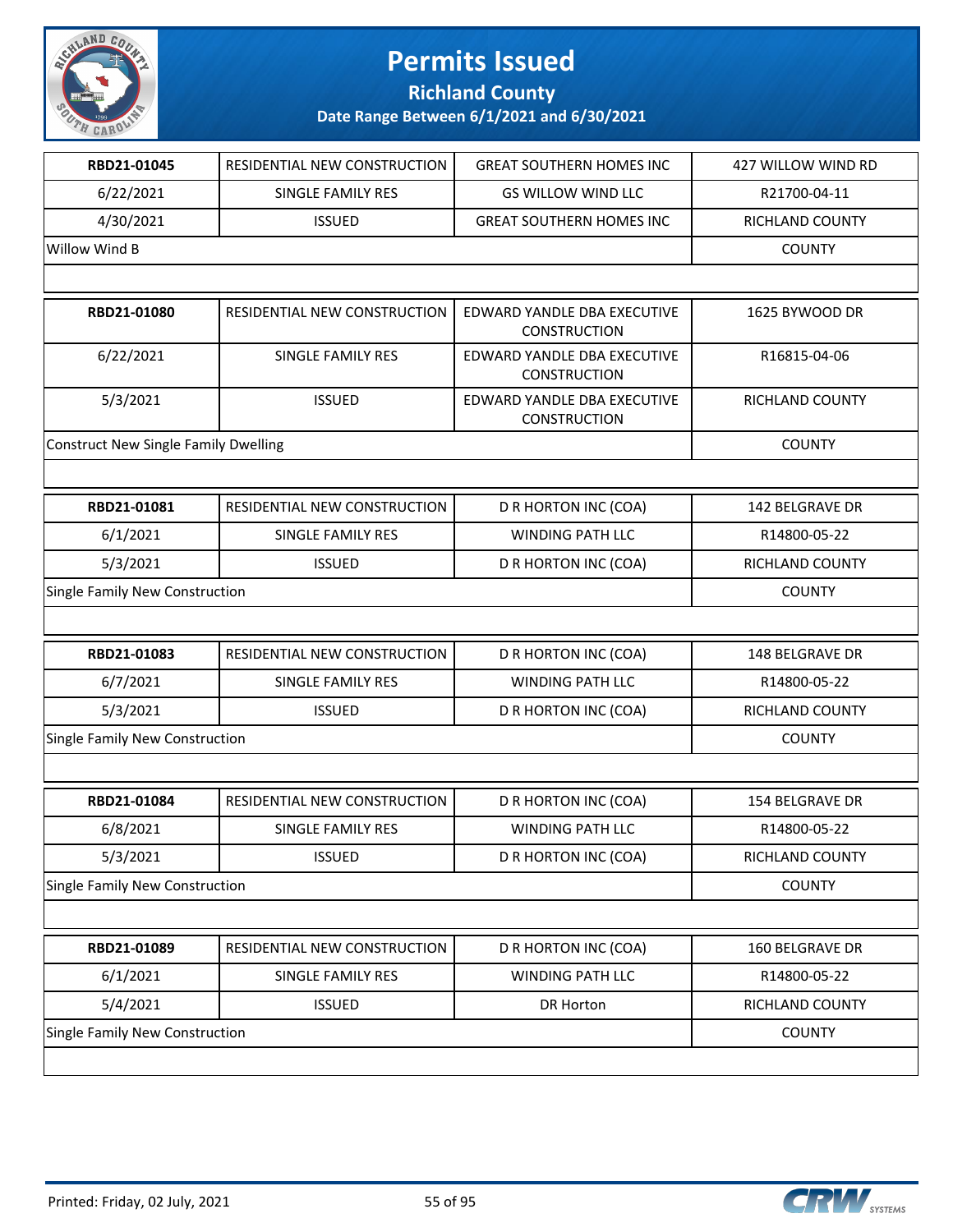

**Richland County**

| RBD21-01091                    | RESIDENTIAL NEW CONSTRUCTION | D R HORTON INC (COA)       | <b>166 BELGRAVE DR</b> |
|--------------------------------|------------------------------|----------------------------|------------------------|
| 6/7/2021                       | SINGLE FAMILY RES            | WINDING PATH LLC           | R14800-05-22           |
| 5/4/2021                       | <b>ISSUED</b>                | D R HORTON INC (COA)       | RICHLAND COUNTY        |
| Single Family New Construction |                              |                            | <b>COUNTY</b>          |
|                                |                              |                            |                        |
| RBD21-01092                    | RESIDENTIAL NEW CONSTRUCTION | D R HORTON INC (COA)       | 163 BELGRAVE DR        |
| 6/1/2021                       | SINGLE FAMILY RES            | <b>WINDING PATH LLC</b>    | R14800-05-22           |
| 5/4/2021                       | <b>ISSUED</b>                | D R HORTON INC (COA)       | RICHLAND COUNTY        |
| Single Family New Construction |                              |                            | <b>COUNTY</b>          |
|                                |                              |                            |                        |
| RBD21-01096                    | RESIDENTIAL NEW CONSTRUCTION | D R HORTON INC (COA)       | 151 BELGRAVE DR        |
| 6/7/2021                       | SINGLE FAMILY RES            | <b>WINDING PATH LLC</b>    | R14800-05-22           |
| 5/4/2021                       | <b>ISSUED</b>                | D R HORTON INC (COA)       | RICHLAND COUNTY        |
| Single Family New Construction |                              |                            | <b>COUNTY</b>          |
|                                |                              |                            |                        |
| RBD21-01097                    | RESIDENTIAL NEW CONSTRUCTION | D R HORTON INC (COA)       | 145 BELGRAVE DR        |
| 6/1/2021                       | SINGLE FAMILY RES            | WINDING PATH LLC           | R14800-05-22           |
| 5/4/2021                       | <b>ISSUED</b>                | D R HORTON INC (COA)       | RICHLAND COUNTY        |
| Single Family New Construction | <b>COUNTY</b>                |                            |                        |
|                                |                              |                            |                        |
| RBD21-01137                    | RESIDENTIAL NEW CONSTRUCTION | MUNGO HOMES PROPERTIES LLC | 549 HARBOUR POINTE DR  |
| 6/1/2021                       | SINGLE FAMILY RES            | MUNGO HOMES PROPERTIES LLC | R23205-19-05           |
| 5/7/2021                       | <b>ISSUED</b>                |                            | RICHLAND COUNTY        |
| Single family dwelling         |                              |                            | <b>COUNTY</b>          |
|                                |                              |                            |                        |
| RBD21-01138                    | RESIDENTIAL NEW CONSTRUCTION | STANLEY MARTIN HOMES LLC   | 951 NORTH SAGE DROP RD |
| 6/2/2021                       | SINGLE FAMILY RES            | <b>SAND FARM LLC</b>       | R20513-03-37           |
| 5/7/2021                       | <b>ISSUED</b>                | STANLEY MARTIN HOMES LLC   | RICHLAND COUNTY        |
| Build single family residence  |                              |                            | <b>COUNTY</b>          |
|                                |                              |                            |                        |

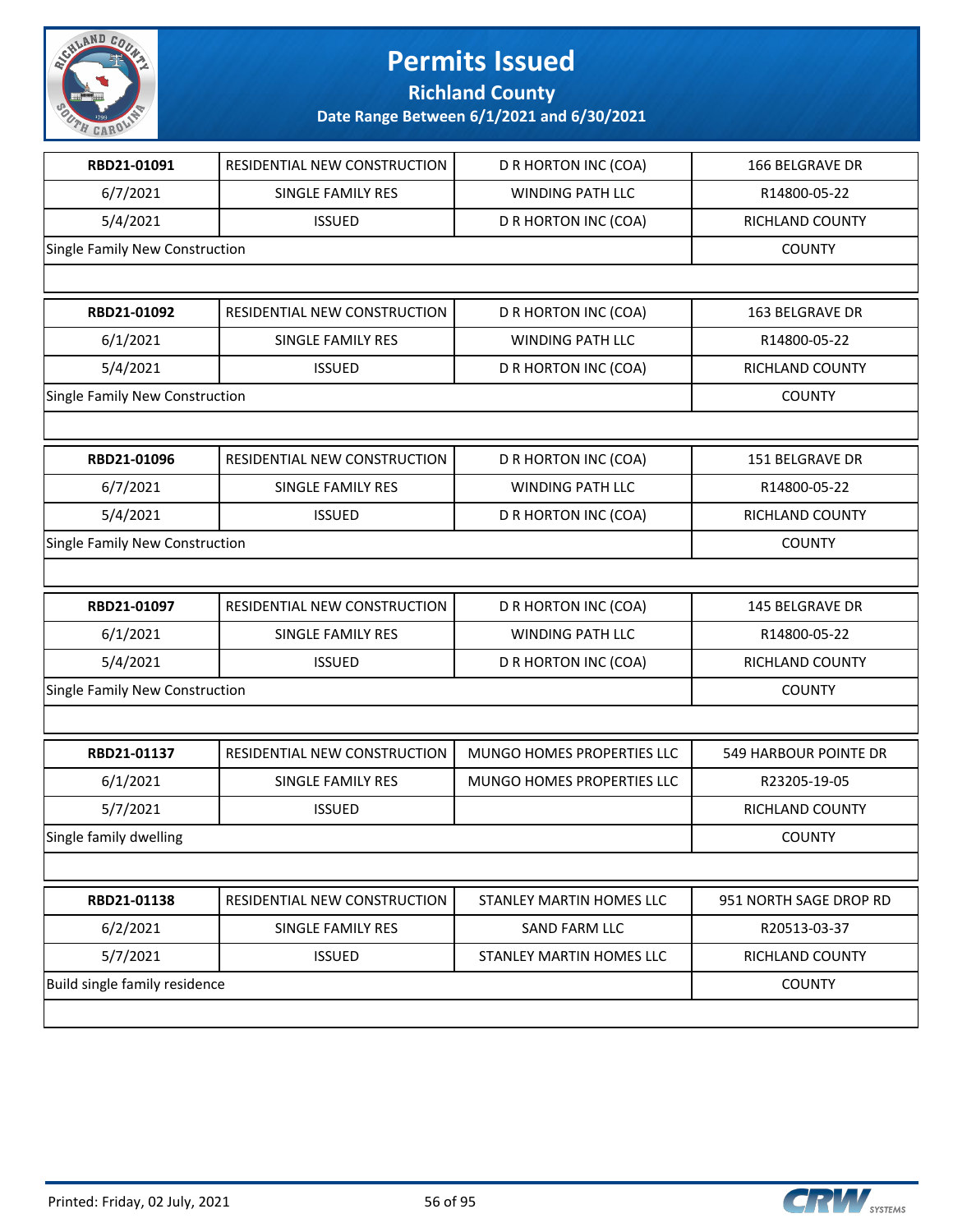

**Richland County**

| RBD21-01139                      | RESIDENTIAL NEW CONSTRUCTION | STANLEY MARTIN HOMES LLC          | 966 NORTH SAGE DROP RD |
|----------------------------------|------------------------------|-----------------------------------|------------------------|
| 6/1/2021                         | SINGLE FAMILY RES            | SAND FARM LLC                     | R20513-03-24           |
| 5/7/2021                         | <b>ISSUED</b>                | STANLEY MARTIN HOMES LLC          | RICHLAND COUNTY        |
| Build single family residence    |                              |                                   | <b>COUNTY</b>          |
|                                  |                              |                                   |                        |
| RBD21-01140                      | RESIDENTIAL NEW CONSTRUCTION | MUNGO HOMES PROPERTIES LLC        | 626 FROW DR            |
| 6/1/2021                         | SINGLE FAMILY RES            | MUNGO HOMES PROPERTIES LLC        | R25800-03-52           |
| 5/7/2021                         | <b>ISSUED</b>                |                                   | RICHLAND COUNTY        |
| Single family dwelling           |                              |                                   | <b>COUNTY</b>          |
|                                  |                              |                                   |                        |
| RBD21-01148                      | RESIDENTIAL NEW CONSTRUCTION | MUNGO HOMES PROPERTIES LLC        | <b>260 COMPASS TRL</b> |
| 6/2/2021                         | <b>SINGLE FAMILY RES</b>     | MUNGO HOMES PROPERTIES LLC        | R20506-08-17           |
| 5/10/2021                        | <b>ISSUED</b>                |                                   | RICHLAND COUNTY        |
| Single family dwelling           |                              |                                   | <b>COUNTY</b>          |
|                                  |                              |                                   |                        |
| RBD21-01151                      | RESIDENTIAL NEW CONSTRUCTION | STACEY JOSEPH                     | 412 BOWLING AVE        |
| 6/21/2021                        | SINGLE FAMILY RES            |                                   | R11810-04-23           |
| 5/10/2021                        | <b>ISSUED</b>                | <b>STACEY JOSEPH</b>              | RICHLAND COUNTY        |
| SINGLE FAMILY RESIDENCE/SAW POLE |                              |                                   | <b>COUNTY</b>          |
|                                  |                              |                                   |                        |
| RBD21-01153                      | RESIDENTIAL NEW CONSTRUCTION | <b>MUNGO HOMES PROPERTIES LLC</b> | 1076 MATCHINGHAM DR    |
| 6/3/2021                         | <b>SINGLE FAMILY RES</b>     | MUNGO HOMES PROPERTIES LLC        | R17111-02-01           |
| 5/10/2021                        | <b>ISSUED</b>                |                                   | RICHLAND COUNTY        |
| Single family dwelling           |                              |                                   | <b>COUNTY</b>          |
|                                  |                              |                                   |                        |
| RBD21-01157                      | RESIDENTIAL NEW CONSTRUCTION | MUNGO HOMES PROPERTIES LLC        | 1074 MATCHINGHAM DR    |
| 6/2/2021                         | SINGLE FAMILY RES            | MUNGO HOMES PROPERTIES LLC        | R17111-02-01           |
| 5/10/2021                        | <b>ISSUED</b>                |                                   | RICHLAND COUNTY        |
| Single family dwelling           |                              |                                   | <b>COUNTY</b>          |
|                                  |                              |                                   |                        |

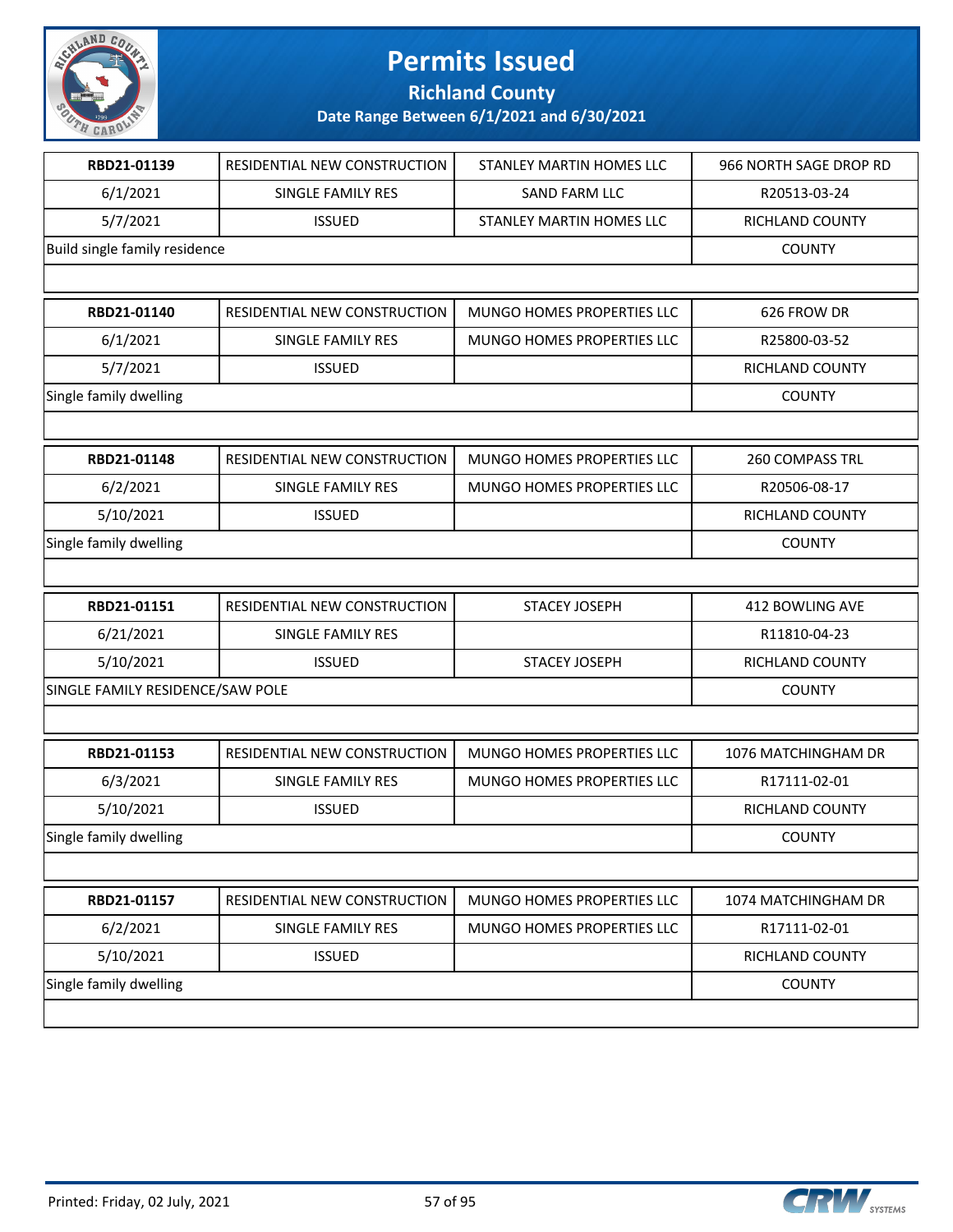

**Richland County**

| RBD21-01159            | RESIDENTIAL NEW CONSTRUCTION | <b>GREAT SOUTHERN HOMES INC</b> | 116 LA VIDA CT         |
|------------------------|------------------------------|---------------------------------|------------------------|
| 6/4/2021               | SINGLE FAMILY RES            | <b>GS JACOBS CREEK LLC*</b>     | R17800-04-68           |
| 5/11/2021              | <b>ISSUED</b>                | <b>GREAT SOUTHERN HOMES INC</b> | RICHLAND COUNTY        |
| Davenport II D         |                              |                                 | <b>COUNTY</b>          |
|                        |                              |                                 |                        |
| RBD21-01160            | RESIDENTIAL NEW CONSTRUCTION | <b>GREAT SOUTHERN HOMES INC</b> | 122 LA VIDA CT         |
| 6/4/2021               | SINGLE FAMILY RES            | <b>GS JACOBS CREEK LLC*</b>     | R17800-04-68           |
| 5/11/2021              | <b>ISSUED</b>                | <b>GREAT SOUTHERN HOMES INC</b> | <b>RICHLAND COUNTY</b> |
| <b>Bentcreek D</b>     |                              |                                 | <b>COUNTY</b>          |
|                        |                              |                                 |                        |
| RBD21-01161            | RESIDENTIAL NEW CONSTRUCTION | MUNGO HOMES PROPERTIES LLC      | 257 WINDFALL RD        |
| 6/3/2021               | SINGLE FAMILY RES            | MUNGO HOMES PROPERTIES LLC      | R14800-04-18           |
| 5/11/2021              | <b>ISSUED</b>                |                                 | RICHLAND COUNTY        |
| Single family dwelling |                              |                                 | <b>COUNTY</b>          |
|                        |                              |                                 |                        |
| RBD21-01165            | RESIDENTIAL NEW CONSTRUCTION | MUNGO HOMES PROPERTIES LLC      | 630 FROW DR            |
| 6/3/2021               | SINGLE FAMILY RES            | MUNGO HOMES PROPERTIES LLC      | R25800-03-52           |
| 5/11/2021              | <b>ISSUED</b>                |                                 | RICHLAND COUNTY        |
| Single family dwelling |                              |                                 | <b>COUNTY</b>          |
|                        |                              |                                 |                        |
| RBD21-01177            | RESIDENTIAL NEW CONSTRUCTION | MUNGO HOMES PROPERTIES LLC      | 518 MALACHITE LN       |
| 6/4/2021               | SINGLE FAMILY RES            | MUNGO HOMES PROPERTIES LLC      | R01716-04-17           |
| 5/12/2021              | <b>ISSUED</b>                |                                 | <b>RICHLAND COUNTY</b> |
| Single family dwelling |                              |                                 | <b>COUNTY</b>          |
|                        |                              |                                 |                        |
| RBD21-01184            | RESIDENTIAL NEW CONSTRUCTION | MUNGO HOMES PROPERTIES LLC      | 251 WINDFALL RD        |
| 6/4/2021               | SINGLE FAMILY RES            | NORTH PINES LLC                 | R14800-04-18           |
| 5/12/2021              | <b>ISSUED</b>                |                                 | RICHLAND COUNTY        |
| Single family dwelling |                              |                                 | <b>COUNTY</b>          |
|                        |                              |                                 |                        |
|                        |                              |                                 |                        |

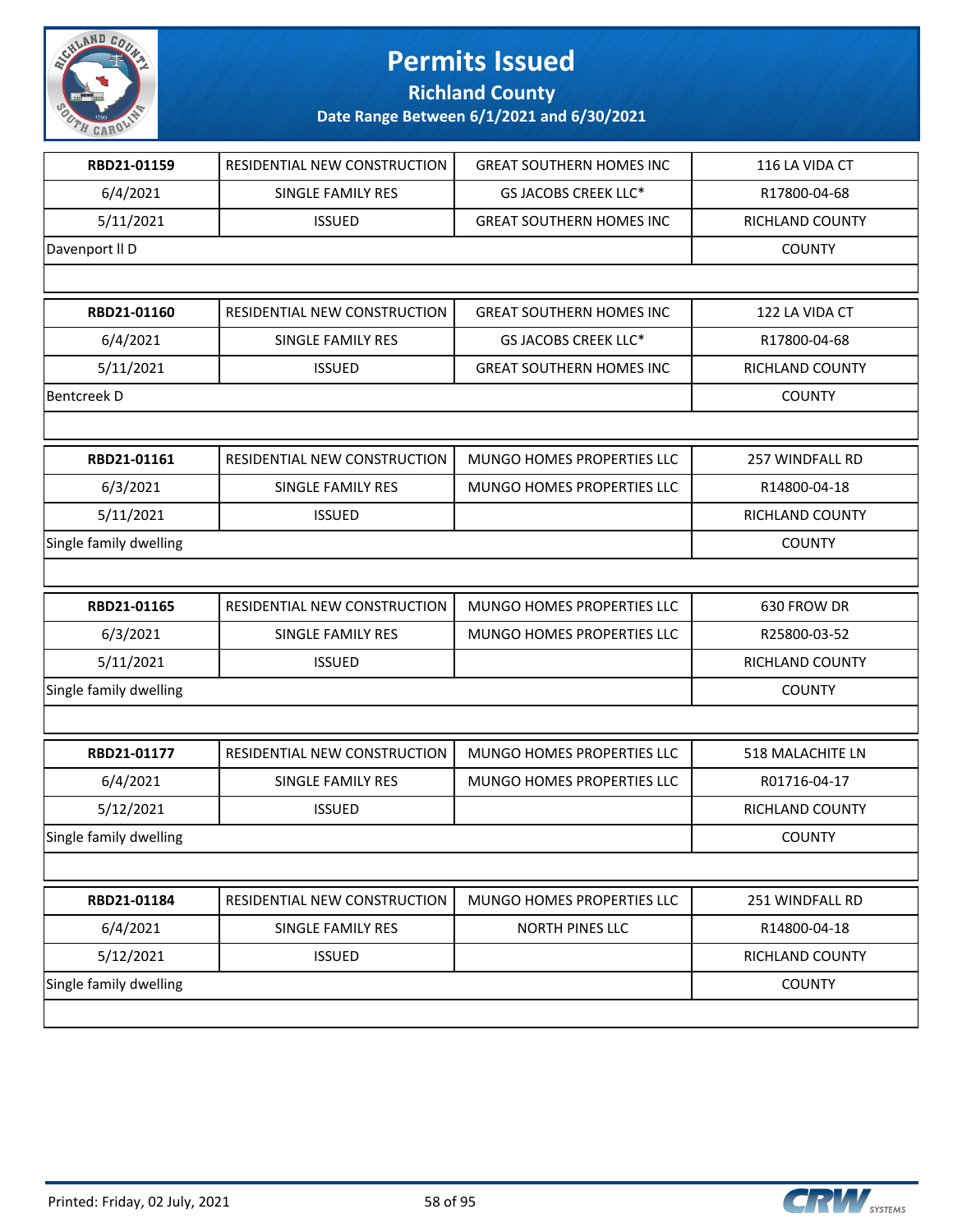

**Richland County**

| RBD21-01185                    | RESIDENTIAL NEW CONSTRUCTION | MUNGO HOMES PROPERTIES LLC        | 561 MALACHITE LN      |
|--------------------------------|------------------------------|-----------------------------------|-----------------------|
| 6/7/2021                       | SINGLE FAMILY RES            | <b>MUNGO HOMES PROPERTIES LLC</b> | R01716-01-46          |
| 5/13/2021                      | <b>ISSUED</b>                |                                   | RICHLAND COUNTY       |
| Single family dwelling         |                              |                                   | <b>COUNTY</b>         |
|                                |                              |                                   |                       |
| RBD21-01187                    | RESIDENTIAL NEW CONSTRUCTION | D R HORTON INC (COA)              | 436 STONE HOLLOW DR   |
| 6/22/2021                      | SINGLE FAMILY RES            | STONEMONT DEVELOPMENT LLC         | R04100-01-09          |
| 5/13/2021                      | <b>ISSUED</b>                | D R HORTON INC (COA)              | RICHLAND COUNTY       |
| Single Family New Construction |                              |                                   | <b>COUNTY</b>         |
|                                |                              |                                   |                       |
| RBD21-01190                    | RESIDENTIAL NEW CONSTRUCTION | D R HORTON INC (COA)              | 442 STONE HOLLOW DR   |
| 6/8/2021                       | <b>SINGLE FAMILY RES</b>     | STONEMONT DEVELOPMENT LLC         | R04100-01-09          |
| 5/13/2021                      | <b>ISSUED</b>                | D R HORTON INC (COA)              | RICHLAND COUNTY       |
| Single Family New Construction |                              |                                   | <b>COUNTY</b>         |
|                                |                              |                                   |                       |
| RBD21-01191                    | RESIDENTIAL NEW CONSTRUCTION | D R HORTON INC (COA)              | 157 BELGRAVE DR       |
| 6/8/2021                       | SINGLE FAMILY RES            | <b>WINDING PATH LLC</b>           | R14800-05-22          |
| 5/13/2021                      | <b>ISSUED</b>                | D R HORTON INC (COA)              | RICHLAND COUNTY       |
| Single Family New Construction |                              |                                   | <b>COUNTY</b>         |
|                                |                              |                                   |                       |
| RBD21-01192                    | RESIDENTIAL NEW CONSTRUCTION | MUNGO HOMES PROPERTIES LLC        | 255 WINDFALL RD       |
| 6/8/2021                       | SINGLE FAMILY RES            | MUNGO HOMES PROPERTIES LLC        | R14800-04-18          |
| 5/13/2021                      | <b>ISSUED</b>                |                                   | RICHLAND COUNTY       |
| Single family dwelling         |                              |                                   | <b>COUNTY</b>         |
|                                |                              |                                   |                       |
| RBD21-01193                    | RESIDENTIAL NEW CONSTRUCTION | D R HORTON INC (COA)              | 1011 BELMONT GREEN RD |
| 6/8/2021                       | <b>SINGLE FAMILY RES</b>     | GATEWAY ONE DEVELOPMENT LLC       | R22006-02-03          |
| 5/13/2021                      | <b>ISSUED</b>                | D R HORTON INC (COA)              | RICHLAND COUNTY       |
| Single Family New Construction |                              |                                   | <b>COUNTY</b>         |
|                                |                              |                                   |                       |

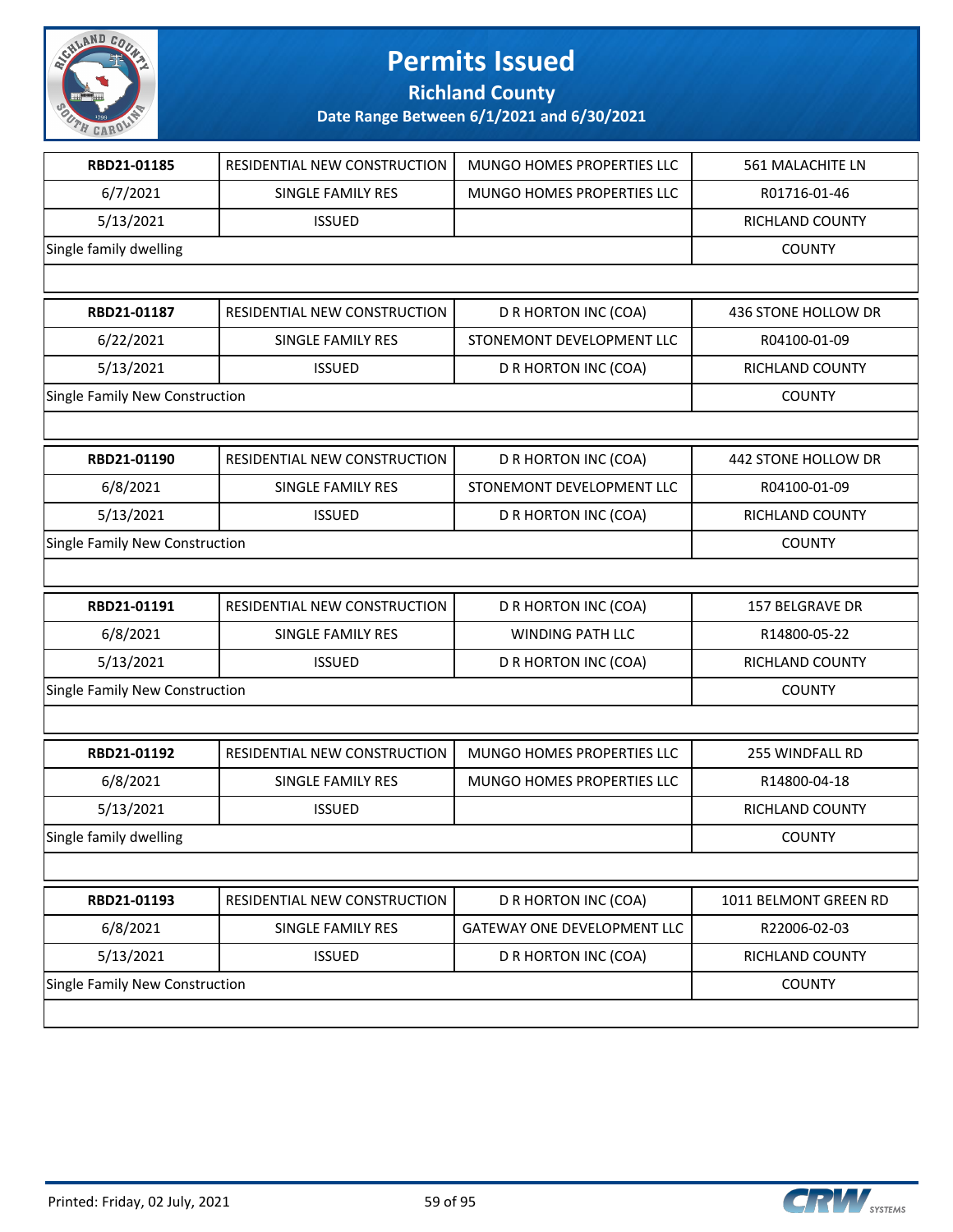

**Richland County**

| RBD21-01197                    | RESIDENTIAL NEW CONSTRUCTION | D R HORTON INC (COA)               | 1022 BELMONT GREEN RD  |
|--------------------------------|------------------------------|------------------------------------|------------------------|
| 6/7/2021                       | <b>SINGLE FAMILY RES</b>     | <b>GATEWAY ONE DEVELOPMENT LLC</b> | R22006-02-03           |
| 5/13/2021                      | <b>ISSUED</b>                | D R HORTON INC (COA)               | <b>RICHLAND COUNTY</b> |
| Single Family New Construction |                              |                                    | <b>COUNTY</b>          |
|                                |                              |                                    |                        |
| RBD21-01198                    | RESIDENTIAL NEW CONSTRUCTION | D R HORTON INC (COA)               | 446 STONE HOLLOW DR    |
| 6/7/2021                       | SINGLE FAMILY RES            | STONEMONT DEVELOPMENT LLC          | R04100-01-09           |
| 5/13/2021                      | <b>ISSUED</b>                | D R HORTON INC (COA)               | RICHLAND COUNTY        |
| Single Family New Construction |                              |                                    | <b>COUNTY</b>          |
|                                |                              |                                    |                        |
| RBD21-01202                    | RESIDENTIAL NEW CONSTRUCTION | MUNGO HOMES PROPERTIES LLC         | 548 HARBOUR POINTE DR  |
| 6/4/2021                       | <b>SINGLE FAMILY RES</b>     | MUNGO HOMES PROPERTIES LLC         | R23205-20-14           |
| 5/13/2021                      | <b>ISSUED</b>                |                                    | <b>RICHLAND COUNTY</b> |
| Single family dwelling         |                              |                                    | <b>COUNTY</b>          |
|                                |                              |                                    |                        |
| RBD21-01205                    | RESIDENTIAL NEW CONSTRUCTION | HURRICANE CONSTRUCTION INC         | 64 DORY CT             |
| 6/7/2021                       | SINGLE FAMILY RES            | HURRICANE CONSTRUCTION INC         | R23210-11-14           |
| 5/14/2021                      | <b>ISSUED</b>                | HURRICANE CONSTRUCTION INC         | RICHLAND COUNTY        |
| Lot 33                         |                              |                                    | <b>COUNTY</b>          |
| 64 Dory Ct.                    |                              |                                    |                        |
| RBD21-01206                    | RESIDENTIAL NEW CONSTRUCTION | HURRICANE CONSTRUCTION INC         | 41 CLIPPER WAY         |
| 6/17/2021                      | <b>SINGLE FAMILY RES</b>     | HURRICANE CONSTRUCTION INC         | R23205-12-11           |
| 5/14/2021                      | <b>ISSUED</b>                | HURRICANE CONSTRUCTION INC         | RICHLAND COUNTY        |
| Lot 111                        |                              |                                    | <b>COUNTY</b>          |
| 41 Clipper Way                 |                              |                                    |                        |
| RBD21-01207                    | RESIDENTIAL NEW CONSTRUCTION | MUNGO HOMES PROPERTIES LLC         | 258 WINDFALL RD        |
| 6/7/2021                       | SINGLE FAMILY RES            | MUNGO HOMES PROPERTIES LLC         | R14800-04-18           |
| 5/14/2021                      | <b>ISSUED</b>                |                                    | RICHLAND COUNTY        |
| Single family dwelling         |                              |                                    | <b>COUNTY</b>          |
|                                |                              |                                    |                        |

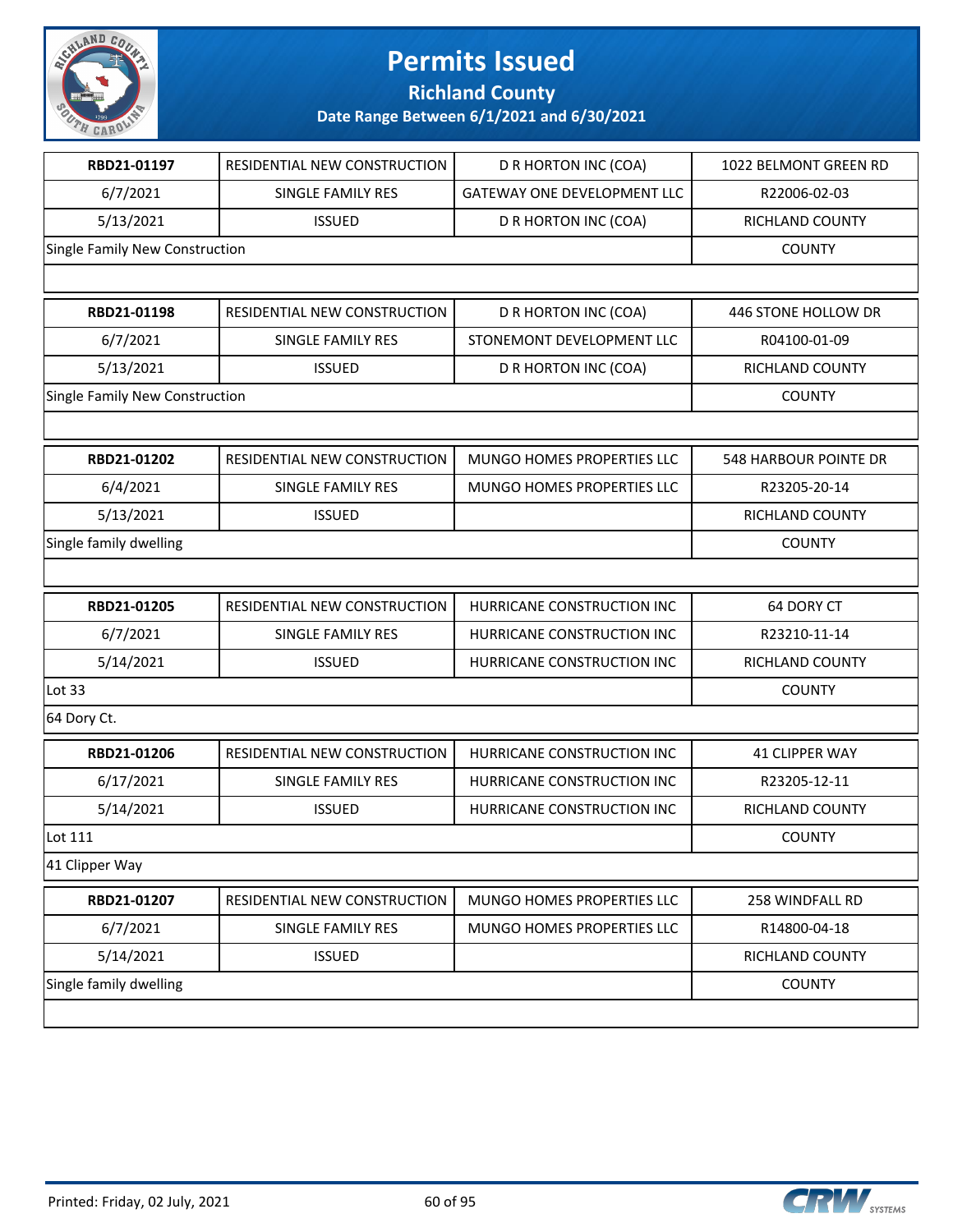

**Richland County**

| RBD21-01211                    | RESIDENTIAL NEW CONSTRUCTION | <b>EASTWOOD HOMES LLC</b>   | 261 FALLING LEAVES LN |
|--------------------------------|------------------------------|-----------------------------|-----------------------|
| 6/3/2021                       | SINGLE FAMILY RES            | <b>EASTWOOD HOMES LLC</b>   | R20516-04-06          |
| 5/14/2021                      | <b>ISSUED</b>                |                             | RICHLAND COUNTY       |
| Single Family residential      |                              |                             | <b>COUNTY</b>         |
|                                |                              |                             |                       |
| RBD21-01212                    | RESIDENTIAL NEW CONSTRUCTION | <b>EASTWOOD HOMES LLC</b>   | 313 AUTUMN POND DR    |
| 6/3/2021                       | SINGLE FAMILY RES            | <b>AUTUMN POND LLC</b>      | R20515-12-05          |
| 5/14/2021                      | <b>ISSUED</b>                | <b>EASTWOOD HOMES LLC</b>   | RICHLAND COUNTY       |
| Single Family residential      |                              |                             | <b>COUNTY</b>         |
|                                |                              |                             |                       |
| RBD21-01214                    | RESIDENTIAL NEW CONSTRUCTION | MUNGO HOMES PROPERTIES LLC  | 643 FROW DR           |
| 6/10/2021                      | SINGLE FAMILY RES            | MUNGO HOMES PROPERTIES LLC  | R25800-03-52          |
| 5/17/2021                      | <b>ISSUED</b>                |                             | RICHLAND COUNTY       |
| Single family dwelling         |                              |                             | <b>COUNTY</b>         |
|                                |                              |                             |                       |
| RBD21-01216                    | RESIDENTIAL NEW CONSTRUCTION | D R HORTON INC (COA)        | 1031 BELMONT GREEN RD |
| 6/8/2021                       | SINGLE FAMILY RES            | GATEWAY ONE DEVELOPMENT LLC | R22006-02-03          |
| 5/17/2021                      | <b>ISSUED</b>                | D R HORTON INC (COA)        | RICHLAND COUNTY       |
| Single Family New Construction |                              |                             | <b>COUNTY</b>         |
|                                |                              |                             |                       |
| RBD21-01217                    | RESIDENTIAL NEW CONSTRUCTION | STANLEY MARTIN HOMES LLC    | 912 MAGWOOD CT        |
| 6/8/2021                       | SINGLE FAMILY RES            | LAKE SHORE VISION LLC       | R17316-01-41          |
| 5/17/2021                      | <b>ISSUED</b>                | STANLEY MARTIN HOMES LLC    | RICHLAND COUNTY       |
| Build single family residence  |                              |                             | <b>COUNTY</b>         |
|                                |                              |                             |                       |
| RBD21-01219                    | RESIDENTIAL NEW CONSTRUCTION | D R HORTON INC (COA)        | 1016 BELMONT GREEN RD |
| 6/9/2021                       | SINGLE FAMILY RES            | GATEWAY ONE DEVELOPMENT LLC | R22006-02-03          |
| 5/17/2021                      | <b>ISSUED</b>                | D R HORTON INC (COA)        | RICHLAND COUNTY       |
| Single Family New Construction |                              |                             | <b>COUNTY</b>         |
|                                |                              |                             |                       |

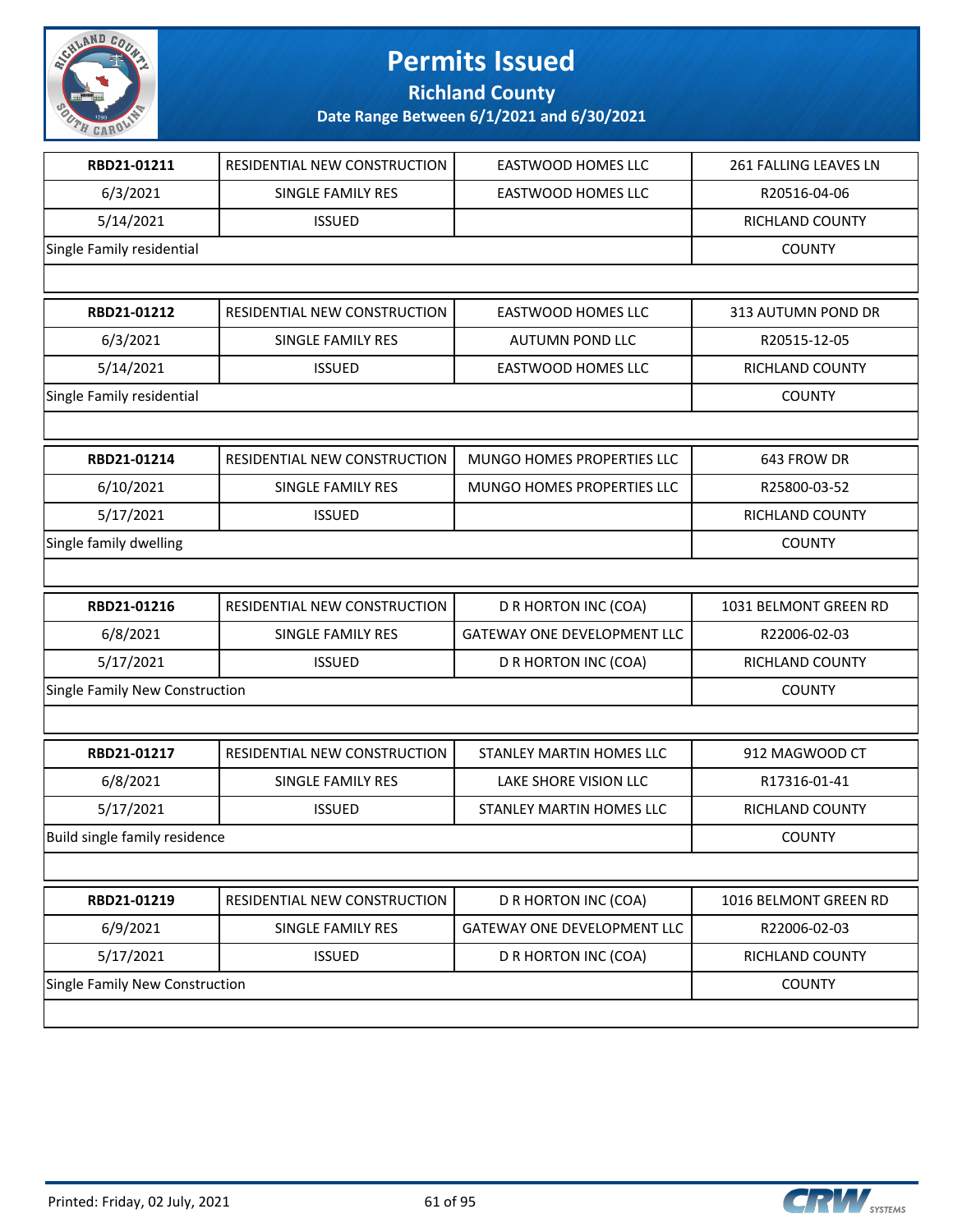

**Richland County**

| RBD21-01224                    | RESIDENTIAL NEW CONSTRUCTION | D R HORTON INC (COA)       | 110 BELGRAVE DR     |
|--------------------------------|------------------------------|----------------------------|---------------------|
| 6/8/2021                       | SINGLE FAMILY RES            | WINDING PATH LLC           | R14800-05-22        |
| 5/17/2021                      | <b>ISSUED</b>                |                            | RICHLAND COUNTY     |
| Single Family New Construction |                              |                            | <b>COUNTY</b>       |
|                                |                              |                            |                     |
| RBD21-01225                    | RESIDENTIAL NEW CONSTRUCTION | D R HORTON INC (COA)       | 452 STONE HOLLOW DR |
| 6/8/2021                       | SINGLE FAMILY RES            | STONEMONT DEVELOPMENT LLC  | R04100-01-09        |
| 5/17/2021                      | <b>ISSUED</b>                | D R HORTON INC (COA)       | RICHLAND COUNTY     |
| Single Family New Construction |                              |                            | <b>COUNTY</b>       |
|                                |                              |                            |                     |
| RBD21-01226                    | RESIDENTIAL NEW CONSTRUCTION | D R HORTON INC (COA)       | 458 STONE HOLLOW DR |
| 6/8/2021                       | SINGLE FAMILY RES            | STONEMONT DEVELOPMENT LLC  | R04100-01-09        |
| 5/17/2021                      | <b>ISSUED</b>                | D R HORTON INC (COA)       | RICHLAND COUNTY     |
| Single Family New Construction |                              |                            | <b>COUNTY</b>       |
|                                |                              |                            |                     |
| RBD21-01228                    | RESIDENTIAL NEW CONSTRUCTION | D R HORTON INC (COA)       | 462 STONE HOLLOW DR |
| 6/8/2021                       | SINGLE FAMILY RES            | STONEMONT DEVELOPMENT LLC  | R04100-01-09        |
| 5/17/2021                      | <b>ISSUED</b>                | D R HORTON INC (COA)       | RICHLAND COUNTY     |
| Single Family New Construction |                              |                            | <b>COUNTY</b>       |
|                                |                              |                            |                     |
| RBD21-01229                    |                              |                            |                     |
|                                | RESIDENTIAL NEW CONSTRUCTION | HURRICANE CONSTRUCTION INC | 35 SCHOONER CT      |
| 6/17/2021                      | SINGLE FAMILY RES            | HURRICANE CONSTRUCTION INC | R23206-01-75        |
| 5/17/2021                      | <b>ISSUED</b>                | HURRICANE CONSTRUCTION INC | RICHLAND COUNTY     |
| Lot 155                        |                              |                            | <b>COUNTY</b>       |
| 35 Schooner Ct.                |                              |                            |                     |
| RBD21-01232                    | RESIDENTIAL NEW CONSTRUCTION | MUNGO HOMES PROPERTIES LLC | 744 RUSKIN DR       |
| 6/10/2021                      | SINGLE FAMILY RES            | MUNGO HOMES PROPERTIES LLC | R01700-04-12        |
| 5/18/2021                      | <b>ISSUED</b>                |                            | RICHLAND COUNTY     |
| Single family dwelling         |                              |                            | <b>COUNTY</b>       |

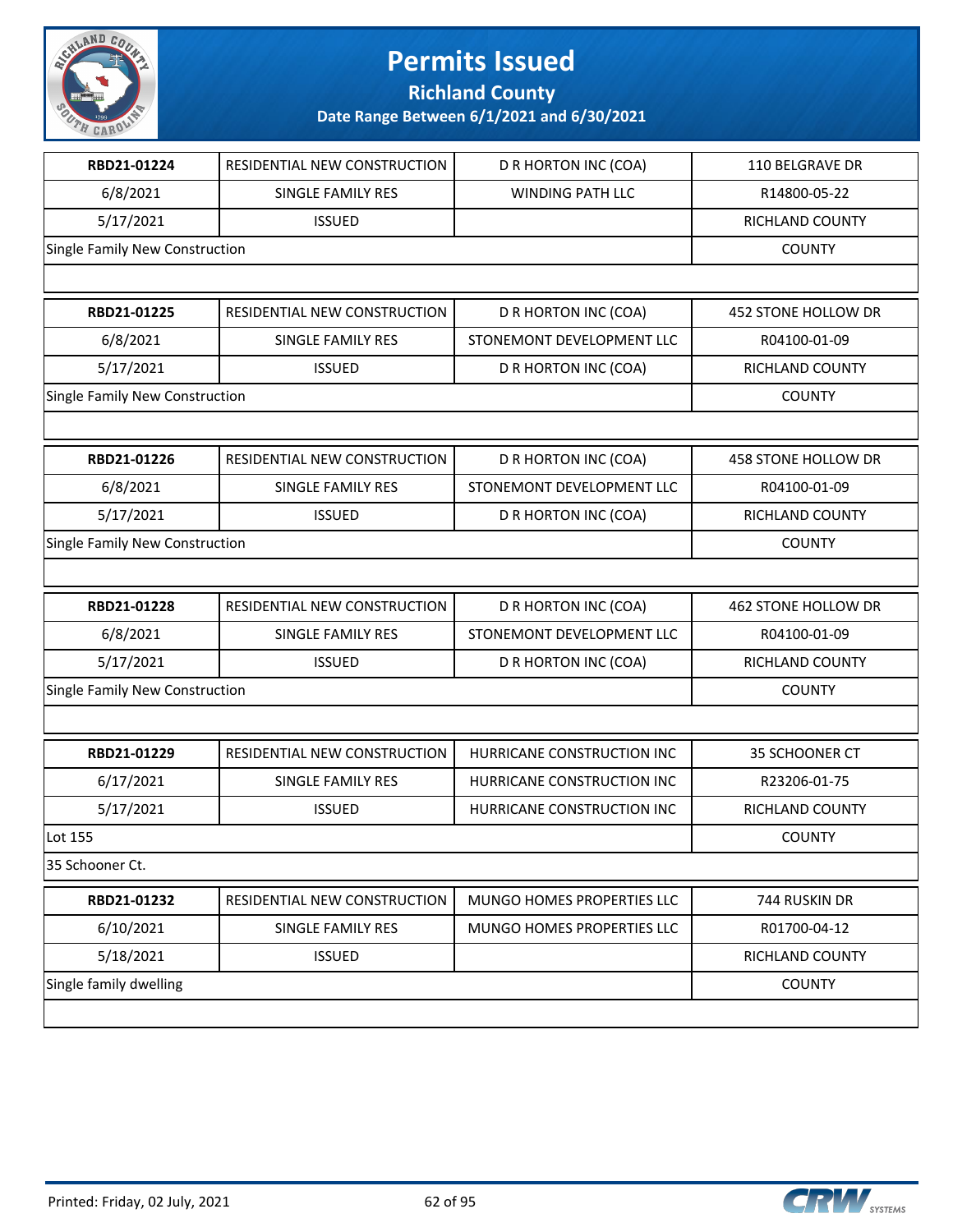

**Richland County**

| RBD21-01233                    | <b>RESIDENTIAL NEW CONSTRUCTION</b> | MUNGO HOMES PROPERTIES LLC | 620 FROW DR                       |
|--------------------------------|-------------------------------------|----------------------------|-----------------------------------|
| 6/24/2021                      | SINGLE FAMILY RES                   | MUNGO HOMES PROPERTIES LLC | R25800-03-52                      |
| 5/18/2021                      | <b>ISSUED</b>                       |                            | RICHLAND COUNTY                   |
| Single family dwelling         |                                     |                            | <b>COUNTY</b>                     |
|                                |                                     |                            |                                   |
| RBD21-01243                    | RESIDENTIAL NEW CONSTRUCTION        | HURRICANE CONSTRUCTION INC | 47 DALMORE CT                     |
| 6/9/2021                       | <b>SINGLE FAMILY RES</b>            | HURRICANE CONSTRUCTION INC | R14806-05-05                      |
| 5/18/2021                      | <b>ISSUED</b>                       | HURRICANE CONSTRUCTION INC | RICHLAND COUNTY                   |
| Lot 81                         |                                     |                            | <b>COUNTY</b>                     |
| 47 Dalmore Ct                  |                                     |                            |                                   |
| RBD21-01244                    | RESIDENTIAL NEW CONSTRUCTION        | D R HORTON INC (COA)       | 172 BELGRAVE DR                   |
| 6/22/2021                      | SINGLE FAMILY RES                   | <b>WINDING PATH LLC</b>    | R14800-05-22                      |
| 5/18/2021                      | <b>ISSUED</b>                       | D R HORTON INC (COA)       | RICHLAND COUNTY                   |
| Single Family New Construction |                                     |                            | <b>COUNTY</b>                     |
|                                |                                     |                            |                                   |
| RBD21-01245                    | RESIDENTIAL NEW CONSTRUCTION        | HURRICANE CONSTRUCTION INC | 642 ROSERIDGE DR                  |
| 6/10/2021                      | SINGLE FAMILY RES                   | HURRICANE CONSTRUCTION INC | R14806-05-02                      |
| 5/18/2021                      | <b>ISSUED</b>                       | HURRICANE CONSTRUCTION INC | RICHLAND COUNTY                   |
| Lot 84                         | <b>COUNTY</b>                       |                            |                                   |
| 642 Roseridge Drive            |                                     |                            |                                   |
| RBD21-01247                    | RESIDENTIAL NEW CONSTRUCTION        | <b>JAMES DALE OWENS JR</b> | <b>176 SAINT ANDREWS PLACE DR</b> |
| 6/22/2021                      | <b>SINGLE FAMILY RES</b>            | CAMPANELLA BENNY JR &      | R07404-07-23                      |
| 5/19/2021                      | <b>ISSUED</b>                       | JAMES DALE OWENS JR        | RICHLAND COUNTY                   |
| Build New Home                 |                                     |                            | <b>COUNTY</b>                     |
|                                |                                     |                            |                                   |
| RBD21-01249                    | RESIDENTIAL NEW CONSTRUCTION        | MUNGO HOMES PROPERTIES LLC | 250 WINDFALL RD                   |
| 6/24/2021                      | SINGLE FAMILY RES                   | MUNGO HOMES PROPERTIES LLC | R14800-04-18                      |
| 5/19/2021                      | <b>ISSUED</b>                       |                            | RICHLAND COUNTY                   |
| Single family dwelling         |                                     |                            | <b>COUNTY</b>                     |
|                                |                                     |                            |                                   |
|                                |                                     |                            |                                   |

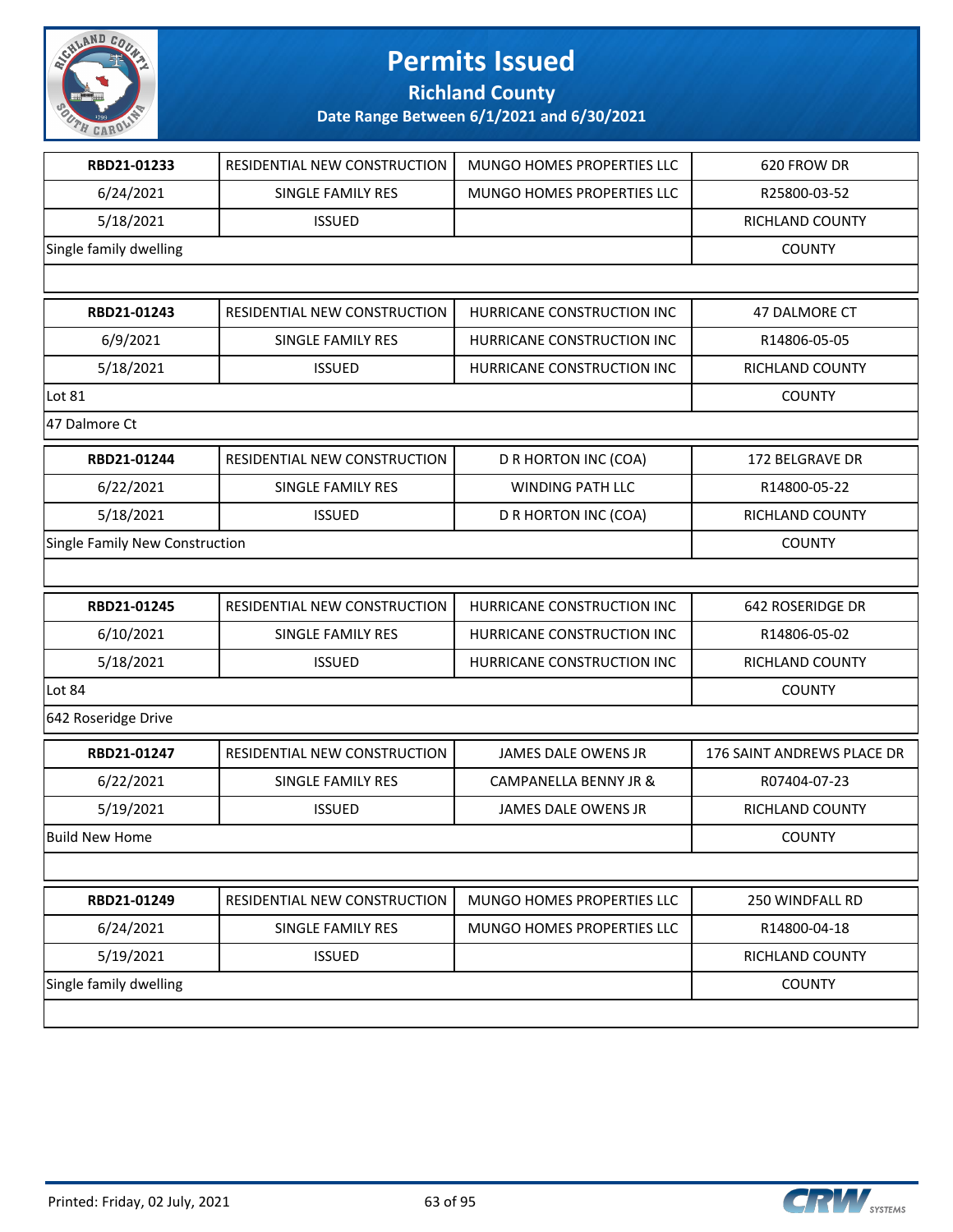

**Richland County**

| RBD21-01253                    | RESIDENTIAL NEW CONSTRUCTION | <b>D R HORTON INC (COA)</b> | 176 BELGRAVE DR |
|--------------------------------|------------------------------|-----------------------------|-----------------|
| 6/22/2021                      | <b>SINGLE FAMILY RES</b>     | <b>WINDING PATH LLC</b>     | R14800-05-22    |
| 5/19/2021                      | <b>ISSUED</b>                | D R HORTON INC (COA)        | RICHLAND COUNTY |
| Single Family New Construction |                              |                             | <b>COUNTY</b>   |
|                                |                              |                             |                 |
| RBD21-01254                    | RESIDENTIAL NEW CONSTRUCTION | D R HORTON INC (COA)        | 184 BELGRAVE DR |
| 6/22/2021                      | <b>SINGLE FAMILY RES</b>     | WINDING PATH LLC            | R14800-05-22    |
| 5/19/2021                      | <b>ISSUED</b>                | D R HORTON INC (COA)        | RICHLAND COUNTY |
| Single Family New Construction |                              |                             | <b>COUNTY</b>   |
|                                |                              |                             |                 |
| RBD21-01255                    | RESIDENTIAL NEW CONSTRUCTION | D R HORTON INC (COA)        | 185 BELGRAVE DR |
| 6/22/2021                      | SINGLE FAMILY RES            | <b>WINDING PATH LLC</b>     | R14800-05-22    |
| 5/19/2021                      | <b>ISSUED</b>                | D R HORTON INC (COA)        | RICHLAND COUNTY |
| Single Family New Construction |                              |                             | <b>COUNTY</b>   |
|                                |                              |                             |                 |
| RBD21-01256                    | RESIDENTIAL NEW CONSTRUCTION | D R HORTON INC (COA)        | 179 BELGRAVE DR |
| 6/22/2021                      | SINGLE FAMILY RES            | WINDING PATH LLC            | R14800-05-22    |
| 5/19/2021                      | <b>ISSUED</b>                | D R HORTON INC (COA)        | RICHLAND COUNTY |
| Single Family New Construction |                              |                             | <b>COUNTY</b>   |
|                                |                              |                             |                 |
| RBD21-01258                    | RESIDENTIAL NEW CONSTRUCTION | D R HORTON INC (COA)        | 173 BELGRAVE DR |
| 6/22/2021                      | SINGLE FAMILY RES            | WINDING PATH LLC            | R14800-05-22    |
| 5/19/2021                      | <b>ISSUED</b>                | <b>D R HORTON INC (COA)</b> | RICHLAND COUNTY |
| Single Family New Construction |                              |                             | <b>COUNTY</b>   |
|                                |                              |                             |                 |
| RBD21-01261                    | RESIDENTIAL NEW CONSTRUCTION | <b>EASTWOOD HOMES LLC</b>   | 340 LANDOVER RD |
| 6/3/2021                       | SINGLE FAMILY RES            | EASTWOOD HOMES LLC          | R23200-01-32    |
| 5/19/2021                      | <b>ISSUED</b>                |                             | RICHLAND COUNTY |
| Single Family residential      |                              |                             | <b>COUNTY</b>   |
|                                |                              |                             |                 |

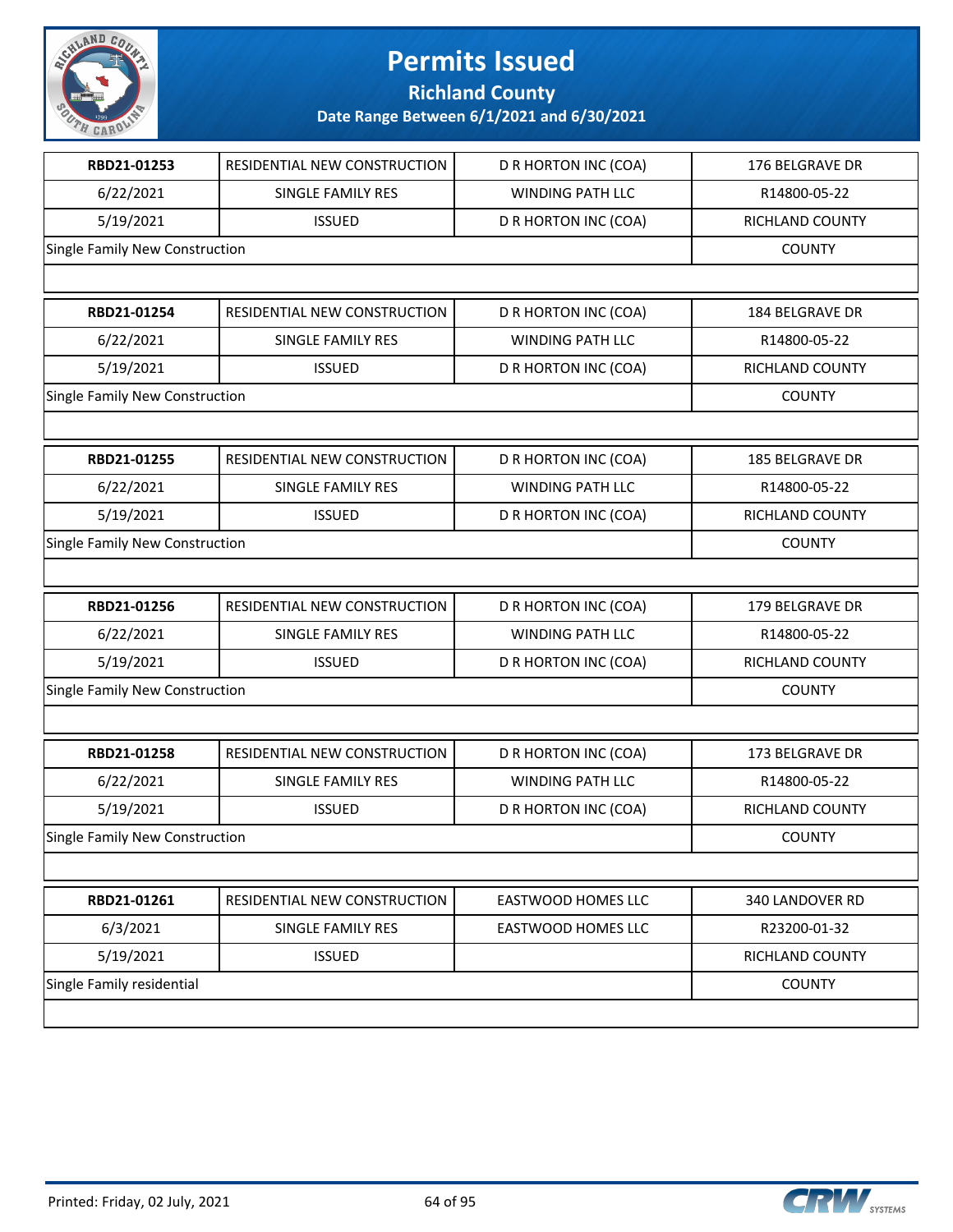

**Richland County**

| RBD21-01262                   | RESIDENTIAL NEW CONSTRUCTION | <b>EASTWOOD HOMES LLC</b>  | 312 SUNNYCREST LN           |
|-------------------------------|------------------------------|----------------------------|-----------------------------|
| 6/17/2021                     | <b>SINGLE FAMILY RES</b>     | <b>EASTWOOD HOMES LLC</b>  | R23208-11-12                |
| 5/19/2021                     | <b>ISSUED</b>                |                            | RICHLAND COUNTY             |
| Single Family residential     |                              |                            | <b>COUNTY</b>               |
| <b>CRAWL SPACE FOUNDATION</b> |                              |                            |                             |
| RBD21-01263                   | RESIDENTIAL NEW CONSTRUCTION | <b>EASTWOOD HOMES LLC</b>  | <b>145 TAWNEY FOREST RD</b> |
| 6/11/2021                     | SINGLE FAMILY RES            | <b>EASTWOOD HOMES LLC</b>  | R20511-03-05                |
| 5/19/2021                     | <b>ISSUED</b>                |                            | RICHLAND COUNTY             |
| Single Family residential     |                              |                            | <b>COUNTY</b>               |
|                               |                              |                            |                             |
| RBD21-01265                   | RESIDENTIAL NEW CONSTRUCTION | EASTWOOD HOMES LLC         | 318 AUTUMN POND DR          |
| 6/17/2021                     | <b>SINGLE FAMILY RES</b>     | <b>EASTWOOD HOMES LLC</b>  | R20511-01-05                |
| 5/19/2021                     | <b>ISSUED</b>                |                            | RICHLAND COUNTY             |
| Single Family residential     |                              |                            | <b>COUNTY</b>               |
|                               |                              |                            |                             |
| RBD21-01266                   | RESIDENTIAL NEW CONSTRUCTION | <b>EASTWOOD HOMES LLC</b>  | 343 LANDOVER RD             |
| 6/17/2021                     | SINGLE FAMILY RES            | <b>EASTWOOD HOMES LLC</b>  | R23200-01-32                |
| 5/19/2021                     | <b>ISSUED</b>                |                            | RICHLAND COUNTY             |
| Single Family residential     |                              |                            | <b>COUNTY</b>               |
|                               |                              |                            |                             |
| RBD21-01272                   | RESIDENTIAL NEW CONSTRUCTION | <b>EASTWOOD HOMES LLC</b>  | <b>308 SUNNYCREST LN</b>    |
| 6/17/2021                     | <b>SINGLE FAMILY RES</b>     | <b>EASTWOOD HOMES LLC</b>  | R23208-11-10                |
| 5/20/2021                     | <b>ISSUED</b>                |                            | RICHLAND COUNTY             |
| Single Family residential     |                              |                            | <b>COUNTY</b>               |
| <b>CRAWL SPACE FOUNDATION</b> |                              |                            |                             |
| RBD21-01273                   | RESIDENTIAL NEW CONSTRUCTION | MUNGO HOMES PROPERTIES LLC | 652 FROW DR                 |
| 6/24/2021                     | SINGLE FAMILY RES            | MUNGO HOMES PROPERTIES LLC | R25800-03-52                |
| 5/20/2021                     | <b>ISSUED</b>                |                            | RICHLAND COUNTY             |
| Single family dwelling        |                              |                            | <b>COUNTY</b>               |
|                               |                              |                            |                             |

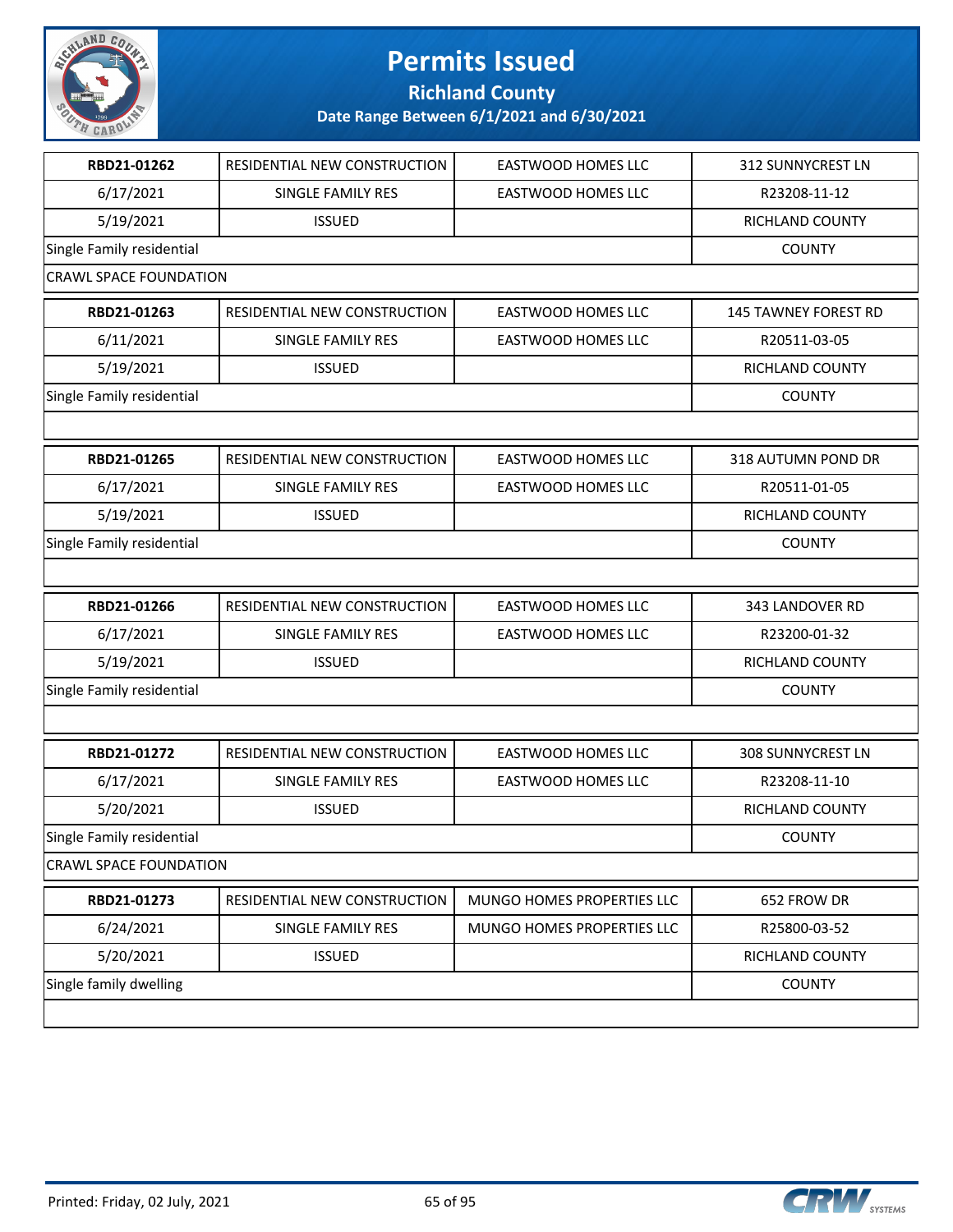

**Richland County**

| RBD21-01276                                               | RESIDENTIAL NEW CONSTRUCTION | <b>GREAT SOUTHERN HOMES INC</b>     | 120 LA VIDA CT       |
|-----------------------------------------------------------|------------------------------|-------------------------------------|----------------------|
| 6/18/2021                                                 | SINGLE FAMILY RES            | <b>GS JACOBS CREEK LLC*</b>         | R17800-04-96         |
| 5/21/2021                                                 | <b>ISSUED</b>                | <b>GREAT SOUTHERN HOMES INC</b>     | RICHLAND COUNTY      |
| <b>Bradley B</b>                                          |                              |                                     | <b>COUNTY</b>        |
|                                                           |                              |                                     |                      |
| RBD21-01278                                               | RESIDENTIAL NEW CONSTRUCTION | MUNGO HOMES PROPERTIES LLC          | 748 RUSKIN DR        |
| 6/24/2021                                                 | SINGLE FAMILY RES            | MUNGO HOMES PROPERTIES LLC          | R01700-04-12         |
| 5/21/2021                                                 | <b>ISSUED</b>                |                                     | RICHLAND COUNTY      |
| Single family dwelling                                    |                              |                                     | <b>COUNTY</b>        |
|                                                           |                              |                                     |                      |
| RBD21-01279                                               | RESIDENTIAL NEW CONSTRUCTION | MUNGO HOMES PROPERTIES LLC          | 268 WINDFALL RD      |
| 6/28/2021                                                 | <b>SINGLE FAMILY RES</b>     | <b>NORTH PINES LLC</b>              | R14800-04-18         |
| 5/21/2021                                                 | <b>ISSUED</b>                |                                     | RICHLAND COUNTY      |
| Single family dwelling                                    |                              |                                     | <b>COUNTY</b>        |
|                                                           |                              |                                     |                      |
| RBD21-01283                                               | RESIDENTIAL NEW CONSTRUCTION | AMERICA'S HOME PLACE INC            | <b>409 DAKOTA ST</b> |
| 6/15/2021                                                 | SINGLE FAMILY RES            | <b>KELVIN &amp; BRITTON JENKINS</b> | R09605-01-07         |
| 5/23/2021                                                 | <b>ISSUED</b>                | AMERICA'S HOME PLACE INC            | RICHLAND COUNTY      |
| construction of a new, site-built single-family residence |                              |                                     | <b>COUNTY</b>        |
|                                                           |                              |                                     |                      |
| RBD21-01286                                               | RESIDENTIAL NEW CONSTRUCTION | D R HORTON INC (COA)                | 527 STONE HOLLOW DR  |
| 6/22/2021                                                 | SINGLE FAMILY RES            | DR HORTON INC                       | R04104-03-04         |
| 5/24/2021                                                 | <b>ISSUED</b>                | D R HORTON INC (COA)                | RICHLAND COUNTY      |
| Single Family New Construction                            |                              |                                     | <b>COUNTY</b>        |
|                                                           |                              |                                     |                      |
| RBD21-01292                                               | RESIDENTIAL NEW CONSTRUCTION | MUNGO HOMES PROPERTIES LLC          | 648 FROW DR          |
| 6/22/2021                                                 | SINGLE FAMILY RES            | MUNGO HOMES PROPERTIES LLC          | R25800-03-52         |
| 5/24/2021                                                 | <b>ISSUED</b>                |                                     | RICHLAND COUNTY      |
| Single family dwelling                                    |                              |                                     | <b>COUNTY</b>        |
|                                                           |                              |                                     |                      |

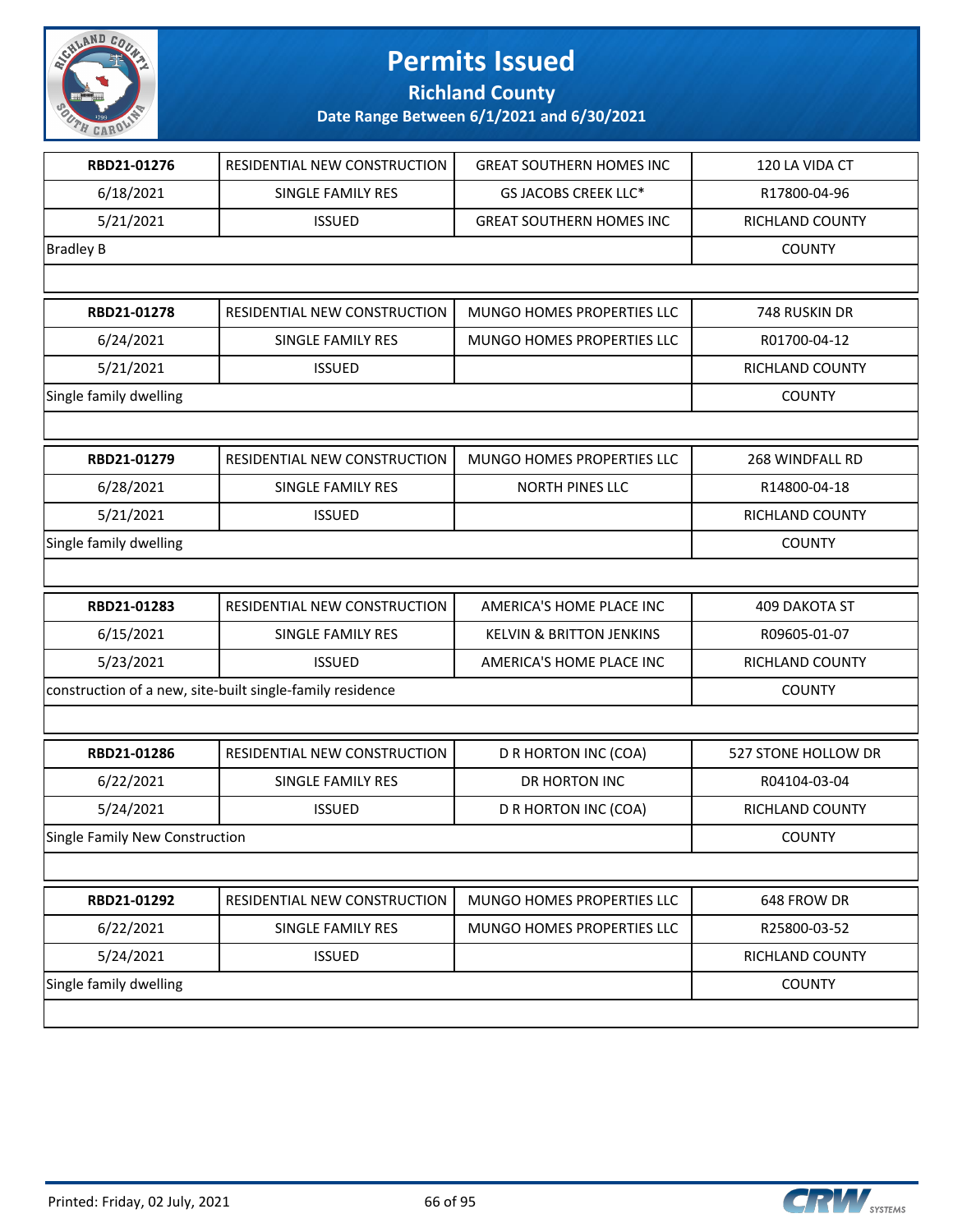

**Richland County**

| RBD21-01293                      | RESIDENTIAL NEW CONSTRUCTION | PRESTIGE CONSTRUCTION GROUP<br><b>LLC</b> | <b>720 BITTERNUT DR</b> |
|----------------------------------|------------------------------|-------------------------------------------|-------------------------|
| 6/24/2021                        | <b>SINGLE FAMILY RES</b>     | Pamela Hill                               | R22009-01-33            |
| 5/24/2021                        | <b>ISSUED</b>                | PRESTIGE CONSTRUCTION GROUP<br><b>LLC</b> | <b>RICHLAND COUNTY</b>  |
| Construct new single family home |                              |                                           | <b>COUNTY</b>           |
|                                  |                              |                                           |                         |
| RBD21-01295                      | RESIDENTIAL NEW CONSTRUCTION | <b>MUNGO HOMES PROPERTIES LLC</b>         | <b>564 MALACHITE LN</b> |
| 6/25/2021                        | <b>SINGLE FAMILY RES</b>     | MUNGO HOMES PROPERTIES LLC                | R01716-04-25            |
| 5/25/2021                        | <b>ISSUED</b>                |                                           | RICHLAND COUNTY         |
| Single family dwelling           |                              |                                           | <b>COUNTY</b>           |
|                                  |                              |                                           |                         |
| RBD21-01297                      | RESIDENTIAL NEW CONSTRUCTION | D R HORTON INC (COA)                      | <b>382 COMPASS TRL</b>  |
| 6/22/2021                        | SINGLE FAMILY RES            | <b>COATBRIDGE DEVELOPMENT LLC</b>         | R20510-11-01            |
| 5/25/2021                        | <b>ISSUED</b>                | D R HORTON INC (COA)                      | <b>RICHLAND COUNTY</b>  |
| Single Family New Construction   |                              |                                           | <b>COUNTY</b>           |
|                                  |                              |                                           |                         |
| RBD21-01298                      | RESIDENTIAL NEW CONSTRUCTION | D R HORTON INC (COA)                      | <b>374 COMPASS TRL</b>  |
| 6/22/2021                        | SINGLE FAMILY RES            | <b>COATBRIDGE DEVELOPMENT LLC</b>         | R20510-11-01            |
| 5/25/2021                        | <b>ISSUED</b>                | D R HORTON INC (COA)                      | <b>RICHLAND COUNTY</b>  |
| Single Family New Construction   |                              |                                           | <b>COUNTY</b>           |
|                                  |                              |                                           |                         |
| RBD21-01301                      | RESIDENTIAL NEW CONSTRUCTION | D R HORTON INC (COA)                      | <b>368 COMPASS TRL</b>  |
| 6/30/2021                        | SINGLE FAMILY RES            | <b>COATBRIDGE DEVELOPMENT LLC</b>         | R20510-11-01            |
| 5/25/2021                        | <b>ISSUED</b>                | D R HORTON INC (COA)                      | <b>RICHLAND COUNTY</b>  |
| Single Family New Construction   |                              |                                           | <b>COUNTY</b>           |
|                                  |                              |                                           |                         |

| RBD21-01302            | RESIDENTIAL NEW CONSTRUCTION | MUNGO HOMES PROPERTIES LLC | 259 WINDFALL RD |
|------------------------|------------------------------|----------------------------|-----------------|
| 6/30/2021              | SINGLE FAMILY RES            | MUNGO HOMES PROPERTIES LLC | R14800-04-18    |
| 5/25/2021              | <b>ISSUED</b>                |                            | RICHLAND COUNTY |
| Single family dwelling |                              |                            | <b>COUNTY</b>   |
|                        |                              |                            |                 |

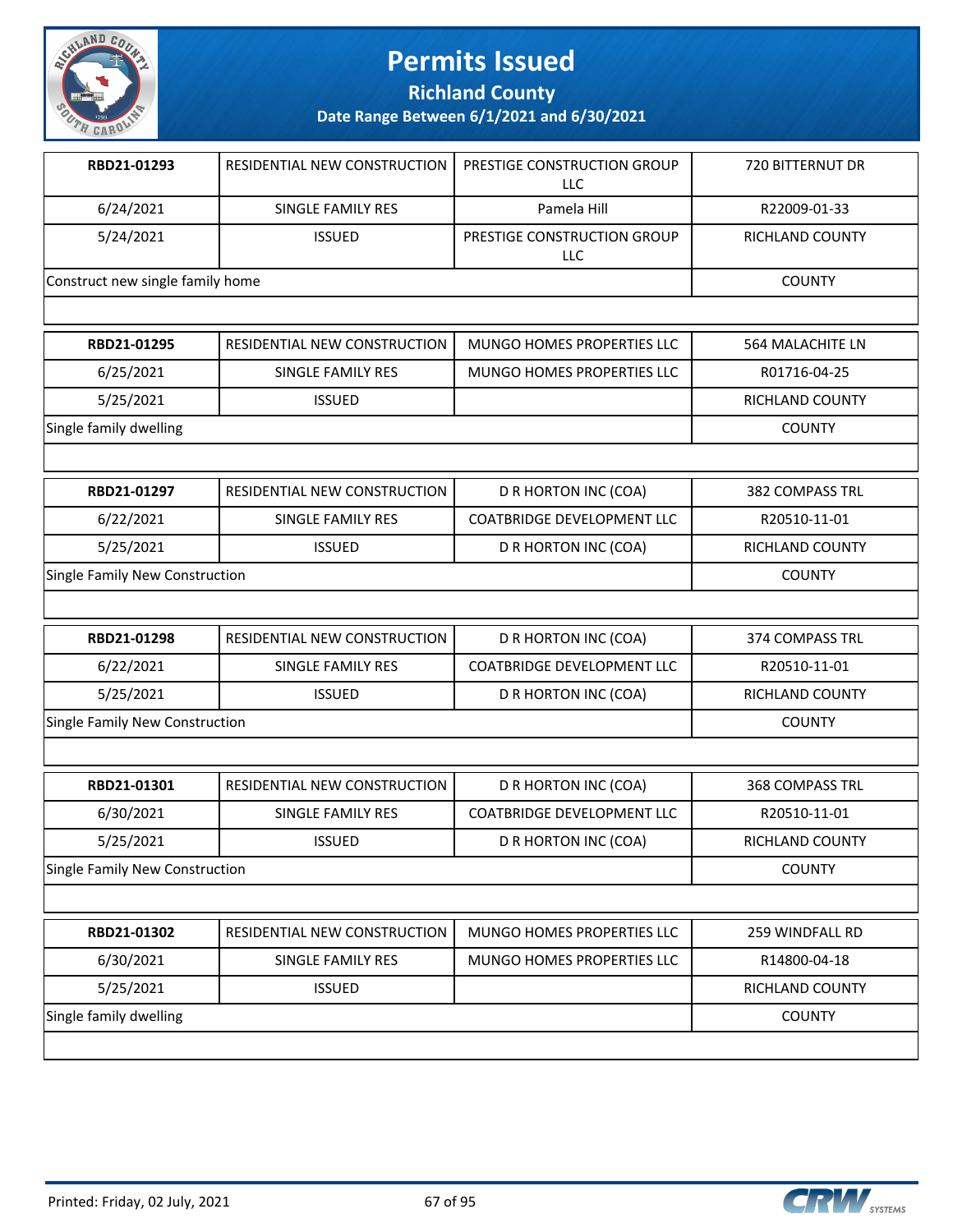

**Richland County**

| RBD21-01303                                 | RESIDENTIAL NEW CONSTRUCTION | D R HORTON INC (COA)               | 362 COMPASS TRL       |
|---------------------------------------------|------------------------------|------------------------------------|-----------------------|
| 6/30/2021                                   | SINGLE FAMILY RES            | <b>COATBRIDGE DEVELOPMENT LLC</b>  | R20510-11-01          |
| 5/25/2021                                   | <b>ISSUED</b>                | D R HORTON INC (COA)               | RICHLAND COUNTY       |
| Single Family New Construction              |                              |                                    | <b>COUNTY</b>         |
|                                             |                              |                                    |                       |
| RBD21-01305                                 | RESIDENTIAL NEW CONSTRUCTION | JARED A OSWALT                     | 215 MILES OAK LN      |
| 6/30/2021                                   | SINGLE FAMILY RES            | Eric & Emily Houghton              | R23612-01-08          |
| 5/25/2021                                   | <b>ISSUED</b>                | JARED A OSWALT                     | RICHLAND COUNTY       |
| <b>Construct New Single Family Dwelling</b> |                              |                                    | <b>COUNTY</b>         |
|                                             |                              |                                    |                       |
| RBD21-01318                                 | RESIDENTIAL NEW CONSTRUCTION | MUNGO HOMES PROPERTIES LLC         | 572 MALACHITE LN      |
| 6/29/2021                                   | SINGLE FAMILY RES            | MUNGO HOMES PROPERTIES LLC         | R01716-04-26          |
| 5/26/2021                                   | <b>ISSUED</b>                |                                    | RICHLAND COUNTY       |
| Single family dwelling                      |                              |                                    | <b>COUNTY</b>         |
|                                             |                              |                                    |                       |
| RBD21-01323                                 | RESIDENTIAL NEW CONSTRUCTION | MUNGO HOMES PROPERTIES LLC         | 752 RUSKIN DR         |
| 6/18/2021                                   | SINGLE FAMILY RES            | MUNGO HOMES PROPERTIES LLC         | R01700-04-12          |
| 5/26/2021                                   | <b>ISSUED</b>                |                                    | RICHLAND COUNTY       |
| Single family dwelling                      |                              |                                    | <b>COUNTY</b>         |
|                                             |                              |                                    |                       |
| RBD21-01325                                 | RESIDENTIAL NEW CONSTRUCTION | D R HORTON INC (COA)               | 1041 BELMONT GREEN RD |
| 6/22/2021                                   | SINGLE FAMILY RES            | <b>GATEWAY ONE DEVELOPMENT LLC</b> | R22006-02-03          |
| 5/26/2021                                   | <b>ISSUED</b>                | D R HORTON INC (COA)               | RICHLAND COUNTY       |
| Single Family New Construction              |                              |                                    | <b>COUNTY</b>         |
|                                             |                              |                                    |                       |
| RBD21-01326                                 | RESIDENTIAL NEW CONSTRUCTION | D R HORTON INC (COA)               | 1049 BELMONT GREEN RD |
| 6/22/2021                                   | SINGLE FAMILY RES            | GATEWAY ONE DEVELOPMENT LLC        | R22006-02-03          |
| 5/26/2021                                   | <b>ISSUED</b>                | D R HORTON INC (COA)               | RICHLAND COUNTY       |
| Single Family New Construction              |                              |                                    | <b>COUNTY</b>         |
|                                             |                              |                                    |                       |

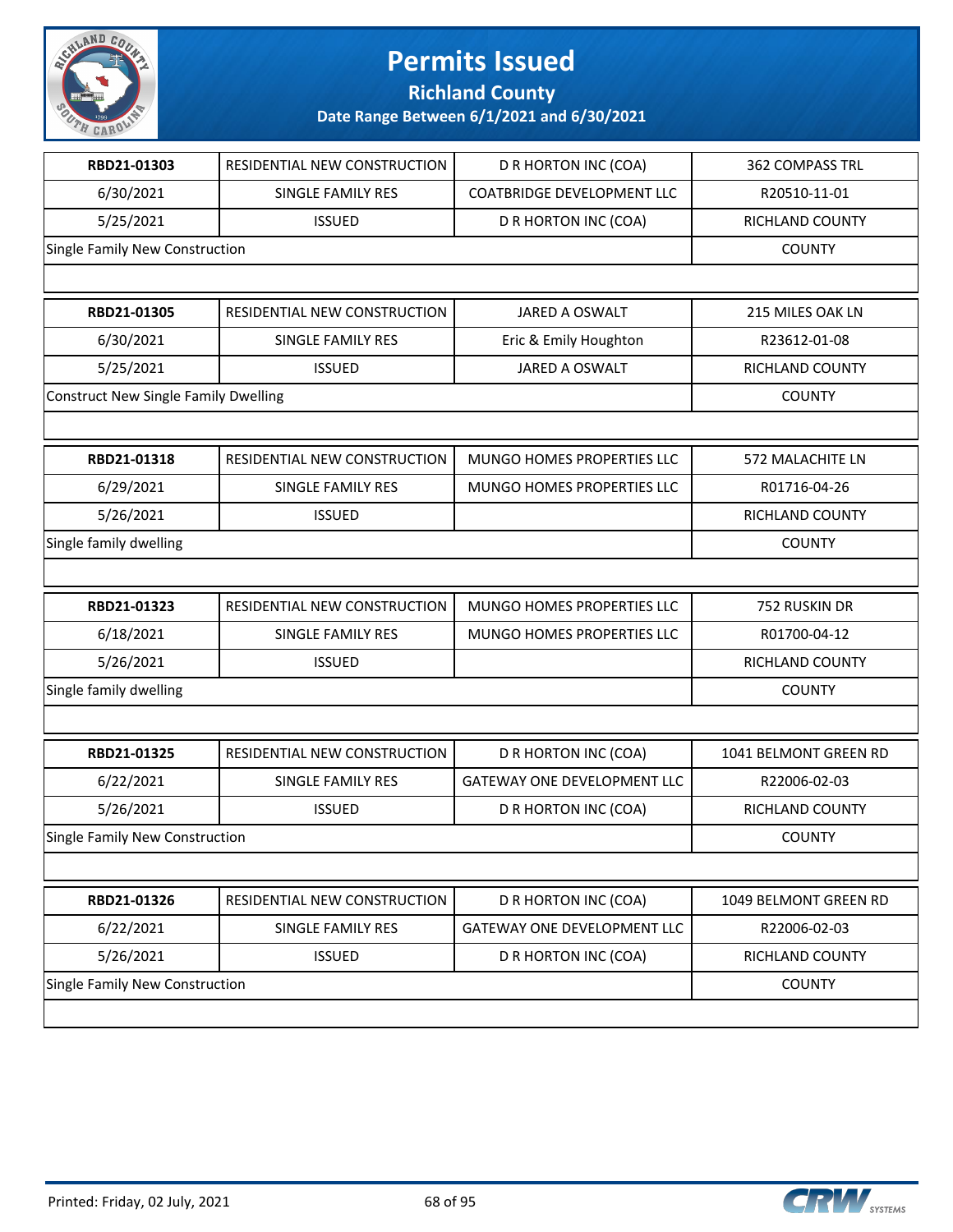

**Richland County**

| RBD21-01327                    | RESIDENTIAL NEW CONSTRUCTION | D R HORTON INC (COA)                               | 1032 BELMONT GREEN RD       |
|--------------------------------|------------------------------|----------------------------------------------------|-----------------------------|
| 6/22/2021                      | SINGLE FAMILY RES            | <b>GATEWAY ONE DEVELOPMENT LLC</b>                 | R22006-02-03                |
| 5/26/2021                      | <b>ISSUED</b>                | D R HORTON INC (COA)                               | RICHLAND COUNTY             |
| Single Family New Construction |                              |                                                    | <b>COUNTY</b>               |
|                                |                              |                                                    |                             |
| RBD21-01329                    | RESIDENTIAL NEW CONSTRUCTION | FISHER CUSTOM HOMES (RBB)                          | 7620 PINEDALE DR            |
| 6/30/2021                      | <b>SINGLE FAMILY RES</b>     | <b>FISHER &amp; FISHER PROPERTY</b>                | R17002-05-13                |
| 5/27/2021                      | <b>ISSUED</b>                | FISHER CUSTOM HOMES (RBB)                          | <b>RICHLAND COUNTY</b>      |
| Construction of new home       |                              |                                                    | <b>COUNTY</b>               |
|                                |                              |                                                    |                             |
| RBD21-01331                    | RESIDENTIAL NEW CONSTRUCTION | MUNGO HOMES PROPERTIES LLC                         | 756 RUSKIN DR               |
| 6/18/2021                      | SINGLE FAMILY RES            | MUNGO HOMES PROPERTIES LLC                         | R01700-04-12                |
| 5/27/2021                      | <b>ISSUED</b>                |                                                    | RICHLAND COUNTY             |
| Single family dwelling         |                              |                                                    | <b>COUNTY</b>               |
|                                |                              |                                                    |                             |
| RBD21-01333                    | RESIDENTIAL NEW CONSTRUCTION | <b>EASTWOOD HOMES LLC</b>                          | <b>148 TAWNEY FOREST RD</b> |
| 6/18/2021                      | SINGLE FAMILY RES            | EASTWOOD HOMES LLC                                 | R20511-03-04                |
| 5/27/2021                      | <b>ISSUED</b>                |                                                    | RICHLAND COUNTY             |
| Single Family residential      |                              |                                                    | <b>COUNTY</b>               |
|                                |                              |                                                    |                             |
| RBD21-01341                    | RESIDENTIAL NEW CONSTRUCTION | BRYAN W CLIFTON DBA CLIFTON<br><b>CUSTOM HOMES</b> | 113 HAVEN CIR               |
| 6/30/2021                      | SINGLE FAMILY RES            | <b>BOAN REGGIE L &amp; JANET F</b>                 | R01409-03-11                |
| 5/27/2021                      | <b>ISSUED</b>                | BRYAN W CLIFTON DBA CLIFTON<br><b>CUSTOM HOMES</b> | RICHLAND COUNTY             |
| Building new home              |                              |                                                    | <b>COUNTY</b>               |
|                                |                              |                                                    |                             |
| RBD21-01343                    | RESIDENTIAL NEW CONSTRUCTION | CONQUEST HOMES LLC                                 | 1431 SHADY GROVE RD         |
| 6/25/2021                      | SINGLE FAMILY RES            | MURDAUGH BRYAN J & CINDY L                         | R03300-02-02                |
| 5/28/2021                      | <b>ISSUED</b>                | CONQUEST HOMES LLC                                 | RICHLAND COUNTY             |
| build new home                 |                              |                                                    | <b>COUNTY</b>               |
|                                |                              |                                                    |                             |

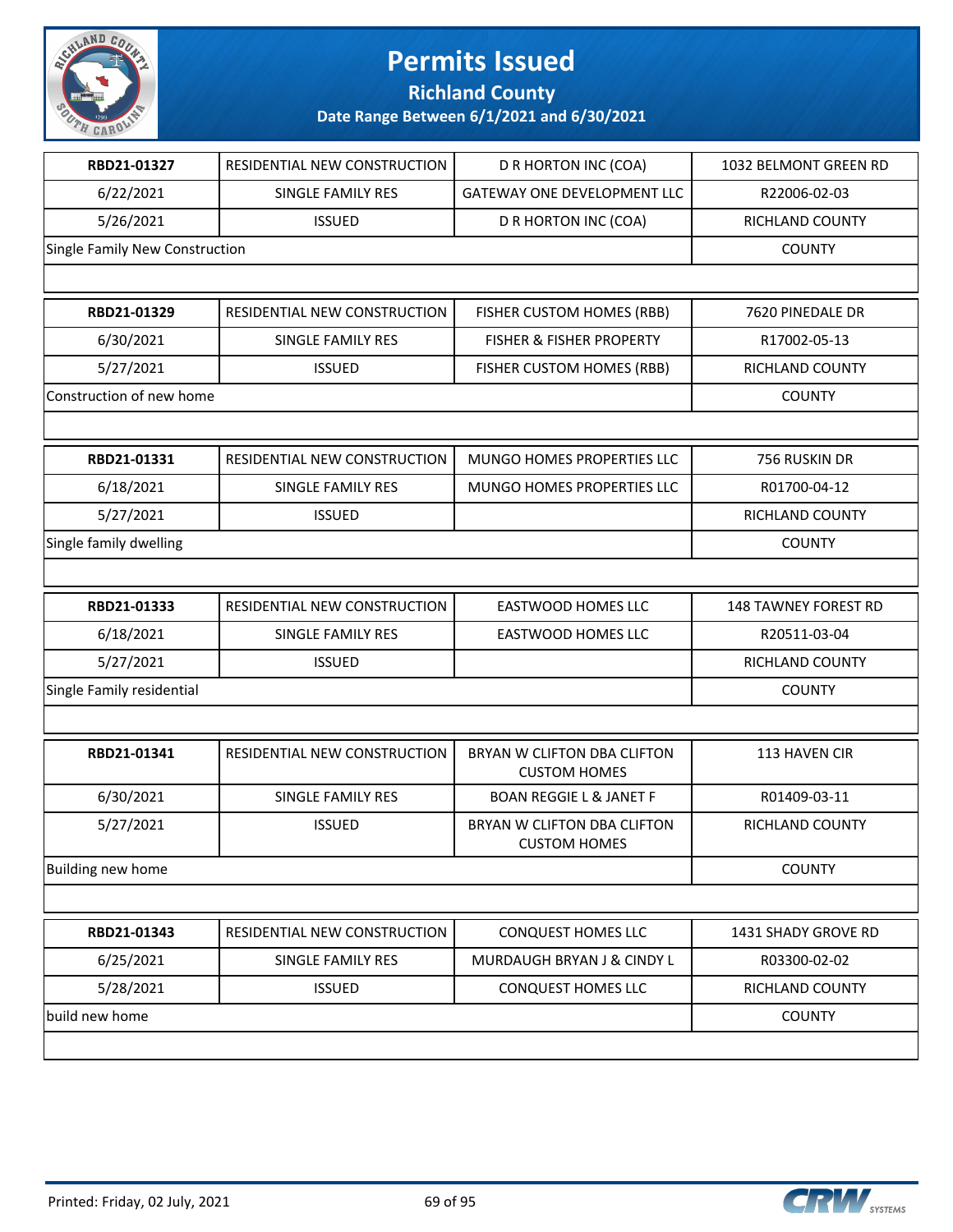

**Richland County**

| RBD21-01345                                 | RESIDENTIAL NEW CONSTRUCTION                | MUNGO HOMES PROPERTIES LLC      | 274 WINDFALL RD    |  |
|---------------------------------------------|---------------------------------------------|---------------------------------|--------------------|--|
| 6/8/2021                                    | SINGLE FAMILY RES                           | MUNGO HOMES PROPERTIES LLC      | R14800-04-18       |  |
| 5/28/2021                                   | <b>ISSUED</b>                               |                                 | RICHLAND COUNTY    |  |
| Single family dwelling                      |                                             |                                 | <b>COUNTY</b>      |  |
|                                             |                                             |                                 |                    |  |
| RBD21-01347                                 | RESIDENTIAL NEW CONSTRUCTION                | MUNGO HOMES PROPERTIES LLC      | 647 FROW DR        |  |
| 6/25/2021                                   | SINGLE FAMILY RES                           | MUNGO HOMES PROPERTIES LLC      | R25800-03-52       |  |
| 5/28/2021                                   | <b>ISSUED</b>                               |                                 | RICHLAND COUNTY    |  |
| Single family dwelling                      |                                             |                                 | <b>COUNTY</b>      |  |
|                                             |                                             |                                 |                    |  |
| RBD21-01364                                 | RESIDENTIAL NEW CONSTRUCTION                | <b>MADISON HOMEBUILDERS LLC</b> | 201 TURKEY FARM RD |  |
| 6/22/2021                                   | SINGLE FAMILY RES                           | <b>GOODWIN WILLIE CEE &amp;</b> | R14800-05-61       |  |
| 6/1/2021                                    | <b>ISSUED</b>                               | <b>MADISON HOMEBUILDERS LLC</b> | RICHLAND COUNTY    |  |
| New Single Family Home                      |                                             |                                 | <b>COUNTY</b>      |  |
|                                             |                                             |                                 |                    |  |
| RBD21-01367                                 | RESIDENTIAL NEW CONSTRUCTION                | MUNGO HOMES PROPERTIES LLC      | 266 COMPASS TRL    |  |
| 6/25/2021                                   | SINGLE FAMILY RES                           | MUNGO HOMES PROPERTIES LLC      | R20506-08-18       |  |
| 6/2/2021                                    | <b>ISSUED</b>                               |                                 | RICHLAND COUNTY    |  |
| Single family dwelling                      |                                             |                                 | <b>COUNTY</b>      |  |
|                                             |                                             |                                 |                    |  |
| RBD21-01368                                 | RESIDENTIAL NEW CONSTRUCTION                | MUNGO HOMES PROPERTIES LLC      | 112 AUGSBURG DR    |  |
| 6/23/2021                                   | SINGLE FAMILY RES                           | LUTHERAN HOMES OF SC INC        | R01511-04-01       |  |
| 6/2/2021                                    | <b>ISSUED</b>                               | MUNGO HOMES PROPERTIES LLC      | RICHLAND COUNTY    |  |
|                                             | <b>Construct New Single Family Dwelling</b> |                                 |                    |  |
|                                             |                                             |                                 |                    |  |
| RBD21-01369                                 | RESIDENTIAL NEW CONSTRUCTION                | MUNGO HOMES PROPERTIES LLC      | 1764 WASH LEVER RD |  |
| 6/23/2021                                   | SINGLE FAMILY RES                           | VAADI MATT R JR & KATIE K       | R01900-06-30       |  |
| 6/2/2021                                    | <b>ISSUED</b>                               | MUNGO HOMES PROPERTIES LLC      | RICHLAND COUNTY    |  |
| <b>Construct New Single Family Dwelling</b> |                                             |                                 | <b>COUNTY</b>      |  |
|                                             |                                             |                                 |                    |  |

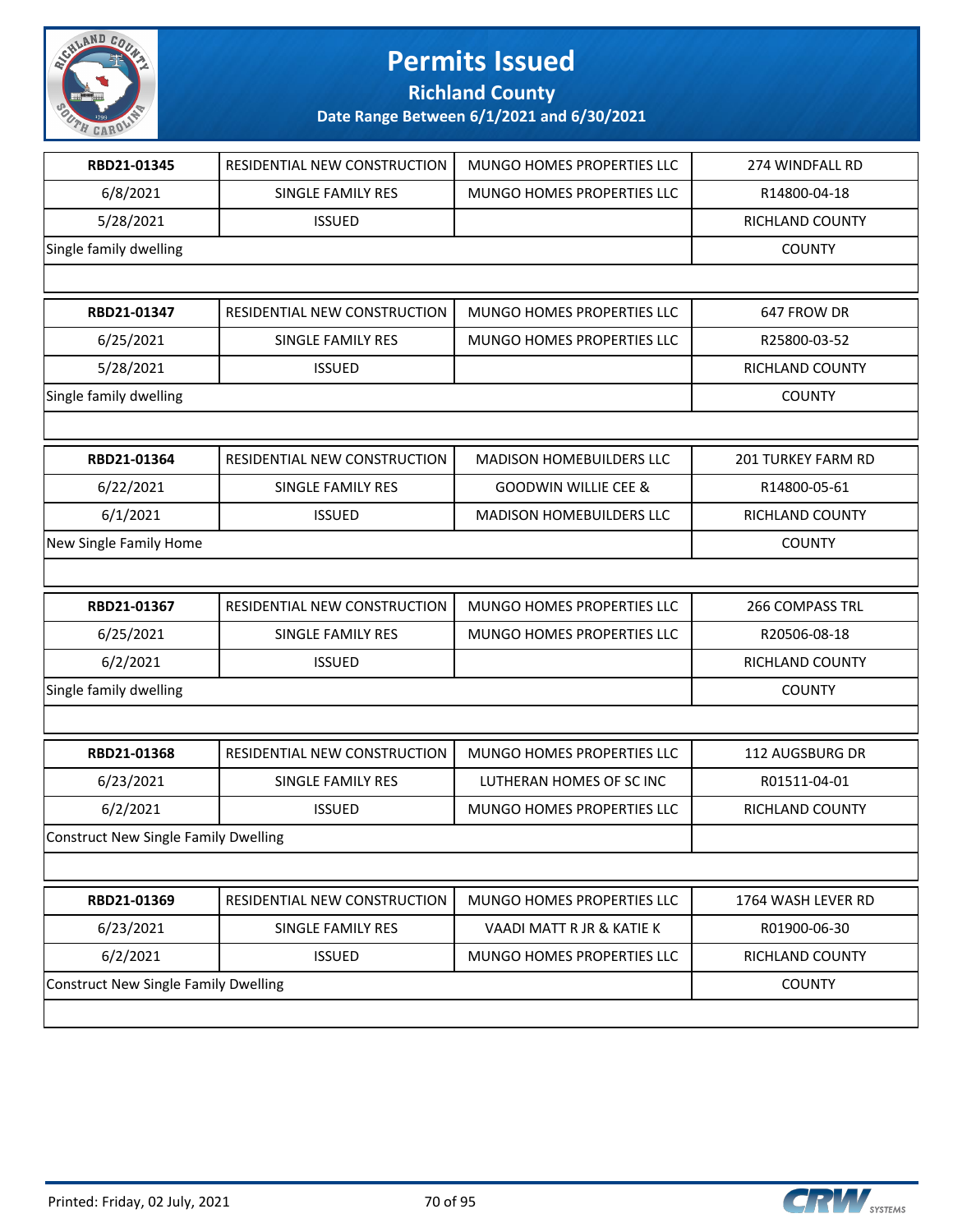

**Richland County**

| RBD21-01371                    | RESIDENTIAL NEW CONSTRUCTION | D R HORTON INC (COA)               | 1045 BELMONT GREEN RD    |
|--------------------------------|------------------------------|------------------------------------|--------------------------|
| 6/22/2021                      | SINGLE FAMILY RES            | <b>GATEWAY ONE DEVELOPMENT LLC</b> | R22006-02-03             |
| 6/2/2021                       | <b>ISSUED</b>                | D R HORTON INC (COA)               | RICHLAND COUNTY          |
| Single Family New Construction |                              |                                    | <b>COUNTY</b>            |
|                                |                              |                                    |                          |
| RBD21-01373                    | RESIDENTIAL NEW CONSTRUCTION | MUNGO HOMES PROPERTIES LLC         | 529 MALACHITE LN         |
| 6/25/2021                      | SINGLE FAMILY RES            | MUNGO HOMES PROPERTIES LLC         | R01716-01-37             |
| 6/2/2021                       | <b>ISSUED</b>                |                                    | <b>RICHLAND COUNTY</b>   |
| Single family dwelling         |                              |                                    | <b>COUNTY</b>            |
|                                |                              |                                    |                          |
| RBD21-01378                    | RESIDENTIAL NEW CONSTRUCTION | <b>STANLEY MARTIN HOMES LLC</b>    | 756 DEERWOOD CROSSING DR |
| 6/22/2021                      | SINGLE FAMILY RES            | STANLEY MARTIN COMPANIES LLC       | R17413-12-02             |
| 6/2/2021                       | <b>ISSUED</b>                | STANLEY MARTIN HOMES LLC           | <b>RICHLAND COUNTY</b>   |
| Build single family residence  |                              |                                    | <b>COUNTY</b>            |
|                                |                              |                                    |                          |
| RBD21-01379                    | RESIDENTIAL NEW CONSTRUCTION | <b>GREAT SOUTHERN HOMES INC</b>    | 338 HEART SPRINGS LN     |
| 6/9/2021                       | SINGLE FAMILY RES            | GS JACOBS CREEK LLC*               | R17800-04-68             |
| 6/3/2021                       | <b>ISSUED</b>                | <b>GREAT SOUTHERN HOMES INC</b>    | RICHLAND COUNTY          |
| Porter II F                    |                              |                                    | <b>COUNTY</b>            |
|                                |                              |                                    |                          |
| RBD21-01380                    | RESIDENTIAL NEW CONSTRUCTION | <b>GREAT SOUTHERN HOMES INC</b>    | 340 HEART SPRINGS LN     |
| 6/10/2021                      | SINGLE FAMILY RES            | <b>GREAT SOUTHERN HOMES INC</b>    | R17800-04-68             |
| 6/3/2021                       | <b>ISSUED</b>                | <b>GREAT SOUTHERN HOMES INC</b>    | <b>RICHLAND COUNTY</b>   |
| Porter II E                    |                              |                                    | <b>COUNTY</b>            |
|                                |                              |                                    |                          |
| RBD21-01381                    | RESIDENTIAL NEW CONSTRUCTION | MUNGO HOMES PROPERTIES LLC         | 551 MALACHITE LN         |
| 6/25/2021                      | SINGLE FAMILY RES            | MUNGO HOMES PROPERTIES LLC         | R01716-01-43             |
| 6/3/2021                       | <b>ISSUED</b>                |                                    | RICHLAND COUNTY          |
| Single family dwelling         |                              |                                    | <b>COUNTY</b>            |
|                                |                              |                                    |                          |
|                                |                              |                                    |                          |

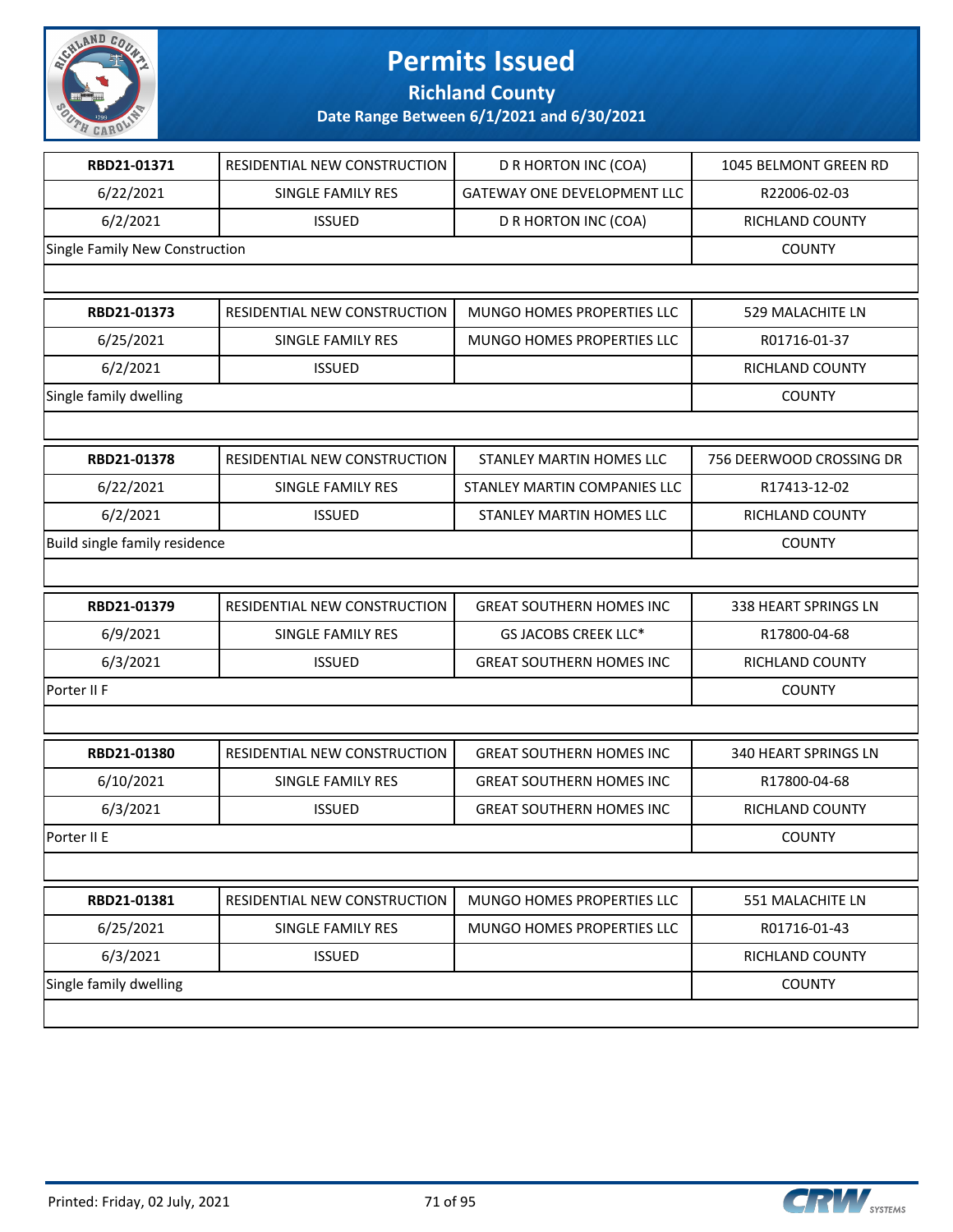

**Richland County**

| RBD21-01382                    | RESIDENTIAL NEW CONSTRUCTION | <b>GREAT SOUTHERN HOMES INC</b>    | 404 WILLOW WIND RD    |
|--------------------------------|------------------------------|------------------------------------|-----------------------|
| 6/10/2021                      | SINGLE FAMILY RES            | <b>GREAT SOUTHERN HOMES INC</b>    | R21700-04-11          |
| 6/3/2021                       | <b>ISSUED</b>                | <b>GREAT SOUTHERN HOMES INC</b>    | RICHLAND COUNTY       |
| Willow Wind A                  |                              |                                    | <b>COUNTY</b>         |
|                                |                              |                                    |                       |
| RBD21-01383                    | RESIDENTIAL NEW CONSTRUCTION | <b>GREAT SOUTHERN HOMES INC</b>    | 414 WILLOW WIND RD    |
| 6/10/2021                      | SINGLE FAMILY RES            | <b>GREAT SOUTHERN HOMES INC</b>    | R21700-04-11          |
| 6/3/2021                       | <b>ISSUED</b>                | <b>GREAT SOUTHERN HOMES INC</b>    | RICHLAND COUNTY       |
| Willow Wind B                  |                              |                                    | <b>COUNTY</b>         |
|                                |                              |                                    |                       |
| RBD21-01384                    | RESIDENTIAL NEW CONSTRUCTION | D R HORTON INC (COA)               | 1024 BELMONT GREEN RD |
| 6/22/2021                      | SINGLE FAMILY RES            | <b>GATEWAY ONE DEVELOPMENT LLC</b> | R22006-02-03          |
| 6/3/2021                       | <b>ISSUED</b>                | D R HORTON INC (COA)               | RICHLAND COUNTY       |
| Single Family New Construction |                              |                                    | <b>COUNTY</b>         |
|                                |                              |                                    |                       |
| RBD21-01385                    | RESIDENTIAL NEW CONSTRUCTION | <b>GREAT SOUTHERN HOMES INC</b>    | 392 WILLOW WIND RD    |
| 6/18/2021                      | SINGLE FAMILY RES            | <b>GREAT SOUTHERN HOMES INC</b>    | R21700-04-11          |
| 6/3/2021                       | <b>ISSUED</b>                | <b>GREAT SOUTHERN HOMES INC</b>    | RICHLAND COUNTY       |
| Willow Wind A                  |                              |                                    | <b>COUNTY</b>         |
|                                |                              |                                    |                       |
| RBD21-01386                    | RESIDENTIAL NEW CONSTRUCTION | <b>GREAT SOUTHERN HOMES INC</b>    | 380 WILLOW WIND RD    |
| 6/18/2021                      | <b>SINGLE FAMILY RES</b>     | <b>GREAT SOUTHERN HOMES INC</b>    | R21700-04-11          |
| 6/3/2021                       | <b>ISSUED</b>                | <b>GREAT SOUTHERN HOMES INC</b>    | RICHLAND COUNTY       |
| Willow Wind A                  |                              |                                    | <b>COUNTY</b>         |
|                                |                              |                                    |                       |
| RBD21-01387                    | RESIDENTIAL NEW CONSTRUCTION | D R HORTON INC (COA)               | 1026 BELMONT GREEN RD |
| 6/22/2021                      | SINGLE FAMILY RES            | GATEWAY ONE DEVELOPMENT LLC        | R22006-02-03          |
| 6/3/2021                       | <b>ISSUED</b>                | D R HORTON INC (COA)               | RICHLAND COUNTY       |
| Single Family New Construction |                              |                                    | <b>COUNTY</b>         |
|                                |                              |                                    |                       |

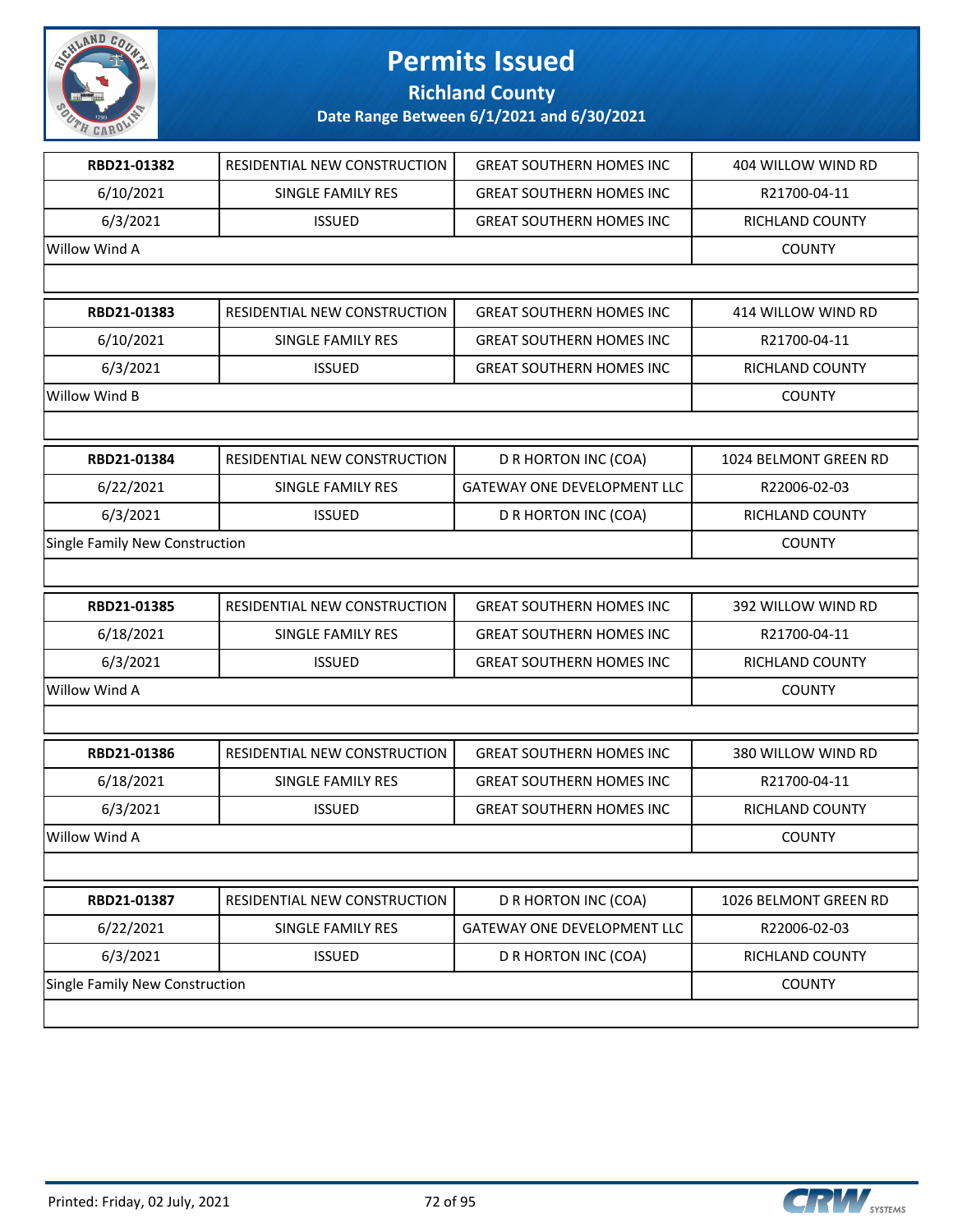

**Richland County**

| RESIDENTIAL NEW CONSTRUCTION   | D R HORTON INC (COA)               | 1030 BELMONT GREEN RD  |
|--------------------------------|------------------------------------|------------------------|
| SINGLE FAMILY RES              | <b>GATEWAY ONE DEVELOPMENT LLC</b> | R22006-02-03           |
| <b>ISSUED</b>                  | D R HORTON INC (COA)               | RICHLAND COUNTY        |
| Single Family New Construction |                                    | <b>COUNTY</b>          |
|                                |                                    |                        |
| RESIDENTIAL NEW CONSTRUCTION   | D R HORTON INC (COA)               | 1036 BELMONT GREEN RD  |
| SINGLE FAMILY RES              | <b>GATEWAY ONE DEVELOPMENT LLC</b> | R22006-02-03           |
| <b>ISSUED</b>                  | D R HORTON INC (COA)               | <b>RICHLAND COUNTY</b> |
| Single Family New Construction |                                    | <b>COUNTY</b>          |
|                                |                                    |                        |
| RESIDENTIAL NEW CONSTRUCTION   | D R HORTON INC (COA)               | 1038 BELMONT GREEN RD  |
| SINGLE FAMILY RES              | <b>GATEWAY ONE DEVELOPMENT LLC</b> | R22006-02-03           |
| <b>ISSUED</b>                  | D R HORTON INC (COA)               | RICHLAND COUNTY        |
| Single Family New Construction |                                    | <b>COUNTY</b>          |
|                                |                                    |                        |
| RESIDENTIAL NEW CONSTRUCTION   | D R HORTON INC (COA)               | 1042 BELMONT GREEN RD  |
| SINGLE FAMILY RES              | <b>GATEWAY ONE DEVELOPMENT LLC</b> | R22006-02-03           |
| <b>ISSUED</b>                  | D R HORTON INC (COA)               | RICHLAND COUNTY        |
| Single Family New Construction |                                    | <b>COUNTY</b>          |
|                                |                                    |                        |
|                                |                                    |                        |
| RESIDENTIAL NEW CONSTRUCTION   | D R HORTON INC (COA)               | 1048 BELMONT GREEN RD  |
| SINGLE FAMILY RES              | <b>GATEWAY ONE DEVELOPMENT LLC</b> | R22006-02-03           |
| <b>ISSUED</b>                  | D R HORTON INC (COA)               | <b>RICHLAND COUNTY</b> |
| Single Family New Construction |                                    | <b>COUNTY</b>          |
|                                |                                    |                        |
| RESIDENTIAL NEW CONSTRUCTION   | MUNGO HOMES PROPERTIES LLC         | 668 FROW DR            |
| SINGLE FAMILY RES              | MUNGO HOMES PROPERTIES LLC         | R25800-03-52           |
| <b>ISSUED</b>                  |                                    | RICHLAND COUNTY        |
|                                |                                    | <b>COUNTY</b>          |
|                                |                                    |                        |

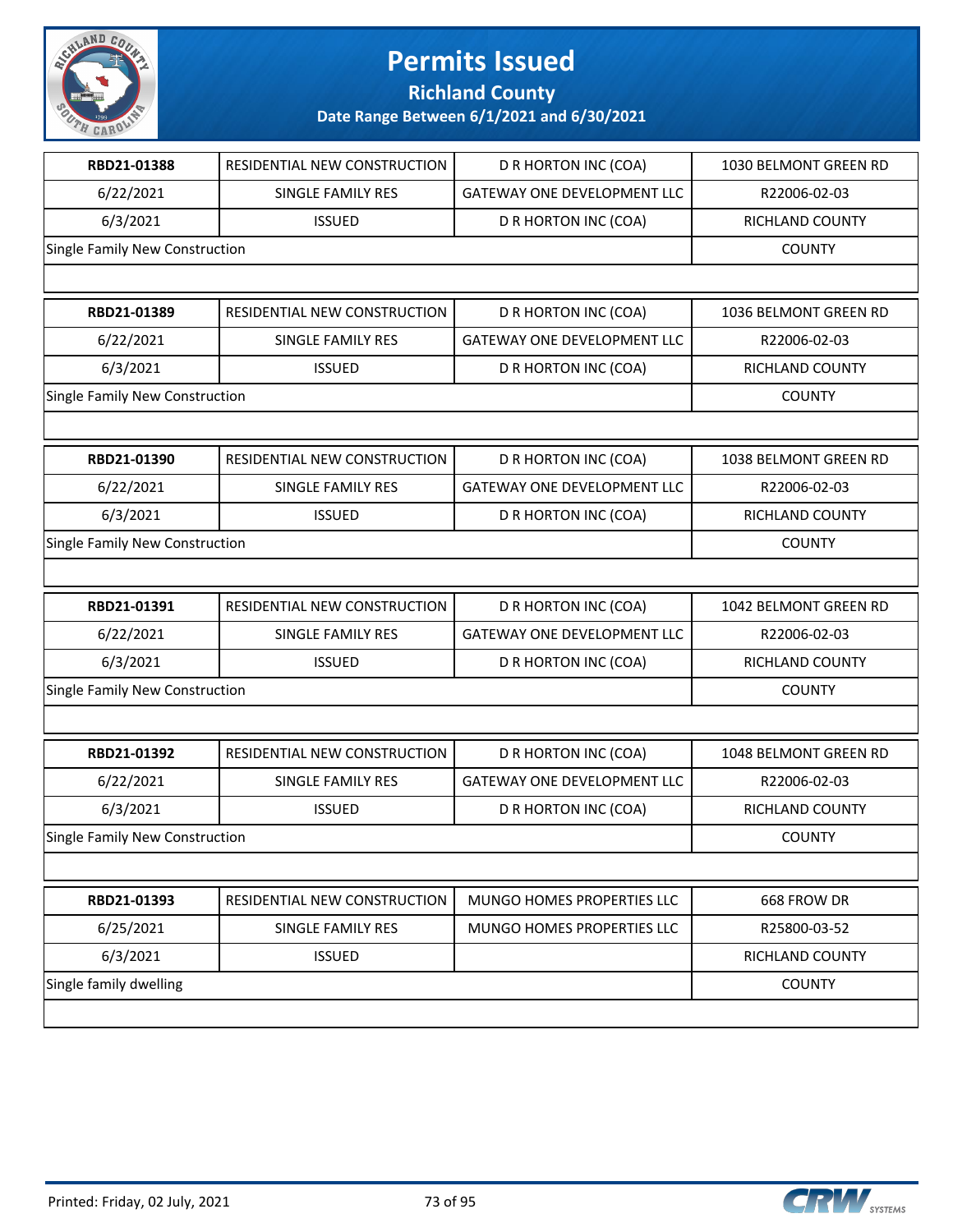

**Richland County**

| RBD21-01395                                 | RESIDENTIAL NEW CONSTRUCTION | <b>EASTWOOD HOMES LLC</b>                         | 333 LANDOVER RD        |
|---------------------------------------------|------------------------------|---------------------------------------------------|------------------------|
| 6/22/2021                                   | SINGLE FAMILY RES            | <b>EASTWOOD HOMES LLC</b>                         | R23200-01-32           |
| 6/3/2021                                    | <b>ISSUED</b>                |                                                   | RICHLAND COUNTY        |
| Single Family residential                   |                              |                                                   | <b>COUNTY</b>          |
|                                             |                              |                                                   |                        |
| RBD21-01396                                 | RESIDENTIAL NEW CONSTRUCTION | JEFFREY CAPOGROSSI DBA<br><b>CAPOGROSSI CONST</b> | 1036 LANGFORD RD       |
| 6/25/2021                                   | <b>SINGLE FAMILY RES</b>     |                                                   |                        |
| 6/3/2021                                    | <b>ISSUED</b>                | JEFFREY CAPOGROSSI DBA<br><b>CAPOGROSSI CONST</b> |                        |
| New Residential construction                |                              |                                                   | <b>COUNTY</b>          |
|                                             |                              |                                                   |                        |
| RBD21-01398                                 | RESIDENTIAL NEW CONSTRUCTION | MUNGO HOMES PROPERTIES LLC                        | 263 WINDFALL RD        |
| 6/25/2021                                   | SINGLE FAMILY RES            | MUNGO HOMES PROPERTIES LLC                        | R14800-04-18           |
| 6/3/2021                                    | <b>ISSUED</b>                |                                                   | RICHLAND COUNTY        |
| Single family dwelling                      |                              |                                                   | <b>COUNTY</b>          |
|                                             |                              |                                                   |                        |
| RBD21-01402                                 | RESIDENTIAL NEW CONSTRUCTION | MUNGO HOMES PROPERTIES LLC                        | 1910 WASH LEVER RD     |
| 6/23/2021                                   | SINGLE FAMILY RES            | DRISKELL DONALD L & KAREN A                       | R01900-06-89           |
| 6/3/2021                                    | <b>ISSUED</b>                | MUNGO HOMES PROPERTIES LLC                        | RICHLAND COUNTY        |
| <b>Construct New Single Family Dwelling</b> |                              | <b>COUNTY</b>                                     |                        |
|                                             |                              |                                                   |                        |
| RBD21-01404                                 | RESIDENTIAL NEW CONSTRUCTION | <b>GREAT SOUTHERN HOMES INC</b>                   | 1171 DEEP CREEK RD     |
| 6/18/2021                                   | SINGLE FAMILY RES            | <b>GREAT SOUTHERN HOMES INC</b>                   | R17800-04-68           |
| 6/4/2021                                    | <b>ISSUED</b>                | <b>GREAT SOUTHERN HOMES INC</b>                   | RICHLAND COUNTY        |
| Davenport II D                              |                              |                                                   | <b>COUNTY</b>          |
|                                             |                              |                                                   |                        |
| RBD21-01406                                 | RESIDENTIAL NEW CONSTRUCTION | MUNGO HOMES PROPERTIES LLC                        | 559 MALACHITE LN       |
| 6/30/2021                                   | <b>SINGLE FAMILY RES</b>     | MUNGO HOMES PROPERTIES LLC                        | R01716-01-45           |
| 6/4/2021                                    | <b>ISSUED</b>                |                                                   | <b>RICHLAND COUNTY</b> |
| Single family dwelling                      |                              |                                                   | <b>COUNTY</b>          |
|                                             |                              |                                                   |                        |

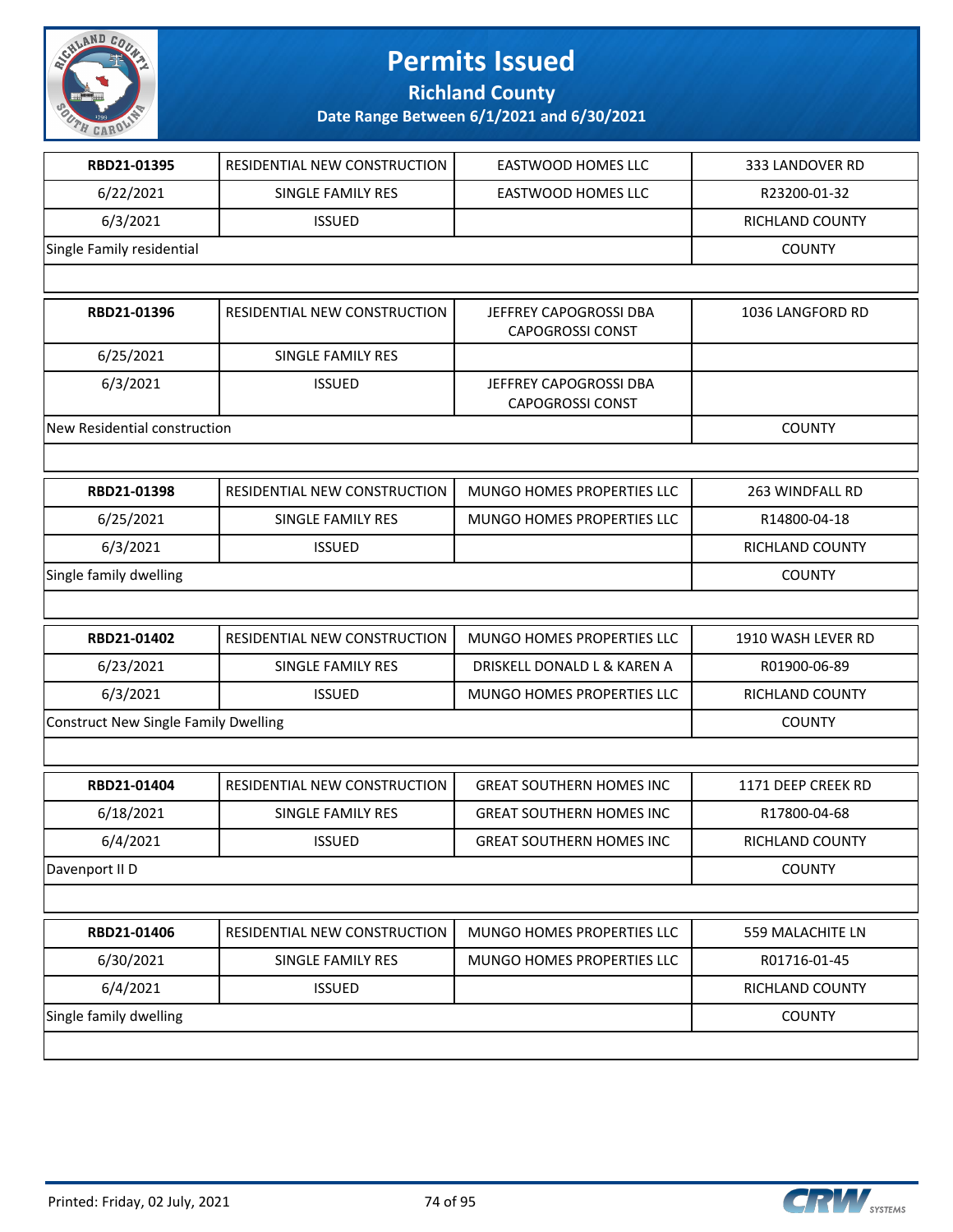

**Richland County**

| RBD21-01407            | RESIDENTIAL NEW CONSTRUCTION | <b>GREAT SOUTHERN HOMES INC</b> | 112 LA VIDA CT         |
|------------------------|------------------------------|---------------------------------|------------------------|
| 6/18/2021              | <b>SINGLE FAMILY RES</b>     | <b>GREAT SOUTHERN HOMES INC</b> | R17800-04-68           |
| 6/4/2021               | <b>ISSUED</b>                | <b>GREAT SOUTHERN HOMES INC</b> | <b>RICHLAND COUNTY</b> |
| Devonshire B           |                              |                                 | <b>COUNTY</b>          |
|                        |                              |                                 |                        |
| RBD21-01408            | RESIDENTIAL NEW CONSTRUCTION | <b>GREAT SOUTHERN HOMES INC</b> | 1179 DEEP CREEK RD     |
| 6/18/2021              | <b>SINGLE FAMILY RES</b>     | <b>GREAT SOUTHERN HOMES INC</b> | R17800-04-68           |
| 6/4/2021               | <b>ISSUED</b>                | <b>GREAT SOUTHERN HOMES INC</b> | <b>RICHLAND COUNTY</b> |
| Porter II E            |                              |                                 | <b>COUNTY</b>          |
|                        |                              |                                 |                        |
| RBD21-01409            | RESIDENTIAL NEW CONSTRUCTION | <b>GREAT SOUTHERN HOMES INC</b> | 1185 DEEP CREEK RD     |
| 6/22/2021              | SINGLE FAMILY RES            | <b>GREAT SOUTHERN HOMES INC</b> | R17800-04-68           |
| 6/4/2021               | <b>ISSUED</b>                | <b>GREAT SOUTHERN HOMES INC</b> | <b>RICHLAND COUNTY</b> |
| <b>Bentcreek A</b>     |                              |                                 | <b>COUNTY</b>          |
|                        |                              |                                 |                        |
| RBD21-01410            | RESIDENTIAL NEW CONSTRUCTION | <b>GREAT SOUTHERN HOMES INC</b> | 1189 DEEP CREEK RD     |
| 6/23/2021              | SINGLE FAMILY RES            | <b>GREAT SOUTHERN HOMES INC</b> | R17800-04-68           |
| 6/4/2021               | <b>ISSUED</b>                | <b>GREAT SOUTHERN HOMES INC</b> | RICHLAND COUNTY        |
| Bradley II C           |                              |                                 | <b>COUNTY</b>          |
|                        |                              |                                 |                        |
| RBD21-01411            | RESIDENTIAL NEW CONSTRUCTION | <b>GREAT SOUTHERN HOMES INC</b> | 1193 DEEP CREEK RD     |
| 6/23/2021              | SINGLE FAMILY RES            | <b>GREAT SOUTHERN HOMES INC</b> | R17800-04-68           |
| 6/4/2021               | <b>ISSUED</b>                | <b>GREAT SOUTHERN HOMES INC</b> | <b>RICHLAND COUNTY</b> |
| Bentcreek D            |                              |                                 | <b>COUNTY</b>          |
|                        |                              |                                 |                        |
| RBD21-01412            | RESIDENTIAL NEW CONSTRUCTION | MUNGO HOMES PROPERTIES LLC      | 265 WINDFALL RD        |
| 6/30/2021              | <b>SINGLE FAMILY RES</b>     | MUNGO HOMES PROPERTIES LLC      | R14800-04-18           |
| 6/4/2021               | <b>ISSUED</b>                |                                 | RICHLAND COUNTY        |
| Single family dwelling |                              |                                 | <b>COUNTY</b>          |
|                        |                              |                                 |                        |
|                        |                              |                                 |                        |

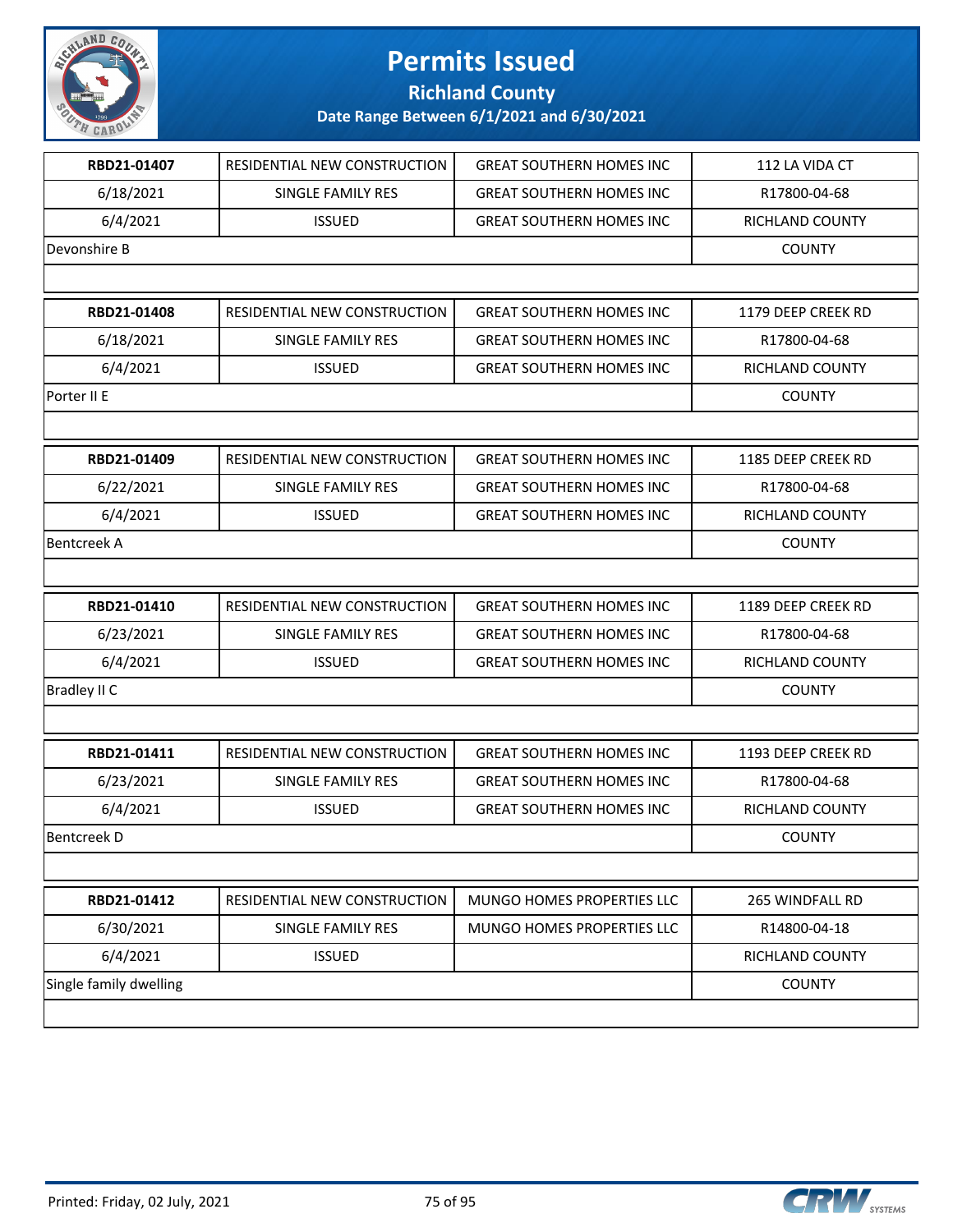

#### **Richland County**

| RBD21-01413          | RESIDENTIAL NEW CONSTRUCTION | <b>GREAT SOUTHERN HOMES INC</b> | 1197 DEEP CREEK RD     |
|----------------------|------------------------------|---------------------------------|------------------------|
| 6/23/2021            | SINGLE FAMILY RES            | <b>GREAT SOUTHERN HOMES INC</b> | R17800-04-68           |
| 6/4/2021             | <b>ISSUED</b>                | <b>GREAT SOUTHERN HOMES INC</b> | RICHLAND COUNTY        |
| <b>Buck Island A</b> |                              |                                 | <b>COUNTY</b>          |
|                      |                              |                                 |                        |
| RBD21-01414          | RESIDENTIAL NEW CONSTRUCTION | <b>GREAT SOUTHERN HOMES INC</b> | 1201 DEEP CREEK RD     |
| 6/23/2021            | SINGLE FAMILY RES            | <b>GREAT SOUTHERN HOMES INC</b> | R17800-04-68           |
| 6/4/2021             | <b>ISSUED</b>                | <b>GREAT SOUTHERN HOMES INC</b> | RICHLAND COUNTY        |
| McClean C            |                              |                                 | <b>COUNTY</b>          |
|                      |                              |                                 |                        |
| RBD21-01415          | RESIDENTIAL NEW CONSTRUCTION | <b>GREAT SOUTHERN HOMES INC</b> | 1204 DEEP CREEK RD     |
| 6/23/2021            | SINGLE FAMILY RES            | <b>GREAT SOUTHERN HOMES INC</b> | R17800-04-68           |
| 6/4/2021             | <b>ISSUED</b>                | <b>GREAT SOUTHERN HOMES INC</b> | <b>RICHLAND COUNTY</b> |
| <b>Bentcreek D</b>   |                              |                                 | <b>COUNTY</b>          |
|                      |                              |                                 |                        |
| RBD21-01417          | RESIDENTIAL NEW CONSTRUCTION | <b>GREAT SOUTHERN HOMES INC</b> | 1200 DEEP CREEK RD     |
| 6/23/2021            | SINGLE FAMILY RES            | <b>GREAT SOUTHERN HOMES INC</b> | R17800-04-68           |
| 6/4/2021             | <b>ISSUED</b>                | <b>GREAT SOUTHERN HOMES INC</b> | RICHLAND COUNTY        |
| <b>Bradley II C</b>  |                              |                                 | <b>COUNTY</b>          |
|                      |                              |                                 |                        |
| RBD21-01418          | RESIDENTIAL NEW CONSTRUCTION | <b>GREAT SOUTHERN HOMES INC</b> | 1196 DEEP CREEK RD     |
| 6/23/2021            | SINGLE FAMILY RES            | <b>GREAT SOUTHERN HOMES INC</b> | R17800-04-68           |
| 6/4/2021             | <b>ISSUED</b>                | <b>GREAT SOUTHERN HOMES INC</b> | RICHLAND COUNTY        |
| Porter II F          |                              |                                 | <b>COUNTY</b>          |
|                      |                              |                                 |                        |
| RBD21-01420          | RESIDENTIAL NEW CONSTRUCTION | <b>GREAT SOUTHERN HOMES INC</b> | 1192 DEEP CREEK RD     |
| 6/23/2021            | SINGLE FAMILY RES            | <b>GREAT SOUTHERN HOMES INC</b> | R17800-04-68           |
| 6/4/2021             | <b>ISSUED</b>                | <b>GREAT SOUTHERN HOMES INC</b> | <b>RICHLAND COUNTY</b> |
| Devonshire II B      |                              |                                 | <b>COUNTY</b>          |
|                      |                              |                                 |                        |
|                      |                              |                                 |                        |

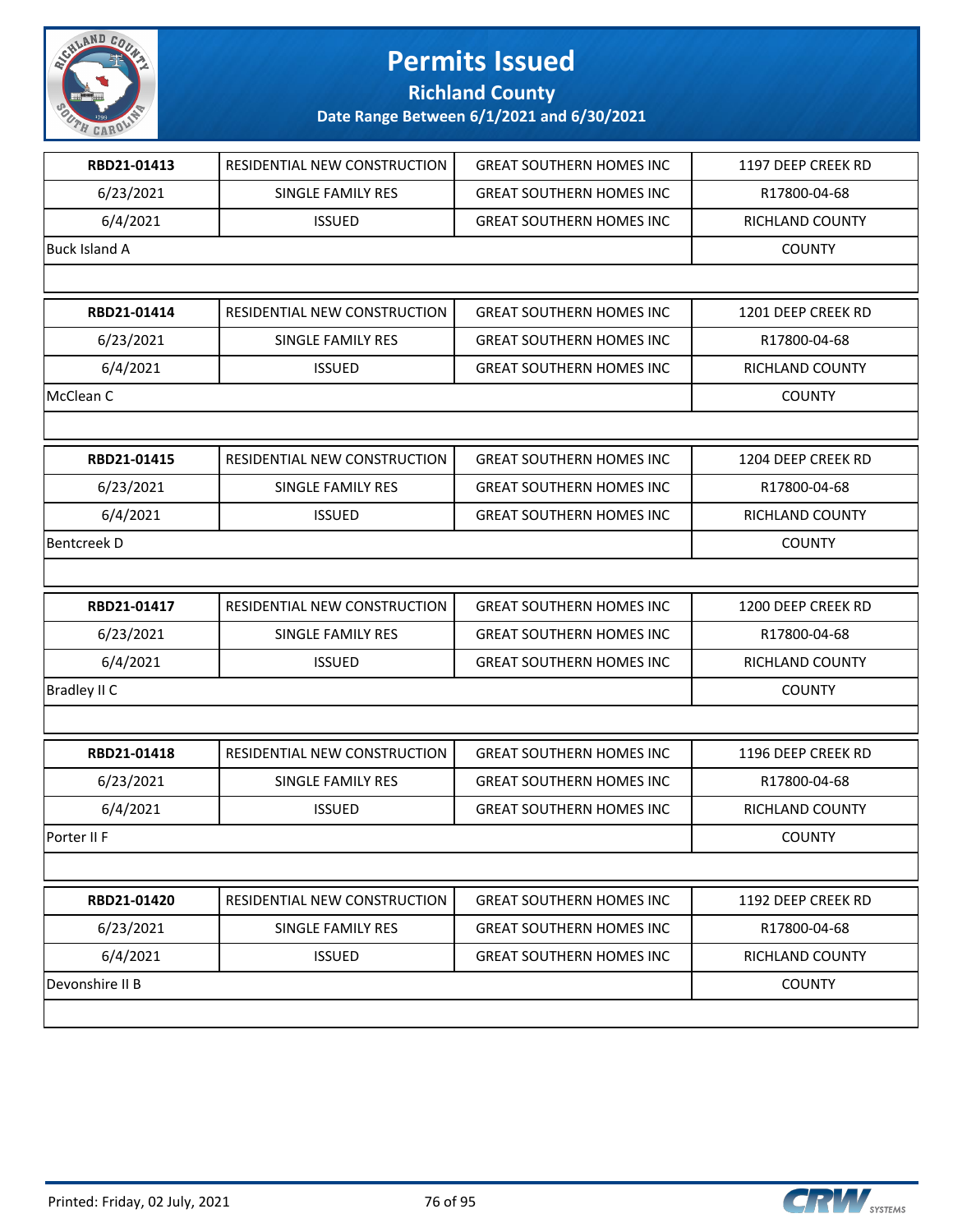

**Richland County**

| RBD21-01423            | RESIDENTIAL NEW CONSTRUCTION        | <b>GREAT SOUTHERN HOMES INC</b> | 1188 DEEP CREEK RD     |
|------------------------|-------------------------------------|---------------------------------|------------------------|
| 6/23/2021              | SINGLE FAMILY RES                   | <b>GREAT SOUTHERN HOMES INC</b> | R17800-04-68           |
| 6/4/2021               | <b>ISSUED</b>                       | <b>GREAT SOUTHERN HOMES INC</b> | RICHLAND COUNTY        |
| Crestfall B            |                                     |                                 | <b>COUNTY</b>          |
|                        |                                     |                                 |                        |
| RBD21-01424            | <b>RESIDENTIAL NEW CONSTRUCTION</b> | <b>GREAT SOUTHERN HOMES INC</b> | 1184 DEEP CREEK RD     |
| 6/28/2021              | SINGLE FAMILY RES                   | <b>GREAT SOUTHERN HOMES INC</b> | R17800-04-68           |
| 6/4/2021               | <b>ISSUED</b>                       | <b>GREAT SOUTHERN HOMES INC</b> | <b>RICHLAND COUNTY</b> |
| Crestfall A6           |                                     |                                 | <b>COUNTY</b>          |
|                        |                                     |                                 |                        |
| RBD21-01425            | RESIDENTIAL NEW CONSTRUCTION        | <b>GREAT SOUTHERN HOMES INC</b> | 1166 DEEP CREEK RD     |
| 6/23/2021              | SINGLE FAMILY RES                   | <b>GREAT SOUTHERN HOMES INC</b> | R17800-04-68           |
| 6/4/2021               | <b>ISSUED</b>                       | <b>GREAT SOUTHERN HOMES INC</b> | RICHLAND COUNTY        |
| Crestfall C6           |                                     |                                 | <b>COUNTY</b>          |
|                        |                                     |                                 |                        |
| RBD21-01427            | RESIDENTIAL NEW CONSTRUCTION        | MUNGO HOMES PROPERTIES LLC      | 276 WINDFALL RD        |
| 6/25/2021              | SINGLE FAMILY RES                   | MUNGO HOMES PROPERTIES LLC      | R14800-04-18           |
| 6/4/2021               | <b>ISSUED</b>                       |                                 | RICHLAND COUNTY        |
| Single family dwelling |                                     |                                 | <b>COUNTY</b>          |
|                        |                                     |                                 |                        |
| RBD21-01430            | RESIDENTIAL NEW CONSTRUCTION        | MUNGO HOMES PROPERTIES LLC      | 267 WINDFALL RD        |
| 6/30/2021              | SINGLE FAMILY RES                   | MUNGO HOMES PROPERTIES LLC      | R14800-04-18           |
| 6/7/2021               | <b>ISSUED</b>                       |                                 | <b>RICHLAND COUNTY</b> |
| Single family dwelling |                                     |                                 | <b>COUNTY</b>          |
|                        |                                     |                                 |                        |
| RBD21-01452            | RESIDENTIAL NEW CONSTRUCTION        | MUNGO HOMES PROPERTIES LLC      | 658 FROW DR            |
| 6/30/2021              | <b>SINGLE FAMILY RES</b>            | MUNGO HOMES PROPERTIES LLC      | R25807-05-21           |
| 6/8/2021               | <b>ISSUED</b>                       |                                 | <b>RICHLAND COUNTY</b> |
| Single family dwelling |                                     |                                 | <b>COUNTY</b>          |
|                        |                                     |                                 |                        |
|                        |                                     |                                 |                        |

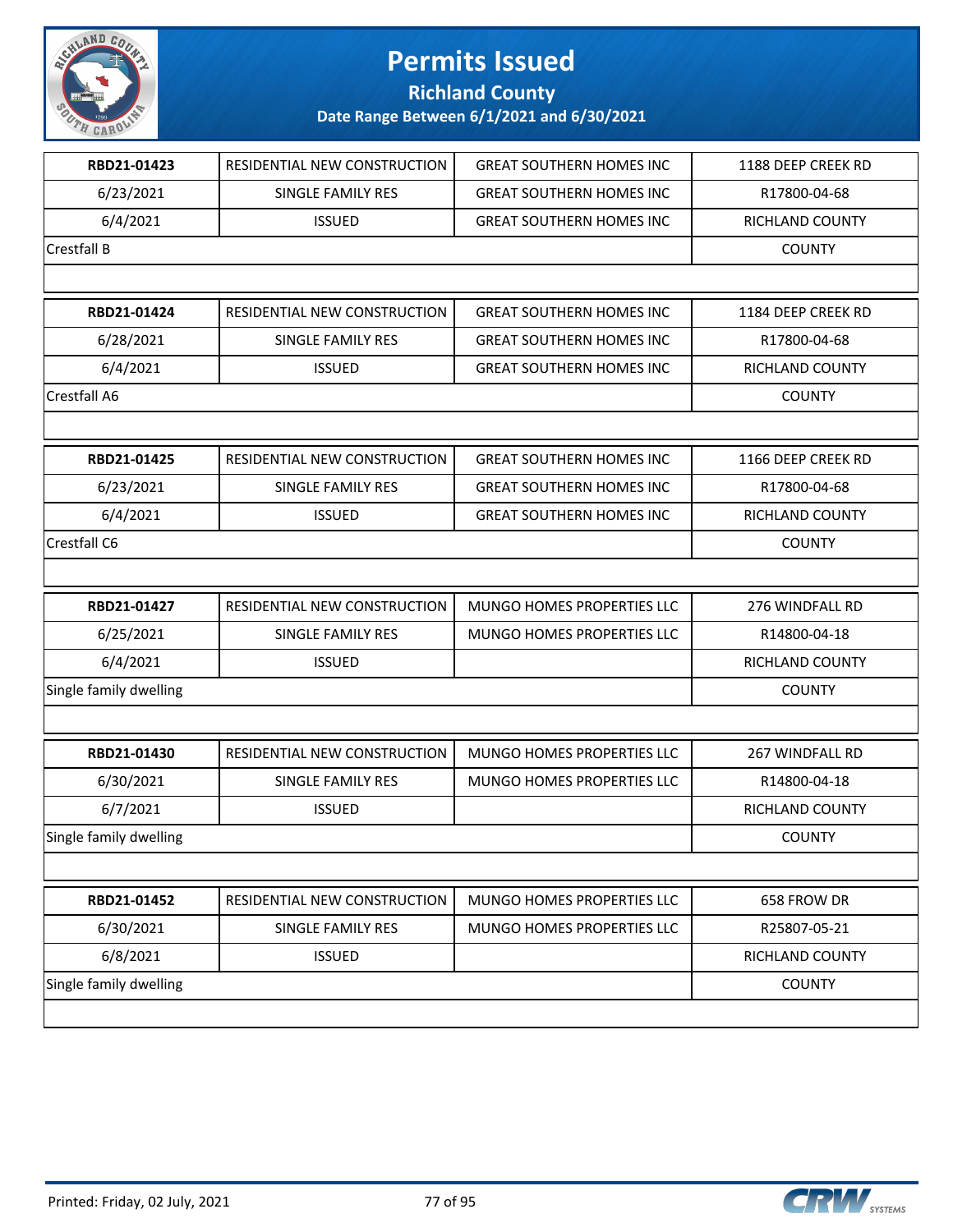

**Richland County**

| RBD21-01453                    | RESIDENTIAL NEW CONSTRUCTION | <b>S2K GROUP INC</b>               | 1083 DAN COMALANDER DR |
|--------------------------------|------------------------------|------------------------------------|------------------------|
| 6/25/2021                      | SINGLE FAMILY RES            | <b>CHRISTENSEN TIMOTHY R &amp;</b> | R00900-05-20           |
| 6/8/2021                       | <b>ISSUED</b>                | <b>S2K GROUP INC</b>               | RICHLAND COUNTY        |
| New single family              |                              |                                    | <b>COUNTY</b>          |
|                                |                              |                                    |                        |
| RBD21-01457                    | RESIDENTIAL NEW CONSTRUCTION | D R HORTON INC (COA)               | 1044 BELMONT GREEN RD  |
| 6/28/2021                      | SINGLE FAMILY RES            | D R HORTON INC (COA)               | R22006-02-03           |
| 6/8/2021                       | <b>ISSUED</b>                | D R HORTON INC (COA)               | RICHLAND COUNTY        |
| Single Family New Construction |                              |                                    | <b>COUNTY</b>          |
|                                |                              |                                    |                        |
| RBD21-01466                    | RESIDENTIAL NEW CONSTRUCTION | MUNGO HOMES PROPERTIES LLC         | 272 COMPASS TRL        |
| 6/28/2021                      | SINGLE FAMILY RES            | MUNGO HOMES PROPERTIES LLC         | R20506-08-19           |
| 6/9/2021                       | <b>ISSUED</b>                |                                    | RICHLAND COUNTY        |
| Single family dwelling         |                              |                                    | <b>COUNTY</b>          |
|                                |                              |                                    |                        |
| RBD21-01467                    | RESIDENTIAL NEW CONSTRUCTION | MUNGO HOMES PROPERTIES LLC         | 420 KEEBLE DR          |
| 6/28/2021                      | SINGLE FAMILY RES            | MUNGO HOMES PROPERTIES LLC         | R17111-02-01           |
| 6/9/2021                       | <b>ISSUED</b>                |                                    | RICHLAND COUNTY        |
| Single family dwelling         |                              |                                    | <b>COUNTY</b>          |
|                                |                              |                                    |                        |
| RBD21-01473                    | RESIDENTIAL NEW CONSTRUCTION | MUNGO HOMES PROPERTIES LLC         | 424 KEEBLE DR          |
| 6/28/2021                      | SINGLE FAMILY RES            | MUNGO HOMES PROPERTIES LLC         | R17111-02-01           |
| 6/9/2021                       | <b>ISSUED</b>                |                                    | RICHLAND COUNTY        |
| Single family dwelling         |                              |                                    | <b>COUNTY</b>          |
|                                |                              |                                    |                        |
| RBD21-01475                    | RESIDENTIAL NEW CONSTRUCTION | MUNGO HOMES PROPERTIES LLC         | 662 FROW DR            |
| 6/30/2021                      | SINGLE FAMILY RES            | MUNGO HOMES PROPERTIES LLC         | R25807-05-22           |
| 6/10/2021                      | <b>ISSUED</b>                |                                    | RICHLAND COUNTY        |
| Single family dwelling         |                              |                                    | <b>COUNTY</b>          |
|                                |                              |                                    |                        |

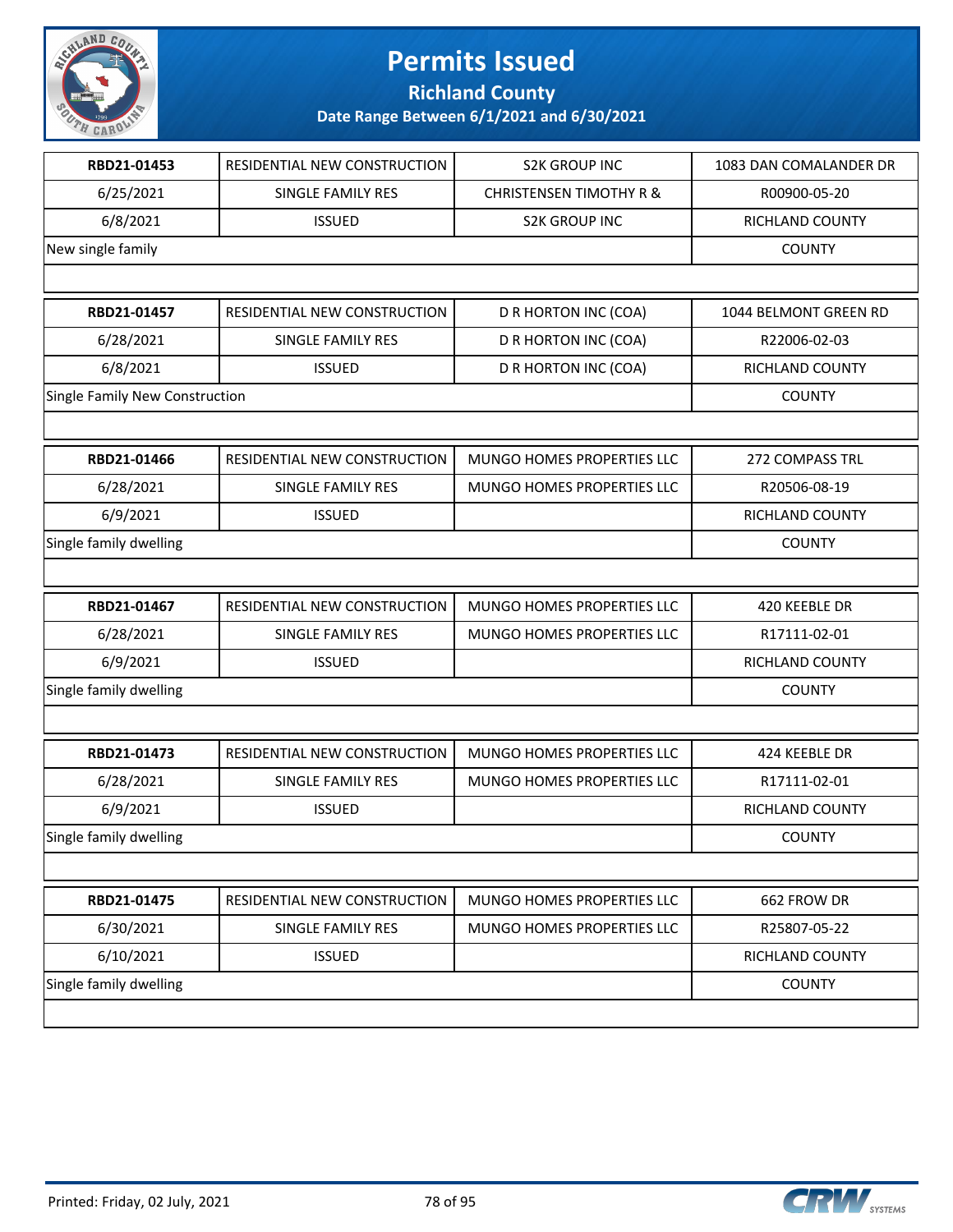

**Richland County**

| RBD21-01478                   | RESIDENTIAL NEW CONSTRUCTION | MUNGO HOMES PROPERTIES LLC                                  | 273 WINDFALL RD         |
|-------------------------------|------------------------------|-------------------------------------------------------------|-------------------------|
| 6/29/2021                     | SINGLE FAMILY RES            | MUNGO HOMES PROPERTIES LLC                                  | R14800-04-18            |
| 6/10/2021                     | <b>ISSUED</b>                |                                                             | RICHLAND COUNTY         |
| Single family dwelling        |                              |                                                             | <b>COUNTY</b>           |
|                               |                              |                                                             |                         |
| RBD21-01481                   | RESIDENTIAL NEW CONSTRUCTION | Steve Applewhite                                            | <b>427 WESTRIDGE RD</b> |
| 6/28/2021                     | SINGLE FAMILY RES            | Keystone Custom Builders Custom<br>Keystone Custom Builders | R26005-03-01            |
| 6/10/2021                     | <b>ISSUED</b>                | Steve Applewhite                                            | RICHLAND COUNTY         |
| Single Family Home            |                              |                                                             | <b>COUNTY</b>           |
|                               |                              |                                                             |                         |
| RBD21-01483                   | RESIDENTIAL NEW CONSTRUCTION | STANLEY MARTIN HOMES LLC                                    | 904 MAGWOOD CT          |
| 6/29/2021                     | SINGLE FAMILY RES            | LAKE SHORE VISION LLC                                       | R17316-01-39            |
| 6/10/2021                     | <b>ISSUED</b>                | STANLEY MARTIN HOMES LLC                                    | RICHLAND COUNTY         |
| Build single family residence |                              |                                                             | <b>COUNTY</b>           |
|                               |                              |                                                             |                         |
| RBD21-01484                   | RESIDENTIAL NEW CONSTRUCTION | MUNGO HOMES PROPERTIES LLC                                  | 271 WINDFALL RD         |
| 6/29/2021                     | SINGLE FAMILY RES            | MUNGO HOMES PROPERTIES LLC                                  | R14800-04-18            |
| 6/10/2021                     | <b>ISSUED</b>                |                                                             | RICHLAND COUNTY         |
| Single family dwelling        |                              |                                                             | <b>COUNTY</b>           |
|                               |                              |                                                             |                         |
| RBD21-01488                   | RESIDENTIAL NEW CONSTRUCTION | MUNGO HOMES PROPERTIES LLC                                  | 280 WINDFALL RD         |
| 6/29/2021                     | <b>SINGLE FAMILY RES</b>     | MUNGO HOMES PROPERTIES LLC                                  | R14800-04-18            |
| 6/11/2021                     | <b>ISSUED</b>                |                                                             | RICHLAND COUNTY         |
| Single family dwelling        |                              |                                                             | <b>COUNTY</b>           |
|                               |                              |                                                             |                         |
| RBD21-01492                   | RESIDENTIAL NEW CONSTRUCTION | MUNGO HOMES PROPERTIES LLC                                  | 651 FROW DR             |
| 6/29/2021                     | <b>SINGLE FAMILY RES</b>     | MUNGO HOMES PROPERTIES LLC                                  | R25807-06-14            |
| 6/11/2021                     | <b>ISSUED</b>                |                                                             | <b>RICHLAND COUNTY</b>  |
| Single family dwelling        |                              |                                                             | <b>COUNTY</b>           |
|                               |                              |                                                             |                         |

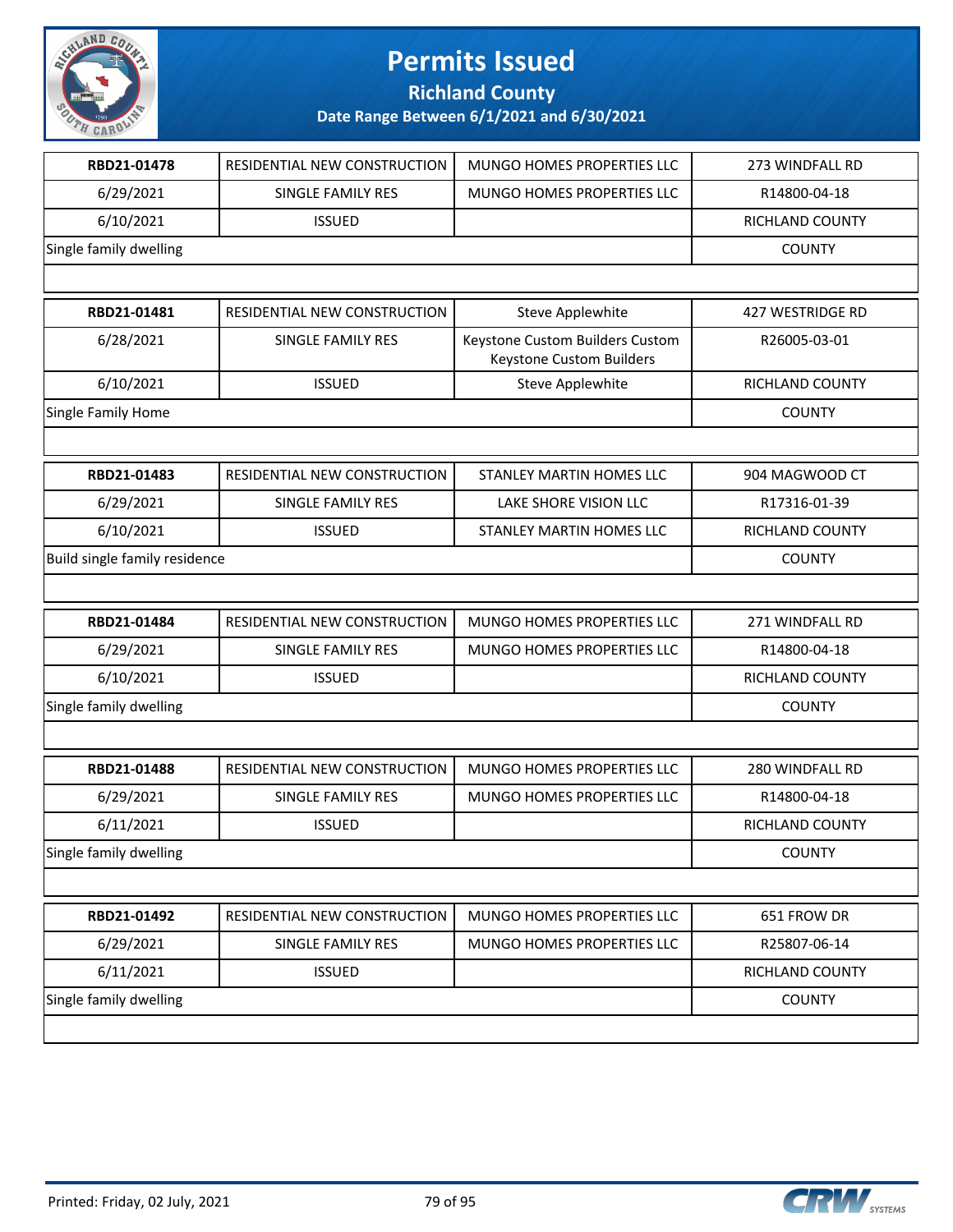

**Richland County**

**Date Range Between 6/1/2021 and 6/30/2021**

| RBD21-01503                                  | RESIDENTIAL NEW CONSTRUCTION | MUNGO HOMES PROPERTIES LLC        | 414 KEEBLE DR        |
|----------------------------------------------|------------------------------|-----------------------------------|----------------------|
| 6/29/2021                                    | <b>SINGLE FAMILY RES</b>     | MUNGO HOMES PROPERTIES LLC        | R17111-02-01         |
| 6/14/2021                                    | <b>ISSUED</b>                |                                   | RICHLAND COUNTY      |
| Single family dwelling                       |                              |                                   | <b>COUNTY</b>        |
|                                              |                              |                                   |                      |
| RBD21-01504                                  | RESIDENTIAL NEW CONSTRUCTION | MUNGO HOMES PROPERTIES LLC        | 278 COMPASS TRL      |
| 6/29/2021                                    | SINGLE FAMILY RES            | MUNGO HOMES PROPERTIES LLC        | R20506-08-20         |
| 6/15/2021                                    | <b>ISSUED</b>                |                                   | RICHLAND COUNTY      |
| Single family dwelling                       |                              |                                   | <b>COUNTY</b>        |
|                                              |                              |                                   |                      |
| RBD21-01510                                  | RESIDENTIAL NEW CONSTRUCTION | MUNGO HOMES PROPERTIES LLC        | 410 KEEBLE DR        |
| 6/30/2021                                    | SINGLE FAMILY RES            | MUNGO HOMES PROPERTIES LLC        | R17111-02-01         |
| 6/16/2021                                    | <b>ISSUED</b>                |                                   | RICHLAND COUNTY      |
| Single family dwelling                       |                              |                                   | <b>COUNTY</b>        |
|                                              |                              |                                   |                      |
| RBD21-01515                                  | RESIDENTIAL NEW CONSTRUCTION | DONALD MCDANIEL                   | 8612 WILSON BLVD     |
| 6/23/2021                                    | SINGLE FAMILY RES            |                                   | R14507-03-15         |
| 6/16/2021                                    | <b>ISSUED</b>                | DONALD MCDANIEL                   | RICHLAND COUNTY      |
| new single family dwelling                   |                              |                                   | <b>COUNTY</b>        |
|                                              |                              |                                   |                      |
| RBD21-01516                                  | RESIDENTIAL NEW CONSTRUCTION | MUNGO HOMES PROPERTIES LLC        | 284 COMPASS TRL      |
| 6/30/2021                                    | <b>SINGLE FAMILY RES</b>     | MUNGO HOMES PROPERTIES LLC        | R20506-08-21         |
| 6/16/2021                                    | <b>ISSUED</b>                |                                   | RICHLAND COUNTY      |
| Single family dwelling                       |                              |                                   | <b>COUNTY</b>        |
|                                              |                              |                                   |                      |
| RBD21-01546                                  | RESIDENTIAL NEW CONSTRUCTION | DANIEL AVERY EARL SMITH           | 6329 SATCHEL FORD RD |
| 6/30/2021                                    | SINGLE FAMILY RES            | <b>KERLAGON MARY MORGAN &amp;</b> | R14111-06-04         |
| 6/21/2021                                    | <b>ISSUED</b>                | DANIEL AVERY EARL SMITH           | RICHLAND COUNTY      |
| 6329 Satchelford Road (Mary Morgan Kerlagon) |                              |                                   | <b>COUNTY</b>        |
|                                              |                              |                                   |                      |
|                                              |                              |                                   |                      |

**Number of RESIDENTIAL NEW CONSTRUCTION/SINGLE FAMILY RES Permits: 160**

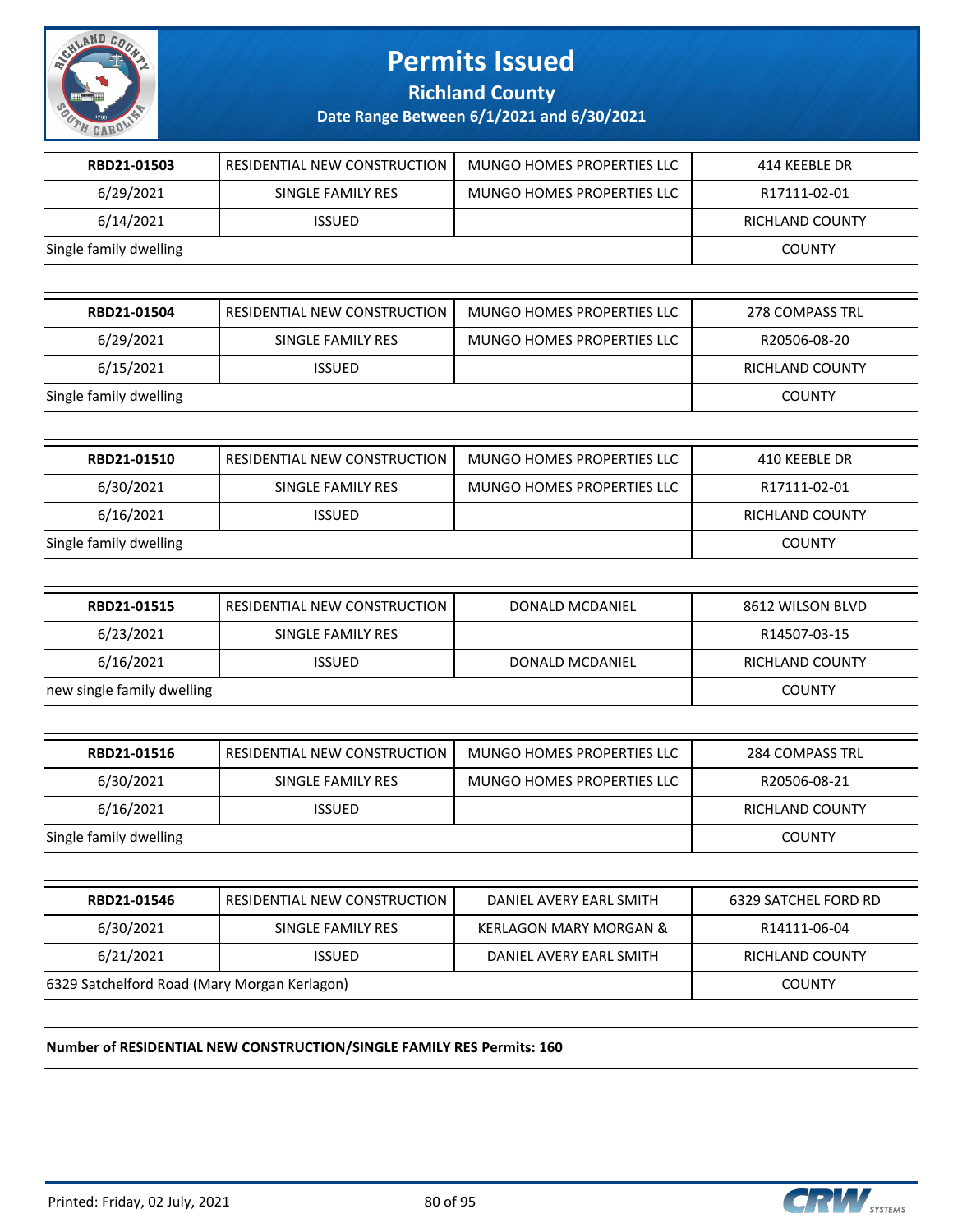

**Richland County**

**Date Range Between 6/1/2021 and 6/30/2021**

| RBD21-01351                                                 | RESIDENTIAL REPAIRS     | TERMINIX SERVICE INC        | 6313 BRIARWOOD RD |
|-------------------------------------------------------------|-------------------------|-----------------------------|-------------------|
| 6/4/2021                                                    | <b>ACCESSORY REPAIR</b> | SIMMONS WHITNEY & ASHBY C   | R14114-04-03      |
| 6/1/2021                                                    | <b>ISSUED</b>           | <b>TERMINIX SERVICE INC</b> | RICHLAND COUNTY   |
| Remove and replace approx 10 ft of damaged sill/floor joist |                         |                             | <b>COUNTY</b>     |
|                                                             |                         |                             |                   |

#### **Number of RESIDENTIAL REPAIRS/ACCESSORY REPAIR Permits: 1**

| RBD21-01204                                                | <b>RESIDENTIAL REPAIRS</b>                                    | Sanford Investors LLC DBA Window<br>World of the Midlands  | <b>209 RICHLAND FARMS RD</b> |
|------------------------------------------------------------|---------------------------------------------------------------|------------------------------------------------------------|------------------------------|
| 6/9/2021                                                   | <b>REPAIRS</b>                                                | <b>ROBERTS PERRY &amp; CAROL</b>                           | R30953-01-10                 |
| 5/14/2021                                                  | <b>ISSUED</b>                                                 | Sanford Investors LLC DBA Window<br>World of the Midlands  | RICHLAND COUNTY              |
|                                                            | Install (13) double hung replacement windows & patio door     |                                                            | <b>COUNTY</b>                |
|                                                            |                                                               |                                                            |                              |
| RBD21-01294                                                | <b>RESIDENTIAL REPAIRS</b>                                    | <b>CHAMPION WINDOW OF</b><br><b>COLUMBIA</b>               | <b>200 TATTLERS TRL</b>      |
| 6/2/2021                                                   | <b>REPAIRS</b>                                                | ANTILL JAMES A & LINDA L                                   | R02314-03-06                 |
| 5/25/2021                                                  | <b>ISSUED</b>                                                 |                                                            | <b>RICHLAND COUNTY</b>       |
|                                                            | exist screen room, remove screen walls to put up glass pr wal |                                                            | <b>COUNTY</b>                |
| 4" studio roof patio room                                  |                                                               |                                                            |                              |
| RBD21-01316                                                | <b>RESIDENTIAL REPAIRS</b>                                    | Cale Ferguson                                              | 112 RIVERWALK CT             |
| 6/3/2021                                                   | <b>REPAIRS</b>                                                | JEFFCOAT J KYLE                                            | R05012-01-33                 |
| 5/25/2021                                                  | <b>ISSUED</b>                                                 | SECOND MILE INVESTMENT LLC                                 | RICHLAND COUNTY              |
| Cosmetic repairs to all interior living space and exterior |                                                               |                                                            | <b>COUNTY</b>                |
|                                                            |                                                               |                                                            |                              |
| RBD21-01330                                                | <b>RESIDENTIAL REPAIRS</b>                                    | Sanford Investors LLC DBA Window<br>World of the Midlands  | 9525 HIGHGATE RD             |
| 6/2/2021                                                   | <b>REPAIRS</b>                                                | <b>MATHIS MARION E JR &amp; KATHRYN T</b>                  | R19905-05-06                 |
| 5/27/2021                                                  | <b>FINALED</b>                                                | Sanford Investors, LLC DBA Window<br>World of the Midlands | RICHLAND COUNTY              |
| Install (7) hung, (3) picture, & (4) casement windows      |                                                               |                                                            | <b>COUNTY</b>                |
|                                                            |                                                               |                                                            |                              |

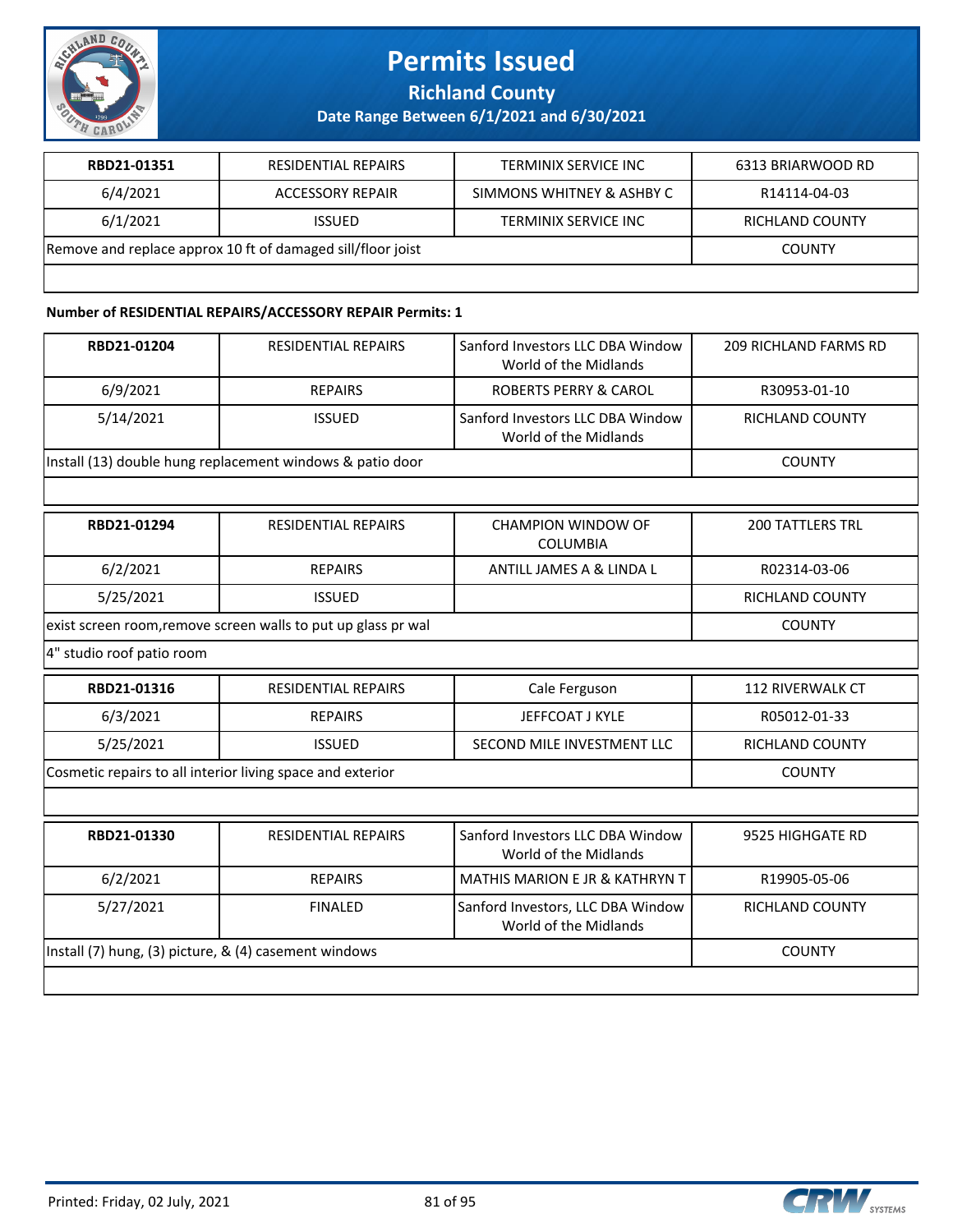

**Richland County**

| RBD21-01344                     | <b>RESIDENTIAL REPAIRS</b> | JES COLUMBIA LLC DBA MOUNT<br><b>VALLEY FOUND</b> | 206 NEWSTEAD RISE |
|---------------------------------|----------------------------|---------------------------------------------------|-------------------|
| 6/2/2021                        | <b>REPAIRS</b>             | BRASWELL WAYNE & PAMELA W                         | R20215-02-12      |
| 5/28/2021                       | <b>ISSUED</b>              | JES COLUMBIA LLC DBA MOUNT<br><b>VALLEY FOUND</b> | RICHLAND COUNTY   |
| MVFS will install 10 Push Piers |                            |                                                   | <b>COUNTY</b>     |

| RBD21-01346                    | RESIDENTIAL REPAIRS | HOME DEPOT USA INC       | 216 HOLLY RIDGE LN |
|--------------------------------|---------------------|--------------------------|--------------------|
| 6/1/2021                       | <b>REPAIRS</b>      | WEATHERSBY REGINALD S SR | R20302-01-29       |
| 5/28/2021                      | <b>ISSUED</b>       | HOME DEPOT USA INC       | RICHLAND COUNTY    |
| replace 1 window size for size |                     |                          | <b>COUNTY</b>      |

| RBD21-01348                                              | <b>RESIDENTIAL REPAIRS</b> | JES COLUMBIA LLC DBA MOUNT<br><b>VALLEY FOUND</b> | 4528 MEADOWOOD RD |
|----------------------------------------------------------|----------------------------|---------------------------------------------------|-------------------|
| 6/3/2021                                                 | <b>REPAIRS</b>             | WILLIAMS CASEY L & MARY C                         | R14115-05-02      |
| 5/28/2021                                                | <b>ISSUED</b>              | JES COLUMBIA LLC DBA MOUNT<br><b>VALLEY FOUND</b> | RICHLAND COUNTY   |
| MVFS will install 2 IntelliJacks and 9 Ft of IntelliBeam |                            |                                                   | <b>COUNTY</b>     |

| RBD21-01352        | <b>RESIDENTIAL REPAIRS</b> | SOUTHERN SIDING & WINDOW<br><b>CORP</b> | 316 BACCHARIS DR       |
|--------------------|----------------------------|-----------------------------------------|------------------------|
| 6/15/2021          | <b>REPAIRS</b>             | ROBINSON LARKI M & SHANEK               | R20303-12-12           |
| 6/1/2021           | <b>ISSUED</b>              | SOUTHERN SIDING & WINDOW<br><b>CORP</b> | <b>RICHLAND COUNTY</b> |
| replace 16 windows |                            |                                         | <b>COUNTY</b>          |
|                    |                            |                                         |                        |

| RBD21-01353       | <b>RESIDENTIAL REPAIRS</b> | SOUTHERN SIDING & WINDOW<br><b>CORP</b> | 4316 ROCKBRIDGE RD     |
|-------------------|----------------------------|-----------------------------------------|------------------------|
| 6/15/2021         | <b>REPAIRS</b>             | AGENT CALVIN E & ROBYN HALL             | R16803-06-02           |
| 6/1/2021          | <b>ISSUED</b>              | SOUTHERN SIDING & WINDOW<br><b>CORP</b> | <b>RICHLAND COUNTY</b> |
| replace 7 windows |                            |                                         | <b>COUNTY</b>          |
|                   |                            |                                         |                        |

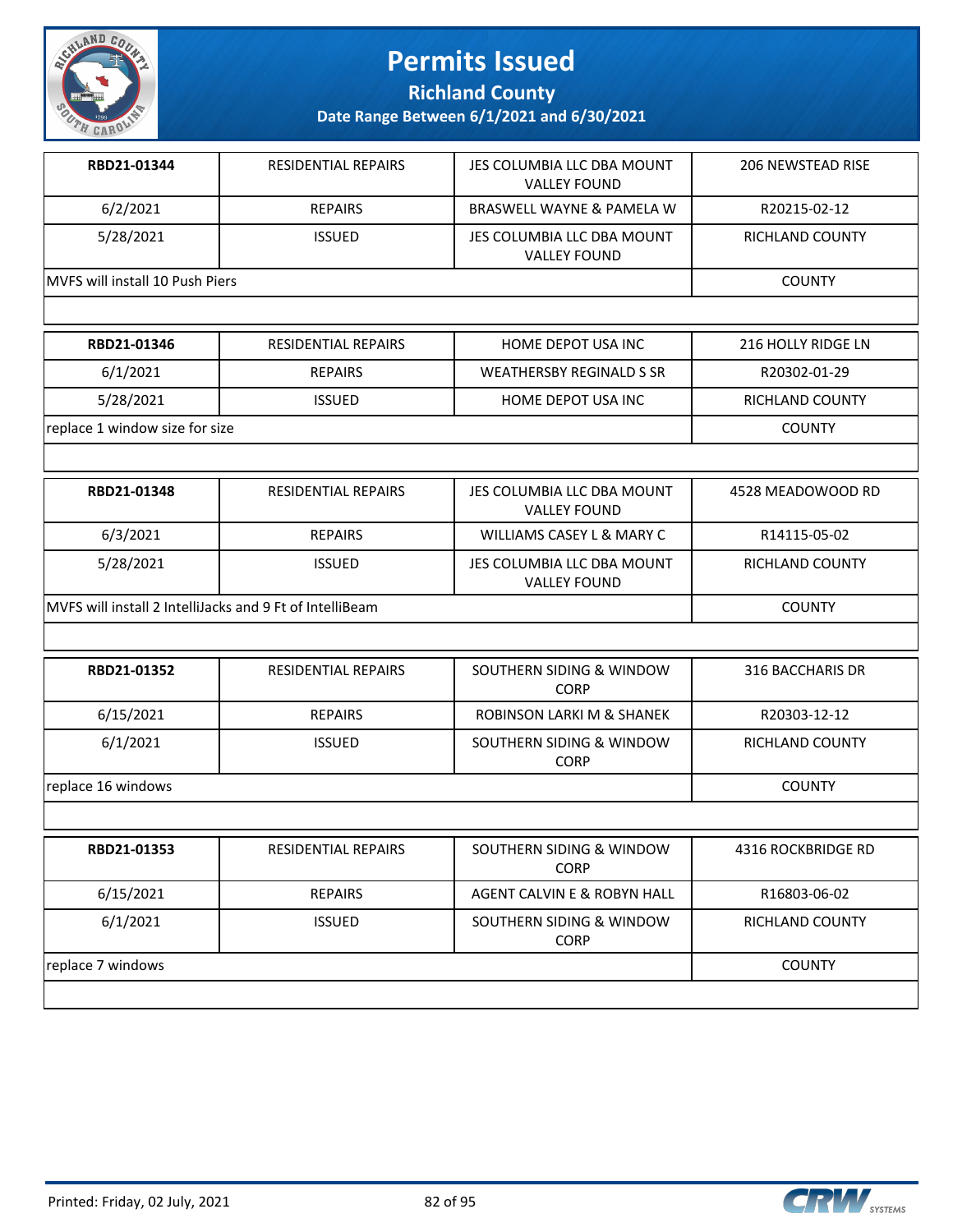

**Richland County**

| RBD21-01354        | <b>RESIDENTIAL REPAIRS</b> | SOUTHERN SIDING & WINDOW<br><b>CORP</b>            | <b>1308 PARLIAMENT LAKE DR</b> |  |  |  |
|--------------------|----------------------------|----------------------------------------------------|--------------------------------|--|--|--|
| 6/15/2021          | <b>REPAIRS</b>             | <b>NASH KATIE C</b>                                | R19803-04-06                   |  |  |  |
| 6/1/2021           | <b>ISSUED</b>              | SOUTHERN SIDING & WINDOW<br><b>CORP</b>            | RICHLAND COUNTY                |  |  |  |
| replace 7 windows  |                            |                                                    |                                |  |  |  |
|                    |                            |                                                    |                                |  |  |  |
| RBD21-01355        | <b>RESIDENTIAL REPAIRS</b> | SOUTHERN SIDING & WINDOW<br><b>CORP</b>            | 204 WILD CHERRY RD             |  |  |  |
| 6/15/2021          | <b>REPAIRS</b>             | <b>DELAINE BRENNA B</b>                            | R20109-06-02                   |  |  |  |
| 6/1/2021           | <b>ISSUED</b>              | SOUTHERN SIDING & WINDOW<br><b>CORP</b>            | RICHLAND COUNTY                |  |  |  |
| replace 2 windows  |                            |                                                    | <b>COUNTY</b>                  |  |  |  |
|                    |                            |                                                    |                                |  |  |  |
| RBD21-01356        | RESIDENTIAL REPAIRS        | SOUTHERN SIDING & WINDOW<br><b>CORP</b>            | 1821 KENNERLY RD               |  |  |  |
| 6/15/2021          | <b>REPAIRS</b>             | STURGEON DAVID H & DIXIE M                         | R04200-05-19                   |  |  |  |
| 6/1/2021           | <b>ISSUED</b>              | <b>SOUTHERN SIDING &amp; WINDOW</b><br><b>CORP</b> | RICHLAND COUNTY                |  |  |  |
| replace 4 windows  |                            |                                                    | <b>COUNTY</b>                  |  |  |  |
|                    |                            |                                                    |                                |  |  |  |
| RBD21-01357        | RESIDENTIAL REPAIRS        | SOUTHERN SIDING & WINDOW<br><b>CORP</b>            | 2405 COCO RD                   |  |  |  |
| 6/15/2021          | <b>REPAIRS</b>             | CAPERS KELVIN J & CLARISSIA L                      | R07506-01-23                   |  |  |  |
| 6/1/2021           | <b>ISSUED</b>              | SOUTHERN SIDING & WINDOW<br><b>CORP</b>            | RICHLAND COUNTY                |  |  |  |
| replace 7 windows  |                            |                                                    | <b>COUNTY</b>                  |  |  |  |
|                    |                            |                                                    |                                |  |  |  |
| RBD21-01358        | <b>RESIDENTIAL REPAIRS</b> | SOUTHERN SIDING & WINDOW<br><b>CORP</b>            | 9801 HIGHGATE RD               |  |  |  |
| 6/15/2021          | <b>REPAIRS</b>             | RIEDY WILLIAM NELSON &                             | R19910-01-04                   |  |  |  |
| 6/1/2021           | <b>ISSUED</b>              | SOUTHERN SIDING & WINDOW<br><b>CORP</b>            | RICHLAND COUNTY                |  |  |  |
| replace 15 windows |                            |                                                    | <b>COUNTY</b>                  |  |  |  |

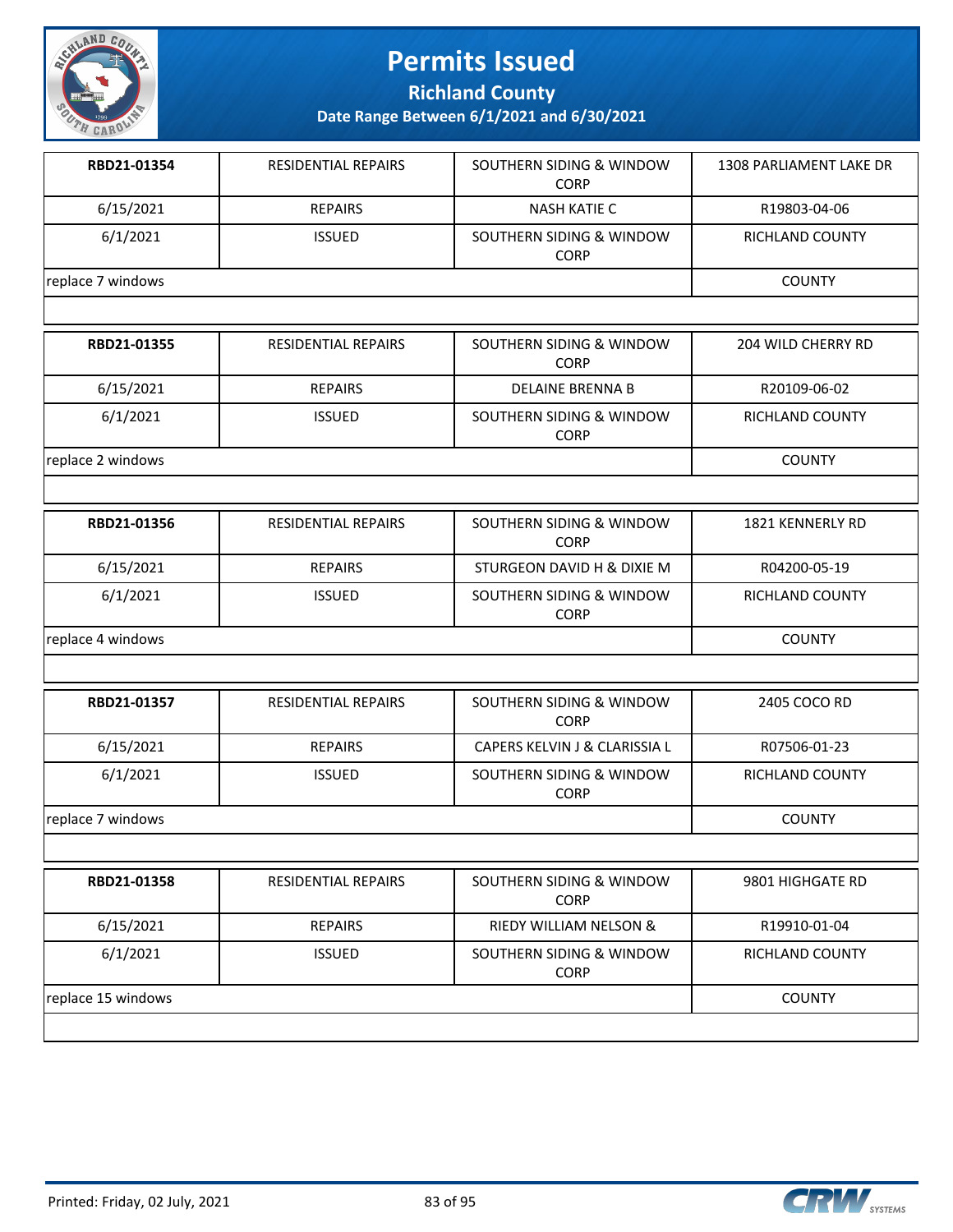

**Richland County**

**Date Range Between 6/1/2021 and 6/30/2021**

| <b>RESIDENTIAL REPAIRS</b>                                   | JES COLUMBIA LLC DBA MOUNT<br><b>VALLEY FOUND</b> | 1042 AMICK DR   |
|--------------------------------------------------------------|---------------------------------------------------|-----------------|
| <b>REPAIRS</b>                                               | VANDERKOLK MARGO SOLARES                          | R02312-01-06    |
| <b>ISSUED</b>                                                | JES COLUMBIA LLC DBA MOUNT<br><b>VALLEY FOUND</b> | RICHLAND COUNTY |
| MVFS will install 4 IntelliJacks and 12ft of sup IntelliBeam |                                                   | <b>COUNTY</b>   |
|                                                              |                                                   |                 |

| RBD21-01360                                    | <b>RESIDENTIAL REPAIRS</b> | SOUTHERN SIDING & WINDOW<br><b>CORP</b> | 307 CRANE CREEK DR |
|------------------------------------------------|----------------------------|-----------------------------------------|--------------------|
| 6/15/2021                                      | <b>REPAIRS</b>             | <b>MYERS REBECCA T &amp;</b>            | R09613-05-21       |
| 6/1/2021                                       | <b>ISSUED</b>              | SOUTHERN SIDING & WINDOW<br><b>CORP</b> | RICHLAND COUNTY    |
| replace 200ft soffit & fascia and 13 sq siding |                            |                                         | <b>COUNTY</b>      |

| RBD21-01361        | <b>RESIDENTIAL REPAIRS</b> | SOUTHERN SIDING & WINDOW<br><b>CORP</b> | 7210 HOLLOWAY RD       |
|--------------------|----------------------------|-----------------------------------------|------------------------|
| 6/15/2021          | <b>REPAIRS</b>             | <b>WATSON STEPHEN E</b>                 | R19202-10-14           |
| 6/1/2021           | <b>ISSUED</b>              | SOUTHERN SIDING & WINDOW<br><b>CORP</b> | <b>RICHLAND COUNTY</b> |
| replace 14 windows |                            |                                         | <b>COUNTY</b>          |

| RBD21-01362        | <b>RESIDENTIAL REPAIRS</b> | SOUTHERN SIDING & WINDOW<br><b>CORP</b> | 200 BOTANY DR   |
|--------------------|----------------------------|-----------------------------------------|-----------------|
| 6/15/2021          | <b>REPAIRS</b>             | <b>WENGEN MATTEW &amp;</b>              | R05201-03-02    |
| 6/1/2021           | <b>ISSUED</b>              | SOUTHERN SIDING & WINDOW<br><b>CORP</b> | RICHLAND COUNTY |
| replace 11 windows |                            |                                         | <b>COUNTY</b>   |

| RBD21-01394               | <b>RESIDENTIAL REPAIRS</b> | <b>PAUL RENNISON</b>  | 117 SILVER FOX LN      |
|---------------------------|----------------------------|-----------------------|------------------------|
| 6/3/2021                  | <b>REPAIRS</b>             | HAIR ERIC H &         | R05182-04-12           |
| 6/3/2021                  | <b>FINALED</b>             | <b>PAUL RENNISON</b>  | <b>RICHLAND COUNTY</b> |
| Fascia and Soffit Repairs |                            |                       | <b>COUNTY</b>          |
|                           |                            |                       |                        |
| RBD21-01421               | <b>RESIDENTIAL REPAIRS</b> | HOME DEPOT USA INC    | 3 MAJESTIC CT          |
| 6/7/2021                  | <b>REPAIRS</b>             | <b>AYALA IVELISSE</b> | R17314-06-27           |
| 6/4/2021                  | <b>ISSUED</b>              | HOME DEPOT USA INC    | <b>RICHLAND COUNTY</b> |

**replace 5 windows size for size** COUNTY

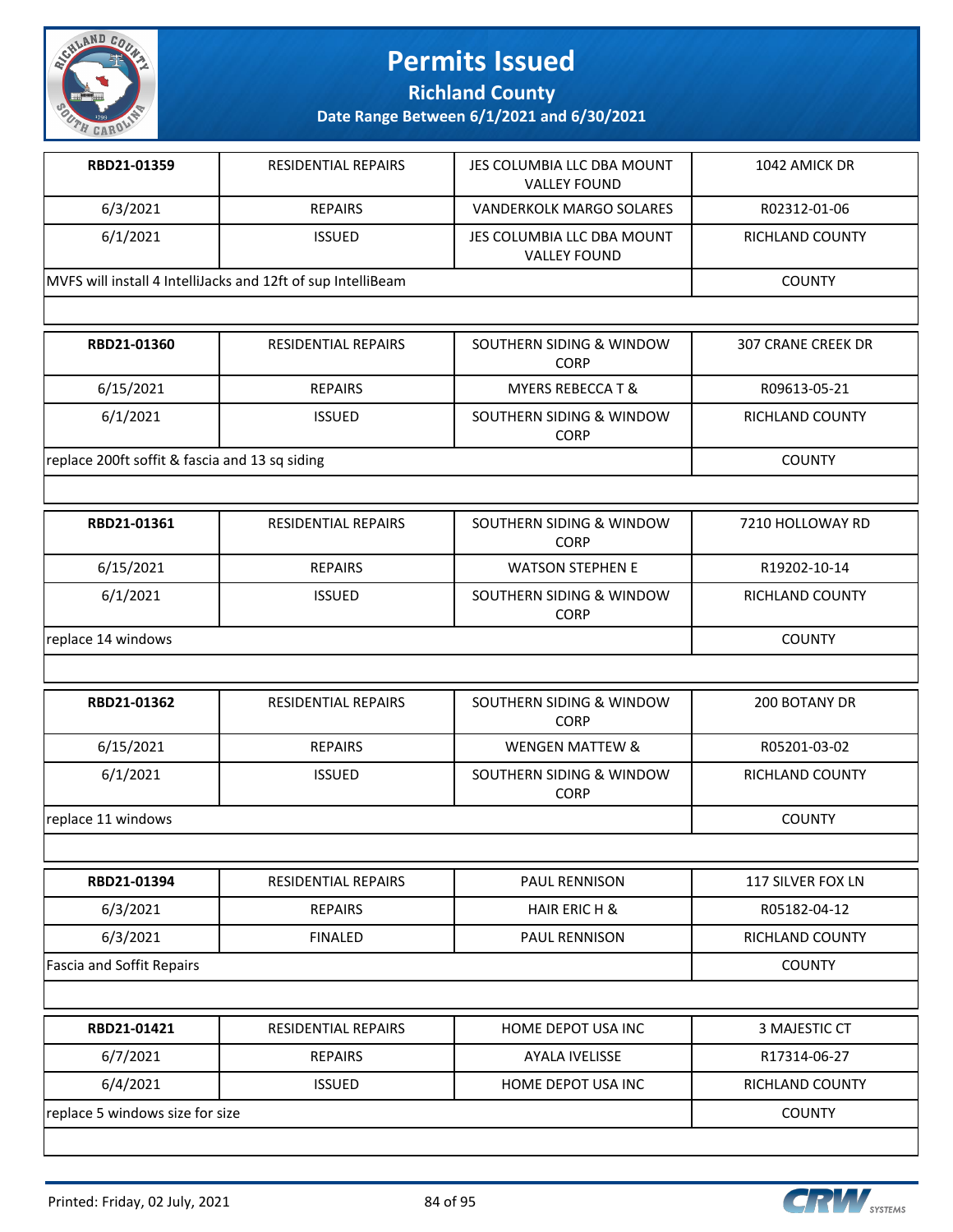

**Richland County**

| RBD21-01426                                  | <b>RESIDENTIAL REPAIRS</b> | HOME DEPOT USA INC                                        | 53 FOX COVE CT             |
|----------------------------------------------|----------------------------|-----------------------------------------------------------|----------------------------|
| 6/7/2021                                     | <b>REPAIRS</b>             | <b>KEY RENA</b>                                           | R23115-10-01               |
| 6/4/2021                                     | <b>ISSUED</b>              | HOME DEPOT USA INC                                        | RICHLAND COUNTY            |
| replace 15 windows size for size             | <b>COUNTY</b>              |                                                           |                            |
|                                              |                            |                                                           |                            |
| RBD21-01428                                  | <b>RESIDENTIAL REPAIRS</b> | JES COLUMBIA LLC DBA MOUNT<br><b>VALLEY FOUND</b>         | 6012 COLONY DR             |
| 6/7/2021                                     | <b>REPAIRS</b>             | <b>TAYLOR LILLIAN D</b>                                   | R11809-03-13               |
| 6/5/2021                                     | <b>ISSUED</b>              | JES COLUMBIA LLC DBA MOUNT<br><b>VALLEY FOUND</b>         | RICHLAND COUNTY            |
| Foundation repair                            |                            |                                                           | <b>COUNTY</b>              |
| PLEASE EXPEDITE IF POSSIBLE - THANK YOU      |                            |                                                           |                            |
| RBD21-01429                                  | RESIDENTIAL REPAIRS        | <b>TERMINIX SERVICE INC</b>                               | 3830 DAVIES DR             |
| 6/7/2021                                     | <b>REPAIRS</b>             | <b>GAJADHAR CHERYL L</b>                                  | R14313-13-07               |
| 6/7/2021                                     | <b>ISSUED</b>              | TERMINIX SERVICE INC                                      | RICHLAND COUNTY            |
| Replace foundation sills                     |                            |                                                           | <b>COUNTY</b>              |
|                                              |                            |                                                           |                            |
| RBD21-01431                                  | <b>RESIDENTIAL REPAIRS</b> | <b>NALL JAMES A &amp; LINDA</b>                           | <b>213 LEANING TREE RD</b> |
| 6/7/2021                                     | <b>REPAIRS</b>             | NALL JAMES A & LINDA                                      | R22809-01-08               |
| 6/7/2021                                     | <b>ISSUED</b>              |                                                           | RICHLAND COUNTY            |
| REPAIR LAUNDRY/HALF BATH                     |                            |                                                           | <b>COUNTY</b>              |
|                                              |                            |                                                           |                            |
| RBD21-01440                                  | RESIDENTIAL REPAIRS        | Sanford Investors LLC DBA Window<br>World of the Midlands | 10 MARROB CT               |
| 6/8/2021                                     | <b>REPAIRS</b>             | BRABHAM DEANDRE L & LINDELL N                             | R14501-03-05               |
| 6/8/2021                                     | <b>ISSUED</b>              | Sanford Investors LLC DBA Window<br>World of the Midlands | RICHLAND COUNTY            |
| Install (11) double hung replacement windows |                            |                                                           | <b>COUNTY</b>              |
|                                              |                            |                                                           |                            |
| RBD21-01464                                  | <b>RESIDENTIAL REPAIRS</b> | RAM JACK OF SOUTH CAROLINA INC                            | 217 COLCHESTER DR          |
| 6/9/2021                                     | <b>REPAIRS</b>             | WILSON COVEL & NANETTE L                                  | R23001-02-03               |
| 6/8/2021                                     | <b>ISSUED</b>              | RAM JACK OF SOUTH CAROLINA INC                            | RICHLAND COUNTY            |
| Foundation Repair                            |                            |                                                           | <b>COUNTY</b>              |
|                                              |                            |                                                           |                            |

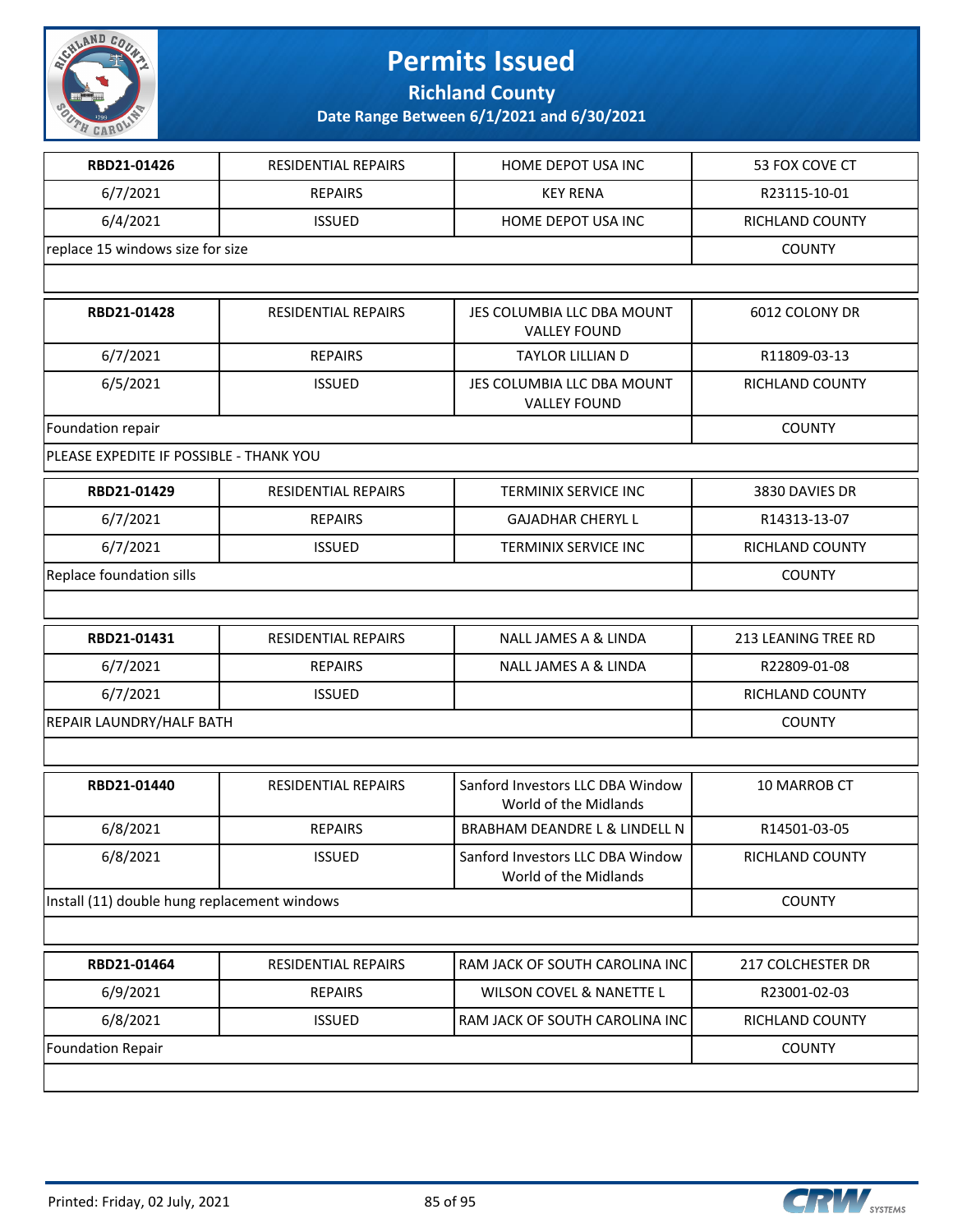

**Richland County**

|                                   | <b>RESIDENTIAL REPAIRS</b>                               | <b>TERMINIX SERVICE INC</b>                               | 2 NORTHLAKE RD           |
|-----------------------------------|----------------------------------------------------------|-----------------------------------------------------------|--------------------------|
| 6/14/2021                         | <b>REPAIRS</b>                                           | SERBIN VICTORIA W                                         | R20006-02-26             |
| 6/9/2021                          | <b>ISSUED</b>                                            | TERMINIX SERVICE INC                                      | RICHLAND COUNTY          |
| Replace sills and bathroom floor  | <b>COUNTY</b>                                            |                                                           |                          |
|                                   |                                                          |                                                           |                          |
| RBD21-01471                       | <b>RESIDENTIAL REPAIRS</b>                               | <b>CNT FOUNDATIONS LLC</b>                                | 574 CRAWFISH LN          |
| 6/10/2021                         | <b>REPAIRS</b>                                           | WHALON KRISTINE E & TODD M                                | R03613-01-12             |
| 6/9/2021                          | <b>ISSUED</b>                                            | <b>CNT FOUNDATIONS LLC</b>                                | RICHLAND COUNTY          |
| Install 6 helical piers           |                                                          |                                                           | <b>COUNTY</b>            |
|                                   |                                                          |                                                           |                          |
| RBD21-01476                       | <b>RESIDENTIAL REPAIRS</b>                               | JES COLUMBIA LLC DBA MOUNT<br><b>VALLEY FOUND</b>         | 3931 ROBERTS RD          |
| 6/16/2021                         | <b>REPAIRS</b>                                           | <b>DECOSTE DAMON &amp; GABRIELLE</b>                      | R28100-04-90             |
| 6/10/2021                         | <b>ISSUED</b>                                            | JES COLUMBIA LLC DBA MOUNT<br><b>VALLEY FOUND</b>         | RICHLAND COUNTY          |
| MVFS will install 3 IntelliJack's |                                                          |                                                           | <b>COUNTY</b>            |
|                                   |                                                          |                                                           |                          |
| RBD21-01479                       | RESIDENTIAL REPAIRS                                      | JES COLUMBIA LLC DBA MOUNT<br><b>VALLEY FOUND</b>         | <b>1709 ALBRITTON RD</b> |
|                                   |                                                          |                                                           |                          |
| 6/16/2021                         | <b>REPAIRS</b>                                           | <b>CAUDLE DAPHNEE ANN</b>                                 | R14205-08-07             |
| 6/10/2021                         | <b>ISSUED</b>                                            | JES COLUMBIA LLC DBA MOUNT<br><b>VALLEY FOUND</b>         | RICHLAND COUNTY          |
|                                   |                                                          |                                                           | <b>COUNTY</b>            |
| MVFS will install 4 push piers    |                                                          |                                                           |                          |
| RBD21-01487                       | <b>RESIDENTIAL REPAIRS</b>                               | Sanford Investors LLC DBA Window<br>World of the Midlands | <b>5 BROOKSPRING CIR</b> |
| 6/11/2021                         | <b>REPAIRS</b>                                           | <b>MEANS YVONNE N</b>                                     | R20003-07-16             |
| 6/11/2021                         | <b>FINALED</b>                                           | Sanford Investors LLC DBA Window<br>World of the Midlands | RICHLAND COUNTY          |
|                                   | Install (17) double hung, (1) slider replacement windows |                                                           | <b>COUNTY</b>            |
|                                   |                                                          |                                                           |                          |
| RBD21-01489                       | RESIDENTIAL REPAIRS                                      | TERMINIX SERVICE INC                                      | <b>6 SUNNYDALE CT</b>    |
| 6/14/2021                         | <b>REPAIRS</b>                                           | LOVETTE INVESTMENT PROPERTIES                             | R14207-07-25             |
| 6/11/2021                         | <b>ISSUED</b>                                            | TERMINIX SERVICE INC                                      | RICHLAND COUNTY          |

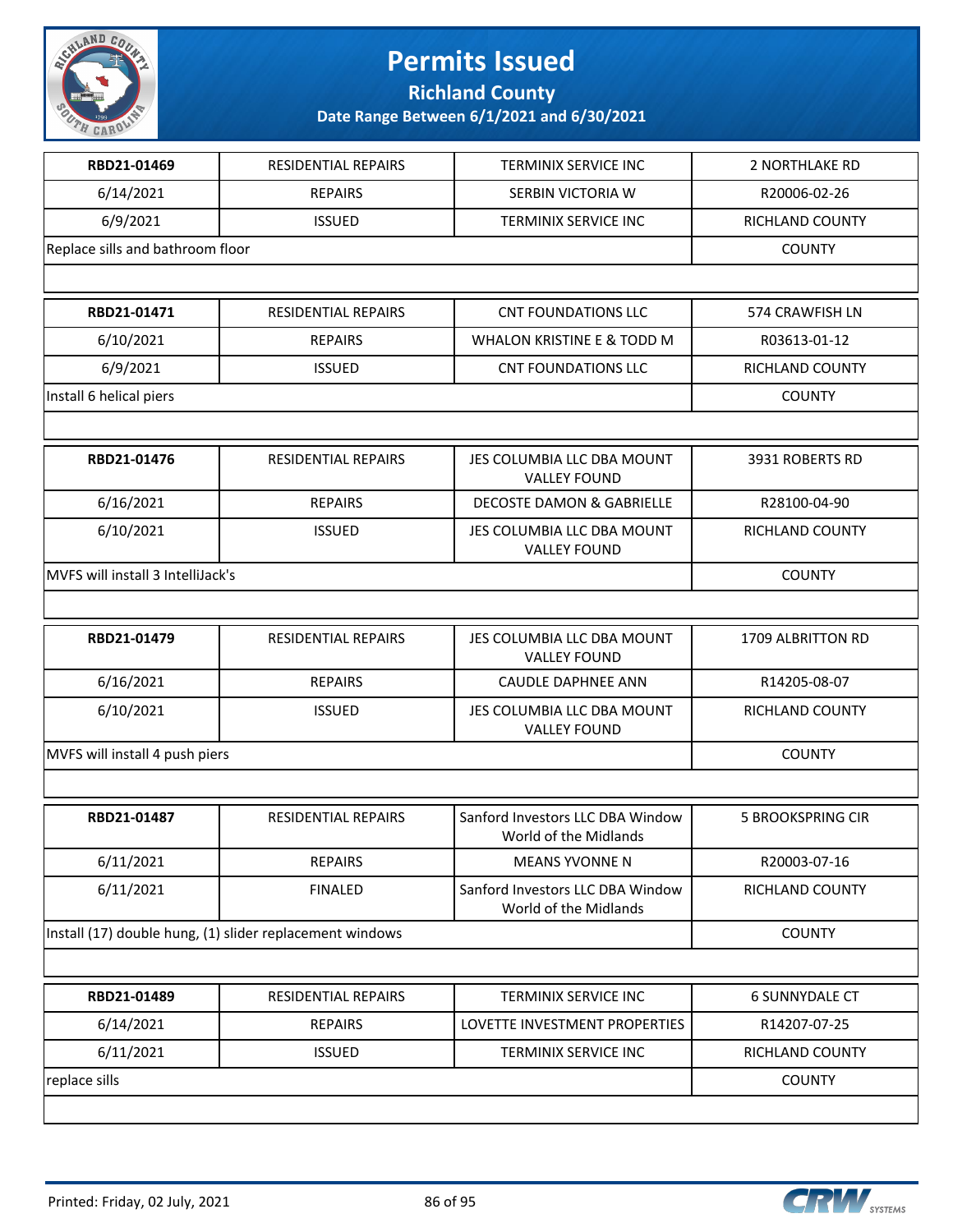

**Richland County**

| RBD21-01491                                      | <b>RESIDENTIAL REPAIRS</b>                                   | RONALD A JUDY II                                          | 1026 RUSS BROWN RD      |
|--------------------------------------------------|--------------------------------------------------------------|-----------------------------------------------------------|-------------------------|
| 6/11/2021                                        | <b>REPAIRS</b>                                               |                                                           | R17800-01-81            |
| 6/11/2021                                        | <b>ISSUED</b>                                                |                                                           | RICHLAND COUNTY         |
| REPAIR ROOF, CEILING, 2 ROOM, WALL BOARD & FLOOR | <b>COUNTY</b>                                                |                                                           |                         |
|                                                  |                                                              |                                                           |                         |
| RBD21-01493                                      | <b>RESIDENTIAL REPAIRS</b>                                   | Sanford Investors LLC DBA Window<br>World of the Midlands | 4 KINGSTREE CT          |
| 6/11/2021                                        | <b>REPAIRS</b>                                               | <b>COLEMAN JENNIFER</b>                                   | R17311-02-12            |
| 6/11/2021                                        | <b>FINALED</b>                                               | Sanford Investors LLC DBA Window<br>World of the Midlands | RICHLAND COUNTY         |
|                                                  | Install (3) double hung+(1) 2-lite slider replacement window |                                                           | <b>COUNTY</b>           |
|                                                  |                                                              |                                                           |                         |
| RBD21-01494                                      | RESIDENTIAL REPAIRS                                          | Sanford Investors LLC DBA Window<br>World of the Midlands | 1045 ABNEY HILL RD      |
| 6/14/2021                                        | <b>REPAIRS</b>                                               |                                                           | R12500-04-20            |
| 6/11/2021                                        | <b>ISSUED</b>                                                | Sanford Investors LLC DBA Window<br>World of the Midlands | <b>RICHLAND COUNTY</b>  |
| Install (8) double hung replacement windows      | <b>COUNTY</b>                                                |                                                           |                         |
|                                                  |                                                              |                                                           |                         |
| RBD21-01501                                      | RESIDENTIAL REPAIRS                                          | TERMINIX SERVICE INC                                      | 202 MAGNOLIA BLUFF DR   |
| 6/17/2021                                        | <b>REPAIRS</b>                                               | Bryan Lynn                                                | R23301-03-36            |
| 6/14/2021                                        | <b>ISSUED</b>                                                | TERMINIX SERVICE INC                                      | RICHLAND COUNTY         |
| Replace fireplace siding and foundation sill     | <b>COUNTY</b>                                                |                                                           |                         |
|                                                  |                                                              |                                                           |                         |
| RBD21-01509                                      | <b>RESIDENTIAL REPAIRS</b>                                   | RAM JACK OF SOUTH CAROLINA INC                            | 305 OLDE SPRINGS RD     |
| 6/18/2021                                        | <b>REPAIRS</b>                                               | JOHNSON JERRY D & SANDRA L                                | R17216-02-47            |
| 6/15/2021                                        | <b>ISSUED</b>                                                | RAM JACK OF SOUTH CAROLINA INC                            | <b>RICHLAND COUNTY</b>  |
| <b>Foundation Repair</b>                         |                                                              |                                                           | <b>COUNTY</b>           |
| NO SIGNED CONTRACT.                              |                                                              |                                                           |                         |
| RBD21-01511                                      | RESIDENTIAL REPAIRS                                          | Melissa Nelson                                            | 240 BROOKWOOD FOREST DR |
| 6/16/2021                                        | <b>REPAIRS</b>                                               | JONES RUSSELL P & ELIZABETH A                             | R23308-03-11            |
| 6/16/2021                                        | <b>ISSUED</b>                                                | JES COLUMBIA LLC DBA MOUNT                                | RICHLAND COUNTY         |
|                                                  |                                                              | <b>VALLEY FOUND</b>                                       |                         |
| Foundation repair                                |                                                              |                                                           | <b>COUNTY</b>           |

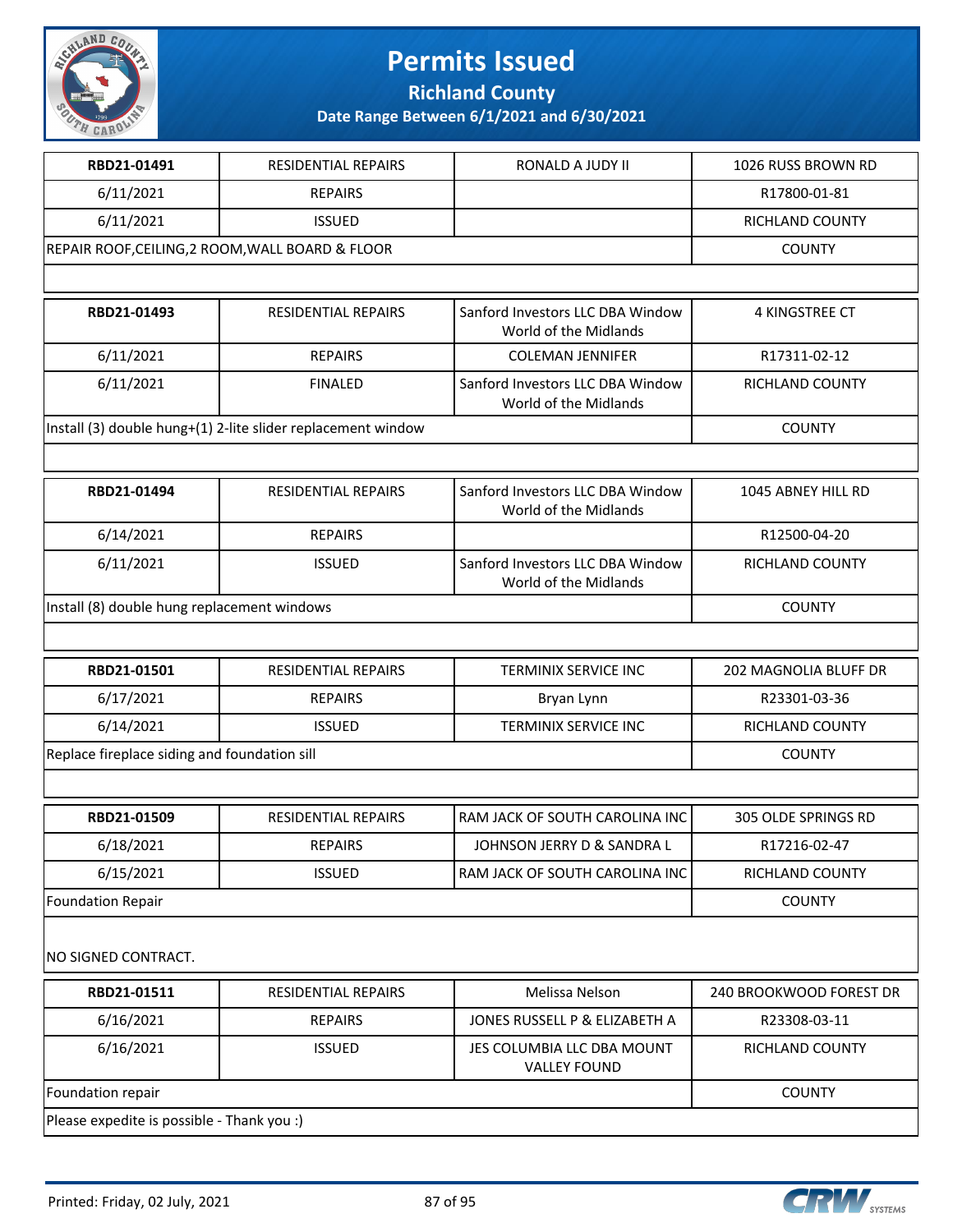

**Richland County**

| RBD21-01512                      | <b>RESIDENTIAL REPAIRS</b> | <b>FREDRICK JIM COLE</b>                                                                          | 7024 LOWER RICHLAND BLVD |
|----------------------------------|----------------------------|---------------------------------------------------------------------------------------------------|--------------------------|
| 6/16/2021                        | <b>REPAIRS</b>             |                                                                                                   | R21400-01-36             |
| 6/16/2021                        | <b>ISSUED</b>              | <b>FREDRICK JIM COLE</b>                                                                          | RICHLAND COUNTY          |
| <b>REPAIR WORK</b>               |                            |                                                                                                   | <b>COUNTY</b>            |
|                                  |                            |                                                                                                   |                          |
| RBD21-01513                      | <b>RESIDENTIAL REPAIRS</b> | Sanford Investors LLC DBA Window<br>World of the Midlands                                         | <b>76 RIDGE LAKE DR</b>  |
| 6/17/2021                        | <b>REPAIRS</b>             | <b>HUTCHINSON MICHELE E</b>                                                                       | R22080-01-14             |
| 6/16/2021                        | <b>ISSUED</b>              | Sanford Investors LLC DBA Window<br>World of the Midlands                                         | RICHLAND COUNTY          |
| Install (1) 3-lite slider window |                            |                                                                                                   | <b>COUNTY</b>            |
|                                  |                            |                                                                                                   |                          |
| RBD21-01514                      | <b>RESIDENTIAL REPAIRS</b> | Melissa Nelson                                                                                    | 1004 SLASH PINE LN       |
| 6/17/2021                        | <b>REPAIRS</b>             | <b>MARTIN TAMMY VALERIA</b>                                                                       | R09411-05-09             |
| 6/16/2021                        | <b>ISSUED</b>              | JES COLUMBIA LLC DBA MOUNT<br><b>VALLEY FOUND</b>                                                 | RICHLAND COUNTY          |
| Foundation repair                | <b>COUNTY</b>              |                                                                                                   |                          |
|                                  |                            |                                                                                                   |                          |
| RBD21-01521                      | <b>RESIDENTIAL REPAIRS</b> | Melissa Nelson                                                                                    | 125 LAME HORSE RD        |
| 6/17/2021                        | <b>REPAIRS</b>             | <b>SHOWALTER JEFFREY SCOTT &amp;</b>                                                              | R22805-04-11             |
| 6/17/2021                        | <b>ISSUED</b>              | JES COLUMBIA LLC DBA MOUNT<br><b>VALLEY FOUND</b>                                                 | RICHLAND COUNTY          |
| Foundation repair                |                            |                                                                                                   | <b>COUNTY</b>            |
| This job is set to begin 6/25    |                            |                                                                                                   |                          |
| RBD21-01525                      | RESIDENTIAL REPAIRS        | <b>PAUL RENNISON</b>                                                                              | 115 LAGUNA VISTA DR      |
| 6/17/2021                        | <b>REPAIRS</b>             | MULLINS SIDNEY & BRITTANY                                                                         | R02315-01-29             |
| 6/17/2021                        | <b>VOID</b>                | PAUL RENNISON                                                                                     | RICHLAND COUNTY          |
| Siding Repair                    |                            |                                                                                                   | <b>COUNTY</b>            |
|                                  |                            | RBD21-01525 should be voided. This is a repair on siding and the customer is not having us do it. |                          |
| RBD21-01529                      | <b>RESIDENTIAL REPAIRS</b> | RAM JACK OF SOUTH CAROLINA INC                                                                    | 2 FAVERSHAM CT           |
| 6/22/2021                        | <b>REPAIRS</b>             | <b>BARTLEY SUZANN</b>                                                                             | R23205-06-19             |
| 6/17/2021                        | <b>ISSUED</b>              | RAM JACK OF SOUTH CAROLINA INC                                                                    | RICHLAND COUNTY          |
| <b>Foundation Repair</b>         |                            |                                                                                                   | <b>COUNTY</b>            |
|                                  |                            |                                                                                                   |                          |

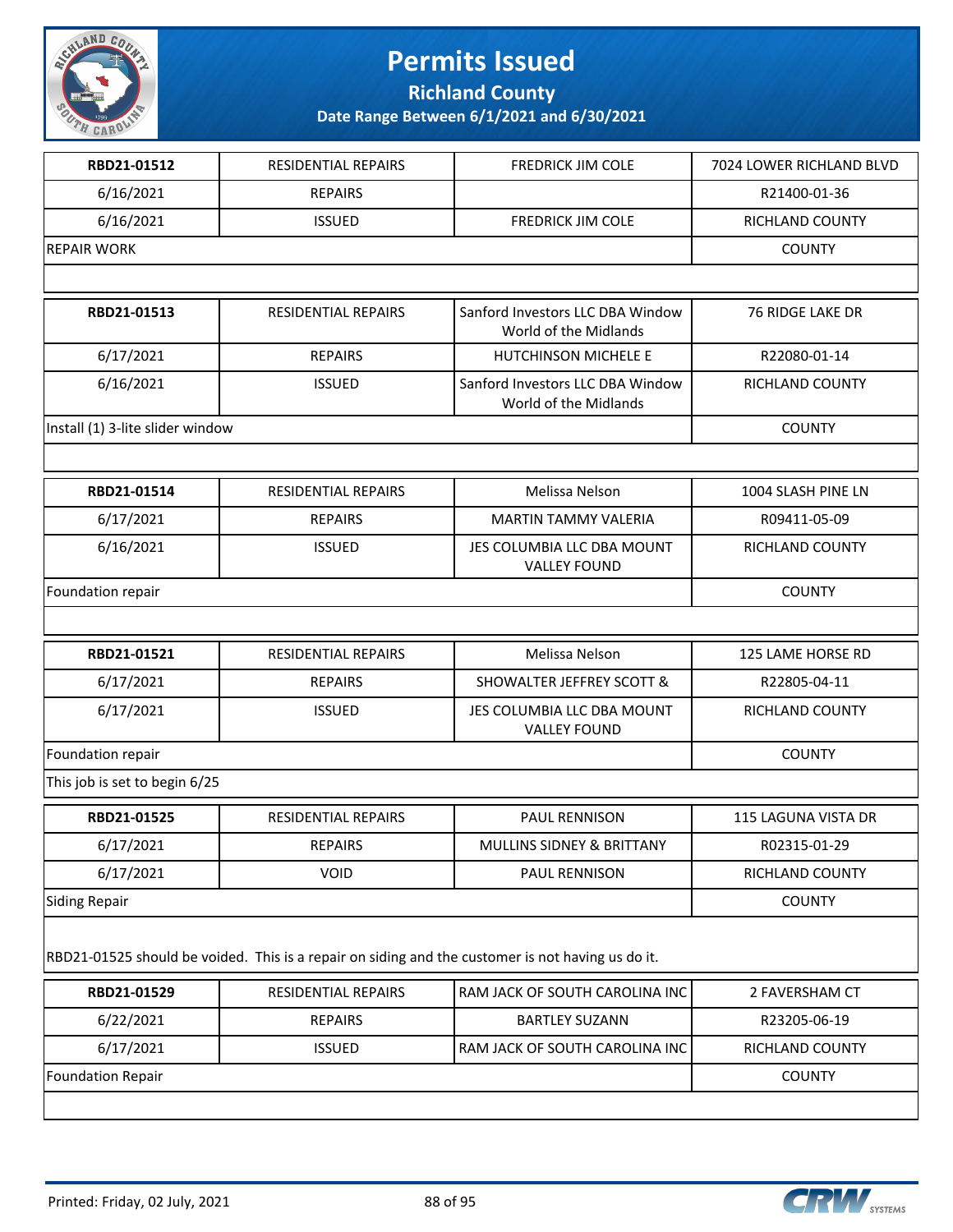

**Richland County**

| RBD21-01530                                 | RESIDENTIAL REPAIRS        | RAM JACK OF SOUTH CAROLINA INC                            | 1412 MULLIS RD                        |
|---------------------------------------------|----------------------------|-----------------------------------------------------------|---------------------------------------|
| 6/22/2021                                   | <b>REPAIRS</b>             | NEISWONGER WILLIAM DARL III &                             | R20816-02-05                          |
| 6/17/2021                                   | <b>ISSUED</b>              | RAM JACK OF SOUTH CAROLINA INC                            | RICHLAND COUNTY                       |
| <b>Foundation Repair</b>                    |                            |                                                           | <b>COUNTY</b>                         |
|                                             |                            |                                                           |                                       |
| RBD21-01531                                 | <b>RESIDENTIAL REPAIRS</b> | <b>JENKINS SERVICES LLC</b>                               | 740 N SHADOWBROOK DR                  |
| 6/18/2021                                   | <b>REPAIRS</b>             | <b>IRBY FLOYD EUGENE</b>                                  | R17215-02-29                          |
| 6/18/2021                                   | <b>ISSUED</b>              | JENKINS SERVICES LLC                                      | RICHLAND COUNTY                       |
| House had a fire, home is down to studs.    |                            |                                                           | <b>COUNTY</b>                         |
|                                             |                            |                                                           |                                       |
| RBD21-01532                                 | RESIDENTIAL REPAIRS        | Sanford Investors LLC DBA Window<br>World of the Midlands | 324 BERTHA AVE                        |
| 6/22/2021                                   | <b>REPAIRS</b>             | THOMAS RUBY L TRUST                                       | R11810-05-01                          |
| 6/18/2021                                   | <b>ISSUED</b>              | Sanford Investors LLC DBA Window<br>World of the Midlands | RICHLAND COUNTY                       |
| Install (16) double hung windows            | <b>COUNTY</b>              |                                                           |                                       |
|                                             |                            |                                                           |                                       |
| RBD21-01543                                 | <b>RESIDENTIAL REPAIRS</b> | <b>DANA WEAVER</b>                                        | 7333 PARKVIEW DR                      |
| 6/21/2021                                   | <b>REPAIRS</b>             |                                                           | R14314-01-03                          |
| 6/21/2021                                   | <b>ISSUED</b>              |                                                           | RICHLAND COUNTY                       |
| REPLACE ROOF, WINDOWS, REWIRE DAMAGE ELECT. |                            |                                                           | <b>COUNTY</b>                         |
|                                             |                            |                                                           |                                       |
| RBD21-01545                                 | <b>RESIDENTIAL REPAIRS</b> | <b>BOYD JAMES E &amp; MARGARET D</b>                      | 1501 HEYWARD BROCKINGTON<br><b>RD</b> |
| 6/21/2021                                   | <b>REPAIRS</b>             |                                                           | R09508-01-01                          |
| 6/21/2021                                   | <b>ISSUED</b>              |                                                           | RICHLAND COUNTY                       |
| REPLACING DOOR, WINDOWS, FRAMING & ROOF     |                            |                                                           | <b>COUNTY</b>                         |
|                                             |                            |                                                           |                                       |
| RBD21-01554                                 | RESIDENTIAL REPAIRS        | RAM JACK OF SOUTH CAROLINA INC                            | 212 SOUTH SHIELDS RD                  |
| 6/25/2021                                   | <b>REPAIRS</b>             | WELLS DAVID JR & MAE E                                    | R20003-08-06                          |
| 6/21/2021                                   | <b>ISSUED</b>              | RAM JACK OF SOUTH CAROLINA INC                            | RICHLAND COUNTY                       |
| <b>Foundation Repair</b>                    | <b>COUNTY</b>              |                                                           |                                       |
|                                             |                            |                                                           |                                       |

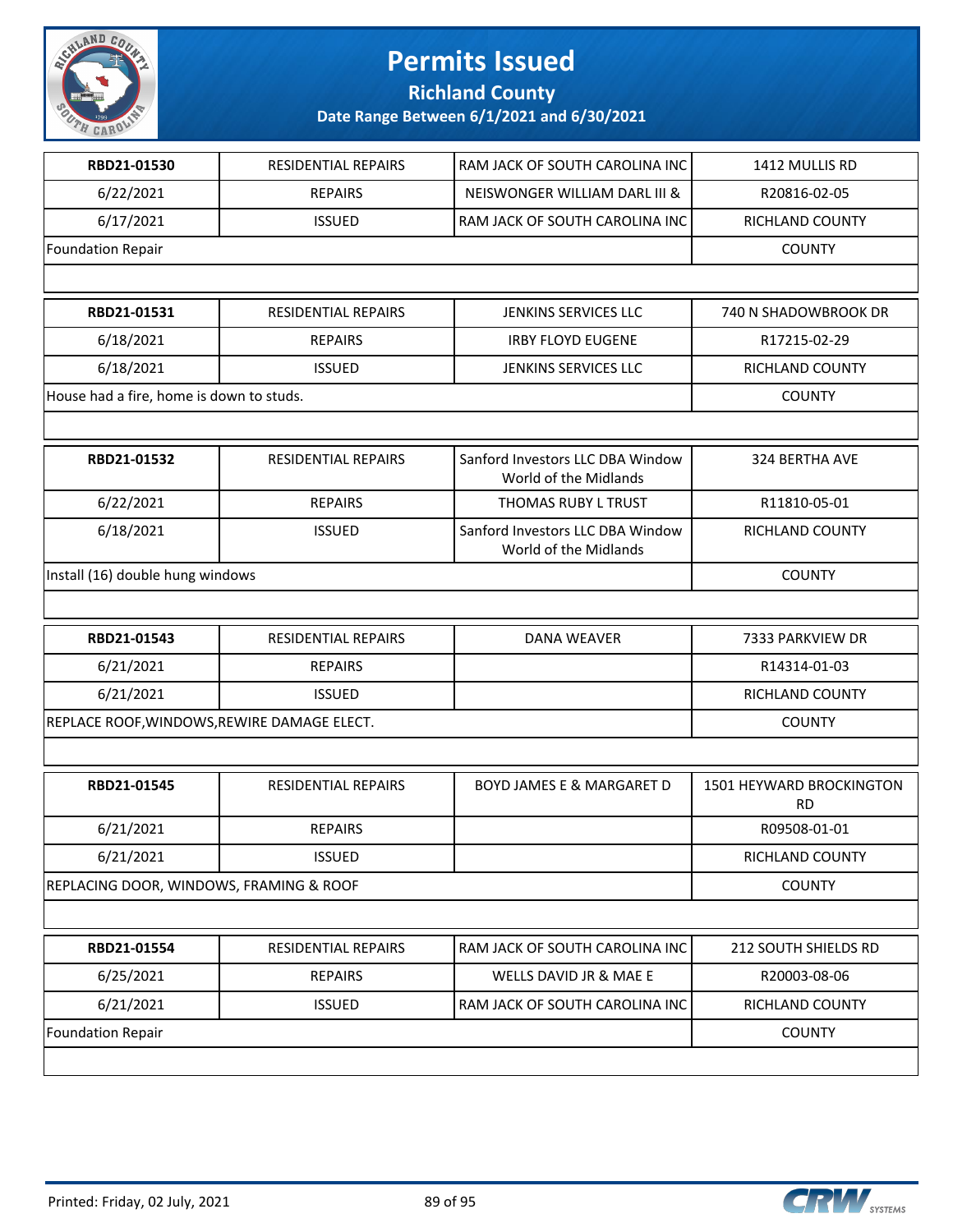

**Richland County**

| RBD21-01567                      | <b>RESIDENTIAL REPAIRS</b>                             | HOME DEPOT USA INC                   | 17 RIDGECREST CT          |
|----------------------------------|--------------------------------------------------------|--------------------------------------|---------------------------|
| 6/23/2021                        | <b>REPAIRS</b>                                         | <b>TAYLOR TODD C &amp; JACQUELYN</b> | R23105-20-19              |
| 6/23/2021                        | <b>ISSUED</b>                                          | HOME DEPOT USA INC                   | RICHLAND COUNTY           |
| replace 12 windows size for size |                                                        |                                      | <b>COUNTY</b>             |
|                                  |                                                        |                                      |                           |
| RBD21-01569                      | <b>RESIDENTIAL REPAIRS</b>                             | HOME DEPOT USA INC                   | <b>617 TRADER MILL RD</b> |
| 6/23/2021                        | <b>REPAIRS</b>                                         | ELLISON ELIZABETH JONES              | R20004-05-49              |
| 6/23/2021                        | <b>ISSUED</b>                                          | HOME DEPOT USA INC                   | RICHLAND COUNTY           |
| replace 2 windows size for size  |                                                        |                                      | <b>COUNTY</b>             |
|                                  |                                                        |                                      |                           |
| RBD21-01570                      | <b>RESIDENTIAL REPAIRS</b>                             | PROMINENT HOMES                      | <b>76 COWDRAY PARK</b>    |
| 6/23/2021                        | <b>REPAIRS</b>                                         |                                      | R25701-02-10              |
| 6/23/2021                        | <b>ISSUED</b>                                          | PROMINENT HOMES                      | RICHLAND COUNTY           |
| <b>FIRE DAMAGE</b>               |                                                        |                                      | <b>COUNTY</b>             |
|                                  |                                                        |                                      |                           |
| RBD21-01577                      | RESIDENTIAL REPAIRS                                    | HOME DEPOT USA INC                   | 236 WEST SPRINGS RD       |
| 6/23/2021                        | <b>REPAIRS</b>                                         | <b>MCINTOSH CHARLES A SR &amp;</b>   | R20113-07-01              |
| 6/23/2021                        | <b>ISSUED</b>                                          | HOME DEPOT USA INC                   | RICHLAND COUNTY           |
| replace 15 windows size for size |                                                        |                                      | <b>COUNTY</b>             |
|                                  |                                                        |                                      |                           |
| RBD21-01578                      | <b>RESIDENTIAL REPAIRS</b>                             | HOME DEPOT USA INC                   | 37 WINDING CREEK LN       |
| 6/23/2021                        | <b>REPAIRS</b>                                         | <b>CORUJO SHANEEN R DIALS &amp;</b>  | R20210-02-22              |
| 6/23/2021                        | <b>ISSUED</b>                                          | HOME DEPOT USA INC                   | RICHLAND COUNTY           |
| replace 2 windows size for size  |                                                        |                                      | <b>COUNTY</b>             |
|                                  |                                                        |                                      |                           |
| RBD21-01624                      | RESIDENTIAL REPAIRS                                    | <b>DAN LLC</b>                       | 5243 RIDGEWAY ST          |
| 6/28/2021                        | <b>REPAIRS</b>                                         | DAN LLC                              | R09309-03-04              |
| 6/28/2021                        | <b>ISSUED</b>                                          | DAN LLC                              | RICHLAND COUNTY           |
|                                  | repair wood on back porch wood/ masonry on front porch |                                      |                           |
|                                  |                                                        |                                      |                           |
|                                  |                                                        |                                      |                           |

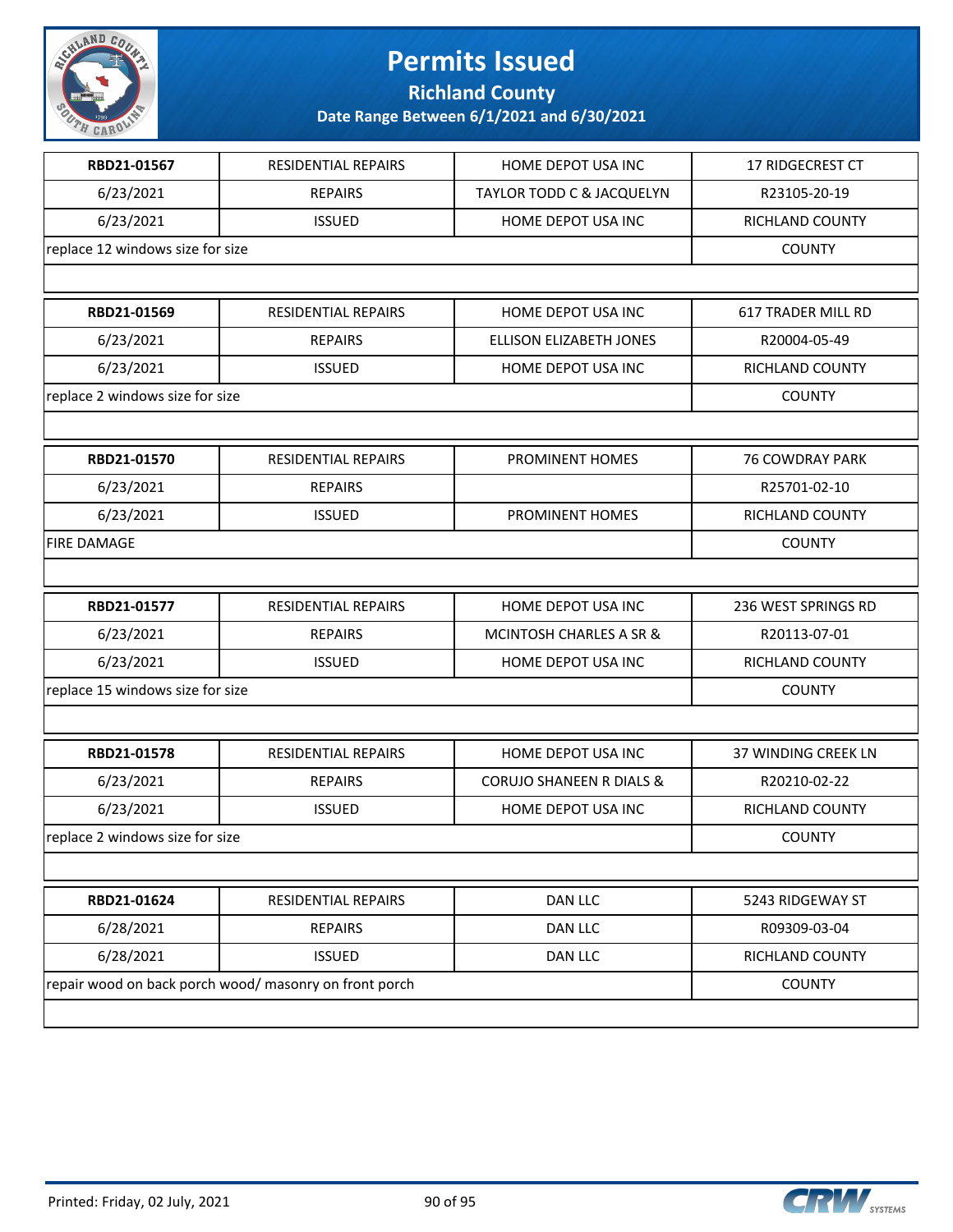

**Richland County**

| RBD21-01646                    | <b>RESIDENTIAL REPAIRS</b>                        | HOME DEPOT USA INC                      | <b>128 SUMMER PINES DR</b> |
|--------------------------------|---------------------------------------------------|-----------------------------------------|----------------------------|
| 6/30/2021                      | <b>REPAIRS</b>                                    | <b>KORNICKEY PATRICE</b>                | R14813-05-10               |
| 6/30/2021                      | <b>ISSUED</b>                                     | HOME DEPOT USA INC                      | <b>RICHLAND COUNTY</b>     |
| replace 1 window size for size |                                                   |                                         | <b>COUNTY</b>              |
|                                |                                                   |                                         |                            |
| RBD21-01647                    | <b>RESIDENTIAL REPAIRS</b>                        | HOME DEPOT USA INC                      | <b>105 WATSON WAY</b>      |
| 6/30/2021                      | <b>REPAIRS</b>                                    | <b>GRALEY DAVID L &amp; MADELENA T</b>  | R22816-06-15               |
| 6/30/2021                      | <b>ISSUED</b>                                     | HOME DEPOT USA INC                      | <b>RICHLAND COUNTY</b>     |
| 5 windows size for size        |                                                   |                                         | <b>COUNTY</b>              |
|                                |                                                   |                                         |                            |
| RBD21-01648                    | <b>RESIDENTIAL REPAIRS</b>                        | HOME DEPOT USA INC                      | 4018 SANDWOOD DR           |
| 6/30/2021                      | <b>REPAIRS</b>                                    | <b>GRISWOLD AARON M &amp; MELANIE D</b> | R16807-02-06               |
| 6/30/2021                      | <b>ISSUED</b>                                     | HOME DEPOT USA INC                      | <b>RICHLAND COUNTY</b>     |
| 1 window size for size         | <b>COUNTY</b>                                     |                                         |                            |
|                                |                                                   |                                         |                            |
|                                | Number of RESIDENTIAL REPAIRS/REPAIRS Permits: 59 |                                         |                            |
| SP21-00096                     | <b>SWIMMING POOL</b>                              | PETE ALEWINE POOL CO INC (GC)           | <b>6 BARCLAY CT</b>        |
| 6/4/2021                       | <b>BARRIER</b>                                    | JOHNSON RONALD A & VICKI J              | R22902-01-16               |

| 6/4/2021              | <b>BARRIER</b> | JOHNSON RONALD A & VICKI J    | R22902-01-16           |
|-----------------------|----------------|-------------------------------|------------------------|
| 4/27/2021             | <b>ISSUED</b>  | PETE ALEWINE POOL CO INC (GC) | <b>RICHLAND COUNTY</b> |
| barrier permit        |                |                               | <b>COUNTY</b>          |
| <b>BARRIER PERMIT</b> |                |                               |                        |
| SP21-00114            | SWIMMING POOL  | <b>ALAGLAS POOLS</b>          | 116 COVE CT            |
| 6/7/2021              | <b>BARRIER</b> | SAUNDERS JENNIFER & MATTHEW   | R02413-01-10           |
| 5/21/2021             | <b>ISSUED</b>  | <b>ALAGLAS POOLS</b>          | <b>RICHLAND COUNTY</b> |
| Barrier Permit        |                |                               | <b>COUNTY</b>          |
|                       |                |                               |                        |

| SP21-00119             | SWIMMING POOL  | MULLER CONTRACTORS INC        | 117 WINDING RD  |
|------------------------|----------------|-------------------------------|-----------------|
| 6/7/2021               | <b>BARRIER</b> | SHULER HEATHER & PAUL / JTWRS | R02303-01-06    |
| 5/26/2021              | <b>ISSUED</b>  | MULLER CONTRACTORS INC        | RICHLAND COUNTY |
| inground swimming pool |                |                               | COUNTY          |
|                        |                |                               |                 |

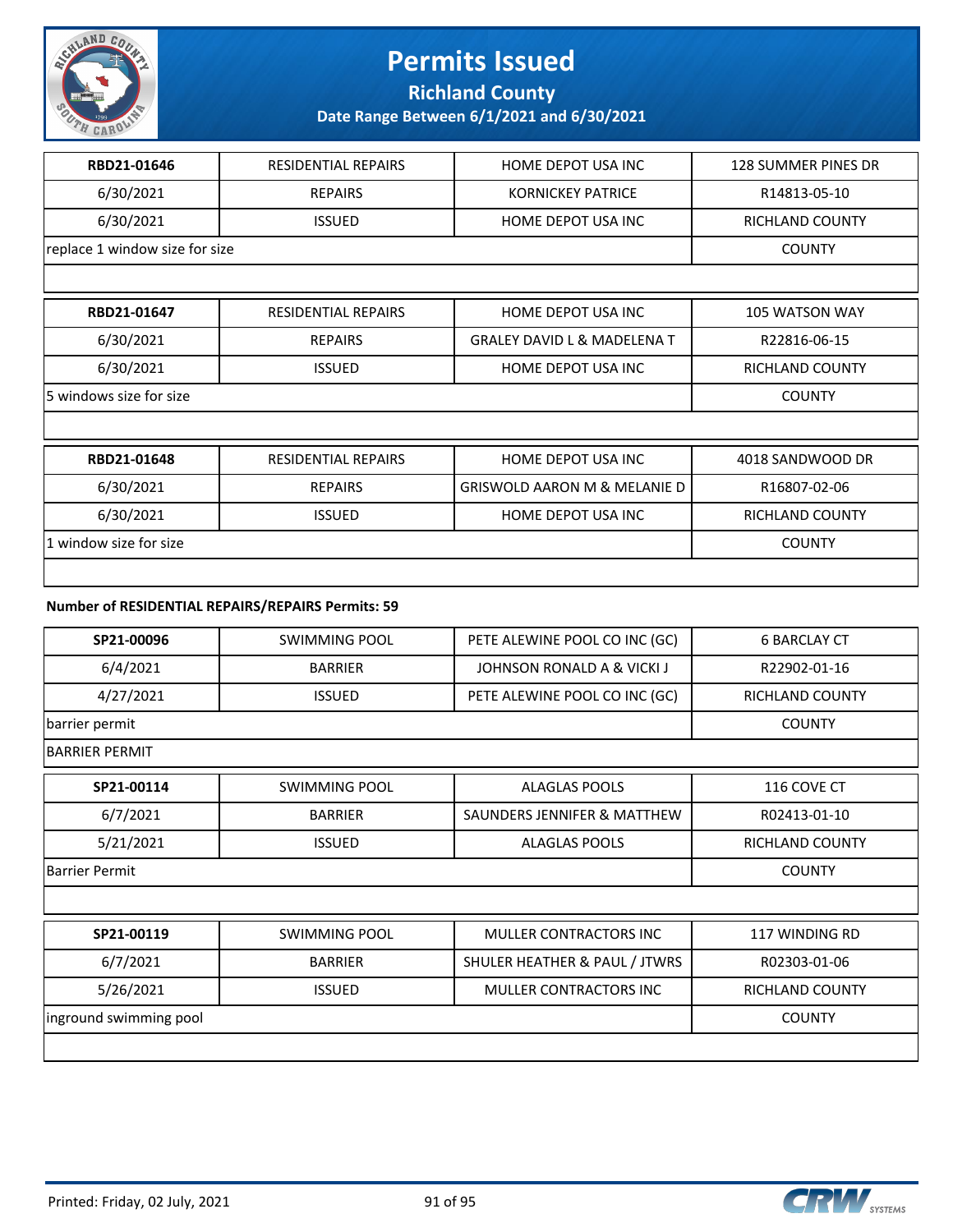

**Richland County**

**Date Range Between 6/1/2021 and 6/30/2021**

| SP21-00124                                 | <b>SWIMMING POOL</b>                               | PETE ALEWINE POOL CO INC (GC)  | 124 WATERSONG LN               |  |
|--------------------------------------------|----------------------------------------------------|--------------------------------|--------------------------------|--|
| 6/3/2021                                   | <b>BARRIER</b>                                     | <b>FULMER DAVID &amp; LISA</b> | R03707-04-01                   |  |
| 5/27/2021                                  | <b>ISSUED</b>                                      | PETE ALEWINE POOL CO INC (GC)  | <b>RICHLAND COUNTY</b>         |  |
| barrier permit                             |                                                    |                                | <b>COUNTY</b>                  |  |
| <b>BARRIER PERMIT</b>                      |                                                    |                                |                                |  |
| SP21-00133                                 | SWIMMING POOL                                      | PALMETTO OUTDOOR LIVING        | 401 COOPERS EDGE LN            |  |
| 6/8/2021                                   | <b>BARRIER</b>                                     | SHEA MARK D & NICOLE A         | R17801-07-01                   |  |
| 6/8/2021                                   | <b>ISSUED</b>                                      | PALMETTO OUTDOOR LIVING        | <b>RICHLAND COUNTY</b>         |  |
|                                            | Installation of a 15 x 31 fiberglass swimming pool |                                |                                |  |
|                                            |                                                    |                                |                                |  |
| SP21-00143                                 | <b>SWIMMING POOL</b>                               | <b>DAMON SIPE</b>              | <b>765 DUTCHMANS BRANCH CT</b> |  |
| 6/16/2021                                  | <b>BARRIER</b>                                     |                                | R02612-05-21                   |  |
| 6/15/2021                                  | <b>ISSUED</b>                                      |                                | <b>RICHLAND COUNTY</b>         |  |
| <b>SWIMMING POOL BARRIER</b>               |                                                    |                                | <b>COUNTY</b>                  |  |
|                                            |                                                    |                                |                                |  |
| Number of SWIMMING POOL/BARRIER Permits: 6 |                                                    |                                |                                |  |

| SP21-00097              | <b>SWIMMING POOL</b> | PETE ALEWINE POOL CO INC (GC) | <b>6 BARCLAY CT</b>    |
|-------------------------|----------------------|-------------------------------|------------------------|
| 6/8/2021                | <b>RESIDENTIAL</b>   | JOHNSON RONALD A & VICKI J    | R22902-01-16           |
| 4/27/2021               | <b>ISSUED</b>        | PETE ALEWINE POOL CO INC (GC) | <b>RICHLAND COUNTY</b> |
| <b>POOL PERMIT</b>      |                      |                               | <b>COUNTY</b>          |
| <b>POOL PERMIT</b>      |                      |                               |                        |
| SP21-00113              | <b>SWIMMING POOL</b> | <b>SOL POOLS &amp; SPAS</b>   | 7700 BURDELL DR        |
| 6/4/2021                | RESIDENTIAL          | <b>GIVENS REGINA NICOLE</b>   | R19107-02-01           |
| 5/20/2021               | <b>ISSUED</b>        | SOL POOLS & SPAS              | <b>RICHLAND COUNTY</b> |
| Fiberglass pool install |                      |                               | <b>COUNTY</b>          |
|                         |                      |                               |                        |
| SP21-00115              | <b>SWIMMING POOL</b> | <b>ALAGLAS POOLS</b>          | 116 COVE CT            |
| 6/7/2021                | RESIDENTIAL          | SAUNDERS JENNIFER & MATTHEW   | R02413-01-10           |
| 5/21/2021               | <b>ISSUED</b>        | <b>ALAGLAS POOLS</b>          | <b>RICHLAND COUNTY</b> |

Fiberglass Pool Install **COUNTY** 

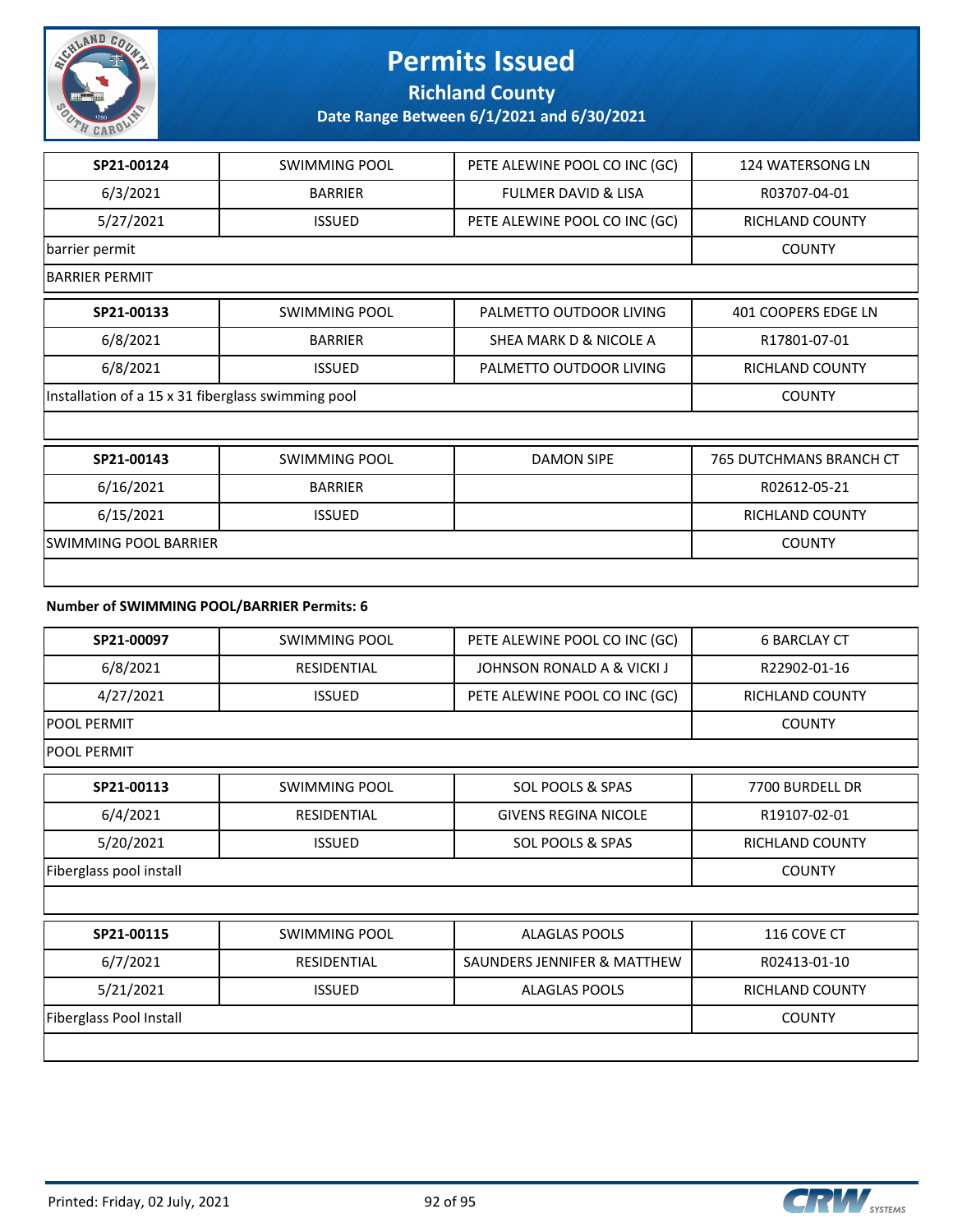

**Richland County**

| SP21-00121                                         | <b>SWIMMING POOL</b> | JM ENTERPRISES OF THE PALMETTO<br><b>LLC</b> | 130 OLD MARKET LN        |
|----------------------------------------------------|----------------------|----------------------------------------------|--------------------------|
| 6/4/2021                                           | RESIDENTIAL          | <b>MYERS JOSEPH F &amp; SARAH R</b>          | R03204-02-15             |
| 5/27/2021                                          | <b>ISSUED</b>        | JM ENTERPRISES OF THE PALMETTO<br>LLC        | RICHLAND COUNTY          |
| 15' x 30' gunite swimming pool                     | <b>COUNTY</b>        |                                              |                          |
|                                                    |                      |                                              |                          |
| SP21-00123                                         | SWIMMING POOL        | PETE ALEWINE POOL CO INC (GC)                | 124 WATERSONG LN         |
| 6/3/2021                                           | RESIDENTIAL          | <b>FULMER DAVID &amp; LISA</b>               | R03707-04-01             |
| 5/27/2021                                          | <b>ISSUED</b>        | PETE ALEWINE POOL CO INC (GC)                | RICHLAND COUNTY          |
| <b>POOL PERMIT</b>                                 |                      |                                              | <b>COUNTY</b>            |
| POOL PERMIT                                        |                      |                                              |                          |
| SP21-00125                                         | <b>SWIMMING POOL</b> | PALMETTO OUTDOOR LIVING                      | 417 APPALOOSA DR         |
| 6/4/2021                                           | RESIDENTIAL          | SZOKE JOSEPH A JR & CELYN E                  | R24706-01-08             |
| 5/27/2021                                          | <b>ISSUED</b>        | PALMETTO OUTDOOR LIVING                      | RICHLAND COUNTY          |
| Installation of a 16 x 35 fiberglass swimming pool |                      |                                              | <b>COUNTY</b>            |
|                                                    |                      |                                              |                          |
| SP21-00129                                         | <b>SWIMMING POOL</b> | <b>ATLANTIS ENTERPRISES</b>                  | <b>309 SETON HALL DR</b> |
| 6/4/2021                                           | RESIDENTIAL          | Dianne Young                                 | R20116-01-03             |
| 5/28/2021                                          | <b>ISSUED</b>        | <b>ATLANTIS ENTERPRISES</b>                  | RICHLAND COUNTY          |
| Pool                                               |                      |                                              | <b>COUNTY</b>            |
|                                                    |                      |                                              |                          |
| SP21-00132                                         | <b>SWIMMING POOL</b> | PALMETTO OUTDOOR LIVING                      | 401 COOPERS EDGE LN      |
| 6/9/2021                                           | <b>RESIDENTIAL</b>   | SHEA MARK D & NICOLE A                       | R17801-07-01             |
| 6/8/2021                                           | <b>ISSUED</b>        | PALMETTO OUTDOOR LIVING                      | RICHLAND COUNTY          |
| Installation of a 15 x 31 fiberglass swimming pool |                      |                                              | <b>COUNTY</b>            |
|                                                    |                      |                                              |                          |
| SP21-00135                                         | <b>SWIMMING POOL</b> | <b>GRIFFIN POOLS &amp; SPAS</b>              | 1525 JOINER RD           |
| 6/9/2021                                           | RESIDENTIAL          | DALEY SHAWN & JENNIFER                       | R16415-04-46             |
| 6/8/2021                                           | <b>ISSUED</b>        | <b>GRIFFIN POOLS &amp; SPAS</b>              | RICHLAND COUNTY          |
| in ground pool                                     |                      |                                              | <b>COUNTY</b>            |
| liner pool                                         |                      |                                              |                          |

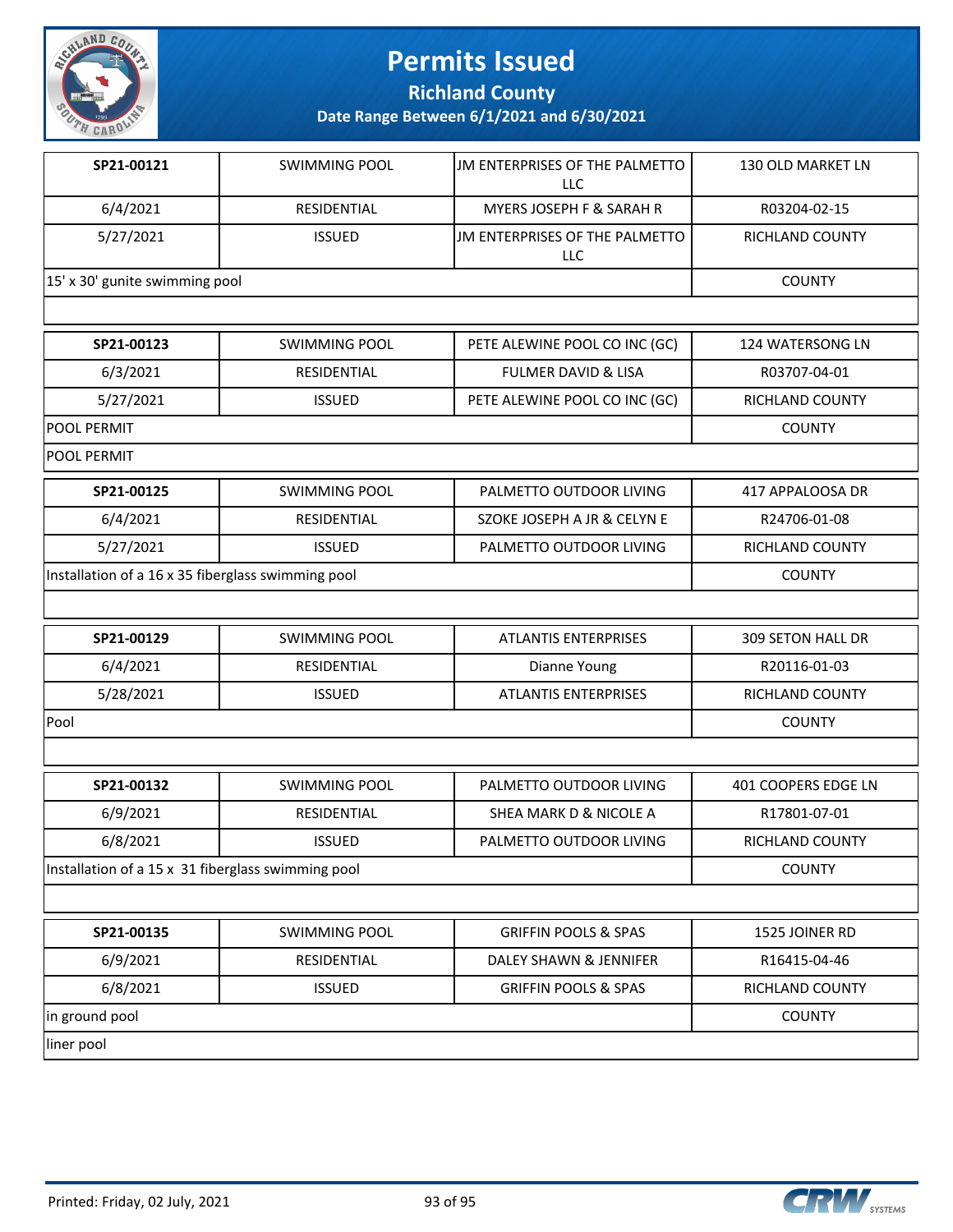

**Richland County**

| SP21-00136                                        | <b>SWIMMING POOL</b> | <b>GRIFFIN POOLS &amp; SPAS</b> | 512 MOTLEY RD         |
|---------------------------------------------------|----------------------|---------------------------------|-----------------------|
| 6/9/2021                                          | RESIDENTIAL          | LOWERY EDDIE J & ANNA P         | R24707-03-16          |
| 6/8/2021                                          | <b>ISSUED</b>        | <b>GRIFFIN POOLS &amp; SPAS</b> | RICHLAND COUNTY       |
| in ground pool                                    |                      |                                 | <b>COUNTY</b>         |
| liner pool                                        |                      |                                 |                       |
| SP21-00137                                        | <b>SWIMMING POOL</b> | <b>GRIFFIN POOLS &amp; SPAS</b> | <b>5 DUNES PT</b>     |
| 6/9/2021                                          | RESIDENTIAL          | TUCK JENNIFER C & ROBERT B      | R17700-04-02          |
| 6/8/2021                                          | <b>ISSUED</b>        | <b>GRIFFIN POOLS &amp; SPAS</b> | RICHLAND COUNTY       |
| in ground pool                                    |                      |                                 | <b>COUNTY</b>         |
| liner pool                                        |                      |                                 |                       |
| SP21-00139                                        | <b>SWIMMING POOL</b> | <b>GRIFFIN POOLS &amp; SPAS</b> | 511 LANGFORD RD       |
| 6/10/2021                                         | RESIDENTIAL          | STEINBERGER EDWARD JOSEPH &     | R17800-01-65          |
| 6/9/2021                                          | <b>ISSUED</b>        | <b>GRIFFIN POOLS &amp; SPAS</b> | RICHLAND COUNTY       |
| in ground pool                                    |                      |                                 | <b>COUNTY</b>         |
| liner pool                                        |                      |                                 |                       |
| SP21-00140                                        | <b>SWIMMING POOL</b> | <b>WATERWORKS COMPANY LLC</b>   | 416 BEAUMONT PARK CIR |
| 6/10/2021                                         | RESIDENTIAL          |                                 | R17614-02-32          |
| 6/9/2021                                          | <b>ISSUED</b>        | <b>WATERWORKS COMPANY LLC</b>   | RICHLAND COUNTY       |
| installation of new 16x32x24 gunite pool          |                      |                                 | <b>COUNTY</b>         |
|                                                   |                      |                                 |                       |
| SP21-00141                                        | <b>SWIMMING POOL</b> | <b>CANNONBALL POOLS</b>         | 9817 DUNBARTON DR     |
| 6/10/2021                                         | RESIDENTIAL          | RODRIGUEZ ERNESTO MAYORGA &     | R19906-02-05          |
| 6/9/2021                                          | <b>ISSUED</b>        | <b>CANNONBALL POOLS</b>         | RICHLAND COUNTY       |
| Installation of in-ground fiberglass pool (14x31) |                      |                                 | <b>COUNTY</b>         |
|                                                   |                      |                                 |                       |
| SP21-00145                                        | <b>SWIMMING POOL</b> | <b>GRIFFIN POOLS &amp; SPAS</b> | 108 HUNTERS RUN DR    |
| 6/22/2021                                         | RESIDENTIAL          | MARTIN AYAN A & HEATHER A       | R23410-03-03          |
| 6/17/2021                                         | <b>ISSUED</b>        | <b>GRIFFIN POOLS &amp; SPAS</b> | RICHLAND COUNTY       |
| in ground pool                                    |                      |                                 | <b>COUNTY</b>         |
| liner pool                                        |                      |                                 |                       |